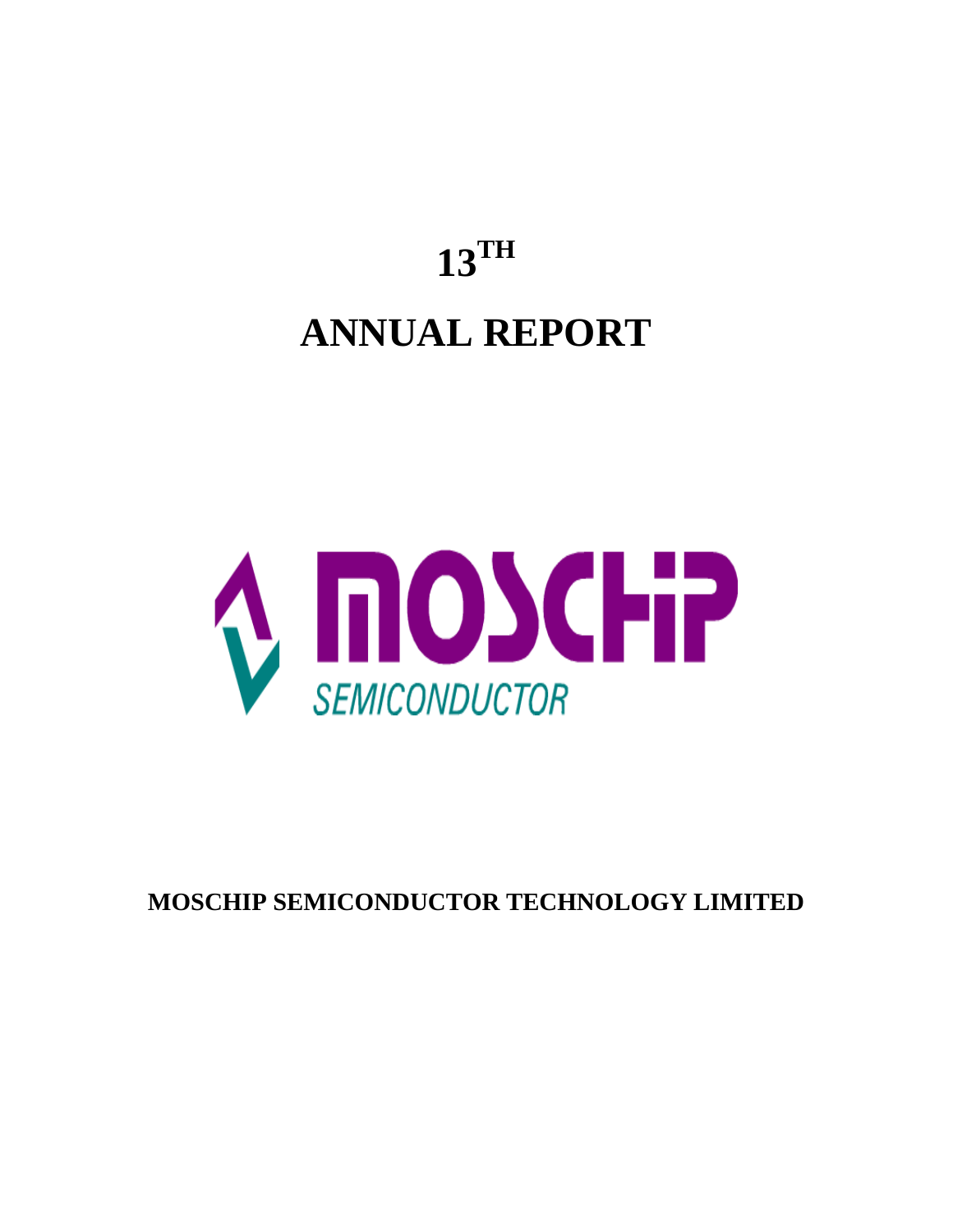# **CONTENTS**

|                                                             | Page Nos. |
|-------------------------------------------------------------|-----------|
| <b>Board of Directors</b>                                   | 2         |
| <b>AGM Notice</b>                                           | $3 - 9$   |
| Directors' Report                                           | $10 - 20$ |
| Corporate Governance Report                                 | $21 - 26$ |
| <b>Consolidated Financial Statements</b>                    |           |
| Auditors' Report                                            | 27        |
| <b>Balance Sheet</b>                                        | 28        |
| Profit & Loss Account                                       | 29        |
| <b>Notes</b>                                                | $30 - 45$ |
| <b>Cash Flow Statement</b>                                  | $46 - 47$ |
| <b>Financial Statements of the Company (MosChip India)</b>  |           |
| Auditors' Report                                            | $48 - 49$ |
| <b>Balance Sheet</b>                                        | 50        |
| Profit & Loss Account                                       | 51        |
| <b>Notes</b>                                                | $52 - 68$ |
| Statement Pursuant to Section 212 of Companies Act, 1956    | 69        |
| Cash Flow Statement                                         | $70 - 71$ |
| <b>Financial Statements of the Subsidiary (MosChip USA)</b> |           |
| Directors' Report                                           | 72        |
| Auditors' Report                                            | 73        |
| <b>Balance Sheet</b>                                        | 74        |
| Statement of Net Income and Accumulated Deficit             | 75        |
| <b>Statement of Cash Flows</b>                              | 76        |
| Notes to Financial Statements                               | $77 - 78$ |
| Proxy                                                       | 79        |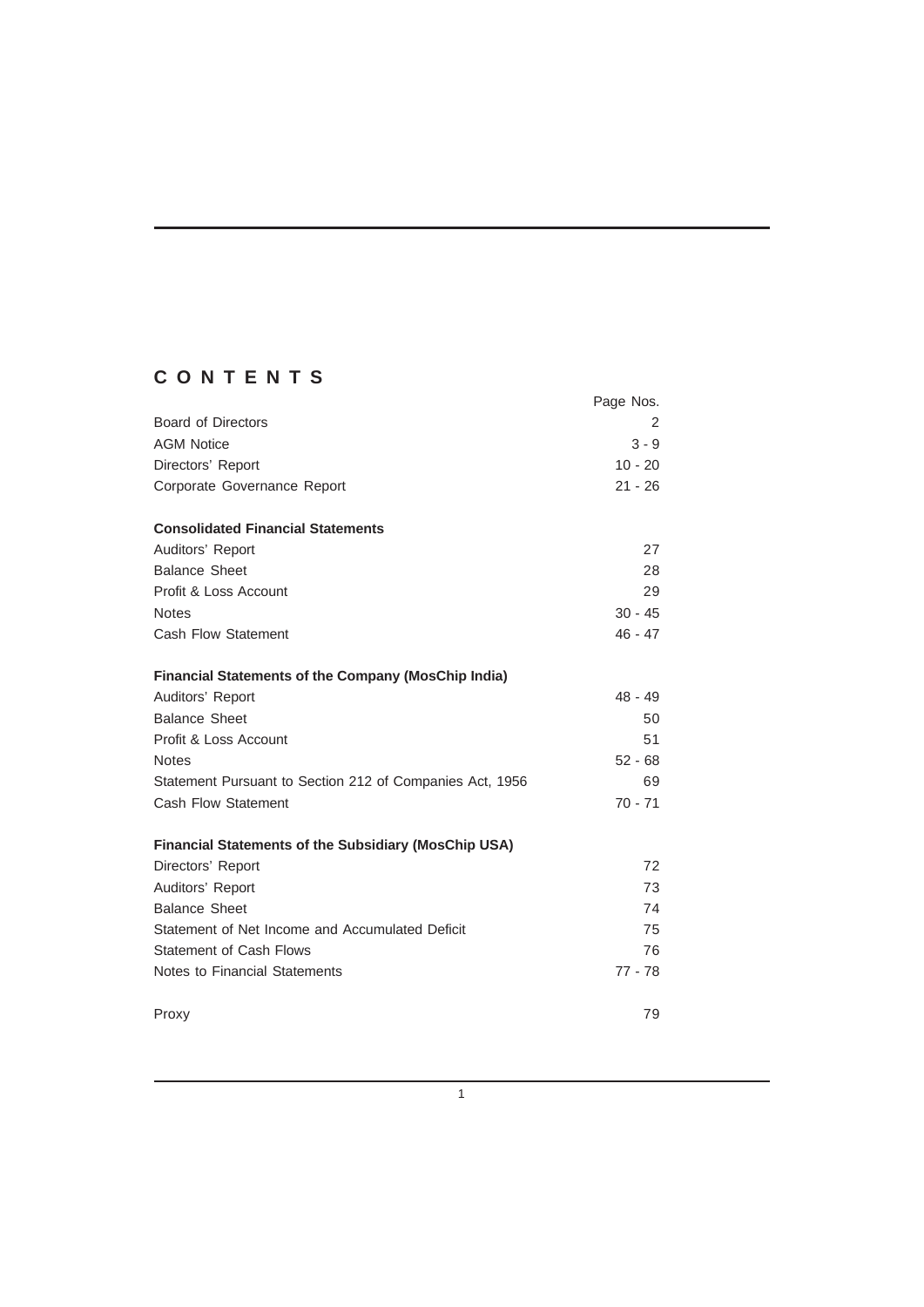# **BOARD OF DIRECTORS**

| Mr. K. Ramachandra Reddy            |            | Chairman & CEO                           |
|-------------------------------------|------------|------------------------------------------|
| Mr. C. Dayakar Reddy                |            | <b>Managing Director</b>                 |
| Dr. Vijaya Chandru                  | $\sim$     | Director                                 |
| Mr. G. Prasad                       | $\sim$     | Director                                 |
| Dr. Madhu Mohan Venkat Katikineni - |            | Director                                 |
| Mr. Vivek Bhargava                  |            | Director                                 |
| Mr. G. Venkatesh                    | $\sim$ $-$ | Additional Director (w.e.f. 21 May 2012) |

# **COMMITTEES OF THE BOARD**

| Audit              |                          |          | Remuneration       |            |          |
|--------------------|--------------------------|----------|--------------------|------------|----------|
| Mr. G. Prasad      | $\blacksquare$           | Chairman | Mr. G. Prasad      | $\sim$     | Chairman |
| Dr. Vijaya Chandru | $\overline{\phantom{a}}$ | Member   | Dr. Vijaya Chandru | $\sim$     | Member   |
| Dr. Madhu Mohan K. | $\overline{\phantom{a}}$ | Member   | Dr. Madhu Mohan K. | $\sim 100$ | Member   |
| Mr. Vivek Bhargava | $\overline{\phantom{a}}$ | Member   | Mr. Vivek Bhargava | $\sim$     | Member   |

# **Shareholders / Investor Grievance**

| Mr. G. Prasad      |        | Chairman |
|--------------------|--------|----------|
| Mr. Vivek Bhargava | $\sim$ | Member   |
| Dr. Vijaya Chandru | $\sim$ | Member   |
| Dr. Madhu Mohan K. | $\sim$ | Member   |

# **REGISTERED OFFICE**

Plot No. 83 & 84, 2nd Floor Punnaiah Plaza, Road No. 2 Banjara Hills, Hyderabad - 500 034. A.P. India. Tel: 040-6622-9292 Fax: 040-6622-9393

# **BANKERS**

IndusInd Bank Limited HDFC Bank Limited UCO Bank Limited

Chartered Accountants<br>
3-6-322, Office No. 306, Mahavir House<br>
Madhapur, Hyderabad - 500 081, Basheerbagh, Hyderabad - 500 029 Tel : 040-4465 5209

# **AUDITORS REGISTRAR AND SHARE TRANSFER AGENTS**

M/s Gokhale & Co. The Computershare Pvt. Ltd. Madhapur, Hyderabad - 500 081, A.P., India Email: einward.ris@karvy.com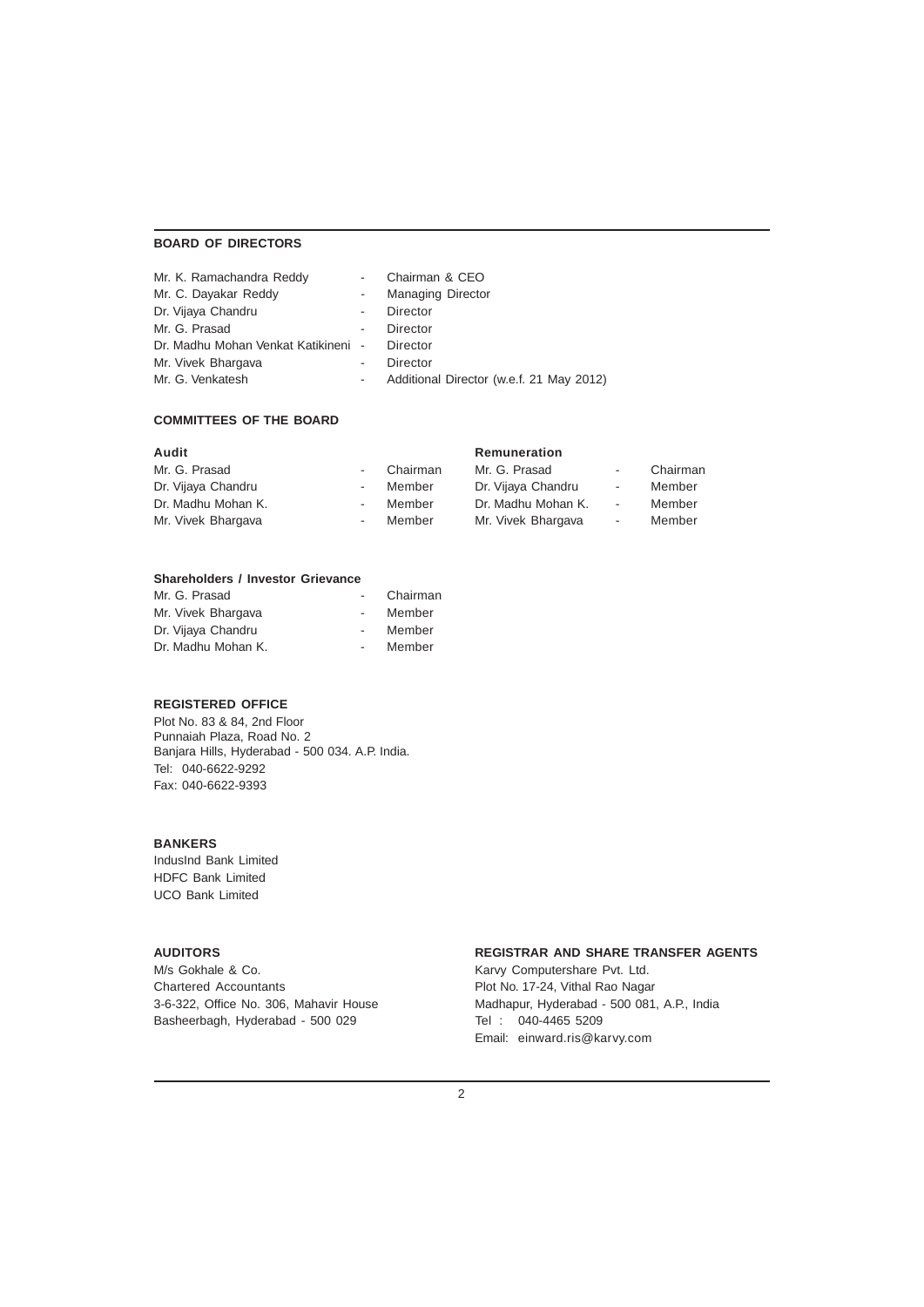# **NOTICE OF ANNUAL GENERAL MEETING**

Notice is hereby given that the **Thirteenth Annual General Meeting** of MosChip Semiconductor Technology Limited will be held on Saturday, the 29th September 2012 at 10.30 hrs at the Registered Office of the Company Situated at Plot No. 83 & 84, 2nd Floor, Punnaiah Plaza, Road No.2, Banjara Hills, Hyderabad - 500 034 to transact the following business:

# **ORDINARY BUSINESS**

- **1.** To receive, consider and adopt the Report of Directors, Profit and Loss Account for the financial year ended 31 March 2012 and the Balance Sheet as on that date and the report of Auditors thereon.
- **2.** To appoint a Director in place of Mr. G. Prasad, who retires by rotation and being eligible offers himself for re-appointment.
- **3.** To appoint a Director in place of Mr. Vivek Bhargava, who retires by rotation and being eligible offers himself for re-appointment.
- **4.** To appoint M/s Gokhale & Co., Chartered Accountants, Hyderabad (ICAI Reg. No. 000942S) as Auditors to hold office from the conclusion of this meeting until the conclusion of the next Annual General Meeting and to authorize Board of Directors or any of its Committee(s) to fix their remuneration.

# **SPECIAL BUSINESS**

**5.** *To consider and, if thought fit, to pass with or without modifications as an ordinary resolution, the following:*

"RESOLVED THAT Mr. G. Venkatesh, who was co-opted as an Additional Director of the company by the Board of Directors, and who holds office under Section 260 of the Companies Act, 1956, until the date of Annual General Meeting, and in respect of whom the company has received a notice in writing proposing his candidature for the office of a Director, be and is hereby appointed as a Director of the company, liable to retire by rotation."

**6.** *To consider and if thought fit, to pass with or without modifications, the following Resolution as a Special Resolution*:

"RESOLVED THAT pursuant to the provisions of Section 198, 269, 302, 309, 310, 311 and Schedule XIII and other applicable provisions, if any, of the Companies Act, 1956 (including any statutory modifications or re-enactment thereof, for the time being in force) and other sanctions and approvals as may be necessary, approval of the Company be and is hereby accorded to the re-appointment of Mr. K. Ramachandra Reddy as Chairman and Chief Executive Officer of the company for a period of three years with effect from 1 September 2012, on a revised terms and conditions as mentioned below:

#### **Terms of remuneration**

**Salary and Perquisites:** Rs.3,00,000 (Rupees Three Lakhs only) per month by way of Salary, Dearness Allowance and any other allowances and perquisites.

#### **Commission:**

Where the Company has sufficient profits, such percentage of Commission on the net profits of the company be paid in addition to salary and perquisites as may be determined by the Board of Directors of the Company at the end of each financial year; and such percentage of commission together with the salary and perquisites paid during the financial year shall not exceed 5% of the net profits, subject to overall ceilings stipulated in Sections 198 and 309 of the Companies Act, 1956, read with Schedule XIII of Companies Act, 1956 as amended from time to time.

Mr. K. Ramachandra Reddy shall also be eligible for Gratuity payable at a rate not exceeding half a month's salary for each completed year of service which shall not be included in the computation of the ceiling on remuneration specified above.

Notwithstanding anything contained herein, wherein any financial year during the currency of the tenure of the appointee, the Company has no profit or its profits are inadequate, the Company will pay to Mr. K. Ramachandra Reddy, the above mentioned amount as a remuneration by way of salary and perquisites as hereinabove mentioned as minimum remuneration.

FURTHER RESOLVED THAT the Board of Directors be and is hereby authorized to do all such acts, deeds, matters and things as may be necessary or desirable to give effect to these Resolutions."

# **7.** *To consider and if thought fit, to pass with or without modifications, the following Resolution as a Special Resolution*:

"RESOLVED THAT pursuant to the provisions of Section 198, 269, 302, 309, 310, 311 and Schedule XIII and other applicable provisions, if any, of the Companies Act, 1956 (including any statutory modifications or re-enactment thereof, for the time being in force) and other sanctions and approvals as may be necessary, approval of the Company be and is hereby accorded to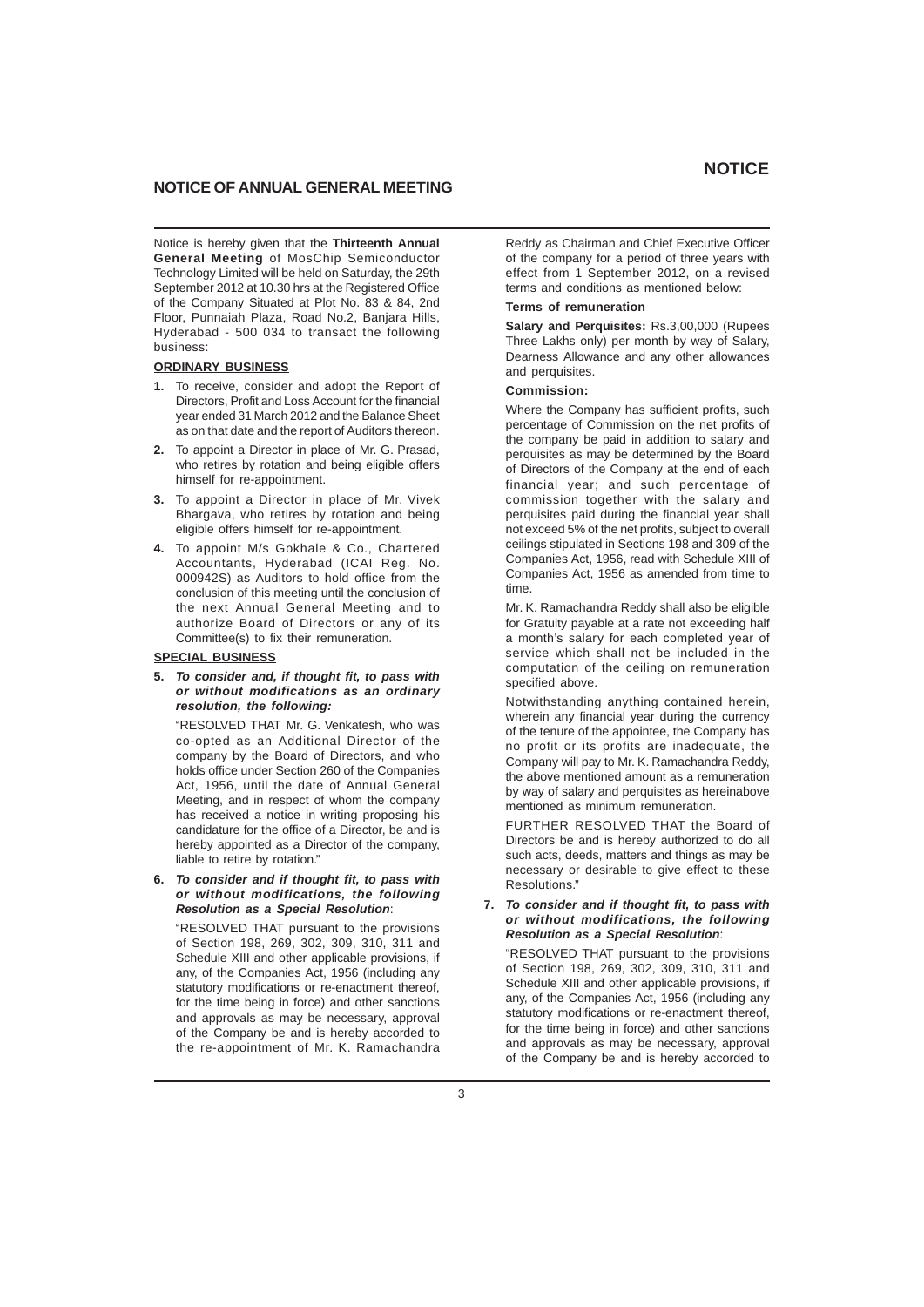the re-appointment of Mr. C. Dayakar Reddy as Managing Director of the company for a period of three years with effect from 1 September 2012, on a revised terms and conditions as mentioned below:

# **Terms of remuneration**

**Salary and Perquisites:** Rs.3,00,000 (Rupees Three Lakhs only) per month by way of Salary, Dearness Allowance and any other allowances.

# **Commission:**

Where the Company has sufficient profits, such percentage of Commission on the net profits of the company be paid in addition to salary and perquisites as may be determined by the Board of Directors of the Company at the end of each financial year; and such percentage of commission together with the salary and perquisites paid during the financial year shall not exceed 5% of the net profits, subject to overall ceilings stipulated in Sections 198 and 309 of the Companies Act, 1956, read with Schedule XIII of Companies Act, 1956 as amended from time to time.

Mr. C. Dayakar Reddy shall also be eligible for Gratuity payable at a rate not exceeding half a month's salary for each completed year of service which shall not be included in the computation of the ceiling on remuneration specified above.

Notwithstanding anything contained herein, wherein any financial year during the currency of the tenure of the appointee, the Company has no profit or its profits are inadequate, the Company will pay to Mr. C. Dayakar Reddy, the above mentioned amount as a remuneration by way of salary and perquisites as hereinabove mentioned as minimum remuneration.

FURTHER RESOLVED THAT the Board of Directors be and is hereby authorized to do all such acts, deeds, matters and things as may be necessary or desirable to give effect to these Resolutions."

By Order of the Board of Directors

Hyderabad **K. Ramachandra Reddy** Chairman & CEO

# **NOTES:**

- 1. A member entitled to attend and vote at the meeting is entitled to appoint a proxy to attend and vote on a poll instead of him and such proxy need not be a member of the company. Proxies in order to be effective must be received by the company not less than 48 hours before the commencement of the meeting.
- 2. The Register of Members and Share Transfer Books of the company will remain closed from 23-09-2012 to 29-09-2012 (both days inclusive).
- 3. To avoid inconvenience to members and to facilitate smooth conduct of the meeting, entry to the place of meeting will be only for members/ proxies and is regulated by the attendance slip appended to the proxy form. Members are requested to affix their signature on it and hand it over at the entrance.
- 4. Members, who hold shares in de-materialized form, are requested to bring their Client ID and DP Id No's for easier identification of attendance at the meeting.
- 5. A member desirous of getting any information on the accounts or operations of the company is requested to forward his/her queries to the company at least seven working days prior to the meeting, so that the required information can be made available at the meeting.
- 6. Members are requested to notify immediately any change in their address to the company or to the Share Transfer Agents and in case their shares are held in dematerialized form, this information should be passed onto their respective Depository Participants without any delay.
- 7. In all correspondence with the company, members are requested to quote their folio numbers and in case their shares are held in dematerialized form they must quote their Client ID Number and their DP ID Number.
- 8. Members are requested to carry their copies of Annual Report as these will not be supplied at the meeting.
- 9. Trading in the equity shares of the company is in the compulsory demat form. Those members who have not demated their shares are requested to open the demat accounts with the depositories and get the shares demated at the earliest.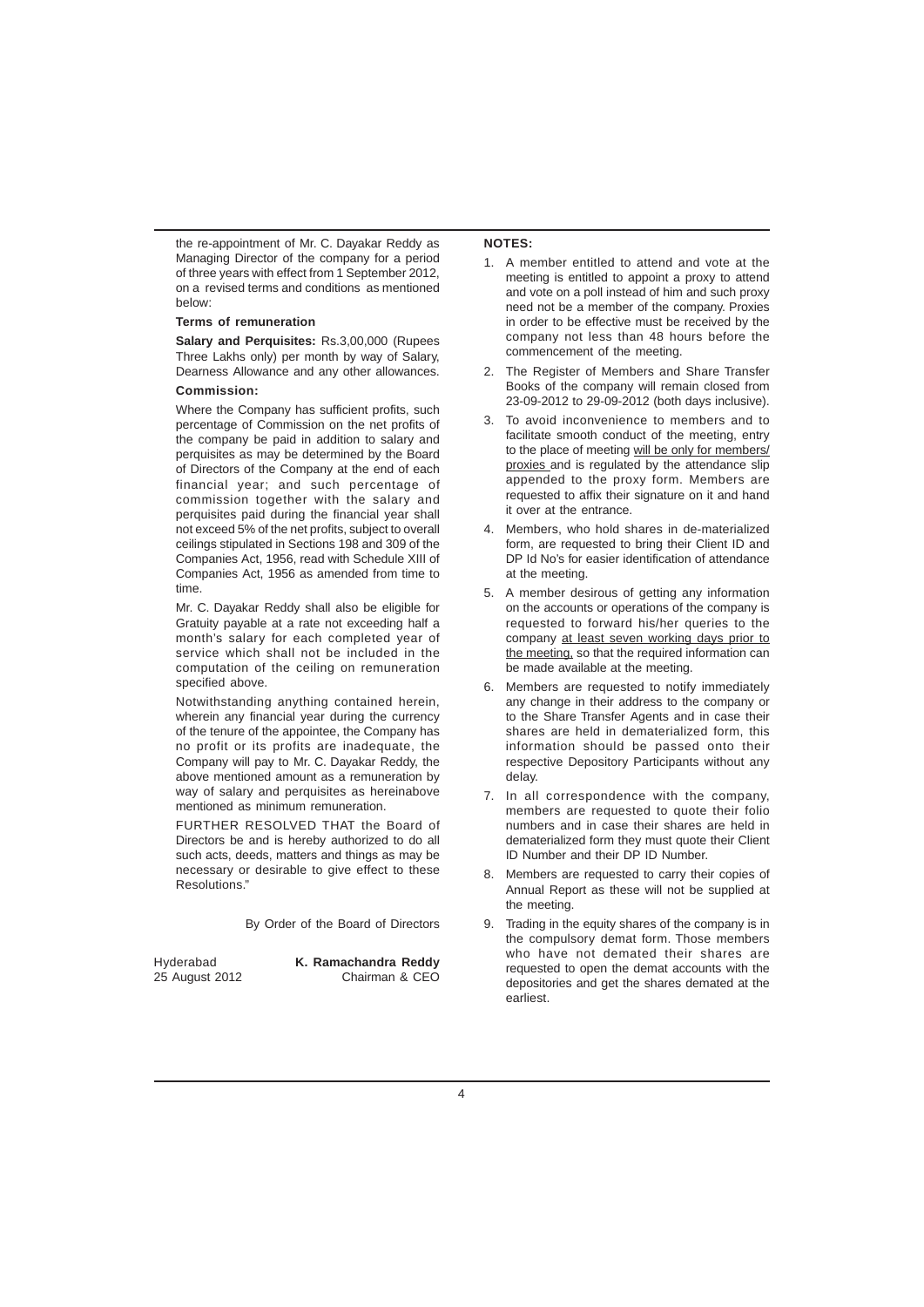# **EXPLANATORY STATEMENT UNDER SECTION 173 (2) OF THE COMPANIES ACT, 1956 ITEM No. 5**

Mr. G. Venkatesh was co-opted as an Additional Director of the company with effect from 21 May 2012, pursuant to Section 260 of the Companies Act, 1956. Mr. G. Venkatesh holds office of director up to the date of the ensuing Annual General Meeting. The Company has received notice in writing from a member along with a deposit of Rs.500 proposing the candidature of Mr. G. Venkatesh for the office of Director under the provisions of Section 257 of the Companies Act, 1956.

None of the Directors of the company other than Mr. G. Venkatesh is interested in this resolution.

#### **Item No. 6**

### **RE-APPOINTMENT OF MR. K. RAMACHANDRA REDDY AS CHAIRMAN & CEO**

Mr. K. Ramachandra Reddy is Chairman & CEO since 24 July 2000. Despite the uncertain economic outlook and cash flow pressure, Mr. Ramachandra Reddy steered the Company towards the acquisition of prospective projects and responding to clients' requirements and now the Board of Directors of the company on 25 August 2012 has resolved to reappoint Mr. K. Ramachandra Reddy as Chairman & CEO for a period of 3 years commencing from 01 September 2012 on revised terms and conditions.

c. Financial performance based on given indicators:

The appointment is subject to the approval of members. The terms and conditions of his appointment are as follows:

- 1. Period of appointment: 3 years beginning 01 September 2012 and ending on 31 August 2015.
- 2. Details of remuneration: As provided in resolution will be paid for a period of 3 years with effect from 1 September 2012.
- 3. Mr. K. Ramachandra Reddy shall perform such duties as shall from time to time be entrusted to him, subject to the superintendence, guidance and control of the Board of Directors and he shall perform such other duties as shall from time to time be entrusted to him by the Board of Directors of the company.

The terms of re-appointment of Mr. K. Ramachandra Reddy as stated in this notice may be treated as the abstract under Section 302 of the Companies Act, 1956. The Board accordingly recommends the resolution for approval of the members.

#### **Disclosure pursuant to provisions of Schedule XIII**

- **1. General Information:**
- a. Nature of Industry: Software Development (ASIC Designing and IP Development)
- b. Date of commencement of commercial production: 01 August 2000.

| <b>Particulars</b>                                                     | For the year 2009-10 |                   |                   | For the year 2010-11 | For the year 2011-12 |                   |
|------------------------------------------------------------------------|----------------------|-------------------|-------------------|----------------------|----------------------|-------------------|
|                                                                        | MosChip,<br>India    | Consoli-<br>dated | MosChip,<br>India | Consoli-<br>dated    | MosChip,<br>India    | Consoli-<br>dated |
| Total Income from operations                                           | 1707.00              | 2570.44           | 2484.33           | 2708.44              | 1777.70              | 3596.34           |
| Operating Profit before<br>Depreciation & Tax                          | (615.73)             | (783.44)          | 13.23             | (467.65)             | 293.63               | 1969.34           |
| Less: Depreciation                                                     | 115.39               | 496.85            | 83.01             | 486.14               | 56.43                | 190.74            |
| Profit before tax (PBT)                                                | (731.12)             | (1280.29)         | (69.78)           | (953.79)             | 237.20               | 1778.60           |
| Less: Provision for Tax                                                | $\Omega$             | 0                 | 0                 | 0                    | $\Omega$             | 42.81             |
| Profit after Tax before extra-<br>ordinary and prior period item       | (731.12)             | (1280.29)         | (69.78)           | (953.79)             | 237.20               | 1735.79           |
| Less: Extraordinary and<br>prior period item                           | 2.01                 | 40.86             | 1.47              | 4.15                 | 3036.47              | 3036.47           |
| Profit after tax after extra-<br>ordinary and prior period item        | (733.13)             | (1321.15)         | (71.26)           | (957.94)             | (2799.27)            | (1300.68)         |
| Earnings per share (EPS)<br>Before extraordinary and prior period item |                      |                   |                   |                      |                      |                   |
| <b>Basic</b>                                                           | (1.66)               | (2.98)            | (0.15)            | (2.08)               | (0.46)               | (0.60)            |
| <b>Diluted</b>                                                         | (1.66)               | (2.98)            | (0.15)            | (2.08)               | (0.46)               | (0.60)            |
| After extraordinary and prior period item                              |                      |                   |                   |                      |                      |                   |
| <b>Basic</b>                                                           | (1.66)               | (2.99)            | (0.15)            | (2.08)               | (6.08)               | (2.83)            |
| <b>Diluted</b>                                                         | (1.66)               | (2.99)            | (0.15)            | (2.08)               | (6.08)               | (2.83)            |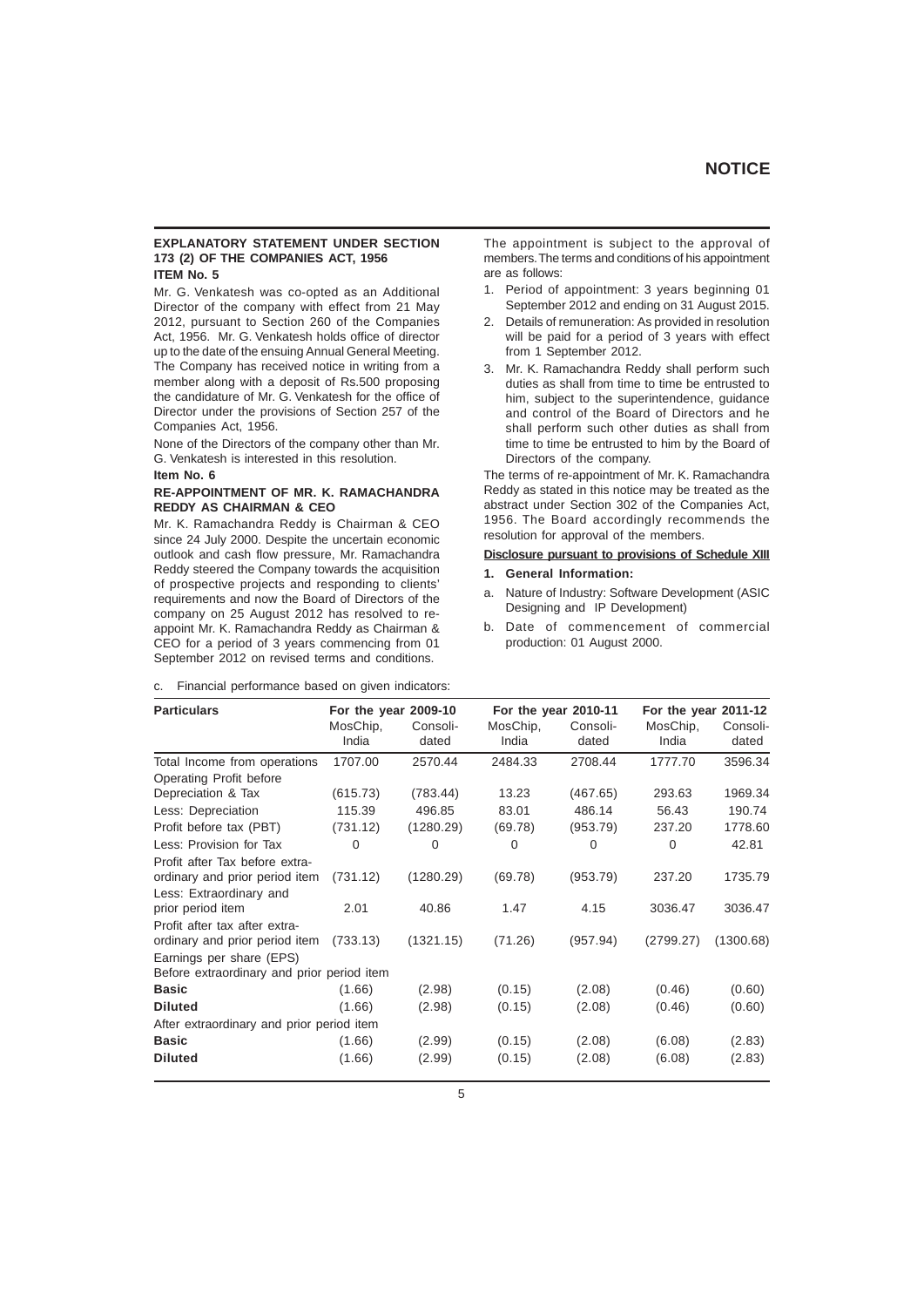- d. Export performance and net foreign exchange collaborations:
	- Foreign Exchange Earnings of the Company (From the date of incorporation to 31 March 2012) : Rs.9,123.10 Lacs
	- Net Foreign Exchange Earnings of the Company (From the date of incorporation to 31 March 2012) : Rs.3,560.21 Lacs
- e. Foreign Investments or collaborators, if any: 39.12% equity shares are held by Non-residents and there is no foreign collaboration.
- **2.** *Information about Mr. K. Ramachandra Reddy***:**
- a. Background details: Mr. K. Ramachandra Reddy aged 63, is a graduate in Electronics Engineering from IIT, Madras and M.S.E.E. from University of Wisconsin, Madison, Wisconsin, USA. He has over 24 years of experience in Silicon Valley in the area of design, manufacturing and marketing of various integrated circuits (ICs). He has successfully started semiconductor design companies and sold them to larger companies in the last 19 years. His companies were Lotus Designs Corp., Silicon Logic and Startech Semiconductor. All these companies were based in Silicon Valley, USA. Prior to starting his first company in 1982, he worked as a Section Manager at American Micro Systems in Santa Clara, California. Mr. Ramachandra Reddy has extensive experience in sub contracting manufacturing needs of semiconductors and marketing these products worldwide. His customer list included major PC manufacturers such as Compaq Computers and communication technology companies such as Nokia Systems out of Finland.
- b. Past remuneration: Rs.3,00,000 per month.
- c. Recognition or awards: He was responsible for designing the world's first DSP chip.
- d. Job profile and his suitability: As CEO and Chairman of the Company, Mr. K. Ramachandra Reddy, is the person responsible for giving business direction to the company and its wholly owned subsidiary and the overall performance. Mr. K. Ramachandra Reddy has over 20 years of experience in the semiconductor industry in USA.
- e. Remuneration proposed:

**Salary and Perquisites :** Rs.3,00,000 (Rupees Three Lakhs only) per month by way of Salary, Dearness Allowance and any other allowances and perquisites.

# **Commission:**

Where the Company has sufficient profits, such percentage of Commission on the net profits of the company be paid in addition to salary and perquisites as may be determined by the Board of Directors of the company at the end of each financial year; and such percentage of commission together with the salary and perquisites paid during the financial year shall not exceed 5% of the net profits, subject to overall ceilings stipulated in Sections 198 and 309 of the Companies Act, 1956, read with Schedule XIII of Companies Act, 1956 as amended from time to time

Comparative remuneration profile with respect to industry, size of the company, profile of the position and persons:

The remuneration package of Rs.300,000 is very reasonable in comparison to the semiconductor industry standards.

- Pecuniary relationship directly or indirectly with the company or relationship with the managerial personnel if any: Mr. K. Ramachandra Reddy holds 6.63% of equity shares in the Company.
- **3. Other Information:**
- **a. Reasons of loss or inadequate profits**
	- As a fabless semiconductor company, MosChip Semiconductor Technology Ltd designs products and developed ASIC & SOC software. The manufacturing of products is outsourced to the ASIC service providers. The ASIC software is licensed to its wholly owned subsidiary MosChip Semiconductor Technology USA which subcontracts the manufactured chip through its worldwide distribution network. MosChip USA collects the revenue from the sales of products and pays a license fee to MosChip India which is linked to the gross margins on the products designed by MosChip India.

The major reason for loss in previous years was due to global slowdown in semiconductor industry.

**b. Steps taken or proposed to be taken for improvement**

The Company has launched PC Virtualization System (PCVS) during April 2012. This technology links living room Television with the PC to enable a variety of display options and also includes intelligent video solutions for independent multi-display. The volume production from this system is set to begin during the year 2012-13. Apart from it, company is doing extremely well in design services sector. The revenues from the product and services are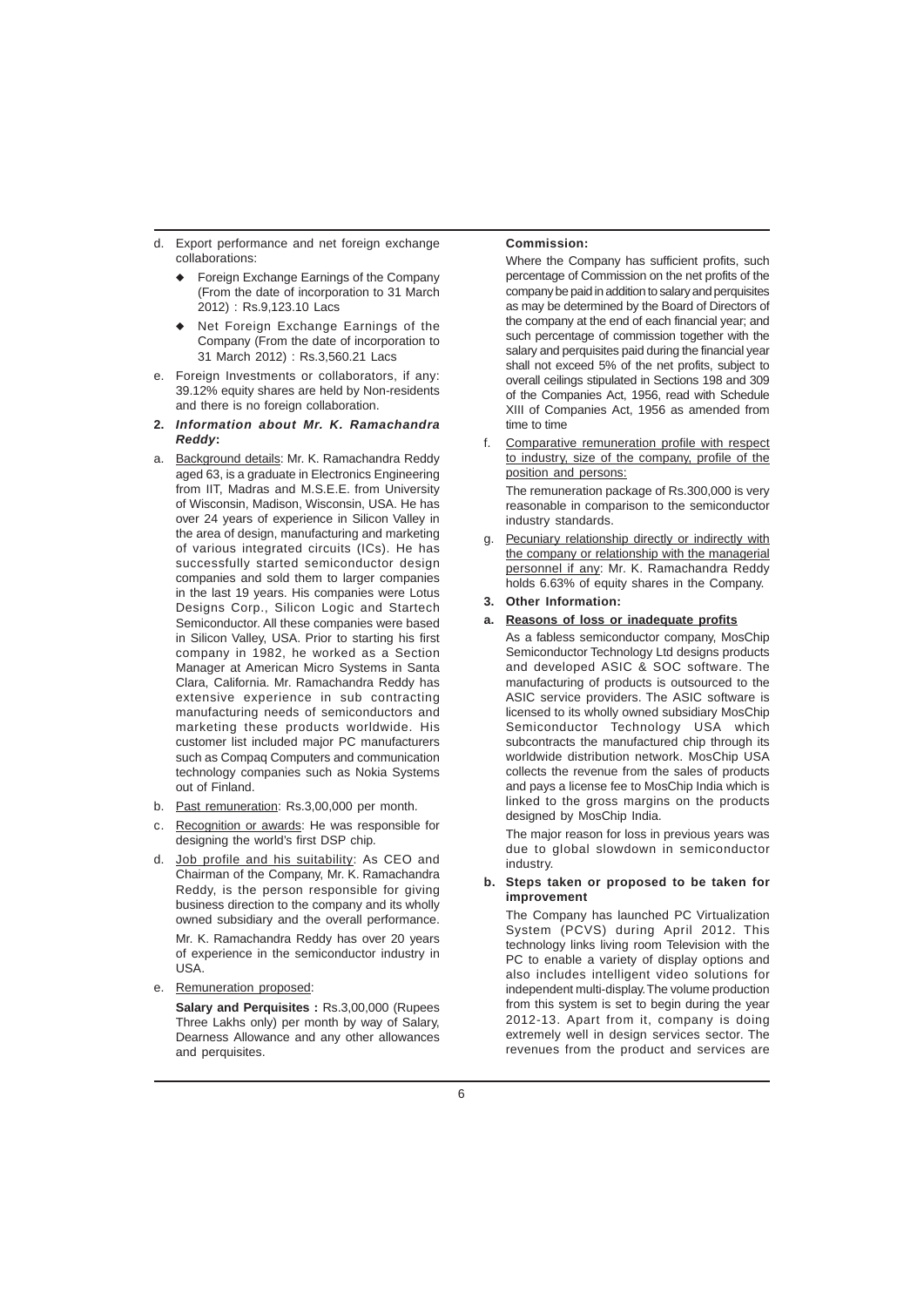anticipated to bring the Company into profit. The Company plans to achieve profitability during the financial year 2012-13.

Except Mr. K. Ramachandra Reddy, none of the Directors is interested or concerned with the above resolution.

#### **Item No. 7**

# **RE-APPOINTMENT OF MR. C. DAYAKAR REDDY AS MANAGING DIRECTOR**

Mr. C. Dayakar Reddy is the Managing Director of the company since 24 July 2000. The Company was immensely benefited by his hard work and innovative ideas and kept the Company in a better place to face the economic slowdown and benefit quicker from the recovery. So, the Board of the Company on 25 August 2012 has resolved to re-appoint Mr. C. Dayakar Reddy as Managing Director for a period of 3 years commencing from 01 September 2012 on revised terms and conditions.

The appointment is subject to the approval of members. The terms and conditions of his appointment are as follows:

- 1. Period of appointment: 3 years beginning 01 September 2012 and ending on 31 August 2015.
- 2. Details of remuneration: As provided in resolution will be paid for a period of 3 years with effect from 01 September 2012.
- 3. Mr. C. Dayakar Reddy shall perform such duties as shall from time to time be entrusted to him, subject to the superintendence, guidance and control of the Board of Directors and he shall perform such other duties as shall from time to time be entrusted to him by the Board of Directors of the company.

The terms of re-appointment of Mr. C. Dayakar Reddy as stated in this notice may be treated as the abstract under Section 302 of the Companies Act, 1956. The Board accordingly recommends the resolution for approval of the members.

# **Disclosure pursuant to provisions of Schedule XIII**

- **1. General Information:**
- a. Nature of Industry: Software Development (ASIC Designing and IP Development)
- b. Date of commencement of commercial production: 01 August 2000.

| <b>Particulars</b>                           | For the year 2009-10<br>MosChip, | Consoli-  | MosChip, | For the year 2010-11<br>Consoli- | For the year 2011-12<br>MosChip, | Consoli-  |
|----------------------------------------------|----------------------------------|-----------|----------|----------------------------------|----------------------------------|-----------|
|                                              | India                            | dated     | India    | dated                            | India                            | dated     |
| Total Income from                            |                                  |           |          |                                  |                                  |           |
| operations                                   | 1707.00                          | 2570.44   | 2484.33  | 2708.44                          | 1777.70                          | 3596.34   |
| <b>Operating Profit</b>                      |                                  |           |          |                                  |                                  |           |
| before Depreciation & Tax                    | (615.73)                         | (783.44)  | 13.23    | (467.65)                         | 293.63                           | 1969.34   |
| Less: Depreciation                           | 115.39                           | 496.85    | 83.01    | 486.14                           | 56.43                            | 190.74    |
| Profit before tax (PBT)                      | (731.12)                         | (1280.29) | (69.78)  | (953.79)                         | 237.20                           | 1778.60   |
| Less: Provision for Tax                      | $\mathbf 0$                      | $\Omega$  | $\Omega$ | $\Omega$                         | $\Omega$                         | 42.81     |
| Profit after Tax before<br>extraordinary and |                                  |           |          |                                  |                                  |           |
| prior period item                            | (731.12)                         | (1280.29) | (69.78)  | (953.79)                         | 237.20                           | 1735.79   |
| Less: Extraordinary and                      | 2.01                             | 40.86     | 1.47     | 4.15                             |                                  | 3036.47   |
| prior period item                            |                                  |           |          |                                  | 3036.47                          |           |
| Profit after tax after                       |                                  |           |          |                                  |                                  |           |
| extraordinary and<br>prior period item       | (733.13)                         | (1321.15) | (71.26)  | (957.94)                         | (2799.27)                        | (1300.68) |
| Earnings per share (EPS)                     |                                  |           |          |                                  |                                  |           |
| Before extraordinary and prior period item   |                                  |           |          |                                  |                                  |           |
| <b>Basic</b>                                 | (1.66)                           | (2.98)    | (0.15)   | (2.08)                           | (0.46)                           | (0.60)    |
| <b>Diluted</b>                               | (1.66)                           | (2.98)    | (0.15)   | (2.08)                           | (0.46)                           | (0.60)    |
| After extraordinary and prior period item    |                                  |           |          |                                  |                                  |           |
| <b>Basic</b>                                 | (1.66)                           | (2.99)    | (0.15)   | (2.08)                           | (6.08)                           | (2.83)    |
| <b>Diluted</b>                               | (1.66)                           | (2.99)    | (0.15)   | (2.08)                           | (6.08)                           | (2.83)    |
|                                              |                                  |           |          |                                  |                                  |           |

c. Financial performance based on given indicators: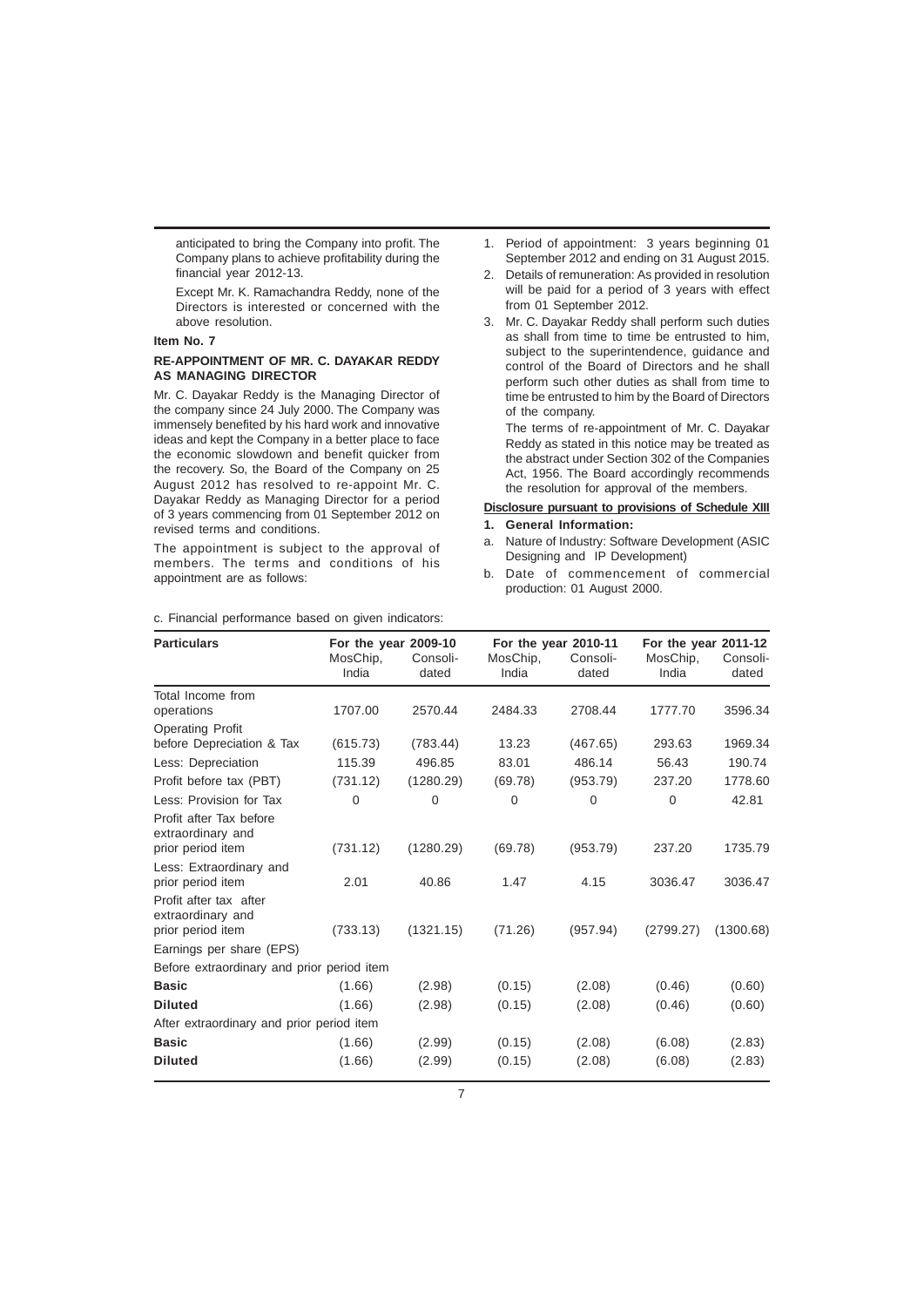- d. Export performance and net foreign exchange collaborations:
	- Foreign Exchange Earnings of the Company (From the date of incorporation to 31 March 2012) : Rs. 9,123.10 Lakhs
	- Net Foreign Exchange Earnings of the Company (From the date of incorporation to 31 March 2012) : Rs.3,560.21 Lakhs
- e. Foreign Investments or collaborators, if any: 39.12% equity shares are held by Non-residents and there is no foreign collaboration.
- **2.** *Information about Mr. C. Dayakar Reddy*
- a. Background details: Dayakar is a post-graduate in Electronics Engineering from California State University, San Jose, USA (1985). He has over 16 years of experience in Silicon Valley, USA. He started his career with Cirrus Logic, Fremont, USA and held Senior Management positions in Engineering. He founded his own company in 1994, Future Integrated Systems. He sold his company to National Semiconductors in 1997 and worked with them as Director of Systems Engineering till early 1999.
- b. Past remuneration: Rs.3,00,000 per month.
- c. Recognition or awards: He has developed several graphics controllers, which helped Cirrus Logic in becoming the leading supplier of graphics controllers. He had filed for 12 patents in 10 years during his stint with the company. He had also filed for 2 patents in the field of LCD display technology.
- d. Job profile and his suitability: The Managing Director shall have, subject to the supervision, control and directions of the Board, the management of the whole of the business of the Company and all of its affairs and shall exercise all powers and perform all duties in relation to the management of the affairs and transactions of the company, except such powers and duties as are required by law or by these presents to be exercised or done by the Company in General Meeting or by the Board of Directors and also subject to such conditions or restrictions, imposed by the Companies Act, 1956 or these presents. Further, Managing Director of the Company shall exercise all the powers as set out in the Articles of Association of the Company except those which are by law or by these presents or by any resolutions of the Board required to be done by the Company in General Meeting or by the Board.

# e. Remuneration proposed:

**Salary and Perquisites :** Rs.3,00,000 (Rupees Three Lakhs only) per month by way of Salary, Dearness Allowance and any other allowances and perquisites.

# **Commission:**

Where the Company has sufficient profits, such percentage of Commission on the net profits of the company be paid in addition to salary and perquisites as may be determined by the Board of Directors of the company at the end of each financial year; and such percentage of commission together with the salary and perquisites paid during the financial year shall not exceed 5% of the net profits, subject to overall ceilings stipulated in Sections 198 and 309 of the Companies Act, 1956, read with Schedule XIII of as amended from time to time

f. Comparative remuneration profile with respect to industry, size of the company, profile of the position and persons:

The remuneration package of Rs.300,000 is very reasonable in comparison to the semiconductor industry standards.

- g. Pecuniary relationship directly or indirectly with the company or relationship with the managerial personnel if any: Mr. C. Dayakar Reddy holds 1.27% of equity shares in the Company.
- **3. Other Information:**
- **a. Reasons of loss or inadequate profits**

As a fabless semiconductor company, MosChip Semiconductor Technology Ltd designs products and developed ASIC & SOC software. The manufacturing of products is outsourced to the ASIC service providers. The ASIC software is licensed to its wholly owned subsidiary MosChip Semiconductor Technology USA which subcontracts the manufactured chip through its worldwide distribution network. MosChip USA collects the revenue from the sales of products and pays a license fee to MosChip India which is linked to the gross margins on the products designed by MosChip India.

The major reason for loss in previous years was due to global slowdown in semiconductor industry.

# **b. Steps taken or proposed to be taken for improvement**

The Company has launched PC Virtualization System (PCVS) during April 2012. This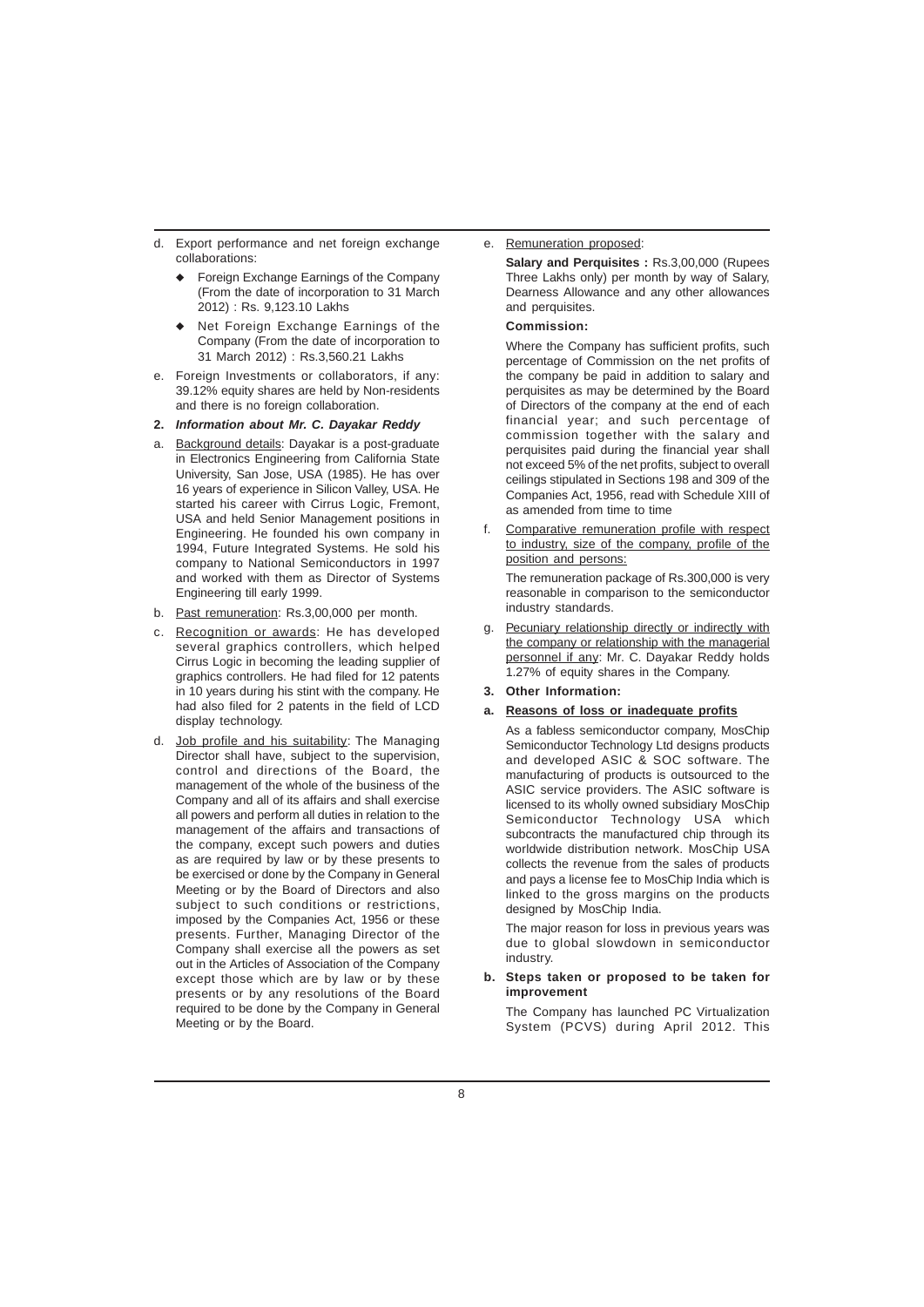technology links living room Television with the PC to enable a variety of display options and also includes intelligent video solutions for independent multi-display. The volume production from this system is set to begin during the year 2012-13. Apart from it, company is doing extremely well in design services sector. The revenues from the product and services are anticipated to bring the Company into profit. The Company plans to achieve profitability during the financial year 2012-13.

Except Mr. C. Dayakar Reddy, none of the Directors is interested or concerned with the above resolution.

By Order of the Board of Directors

| Hyderabad      | K. Ramachandra Reddy |
|----------------|----------------------|
| 25 August 2012 | Chairman & CEO       |

# **BRIEF PROFILE OF DIRECTORS SEEKING ELECTION AND RE-ELECTION AT THE ENSUING ANNUAL GENERAL MEETING**

# **Mr. G. Prasad**

Mr. Gajjala Prasad is a Chartered Accountant by profession. He is a partner of Nataraja Iyer & Co., Chartered Accountants based at Hyderabad. Mr. Prasad has more than 34 years of experience in audit and taxation matters of medium and large corporate.

# **Mr. Vivek Bhargava**

Mr. Vivek Bhargava, a management Graduate from IIM Kolkata has over 21 years of experience in corporate finance, investment banking and capital markets. He started his career with Nagarjuna Group in 1987 and then joined the Eenadu Margadarsi Group to head its financial services and investment banking business in 1993. Thereafter, he joined MosChip Semiconductor as CFO. He has also helped many other companies with their business plans and fund raising. He is currently the founder and Executive Chairman of WealthBridge Capital Advisors Private Limited, a company in equity research business.

# **Mr. G. Venkatesh**

His career in the personal computer industry began in 1979. He has a proven track record of nurturing companies and building profitable, high growth businesses. He has significant domain expertise in Storage, Communications and Graphics, from the semiconductor to systems level. He has an M.S.E.E from the University of Massachusetts, and a B. Tech from IIT Madras, India.

Mr. G. Venkatesh is currently Managing Member at Texan Ventures, an independent investment and consulting firm. He is an entrepreneur, executive and investor, and presently serves as the Chairman of the Board at Broadlogic. He was on the Board of Ikanos Communication (IKAN) from December 2001 to August 2009, the last three years as Chairman.

He was the Chairman of the Board at Aarohi Communications (sold to Emulex in May 2006), Infravio (sold to webMethods in September 2006) and Matisse Networks. Before founding Texan Ventures, he was Vice President for Switching Products at Broadcom Corporation. He was President and CEO of Maverick Networks, a company he founded in 1998 and was acquired by Broadcom in 1999. At Broadcom he was responsible for establishing the company as the market leader in switching products as well as driving several successful acquisitions. He has been a Resident Entrepreneur at Mayfield Fund, a leading Sand Hill Road Venture Capital firm.

Prior to this, Mr. Venkatesh spent ten years at Adaptec, Inc. where he was a senior executive officer and guiding general manager of this rapidly growing high technology company.

By Order of the Board of Directors

 $25$  August 2012

Hyderabad **K. Ramachandra Reddy**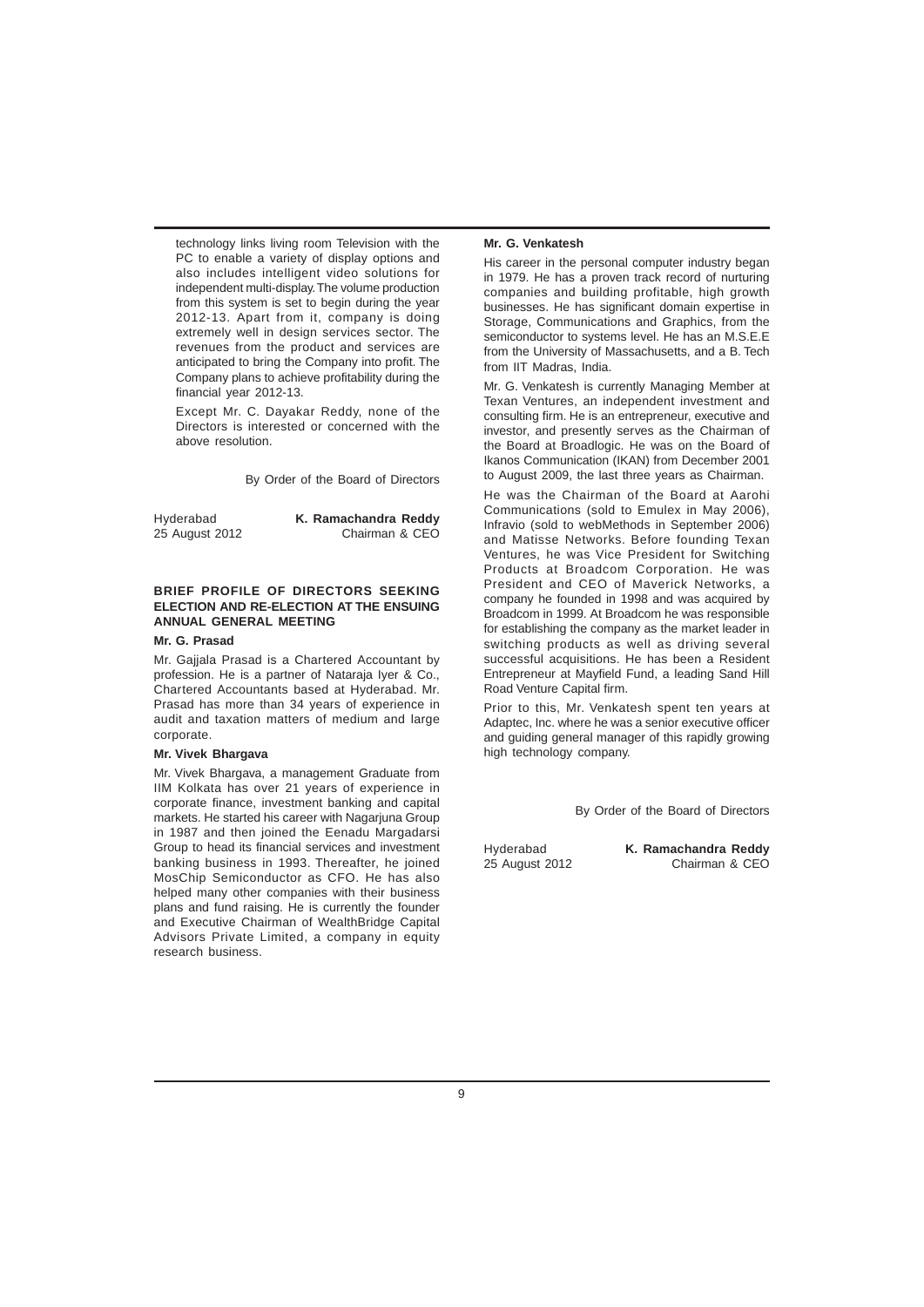# **DIRECTORS' REPORT**

# **DIRECTORS' REPORT**

# To the Members,

Your Directors have pleasure in presenting the Thirteenth Annual Report together with the Audited Accounts (including consolidated accounts) of the Company for the year ended 31st March 2012.

# **Financial Results**

|                                                                |                   |                          |            | (Rs. In Lakhs)           |
|----------------------------------------------------------------|-------------------|--------------------------|------------|--------------------------|
|                                                                |                   | Year ended 31 March 2012 |            | Year ended 31 March 2011 |
|                                                                | <b>Standalone</b> | <b>Consolidated</b>      | Standalone | Consolidated             |
| Total Income                                                   | 1777.70           | 3596.34                  | 2484.33    | 2708.44                  |
| Operating Profit before Depreciation & Tax                     | 293.63            | 1969.34                  | 13.23      | (467.65)                 |
| Less: Depreciation                                             | 56.43             | 190.74                   | 83.01      | 486.14                   |
| Profit before Tax                                              | 237.20            | 1778.60                  | (69.78)    | (953.79)                 |
| Less: Provision for Tax                                        | 0                 | 42.81                    | 0          | 0                        |
| Profit after Tax before extraordinary and<br>prior period item | 237.20            | 1735.79                  | (69.78)    | (953.79)                 |
| Less: Extraordinary and prior period item                      | 3036.47           | 3036.47                  | 1.47       | 4.15                     |
| Profit after tax after extraordinary and<br>prior period item  | (2799.27          | (1300.68)                | (71.26)    | (957.94)                 |
| Earnings per Share (EPS)                                       |                   |                          |            |                          |
| Before extraordinary and prior period item                     |                   |                          |            |                          |
| <b>Basic</b>                                                   | (0.46)            | (0.60)                   | (0.15)     | (2.08)                   |
| <b>Diluted</b>                                                 | (0.46)            | (0.60)                   | (0.15)     | (2.08)                   |
| After extraordinary and prior period item                      |                   |                          |            |                          |
| Basic                                                          | (6.08)            | (2.83)                   | (0.15)     | (2.08)                   |
| <b>Diluted</b>                                                 | (6.08)            | (2.83)                   | (0.15)     | (2.08)                   |

# **Operations**

The consolidated income of the Company was Rs.35.96 Crores and the consolidated loss was Rs.13.01 Crores.

# **MosChip India**

MosChip had very matured I/O product line and had been recording about \$5M in revenues annually without much growth. The division was sold to ASIX Electronics Corporation, a listed company in Taiwan, at a consolidated amount of \$7M and the inventory at cost. MosChip's SOC (System On a Chip) line is fairly new and has a potential to increase revenues much more than the I/O line but will require additional investment for marketing/sales. The Company is leveraging its SOC design/development experience to go after Value added services such as Custom ASIC development. With the increase in Design Services opportunities world wide, MosChip has incorporated an office in Singapore to address the regional markets, MosChip decided to add another division to branch into Semiconductor Design Services. MosChip will focus on the SOC products and the Design Services.

# **Subsidiaries**

# **MosChip Semiconductor Technology, USA**

MosChip Semiconductor Technology, USA (MosChip USA) the wholly owned subsidiary has recorded revenue of USD 7.03 million.

# **MosChip Semiconductor Technology Pte. Ltd., Singapore**

MosChip Semiconductor Technology Pte. Ltd., Singapore (MosChip, Singapore) the wholly owned subsidiary was incorporated during the financial year 2011-12. The Company started generating revenues in the financial year 2012-13.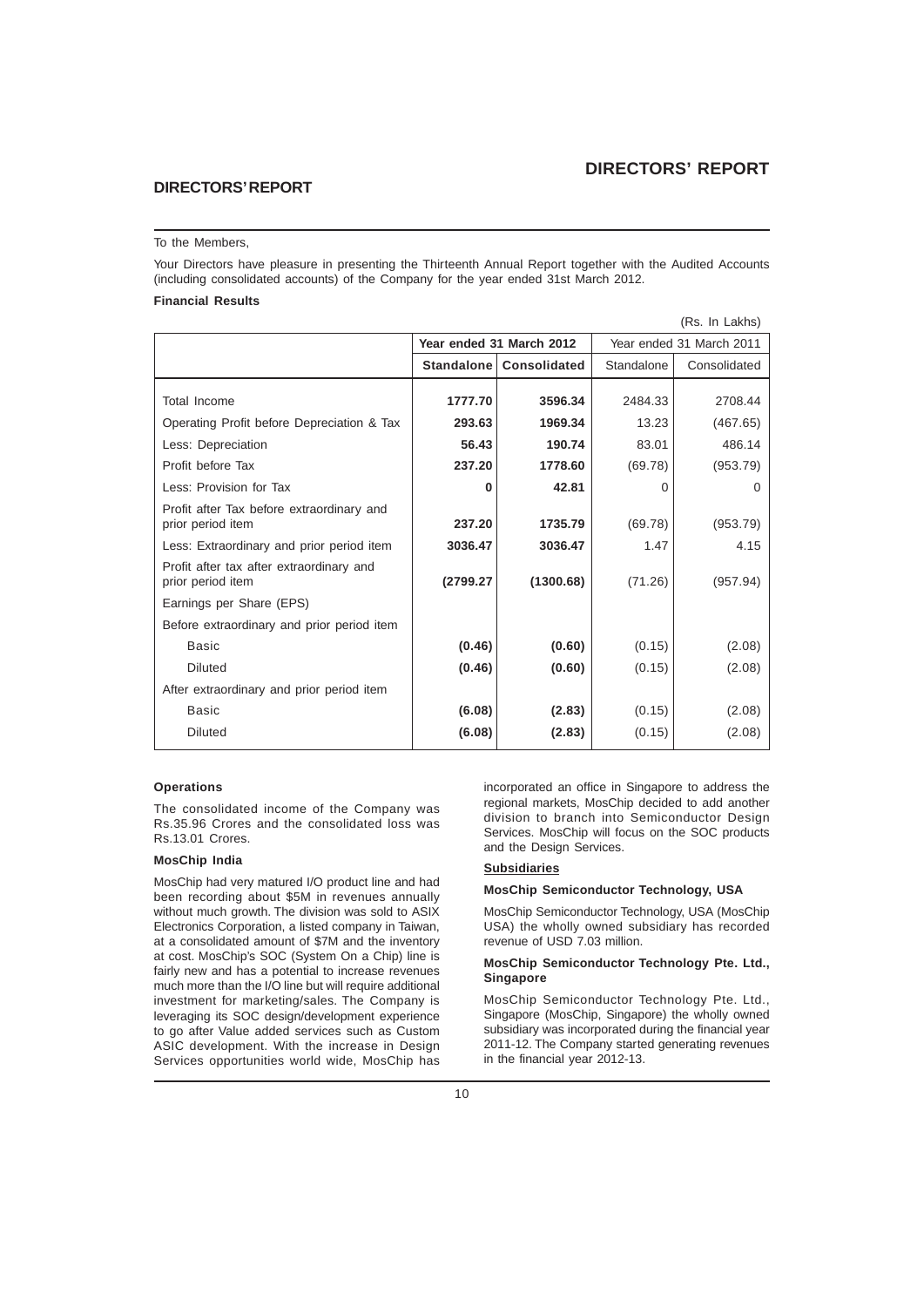# **Dividend**

The Company has not declared any dividend during the year under review.

# **Increase in Share Capital**

The Company has only one class of shares. The Company has not allotted any shares during the year under review. The total paid-up equity share capital of the company is Rs.460,355,170 as on 31 March 2012.

#### **Marketing and distribution**

The sale of products developed by the Company is handled by MosChip USA, through its worldwide marketing and distribution networks. The distribution network has enabled a strong presence in China and North America. With the focus in marketing and our experience in SOC line, Company is looking to do few Joint Ventures with large Corporations worldwide to decrease capital outlay but increase revenues by supplying the custom silicon to these corporations utilizing the wealth of technical expertise that the Company has accrued over the 11 years.

MosChip's sales and marketing team focuses on end customers in the US & Asia Pacific regions as these areas are the most sophisticated to adopt new technologies quickly with a large base of companies developing complex SOCs. The Company continues to work with distributors, third party sales and marketing organizations and also with potential end customers to define the appropriate requirements for the products under development. These requirements will include technical specifications, timing of product availability and price points. The sales and marketing channels are initially customer and engineering centric in order to facilitate the development of the system-level components with the greatest market demand.

# **Employee Stock Option Plan**

During the year under report the company has eight schemes in operation as mentioned below, for granting stock options to the employees and directors of the company and its wholly owned subsidiary in accordance with Securities and Exchange Board of India (Employee Stock Option Scheme and Employee Stock Purchase Scheme) Guidelines 1999.

- (a) MosChip Stock Option Plan 2001
- (b) MosChip Stock Option Plan 2002
- (c) MosChip Stock Option Plan 2004
- (d) MosChip Stock Option Plan 2005(MI)
- (e) MosChip Stock Option Plan 2005(WOS)
- (f) MosChip Stock Option Plan 2008
- (g) MosChip Stock Option Plan 2008(ALR)

(h) MosChip Stock Option Plan – 2008(Director)

Disclosures pursuant to para 12 of the above referred SEBI guidelines are set out as *Annexure – A*, to this report.

# **Fixed Deposits**

The company has not accepted any fixed deposits in terms of Section 58A of the Companies Act, 1956 from the public.

# **Directors**

Pursuant to the provisions of Article 133 of the Articles of Association of the company, Mr. G. Prasad and Mr. Vivek Bhargava retire by rotation in the ensuing Annual General Meeting and being eligible, offers themselves for re-appointment.

Mr. G. Venkatesh was appointed as Additional Director of the Company effective 21 May 2012 to hold office up to the date of Thirteenth Annual General Meeting.

The office of Mr. G. Venkatesh as Additional Director of the Company expires at the ensuing Annual General Meeting. The Company has received notice from a member along with Rs.500 as deposit, proposing his candidature, in accordance with the provisions of Section 257 of the Companies Act, 1956.

Mr. A. Ramesh resigned from the Board on 14 October 2011. The Board expresses its appreciation of the valuable contribution made by Mr. A. Ramesh during the tenure of his directorship.

The Board on the recommendation of Remuneration Committee has re-appointed Mr. K. Ramachandra Reddy as Chairman and CEO of the Company for a period of 3 years from 01 September 2012 and the resolutions for approval of his re-appointment and the terms of re-appointment have been included in the notice convening the Thirteenth Annual General Meeting of the Company.

The Board on the recommendation of Remuneration Committee has re-appointed Mr. C. Dayakar Reddy as managing Director of the Company for a period of 3 years from 01 September 2012 and the resolutions for approval of his re-appointment and the terms of re-appointment have been included in the notice convening the Thirteenth Annual General Meeting of the Company.

Pursuant to the provisions of Clause 49 of the Listing Agreement entered with BSE, brief particulars of these directors are provided as an annexure to Notice convening Annual General Meeting.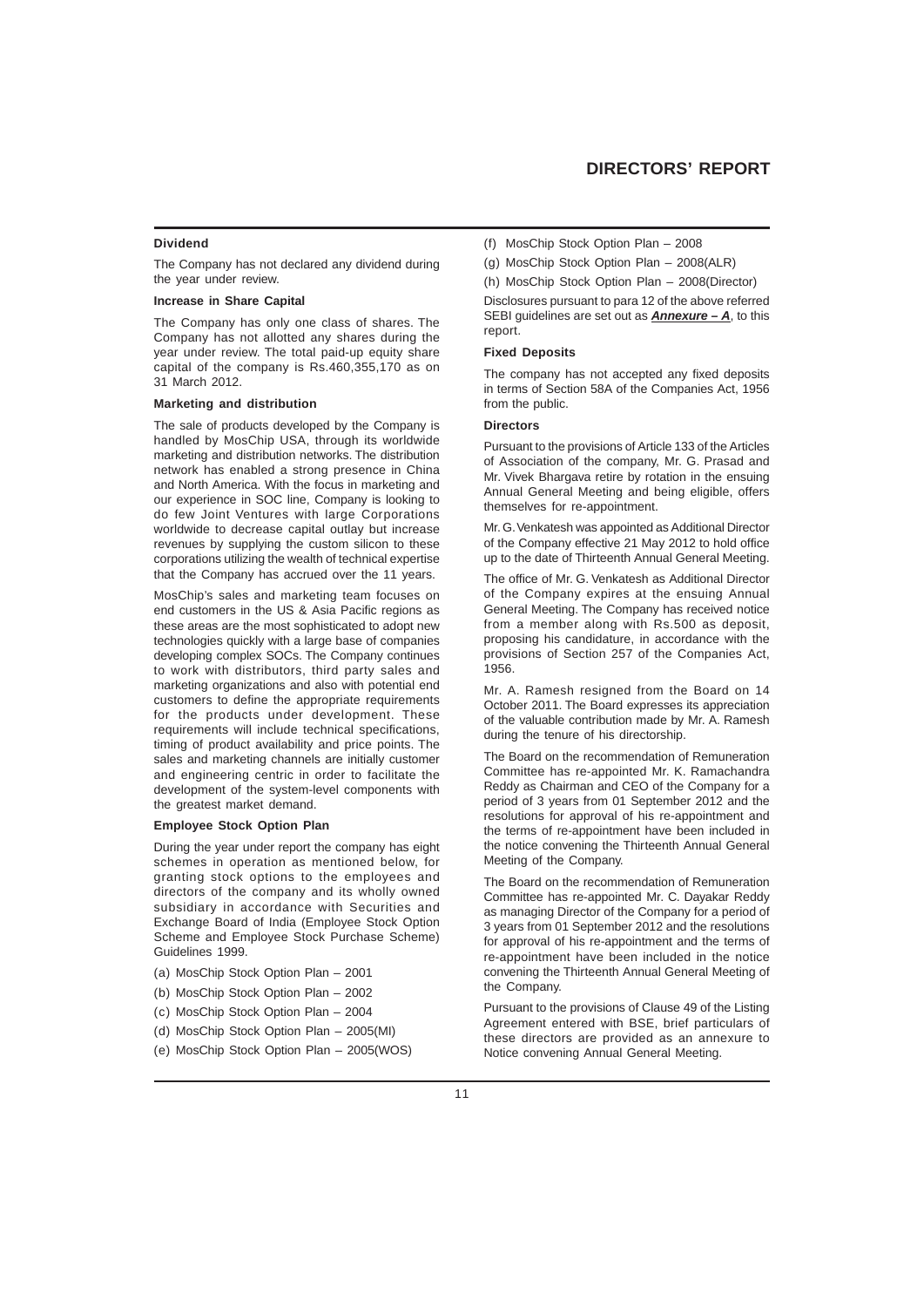# **Auditors**

The Auditors of the company M/s Gokhale & Co., Chartered Accountants, who retire at the ensuing Annual General Meeting of the company, are eligible for reappointment as Statutory Auditors of the company till the next Annual General Meeting. The company has received their willingness for reappointment as auditors of the company and as required has furnished a Certificate under Section 224 (1B) of the Companies Act, 1956.

# **Conservation of energy, research and development, technology absorption, foreign exchange earnings and outgo**

The particulars as prescribed pursuant to Section 217 (1) (e) of the Companies Act, 1956, read with the Companies (Disclosure of particulars in the report of Board of Directors) Rules, 1988, as amended from time to time, are set out as *Annexure – B* to this report.

# **Particulars of Employees**

There are no employees in terms of the provisions of Section 217(2A) of the Companies Act, 1956, read with the Companies (Particulars of employees) Rules, 1975.

# **Management Discussion & Analysis**

Pursuant to the provisions of Clause 49 of the Listing Agreement, a report on Management Discussion & Analysis is set out as *Annexure – C* to this report.

# **Directors' Responsibility statement as per Section 217 (2AA) of the Companies Act, 1956**

The Board of Directors of MosChip states that:

- a) in the preparation of the annual accounts, the applicable accounting standards had been followed along with proper explanation relating to material departures;
- b) they had selected such accounting policies and applied them consistently and made judgments and estimates that are reasonable and prudent so as to give a true and fair view of the state of

affairs of the company at the end of the financial year 2011-12 and of the loss of the company for that period;

- c) they had taken proper and sufficient care for the maintenance of adequate accounting records in accordance with the provisions of the Companies Act, 1956 for safeguarding the assets of the company and for preventing and detecting fraud and other irregularities; and
- d) the annual accounts were prepared on the basis of a going concern.

### **Corporate Governance**

Pursuant to the provisions of Clause 49 of the Listing Agreement and Section 292A of the Companies Act 1956, a Report on the Corporate Governance, which, *inter alia,* includes the composition and constitution of audit committee, is featuring as a part of Annual Report. Your company will continue to adhere in letter and spirit to the good corporate governance policies.

#### **Acknowledgements**

Your Directors thank the company's bankers, investors and vendors for their unstinted support during the year. Your Directors also appreciate the contribution made by the employees at all levels, who through their hard work, perseverance and competence, are taking the company in the right direction.

Your directors also thank the Government of India, particularly the Customs and Excise Departments, Software Technology Park – Hyderabad, Department of Industrial Policy & Promotion under the Ministry of Commerce & Industry, Department of Company Affairs, Reserve Bank of India, Department of Telecommunications and all other agencies for their support, and wish their continued support in future.

For and on behalf of the Board of Directors

**K. Ramachandra Reddy** 25 August 2012 Chairman & CEO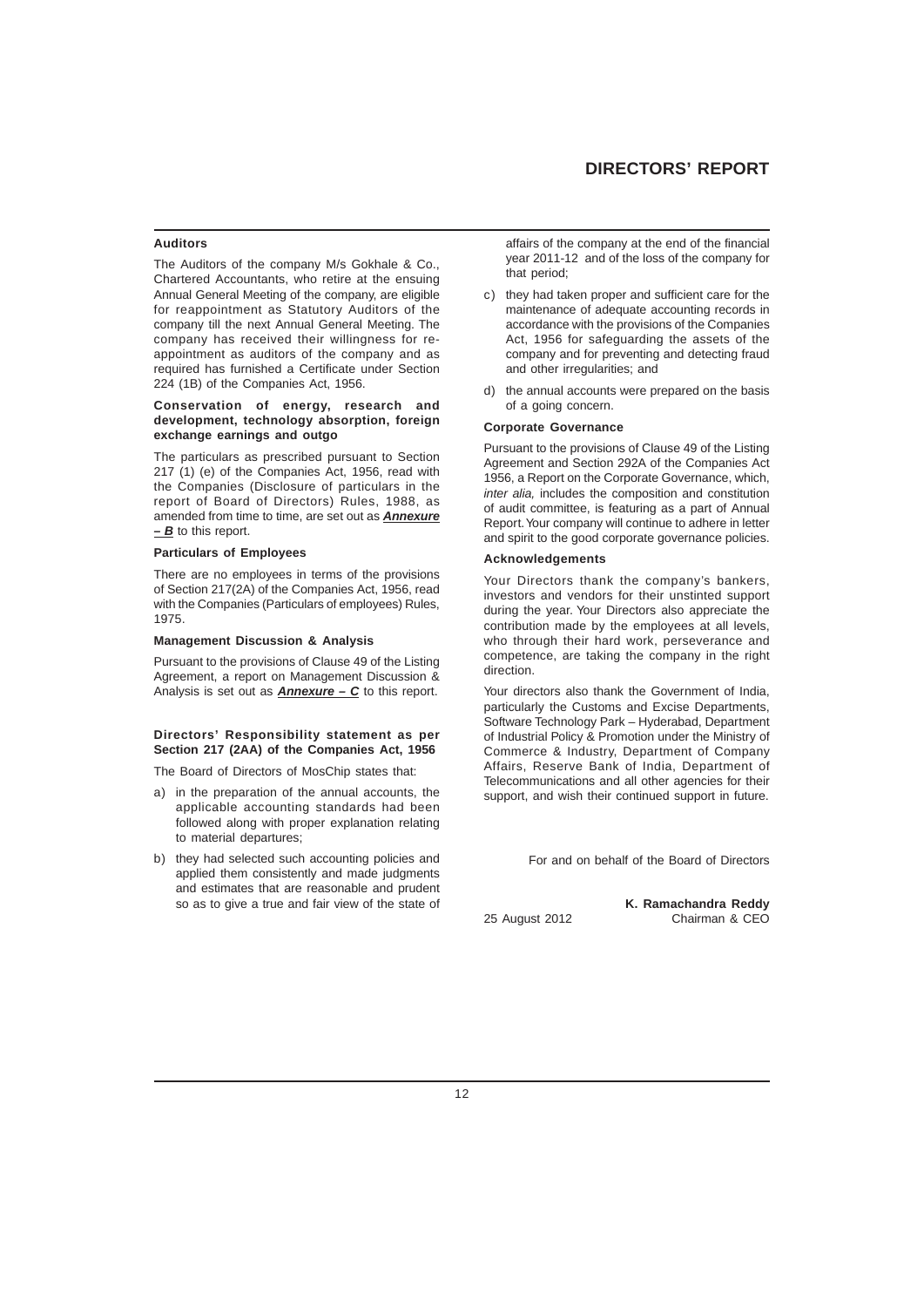# **ANNEXURE 'A' TO DIRECTORS' REPORT**

Disclosures pursuant to Para 12 of Securities and Exchange Board of India (Employee Stock Option Scheme and Employee Stock Purchase Scheme) Guidelines 1999.

During the year under report the company has eight schemes in operation i.e. MosChip Stock Option Plan–2001, MosChip Stock Option Plan–2002, MosChip Stock Option Plan–2004, MosChip Stock Option Plan–2005(MI), MosChip Stock Option Plan–2005(WOS), MosChip Stock Option Plan–2008, MosChip Stock Option Plan– 2008(ALR) and MosChip Stock Option Plan–2008 (Director) for issue and grant of stock options to its directors, employees and employees of its wholly owned subsidiary, in accordance with the provisions of SEBI (Employee Stock Option Scheme and Employee Stock Purchase Scheme) Guidelines 1999.

The requisite disclosures of particulars in respect of these Schemes during the year 2011-12 are as under.

|    |                                                                                                                                                                                                                    | 2001  | 2002        | 2004        | 2005<br>(MI) | 2005<br>(WOS) | 2008          | 2008<br>(ALR)                                                           | 2008<br>(D'TOR) |
|----|--------------------------------------------------------------------------------------------------------------------------------------------------------------------------------------------------------------------|-------|-------------|-------------|--------------|---------------|---------------|-------------------------------------------------------------------------|-----------------|
| а. | Options granted during<br>the year                                                                                                                                                                                 | 0     | $\mathbf 0$ | $\mathbf 0$ | 0            | 200,000       | $\mathbf 0$   | 0                                                                       | 500,000         |
| b. | The Pricing formula                                                                                                                                                                                                |       |             |             |              |               |               | Market Price as defined in SEBI (ESOS & ESPS) Guidelines, 1999 in vogue |                 |
| С. | <b>Options Vested</b>                                                                                                                                                                                              | 54000 | 61500       | 30000       | 33500        |               | NIL 358322    | 195924                                                                  | 200000          |
| d. | Options exercised                                                                                                                                                                                                  | Nil   | Nil         | Nil         | Nil          | Nil           | Nil           | Nil                                                                     | Nil             |
| е. | The total number of shares<br>arising as a result of<br>exercise of options                                                                                                                                        | Nil   | Nil         | Nil         | Nil          | Nil           | Nil           | Nil                                                                     | Nil             |
| f. | Options lapsed<br>(As per the plan, options<br>lapsed i.e. unexercised<br>options on account of<br>resignation etc., shall<br>become available for future<br>grants under the existing plans)                      | 0     | 56000       | 0           | 12000        | 0             | 179878        | 34250                                                                   | 100000          |
| g. | Variation of terms of options                                                                                                                                                                                      | Nil   | Nil         | Nil         | Nil          | Nil           | Nil           | Nil                                                                     | Nil             |
| h. | Money realized by exercise<br>of options                                                                                                                                                                           | Nil   | Nil         | Nil         | Nil          | Nil           | Nil           | Nil                                                                     | Nil             |
| i. | Total number of options<br>in force                                                                                                                                                                                | 68625 | 120000      | 110000      | 28000        |               | 200000 359822 | 311674                                                                  | 700000          |
| j. | Employee wise details of options granted to                                                                                                                                                                        |       |             |             |              |               |               |                                                                         |                 |
|    | 1. Senior Managerial Personal                                                                                                                                                                                      |       |             |             |              |               |               | Nil                                                                     |                 |
|    | Any other employee who received a grant in any one year of<br>2.<br>option amounting to 5% or more of option granted during the<br>year                                                                            |       |             |             |              |               |               |                                                                         |                 |
|    | 3. Identified employees who were granted option, during any one<br>year, equal to or exceeding 1% of the issued capital (excluding<br>outstanding warrants and conversions) of the company at the<br>time of grant |       |             |             |              |               |               |                                                                         |                 |
|    | 4. Diluted Earnings Per Share (EPS) pursuant to issue of shares<br>on exercise of option calculated in accordance with Accounting<br>Standard 20.                                                                  |       |             |             |              |               |               |                                                                         |                 |
| k. | The exercise price at which the company has granted stock options is equal to the Market Price as defined                                                                                                          |       |             |             |              |               |               |                                                                         |                 |

in SEBI (ESOS&ESPS) Guidelines, 1999 in vogue, and hence the Intrinsic Value of the stock options is nil.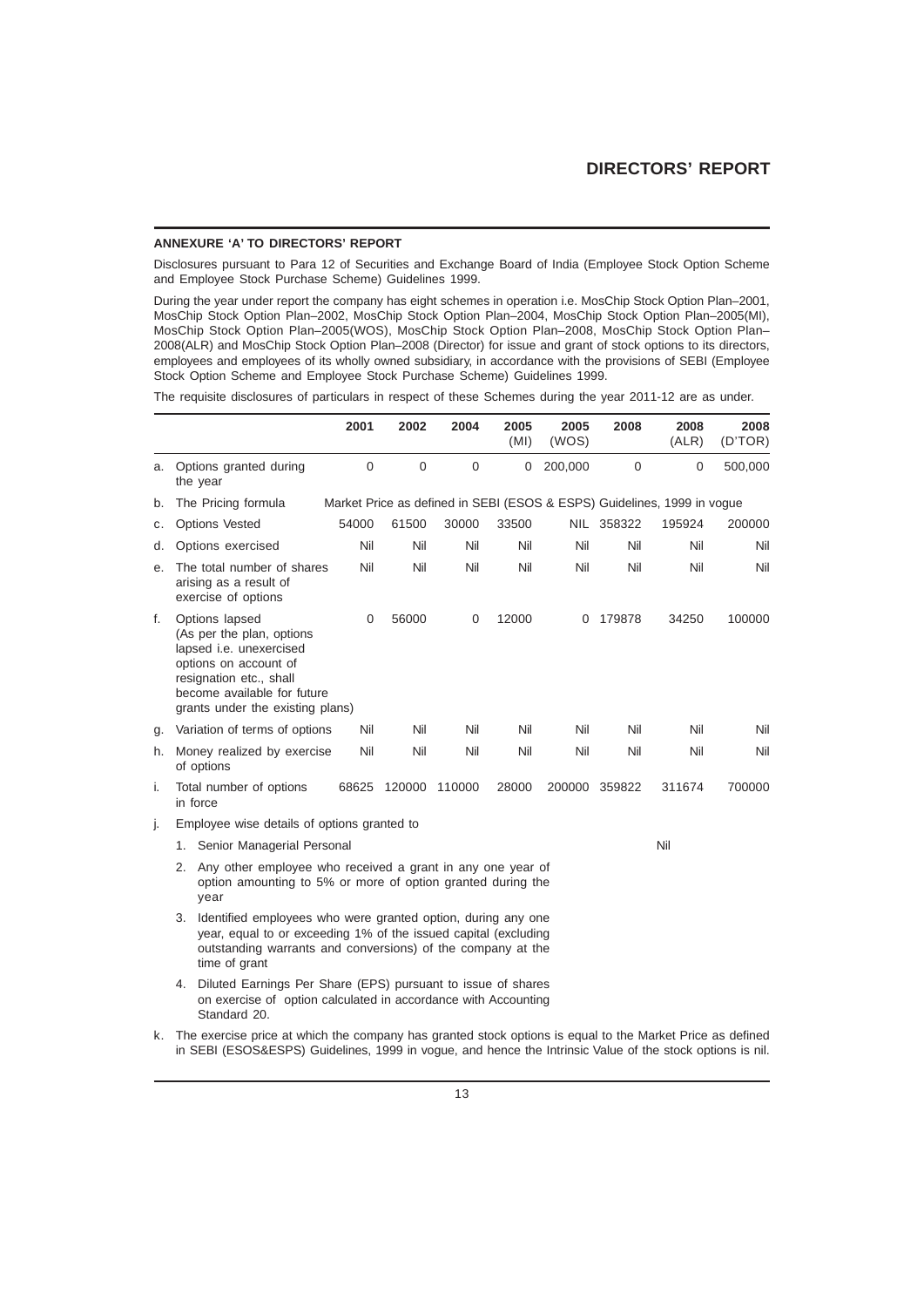# **DIRECTORS' REPORT**

Therefore, the employee compensation cost based on the Intrinsic Value is also nil. If the company had used the Fair Value of the option using the Black Scholes Method, the employee compensation cost would still be nil. The Basic and Diluted Earnings Per Share would thus not change as a result.

l. Weighted average exercise price and weighted average-fair value of options granted where the exercise price is equal to the Market Price as on the date of grant:

Weighted average exercise price : Rs.18.94

Weighted average fair value of options : Rs. 5.01

The company does not have any options where the market price was higher/lower than the exercise price.

- m. The fair value of the options have been computed using the Black Scholes method, where the following assumptions were made:
	- a. Risk free interest rate was assumed between 4.6093% and 9.7124% depending on the timing of grant and vesting period of the option, for the options granted during the year.
	- b. The expected life of the option is taken as the vesting period of the option.
	- c. The expected volatility has been computed using the daily share price movements of 240 trading days prior to the grant date. For annualizing the standard deviation, it is assumed that there are 240 trading days in a year.

| Date of Grant | <b>Std Deviation</b> | Date of Grant | <b>Std Deviation</b> | Date of Grant | <b>Std Deviation</b> |
|---------------|----------------------|---------------|----------------------|---------------|----------------------|
| 21/08/2002    | 92.67%               | 18/05/2006    | 64.05%               | 30/01/2008    | 64.70%               |
| 31/10/2002    | 91.48%               | 30/06/2006    | 65.85%               | 24/03/2008    | 67.64%               |
| 29/01/2003    | 80.30%               | 04/09/2006    | 59.50%               | 30/04/2008    | 69.88%               |
| 27/06/2003    | 67.24%               | 27/10/2006    | 53.03%               | 29/07/2008    | 71.30%               |
| 19/02/2004    | 76.37%               | 06/11/2006    | 53.64%               | 22/09/2008    | 69.10%               |
| 26/08/2004    | 73.93%               | 18/01/2007    | 56.30%               | 23/10/2008    | 68.65%               |
| 18/11/2004    | 69.61%               | 29/03/2007    | 52.26%               | 30/01/2009    | 55.97%               |
| 31/01/2005    | 65.11%               | 25/04/2007    | 51.82%               | 04/03/2009    | 54.76%               |
| 30/06/2005    | 53.39%               | 28/06/2007    | 47.56%               | 02/07/2010    | 45.24%               |
| 23/09/2005    | 59.77%               | 31/07/2007    | 47.22%               | 14/02/2011    | 46.83%               |
| 24/01/2006    | 58.53%               | 26/10/2007    | 52.93%               | 25/08/2011    | 43.89%               |
| 10/04/2006    | 63.62%               | 26/11/2007    | 54.10%               |               |                      |

d. Since the company has been making losses, we have not assumed any dividend payments.

e. The Market Price of the shares on the grant dates was as follows: Rs.31 on 21 August 2002, Rs.23.95 on 31 October 2002, Rs.26.75 on 29 January 2003, Rs.33.00 on 27 June 2003 being the closing prices on the date of grant; Rs.40.51 on 19 February 2004, being the average of the two weeks high and low price of the share preceding the date of grant of option; and Rs.30.50 on 26 August 2004, Rs.42.85 on 18 November 2004, Rs.44.25 on 31 January 2005, Rs.35.75 on 30 June 2005, Rs.45.60 on 23 September 2005, Rs.41.50 on 24 January 2006, Rs.37.70 on 10 April 2006, Rs.37.40 on 18 May 2006, Rs.24.15 on 30 June 2006, Rs.25.10 on 04 September 2006, Rs.26.00 on 27 October 2006, Rs.24.25 on 06 November 2006, Rs.32.95 on 18 January 2007, Rs.24.80 on 29 March 2007, Rs.24.90 on 25 April 2007, Rs.22.85 on 28 June 2007, Rs.21.25 on 31 July 2007, Rs.23.35 on 26 October 2007, Rs.24.40 on 26 November 2007, Rs.25.95 on 30 January 2008 and Rs.13.45 on 24 March 2008 being the previous days closing price preceding the date of grant of options. Options issued on 23 October 2008, 30 January 2009, 04 March 2009, 02 July 2010, 14 February 2011 and 25 August 2011 were issued at Rs.10.05 per Option.

For and on behalf of the Board of Directors

25 August 2012

**K. Ramachandra Reddy**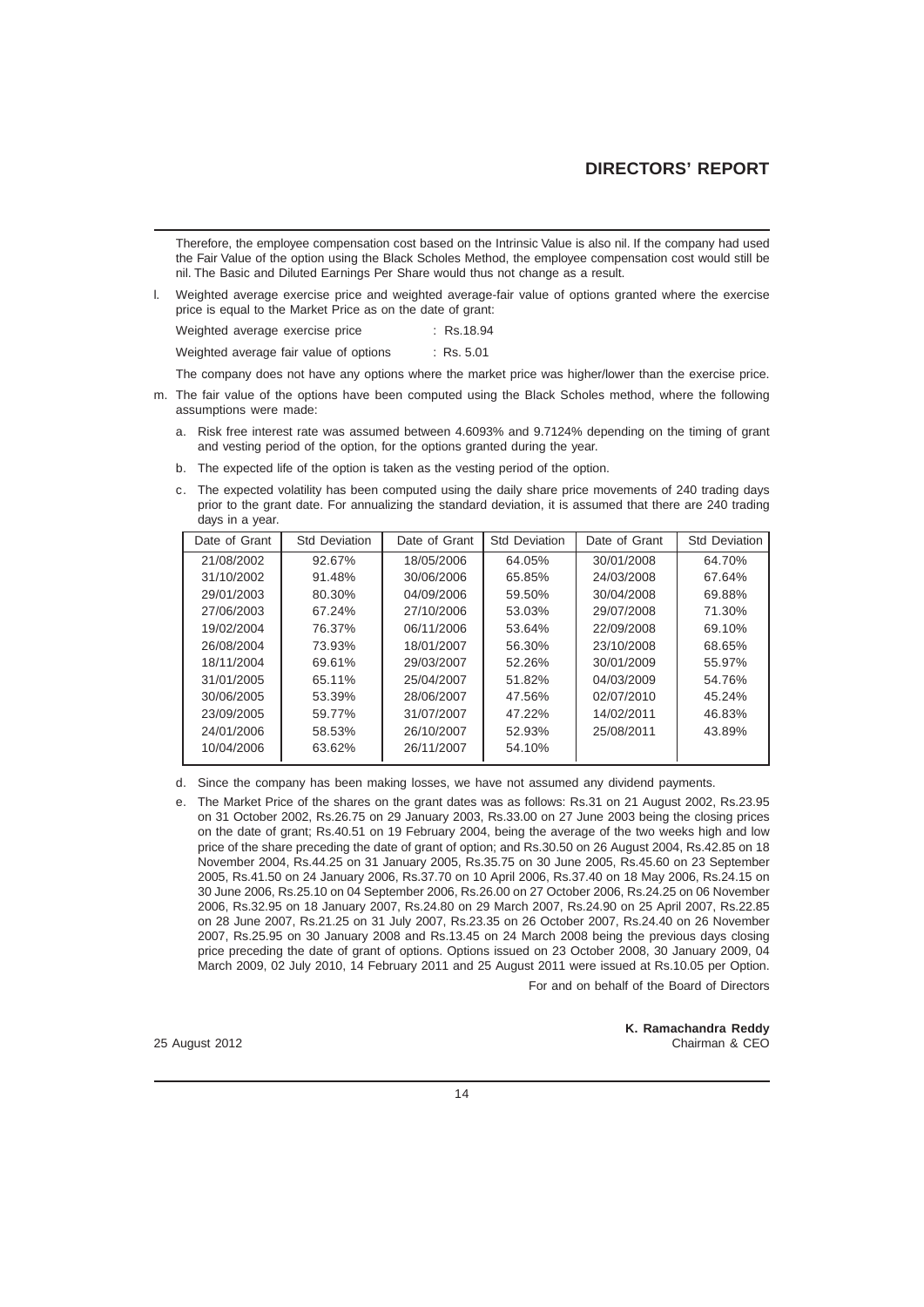# **ANNEXURE 'B'**

Particulars pursuant to Companies (Disclosure of Particulars in the report of the Board of Directors) Rules, 1988

# **1. Conservation of Energy**

The Company's operations require low energy consumption. Adequate measures are taken to conserve energy, wherever possible.

# **2. Technology Absorption on Form B**

Research & Development (R&D)

Specific areas in which R&D work has been done by the Company

The Company has been focusing on growing the services business and has made inroads into some customers in India and USA. Consequently, the Company has not spent much effort on any new R&D work during the year under review.

#### Future plan of action

The Company has built up a vast repertoire of expertise and domain knowledge. We are planning to leverage this in partnering with large companies for joint development activities and grow the services business as an another revenue vertical.

#### Expenditure on R&D

The expenditure on R&D is not separately classified, as there is no separate R&D division.

Technology absorption, adaptation and innovation

The requisite information under the head is not applicable to company as there were no imports of any technology.

#### **3. Foreign Exchange Earnings and Outgo**

(a) Activities relating to exports; initiative taken to increase exports; development of new export markets for products and services; and export plans:

The Company's products are meant primarily for the international markets. Our products are being designed in by various customers and are generating revenues for the Company. We expect revenues from licensing of software for these products to increase significantly during the current year.

The Company has also commenced development of custom products where the customer shares a portion of the development costs. The Company has signed contracts for development and licensing of Intellectual Property. Apart from these, the Company is also planning to tap opportunities in offshore ASIC Development and Software Services for semiconductor companies. The revenues from these initiatives are expected to gain momentum in the coming years.

(b) Foreign exchange earnings and outgo

|                                 |                              | 1 valut III 113.1            |
|---------------------------------|------------------------------|------------------------------|
|                                 | Year ended<br>March 31, 2012 | Year ended<br>March 31, 2011 |
| Foreign<br>Exchange<br>Earnings | 177,523,409                  | 247.884.468                  |
| Foreign<br>Exchange<br>Outgo    | 47,878,345                   | 130,542,209                  |

For and on behalf of the Board of Directors

**K. Ramachandra Reddy** 25 August 2012 Chairman & CEO

(Value in Rs.)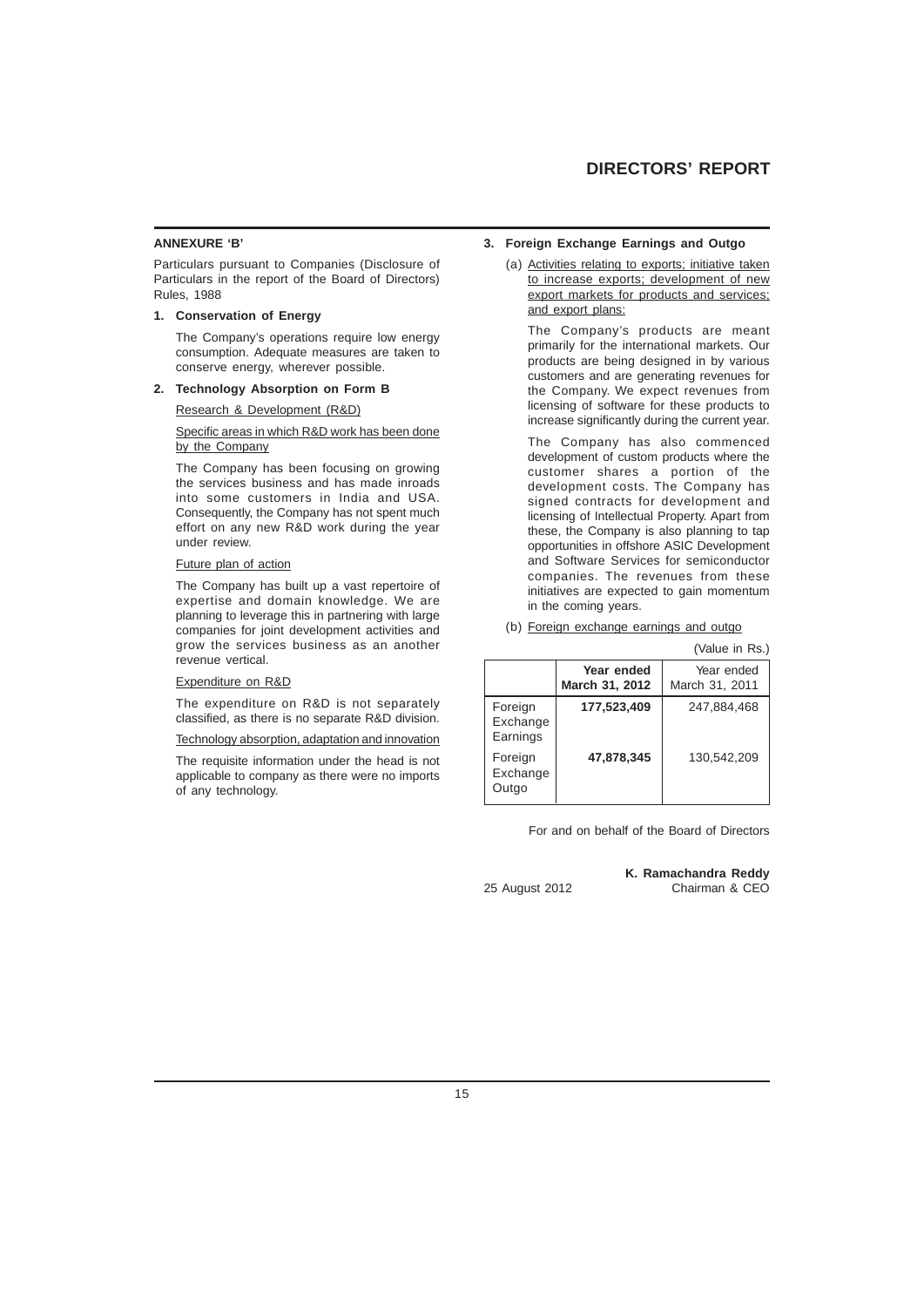#### **ANNEXURE 'C'**

# **MANAGEMENT DISCUSSION AND ANALYSIS OF FINANCIAL CONDITION AND RESULTS OF OPERATIONS**

MosChip Semiconductor Technology Limited (MosChip India) is a fabless semiconductor company with its headquarters in Hyderabad, India. The Company specializes in development, marketing & sale of SOC (System On a Chip) for PC Peripheral, Data Communication & Consumer Electronic segments. In this report, "MosChip Group", "Group", "we", "us" and "our" each refers to MosChip India and also its wholly owned subsidiaries, MosChip Semiconductor Technology, USA (MosChip USA) and MosChip Semiconductor Technology Pte Ltd., Singapore (MosChip Singapore),

The financial statements have been prepared in compliance with the requirements of the Companies Act 1956 and the Generally Accepted Accounting Principles in India. The management of MosChip accepts responsibility for the integrity and objectivity of these financial statements, as well as, for various estimates and judgments used therein.

In addition to the historical information, this report contains certain forward-looking statements that involve risks and uncertainties. Our actual results could differ materially from the results anticipated in these forward-looking statements as a result of certain factors including those set forth under the sub-heading "Risks and Concerns." Forward looking statements can be identified by the use of forwardlooking words, such as "may," "could," "expect," "believe," "plan," "anticipate," "continue," 'likely," or other similar words.

#### **Overview**

MosChip is the first publicly traded fabless semiconductor Company from India with specific focus on cutting edge products. MosChip leverages its engineering skills to develop custom products, IP development and design/development services.

As a fabless semiconductor Company, MosChip focuses on product design while manufacturing of products are outsourced. The product design is generally done by MosChip, but is also jointly developed with MosChip USA at certain times. The software is licensed to/used by MosChip USA, which subcontracts the manufacturing to ASIC Service Providers. The resulting chips are imported by MosChip and sold to MosChip USA. MosChip USA then sells these chips to end customers around the world, through its worldwide distribution networks.

MosChip is currently focusing on design and development services division. It has services agreements with several companies in India and abroad.

# **Industry**

The World Semiconductor Trade Statistics (WSTS) latest semi-annual meeting forecasts a lessthan-average growth for 2012 worldwide semiconductor revenue, followed by a much better 2013. Forecast for 2012 worldwide revenue is US \$301 billion, a 0.4% growth over 2011. For 2013, the market is expected to grow at a much faster pace of 7.2%.

Looking forward, WSTS forecasts the worldwide semiconductor market will grow at a high rate of 7.2% to US \$322 billion in 2013, followed by 4.4% growth to reach US \$336 billion in 2014.

# **Outlook**

The following sections highlight management's assessment of product and revenue potential

# *Healthy organic growth*

MosChip leverages its engineering skills to develop custom products, IP development and design/ development services. After the sale of I/O products of the company, it is focusing itself on value added design services and sale of its SOC products.

MosChip leverages this strength in services business. It is successfully making inroads in design services business and foresees a very bright future ahead.

# *Identification of new opportunities for inorganic growth*

MosChip is also looking to grow inorganically by identifying opportunities and tie ups for custom products and acquisitions companies from design services business.

# *Outsourcing opportunities in the engineering design area may offer key revenue potential*

Outsourcing of design and engineering services to other providers has taken off very well and continuously growing at a very fast pace.

# **Risks and concerns**

The following important factors could affect our future results of operations.

# *Semiconductor products are complex in design and difficult to manufacture without defects*

The design of semiconductor products is very complex and projects could potentially get delayed due to this. The manufacture of semiconductors is a complex process and it is often difficult for semiconductor foundries to produce semiconductors free of defects. The ability to manufacture products of acceptable quality depends both on product design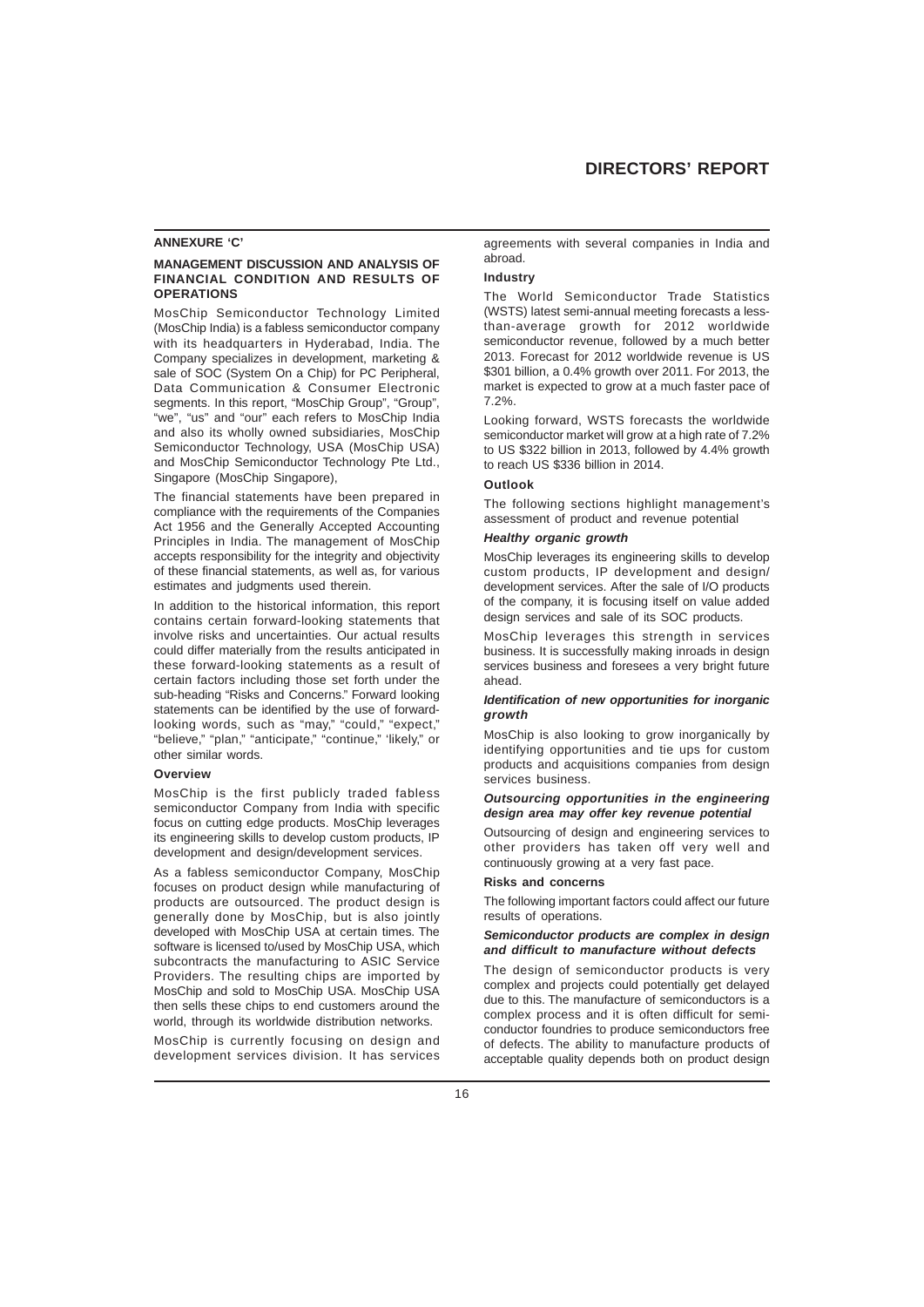and manufacturing process technology. Since defective products can be caused by design or manufacturing difficulties, identifying quality problems can occur only by analyzing and testing semiconductors in a system after they have been manufactured. Failure to achieve defect-free products due to their complexity may result in an increase in the costs and delay in the availability of MosChip Group's products.

## *Future success depends upon the continued services of key personnel, many of whom would be difficult to replace*

The Company's future success depends upon the continued services of its executive officers, key hardware and software engineers, and sales, marketing and support personnel, many of whom would be difficult to replace. The loss of one or more of these employees could seriously harm the Company's business. In addition, because of the highly technical nature of its business, the loss of key engineering personnel could delay product introductions and significantly impair the Company's ability to successfully create future products.

# *Others may bring infringement actions against MosChip Group that could be time-consuming and expensive to defend.*

The Group may become subject to claims involving patents and other property rights. Intellectual property claims would subject the Group to significant liability claims for damages and invalidate its proprietary rights. In addition, intellectual property claims may be brought against customers that incorporate its products in the design of their own products. These claims, regardless of their success or merit and regardless of whether the Group is named as a defendant in a lawsuit, would likely be time consuming and expensive to resolve and would divert the time and attention of the Management and technical personnel.

# *The cyclical nature of the semiconductor industry may lead to significant variances in the demand for MosChip Group's products and could harm its operations.*

A case in point, as 2008 saw one of the strongest reductions in economic conditions in over 80 years. During this time, the industry has experienced significant fluctuations in anticipation of changes in general economic conditions, including economic conditions in Asia, Europe and North America. The cyclical nature of the semiconductor industry has lead to significant variances in product demand and production capacity. It has also accelerated the reduction of average selling prices per unit. The Group may experience periodic fluctuations in its future financial results because of changes in industry-wide conditions.

### **The Company's operating and consolidated results may be adversely affected by variations of the Indian rupee against foreign currencies and the US dollar**

The Company generates its revenues from international operations. The Company also consolidates its results with a wholly owned subsidiary in USA. Any adverse fluctuations in the currencies in which the Company's exports are invoiced or any adverse fluctuation against the US dollar would affect the Company's results of operations and the consolidated financial position.

# **Internal control systems**

The Company has formulated effective internal control systems and implemented the same strictly to ensure that the assets and interests of the Company are safeguarded and to determine the accuracy and reliability of accounting data.

The Company has an internal audit system and its functions are to ensure that systems are designed and implemented with adequate internal controls. The Company's control methodology is commensurate with the size of operations, the transactions that are executed, and the assets that must be safeguarded and deployed in accordance with the Company's policies.

An Audit Committee, headed by a non-executive independent Director, periodically reviews the audit information/observation and all significant issues are brought to the attention of the committee.

# **Human Resources**

The Company currently employs a total of 97 employees. All the employees are located at Hyderabad, India. Of these 80 are technical employees and the rest are marketing and support staff.

MosChip firmly believes that the key to its success is in its ability to hire and retain employees with appropriate qualifications and competencies. The Company's human resource management works towards this goal and strives to provide the right work atmosphere, opportunities for learning and personal development to all employees, and appraisal and reward mechanisms to encourage excellence in performance.

The Company regularly ensures that the compensation packages are in line with industry levels and grants stock options to retain talent.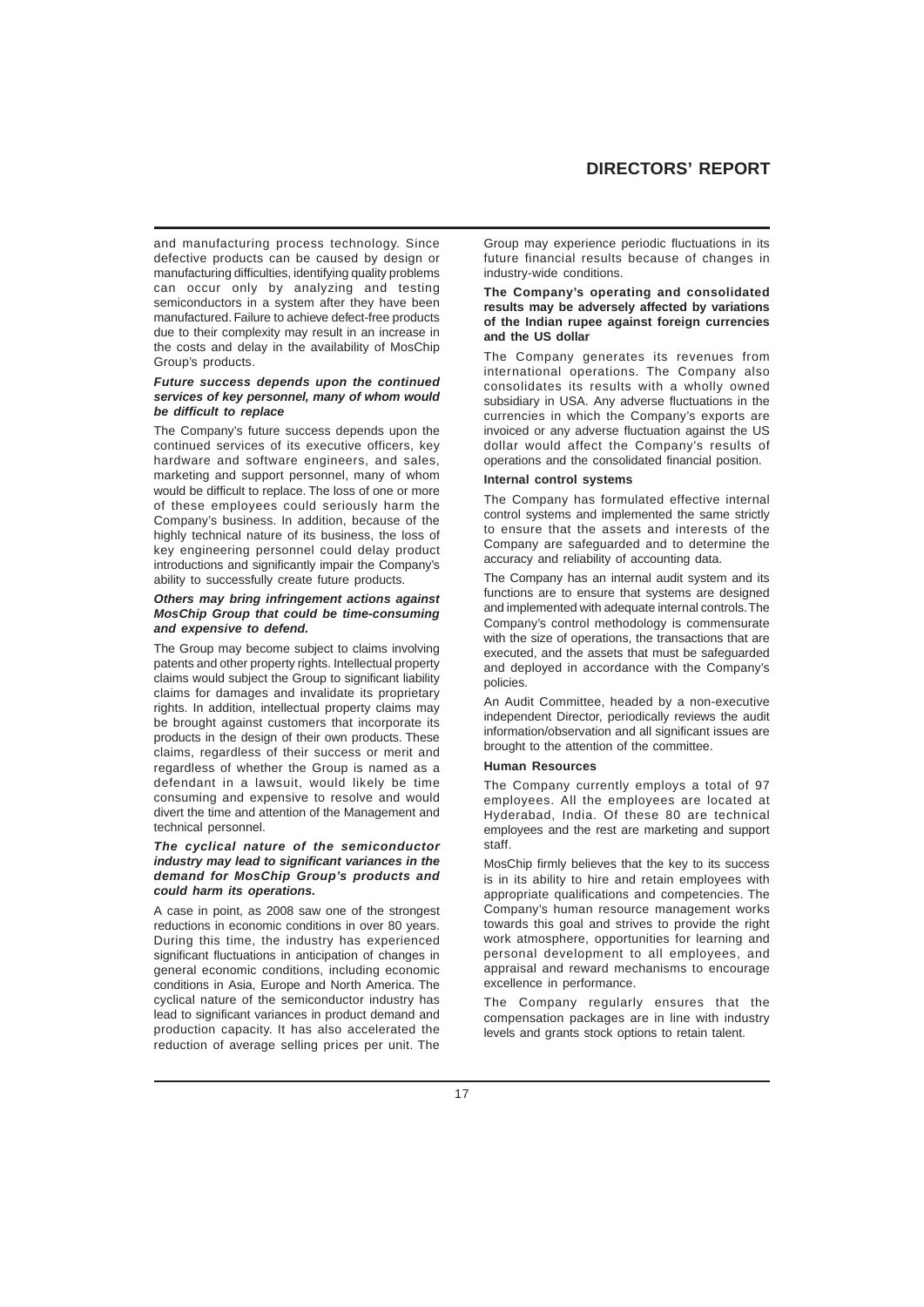# **COMMENTARY ON THE FINANCIAL STATEMENTS OF MOSCHIP INDIA**

# **Balance Sheet**

# **1. Share Capital**

The Company has only one class of shares. The Company has not allotted any shares during the year under review. The total paid-up equity share capital of the company is Rs.460,355,170 as on 31 March 2012. There are no calls-in-arrears.

# **2. Reserves and Surplus**

Reserves and Surplus primarily consists of Securities Premium Reserves Rs.666,633,920 and accumulative loss of Rs.1,022,912,133.

# *Capital Reserve*

The capital reserve of Rs.1,250,000 is on account of investment subsidy received from Government of Andhra Pradesh.

Due to nonpayment of balance amount within the stipulated time the upfront amount received Rs.5,431,250 was forfeited and credited to Capital Reserve Account.

# **3. Short Term Borrowings**

The Company has availed Export Packing Credit facility from UCO Bank and the facility is secured by hypothecation by way of first charge on stocks of finished goods, raw materials, work in progress, stores and spares and book debts, and second charge in respect of other movable assets, and guaranteed by Chairman and Managing Director of the company.

# *Loans and Advances from Related Parties*

The amount of Advance Rs.47,518,625 is received from its wholly owned subsidiary MosChip Semiconductor Technology, USA against future exports.

# **4. Other Current Liabilities**

Other Current Liabilities primarily consists of the excess amount received from and repayable to non-resident/foreign investors against the shares allotted to them.

# **5. Fixed Assets**

During the year under review, the company has invested an amount of Rs.67.87 lakhs towards capital expenditure. Additions to fixed assets increased by 4.40% during the financial year.

# **6. Non-Current Investments**

The long-term investments of the Company include 19,192,404 shares of MosChip Semiconductor Technology USA (a company incorporated in USA). Of these, 16,131,180 shares were acquired in consideration of 8,325,770 equity shares of Rs.10 each of the Company at a premium of Rs.27.14 per share. The balance 3,061,224 shares were acquired through cash investment of Rs.66,359,989. The Company owns the entire equity capital of MosChip Semiconductor Technology USA.

During the year under review there is a diminution in value of Rs.303,647,300 in the carrying cost of investment in Moschip USA which is 100% subsidiary of Moschip India This diminution loss was due to changes in underlying business conditions of Moschip USA. The charge on account of diminution has been determined on the basis of the Moschip USA's Net Worth as on 31 March 2012.

# **7. Cash and Bank Balances**

The bank balances in India include both Rupee accounts and Foreign Currency Accounts. Fixed Deposits of Rs.585,301 are given as security for issue of bank guarantees.

# **8. Sundry Debtors**

The amount of Sundry Debtors of Rs.74,465,562 consists of Rs.64,086,717 is due from its wholly owned subsidiary MosChip Semiconductor Technology, USA.

# **9. Loans and Advances**

# **a) Long Term Loans & Advances** *Deposits*

Deposits represent deposits towards electricity, telephone, rent, etc.

*Advance to MosChip Employees' Trust* Advance to MosChip Employees' Trust of Rs.2,795,000 is the balance amount of interest free loan given to the Trust as a part of the ESOP scheme of the Company.

#### *b)* **Short Term Loans & Advances** *Other advances*

Other advances recoverable in cash, kind or value to be received are primarily towards prepayments for value to be received. *Prepaid Income Tax*

# Prepaid Income Tax represents the refund due from Income Tax Department for the taxes deducted at source by others from the amounts payable to the Company.

# *Service Tax Input Credit*

Service Tax Input Credit represents the refund due from Service Tax Department for the service tax paid to others towards services rendered by them to the Company.

# **10. Long Term Provisions**

Long Term Provisions of Rs.5,293,898 includes provision for Leave Encashment amounting to Rs.1,377,651 and Rs.3,916,247 towards Gratuity. No provision has been made for Income Tax as the book profit as well as the Taxable Income as per the Income Tax Act is resulting in a loss.

# **11. Guarantees**

The Company has outstanding guarantees for various purposes amounting to Rs.5,500,000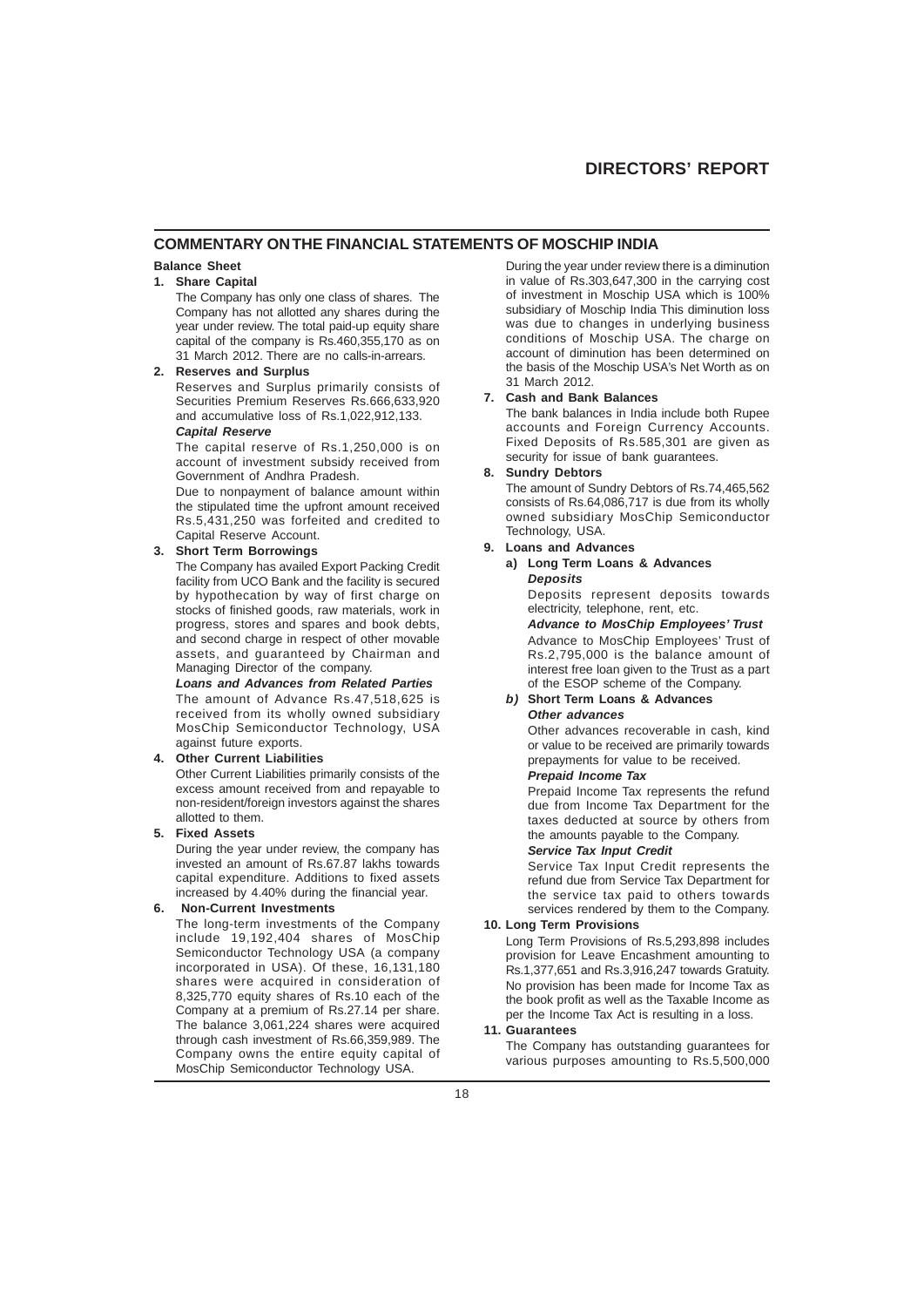# **DIRECTORS' REPORT**

(previous year Rs. 8,025,000) for the year ended 31 March 2012.

These guarantees are in the nature of performance guarantees relating to export obligations. **Profit and Loss Account**

# **12. Sales Revenue**

#### *Revenue from Operations*

The sales revenue for the year under review amounted to Rs.132,453,409 as against Rs.247,884,468 during the previous year. Of this Rs.56,026,526 was on account of export sales of finished goods (semiconductor chips) and Rs.56,119,446 was on account of software development and royalty charges billed to the wholly owned subsidiary. Balance amount of Rs.20,307,437 billed to others.

# *Revenue from Discontinuing Operations*

Revenue on discontinuing operation consist of Rs.45,070,000 towards sale of Moschip India's I/O division Intellectual Property Rights.

# **13. Other Income**

Other Income consists of interest on deposits with banks & others and profit on sale of current investments.

# **14. Expenditure**

The expenditure for the year under review amounted to Rs.145,435,905 as against Rs.247,257,318 during the previous year.

# **15. Depreciation**

During the year, the company charged depreciation at 100% in respect of assets costing less than Rs.5,000 each amounting to Rs. 8,000.

# **16. Extraordinary Items**

The extraordinary Item consists of diminution in value of Rs.303,647,300 in the carrying cost of investment in Moschip USA which is 100% subsidiary of Moschip India. This diminution loss was due to changes in underlying business conditions of Moschip USA. The charge on account of diminution has been determined on the basis of the Moschip USA's Net Worth as on 31 March 2012.

#### **17. Loss for the year**

The loss for the year before extraordinary items and tax is Rs.21,350,087 compared to the previous year loss of Rs.7,125,684.

The loss for the year after tax after extraordinary item and Discontinuing Operations is Rs.279,927,387 compared to the previous year loss of Rs.7,125,684.

#### **18. Earnings Per Share**

The Basic and Diluted Earnings per Share computed in accordance with the Accounting Standard 20 issued by the Institute of Chartered Accountants of India is Rs.(0.46) before taking into consideration extraordinary and discontinuing operations and Rs.(6.08) after taking into consideration extraordinary and discontinuing operations. More details on computation of EPS are given in Note 21.2.5 of Notes on Accounts.

# **19. Foreign Exchange Difference**

An amount of Rs.7,272,076 has been considered as unrealized gain and an amount of Rs. 1,321,891 as realized loss on foreign exchange fluctuation during the current year on account of foreign exchange rate differences arising due to timing differences between accrual of income/ expense and receipt/payment of the same.

# **20. Related Party Transactions**

The transactions with the related parties other than employees are given in Note 21.2.7 of Notes on Accounts. All the transactions are on commercial basis and are not detrimental to the interests of the Company.

# **21. Leases**

The Company has operating leases for Office Building. The rental expenses for operating leases for the year ended 31 March 2012 amounted to Rs.5,775,900. The Company has the right to terminate the lease agreement for Hyderabad office building by giving three months written notice.

# **22. Employees Stock Options**

The company has set up a Trust called "Moschip Employee Trust" to manage Stock Option plans introduced by the company to its employees. Towards this the company has funded the trust with Rs.6,005,000 by way of an interest free loan. Since the establishment of trust is prior to the IPO, the Guidelines of SEBI on ESOPs and ESPS are not applicable to this scheme.

The Company has eight more Employee Stock Option Schemes namely MosChip Stock Option Plan 2001, MosChip Stock Option Plan 2002, MosChip Stock Option Plan 2004, MosChip Stock Option Plan 2005 (MI), MosChip Stock Option Plan 2005 (WOS), MosChip Stock Option Plan 2008, MosChip Stock Option Plan 2008(ALR) and MosChip Stock Option Plan 2008(Director) with 300,000 equity shares, 700,000 equity shares, 1,000,000 equity shares, 500,000 equity shares, 500,000 equity shares, 3,000,000 equity shares, 1,000,000 equity shares and 1,000,000 equity shares respectively, in accordance with the Employee Stock Option Scheme and Employee Stock Purchase Guidelines 1999 issued by SEBI.

Details such as options granted, exercised and outstanding under each of the plans are given in Note 21.2.4 of Notes on Accounts and Annexure–A to Directors' Report.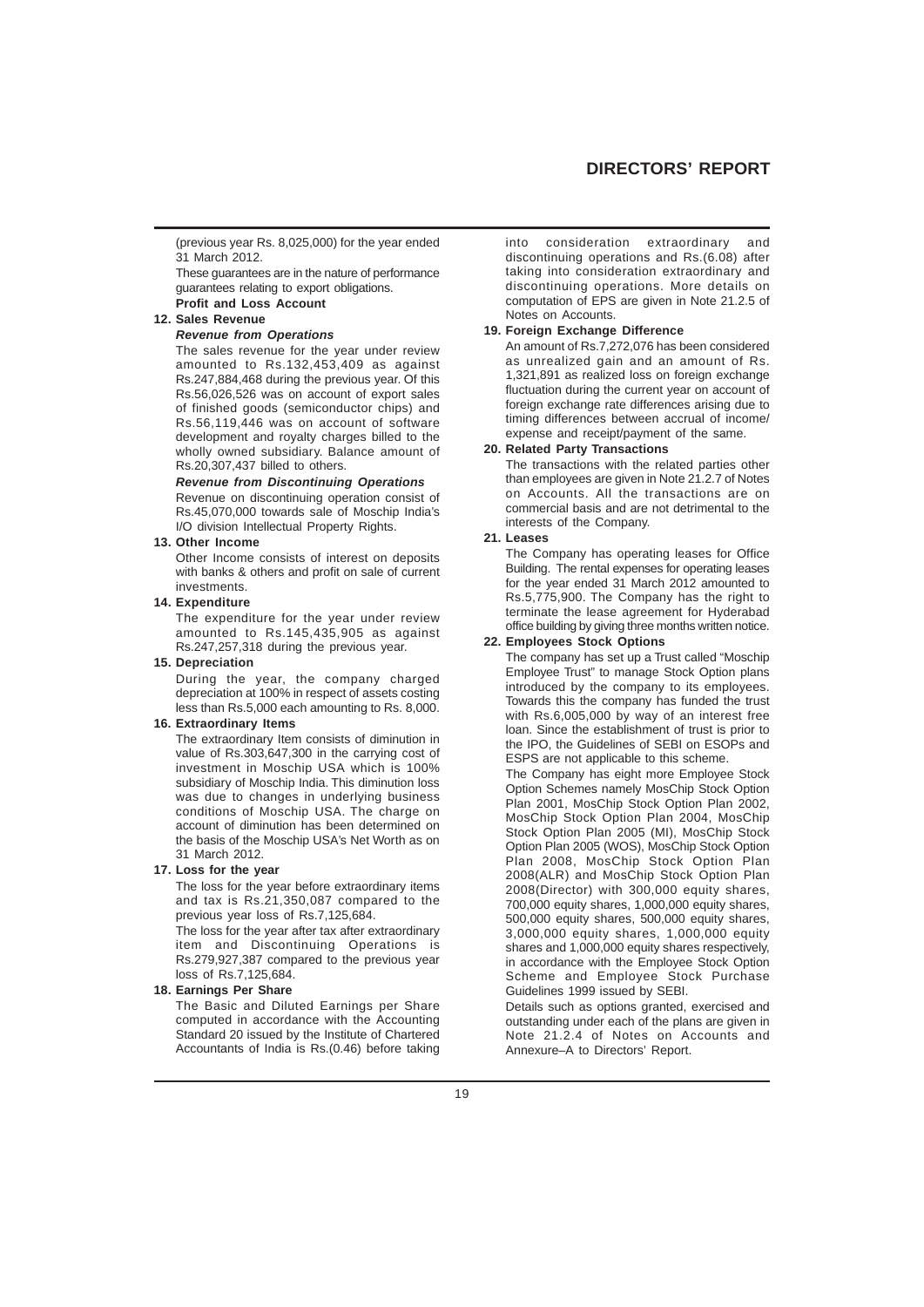# **ANNEXURE D**

# **CERTIFICATE ON CORPORATE GOVERNANCE**

The Members MosChip Semiconductor Technology Limited

We have examined the compliance of conditions of Corporate Governance by MosChip Semiconductor Technology Limited for the year ended 31 March 2012 as stipulated in Clause 49 of the Listing Agreement of the said company with Stock Exchanges.

The compliance of conditions of Corporate Governance is the responsibility of the management. Our examination was limited to the review of the procedures and implementation thereof, adopted by the company for ensuring the compliance of the conditions of Corporate Governance as stipulated in the said Clause. It is neither an audit nor an expression of opinion on the financial statements of the Company.

In our opinion and to the best of our information and according to the explanations given to us and the representations made by the directors and the management, we certify that the Company has complied with the conditions of Corporate Governance as stipulated in Clause 49 of the above mentioned Listing Agreement.

We further state that, such compliance is neither an assurance as to the future viability of the company nor the efficiency or effectiveness with which the management has conducted the affairs of the company.

> For **LD Reddy & Co.,** Company Secretaries

24 August 2012

Hyderabad **L. Dhanamjaya Reddy**

 Proprietor C.P. No. 3752

# **ANNEXURE E**

# **CEO'S DECLARATION**

The Members, MosChip Semiconductor Technology Limited.

I, K. Ramachandra Reddy, Chairman & CEO of the Company do hereby declare that pursuant to the provisions of Clause 49(I) (D) (ii) of the Listing Agreement, all the members of the Board and the Senior Management Personnel have furnished their affirmation of compliance with the Code of Conduct of the Company.

**K. Ramachandra Reddy** 25 August 2012 Chairman & CEO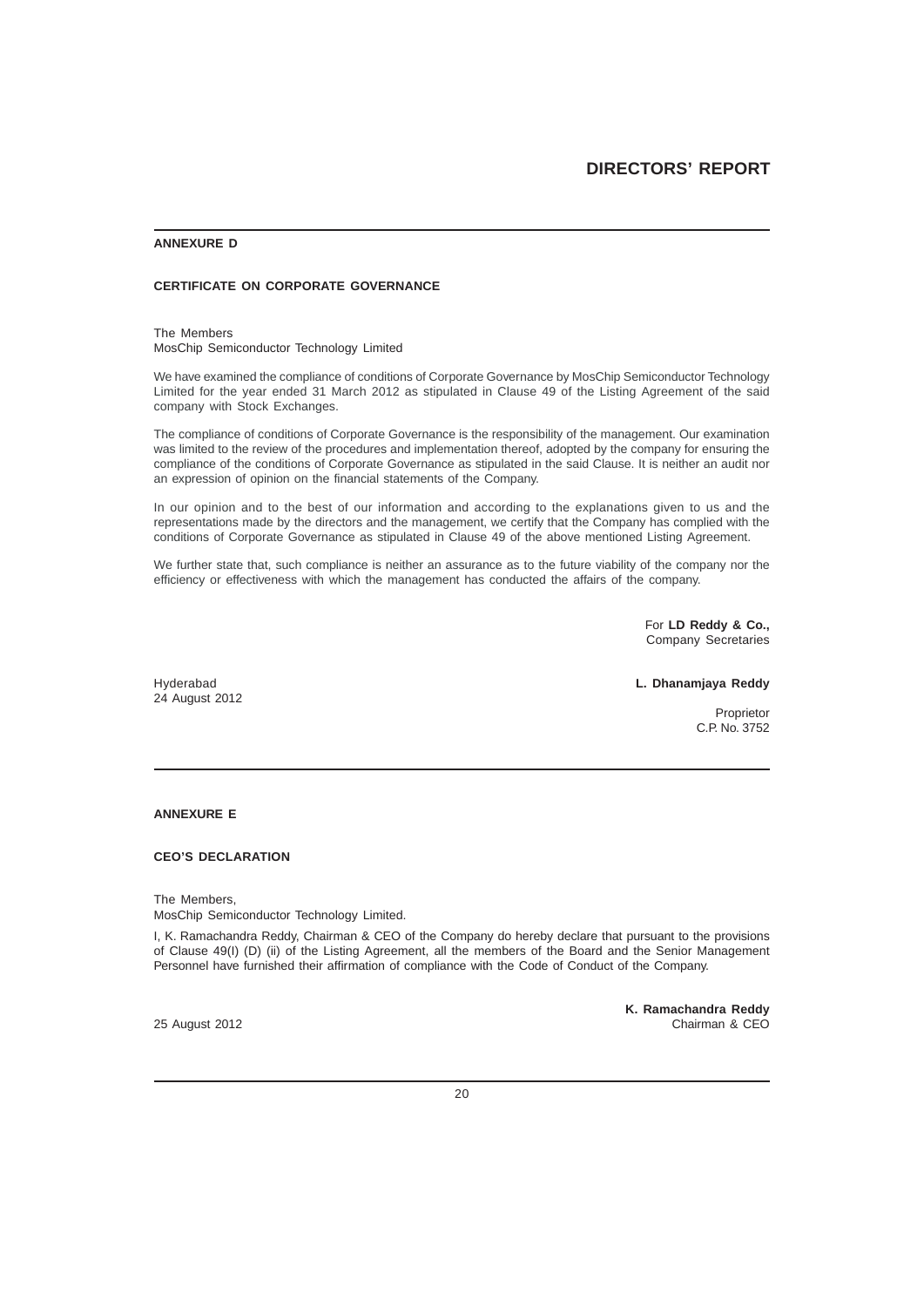# **REPORT ON CORPORATE GOVERNANCE**

# 1. **Company's Philosophy**

MosChip is committed to pursue the principles of good corporate governance in order to be a good corporate citizen of India and also to keep abreast the shareholders of the company with day-to-day affairs of the Company in the best possible manner.

# 2. **Board of Directors**

The Company has an Executive Chairman. The Chairman along with Managing Director manages the dayto-day affairs of the Company. The Board of the Company has a combination of Executive and Non-Executive directors. Non-Executive directors comprise *66.67%* of the Board.

| Composition and category of directors as on 31 <sup>st</sup> March 2012 | Table - 1        |
|-------------------------------------------------------------------------|------------------|
| Category                                                                | No. of Directors |
| Executive Directors (Promoter Directors)                                | 02               |
| Non-Executive Independent Directors                                     | 04               |
| Total                                                                   | 06               |

b) Attendance of each director at the Board meetings held during the year 2011-12 and at the last Annual<br>Ceneral Meeting General Meeting

| Name of the Director     | <b>Meetings held</b><br>during the tenure | <b>Meetings attended</b> | Last AGM |
|--------------------------|-------------------------------------------|--------------------------|----------|
| Mr. K. Ramachandra Reddy | 07                                        | 06                       | Yes      |
| Mr. C. Dayakar Reddy     | 07                                        | 07                       | No       |
| Mr. Alur Ramesh*         | 05                                        | 01                       | No       |
| Dr. Vijaya Chandru       | 07                                        | 02                       | No       |
| Mr. G. Prasad            | 07                                        | 07                       | No       |
| Dr. Madhu Mohan K.       | 07                                        | 01                       | No       |
| Mr. Vivek Bhargava**     | 03                                        | 03                       | Yes      |

\* Resigned as Director on 14 October 2011

\*\* Appointed as Additional Director on 24 August 2011

c) No. of other Boards/Board Committees in which the Directors are either Member or Chairman during the year 2011-12  $Table 3$ 

|                          |              |               |                  | o - Jubi      |
|--------------------------|--------------|---------------|------------------|---------------|
| Name of the Director     | <b>Board</b> |               | <b>Committee</b> |               |
|                          | Chairman     | <b>Member</b> | Chairman         | <b>Member</b> |
| Mr. K. Ramachandra Reddy | Nil          | Nil           | Nil              | Nil           |
| Mr. C. Dayakar Reddy     | Nil          | $^{\circ}$    | Nil              | Nil           |
| Mr. Alur Ramesh*         | Nil          | 13            | Nil              | 01            |
| Dr. Vijaya Chandru       | 01           | 02            | Nil              | Nil           |
| Mr. G. Prasad            | Nil          | $^{\circ}$    | Nil              | Nil           |
| Dr. Madhu Mohan K.       | Nil          | 02            | Nil              | Nil           |
| Mr. Vivek Bhargava       | 01           | 01            | Nil              | Nil           |

\* Resigned as Director on 14 October 2011

| $\sim$ $\sim$                                                                  | i si esa el mercato este es |           |
|--------------------------------------------------------------------------------|-----------------------------|-----------|
| d) No. of Board Meetings held and dates on which they were held during 2011-12 |                             | Table - 4 |

| Quarter            | No. of Meetings | Dates on which held                    |
|--------------------|-----------------|----------------------------------------|
| April – June       | 03              | 11 May 2011, 23 May 2011, 24 June 2011 |
| July - September   | 02              | 12 Aug 2011, 24 Aug 2011               |
| October - December | 01              | 04 Nov 2011                            |
| January - March    | 01              | 12 Feb 2012                            |
| Total              | 07              |                                        |

None of the directors on the Board are members in more than Ten Committees and they do not act as Chairman of more than Five Committees across all companies in which they are directors.

None of the Non-Executive directors have any pecuniary relationship or transactions with the Company.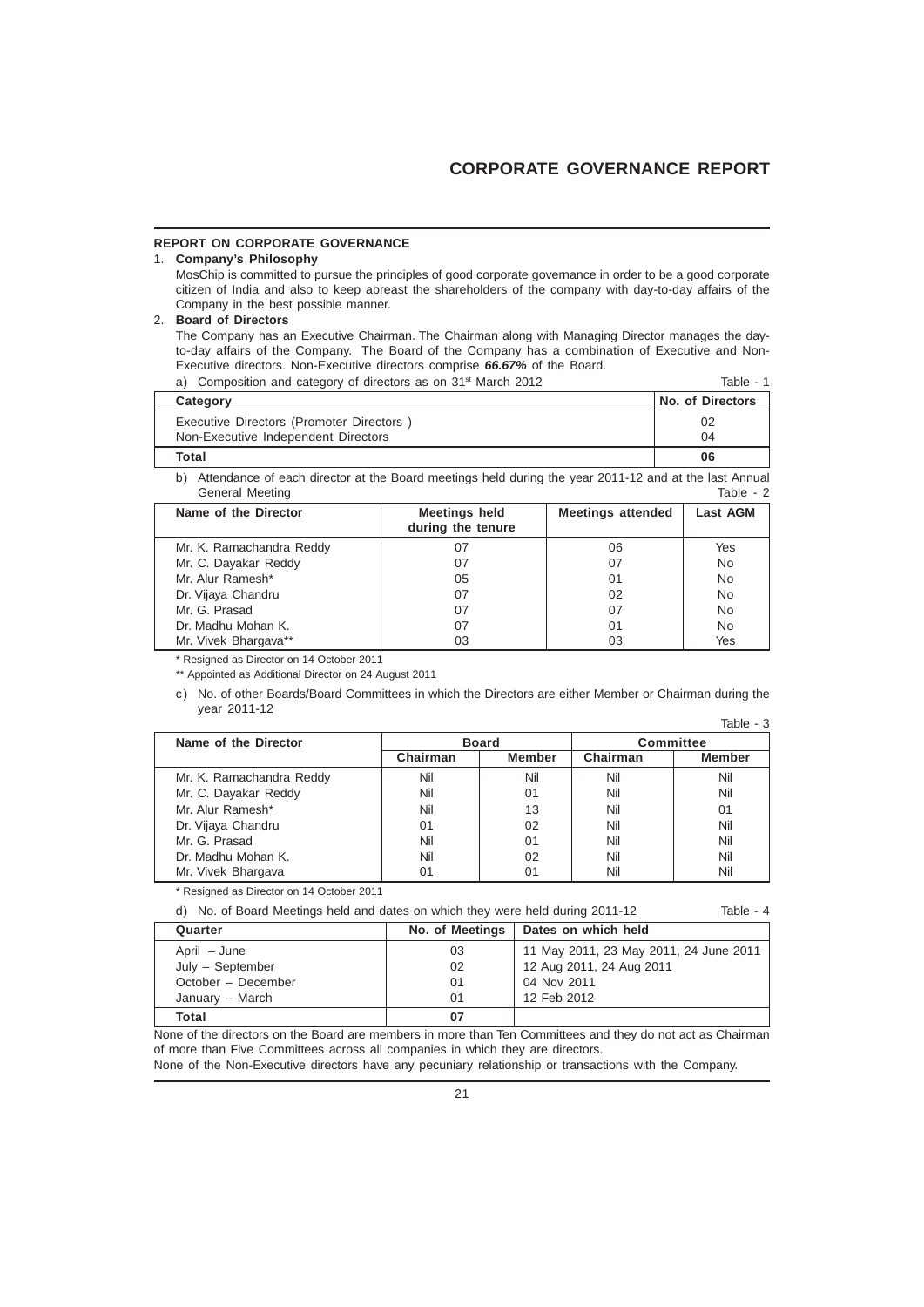# **CORPORATE GOVERNANCE REPORT**

# 3. **Audit Committee**

The Audit Committee was formed on 19<sup>th</sup> January 2001 with qualified and independent members of the Board of Directors of the Company. The Company Secretary acts as Secretary of the Committee. This Committee was re-constituted on 24th August 2011.

a) Brief description of terms of reference

The terms of reference of the Audit Committee is in conformity with the provisions of paragraphs C & D in Sub-clause II of Clause 49 of the Listing Agreements entered with Bombay Stock Exchange Limited, Mumbai, which *inter alia*, includes the following:

- l Overseeing the Company's financial reporting process and ensuring correct, adequate and credible disclosure of financial information.
- Recommending appointment and removal of external auditors and fixing of their fees.
- Reviewing with management the annual financial statements with special emphasis on accounting policies and practices, compliances with accounting standards and other legal requirements concerning financial statements.
- Reviewing the adequacy of the Audit and compliance functioning including their policies, procedures, techniques and other regulatory requirements.
- Reviewing the adequacy of internal control systems and significant audit findings.
- b) Composition, name of members and Chairperson The Audit Committee comprises of the

following directors:

d. Details of remuneration to all the directors: Table - 5

| Mr. G. Prasad      | -                        | Chairman |
|--------------------|--------------------------|----------|
| Dr. Vijaya Chandru | -                        | Member   |
| Dr. Madhu Mohan K. | $\overline{\phantom{m}}$ | Member   |
| Mr. Vivek Bhargava |                          | Member   |

c) Meetings and attendance during the year 2011-12

Four meetings of the Audit Committee were held during the year 2011-12. Mr. G. Prasad attended all four meetings. Mr. Vivek Bhargava attended two meetings, Dr. Vijaya Chandru and Mr. A. Ramesh attended one meeting each.

#### 4. **Remuneration Committee**

- a) Brief description of terms of reference To determine on behalf of Board and Shareholders, the Company's policy on specific remuneration packages for Executive directors and Non-Executive directors, including pension rights and any compensation payment. The Committee was re-constituted on 24<sup>th</sup> August 2011.
- b) Composition, name of members and Chairperson

The Remuneration Committee comprises of the following directors

| Mr. G. Prasad          |                          | Chairman |
|------------------------|--------------------------|----------|
| Dr. Vijaya Chandru     |                          | Member   |
| Dr. Madhu Mohan K. $-$ |                          | Member   |
| Mr. Vivek Bhargava     | $\overline{\phantom{m}}$ | Member   |
|                        |                          |          |

c) Attendance during the year 2011-12 No meetings were conducted during the year under review.

Besides, sitting fee for attending Board and Committee meetings, no special compensation to Non-Executive directors are envisaged during the year 2011-12.

| Name                | Designa<br>-tion | Salarv<br>Rs. | Perfor-<br>mance<br>Incentives<br>Rs. | Commi-<br>ssion<br>Rs. | Total<br>Rs. | Notice<br>period | Seve-<br>rance<br>Fee<br>Rs. | Sitting<br>Fee<br>Rs. | <b>Stock</b><br>Options |
|---------------------|------------------|---------------|---------------------------------------|------------------------|--------------|------------------|------------------------------|-----------------------|-------------------------|
| K.Ramachandra Reddy | Chairman         | 36.00.000     | Nil                                   | Nil                    | 36.00.000    | NA               | NA                           | Nil                   | Nil                     |
| C.Dayakar Reddy     | M.D.             | 36.00.000     | Nil                                   | Nil                    | 36.00.000    | <b>NA</b>        | NA                           | Nil                   | Nil                     |
| A. Ramesh           | Director         | <b>NA</b>     | NA                                    | <b>NA</b>              | <b>NA</b>    | <b>NA</b>        | <b>NA</b>                    | 7.000                 | 1,00,000                |
| G. Prasad           | Director         | <b>NA</b>     | NA                                    | <b>NA</b>              | <b>NA</b>    | <b>NA</b>        | <b>NA</b>                    | 67.000                | 1,00,000                |
| Dr. Vijaya Chandru  | Director         | <b>NA</b>     | <b>NA</b>                             | <b>NA</b>              | <b>NA</b>    | <b>NA</b>        | <b>NA</b>                    | 13.000                | 1,00,000                |
| Dr. Madhu Mohan K.  | Director         | <b>NA</b>     | <b>NA</b>                             | <b>NA</b>              | <b>NA</b>    | <b>NA</b>        | <b>NA</b>                    | 3.000                 | 4,00,000                |
| Mr. Vivek Bhargava  | Director         | <b>NA</b>     | NA                                    | ΝA                     | NA           | NA               | <b>NA</b>                    | 44.000                | 1.00.000                |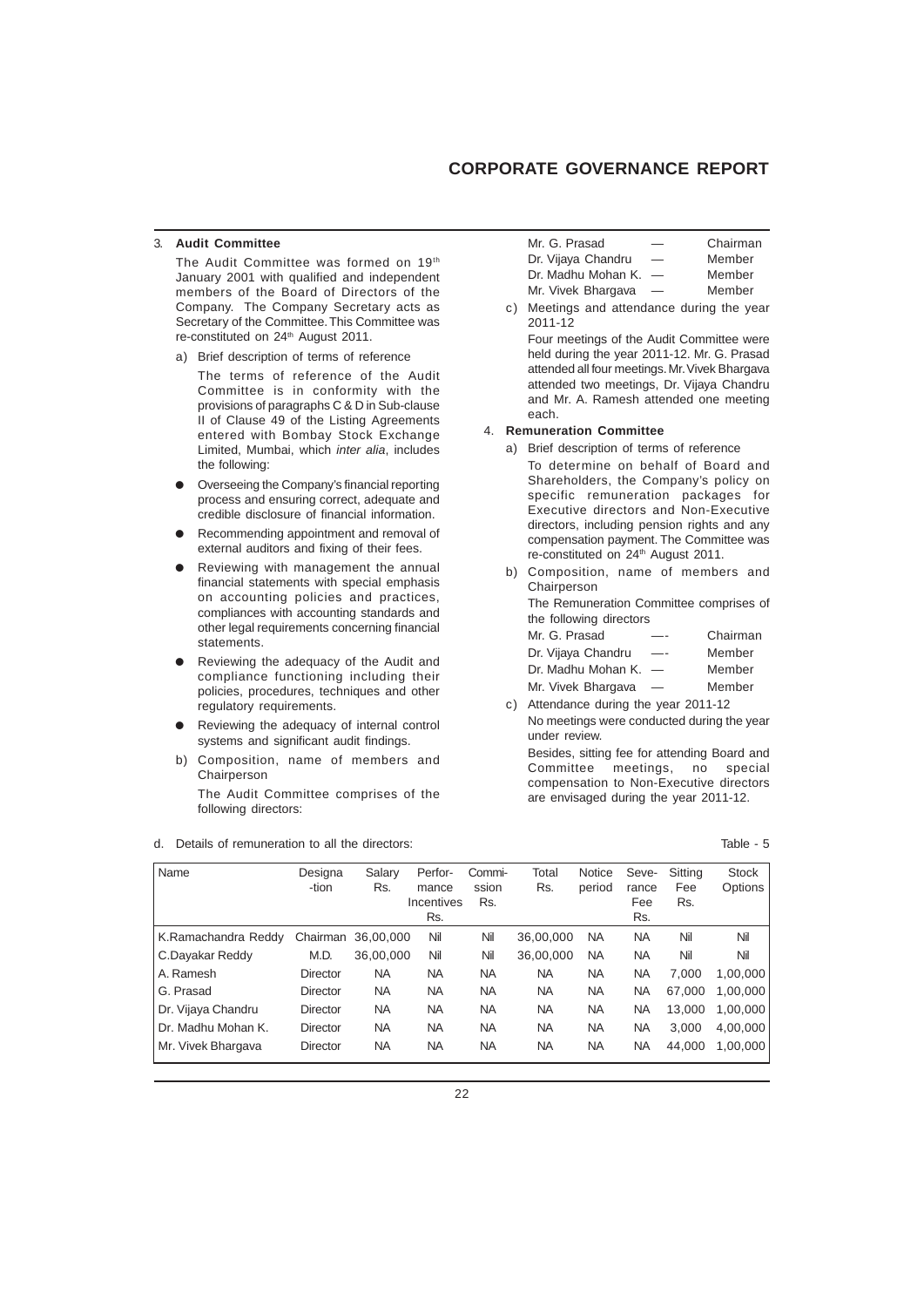5. Shareholders / Investors Grievance Committee

This Committee was re-constituted on 24<sup>th</sup> August 2011.

a) Terms of reference

The Committee shall specifically look into the redressing of shareholder and investor complaints like transfer of shares, non-receipt of balance-sheet, non-receipt of declared dividend etc.

b) Composition, name of members and Chairperson

The Committee comprises of the following Non-Executive directors

| Mr. G. Prasad      |    | Chairman |
|--------------------|----|----------|
| Mr. Vivek Bhargava |    | Member   |
| Dr. Vijaya Chandru |    | Member   |
| Dr. Madhumohan K.  | -- | Member   |

c) No. of Shareholders Complaints received during the year 2011-12

During the year 2011-12, 01 No. of complaints / letters were received from the investors and was disposed off during the year. Please see the Table-6 given below.

d) No. of complaints not solved to the satisfaction of shareholders

There were no complaints that were not solved to the satisfaction of shareholders.

e) No. of pending share transfers All shares which were received for transfer during the year were transferred and no transfer was pending.

# **Details of Shareholders complaints during the year 2011-12**

|    |                                              |                 |                 | Table - 6 |
|----|----------------------------------------------|-----------------|-----------------|-----------|
|    | S.No. Nature of Complaint/Request            | <b>Received</b> | <b>Disposed</b> | Pending   |
| 01 | Change / Correction of address               | Nil             | Nil             | Nil       |
| 02 | Loss/Issue of duplicate Share Certificate    | 01              | 01              | Nil       |
| 03 | Non-receipt of Share Certificate             | Nil             | Nil             | Nil       |
| 04 | Non-receipt of Refund order/dividend warrant | Nil             | Nil             | Nil       |
| 05 | <b>Others</b>                                | Nil             | Nil             | Nil       |
|    | <b>TOTAL</b>                                 | 01              | 01              | Nil       |

#### 6. **General Body Meetings**

a) Details of last three AGMs

The information about the last three general body meetings is given in table-7 as shown below:

Table - 7

| <b>AGM</b> | Venue                                                                   | Time & Date                                   |
|------------|-------------------------------------------------------------------------|-----------------------------------------------|
| Tenth      | 8-2-685/1/1, Road No.12,<br>Banjara Hills, Hyderabad - 500 034          | 30 <sup>th</sup> September 2009 at 10.30 hrs. |
|            | Eleventh 8-2-685/1/1, Road No.12,<br>Banjara Hills, Hyderabad - 500 034 | 30 <sup>th</sup> September 2010 at 10.30 hrs. |
| Twelfth    | 8-2-685/1/1, Road No.12,<br>Banjara Hills, Hyderabad - 500 034          | 30 <sup>th</sup> September 2011 at 10.30 hrs. |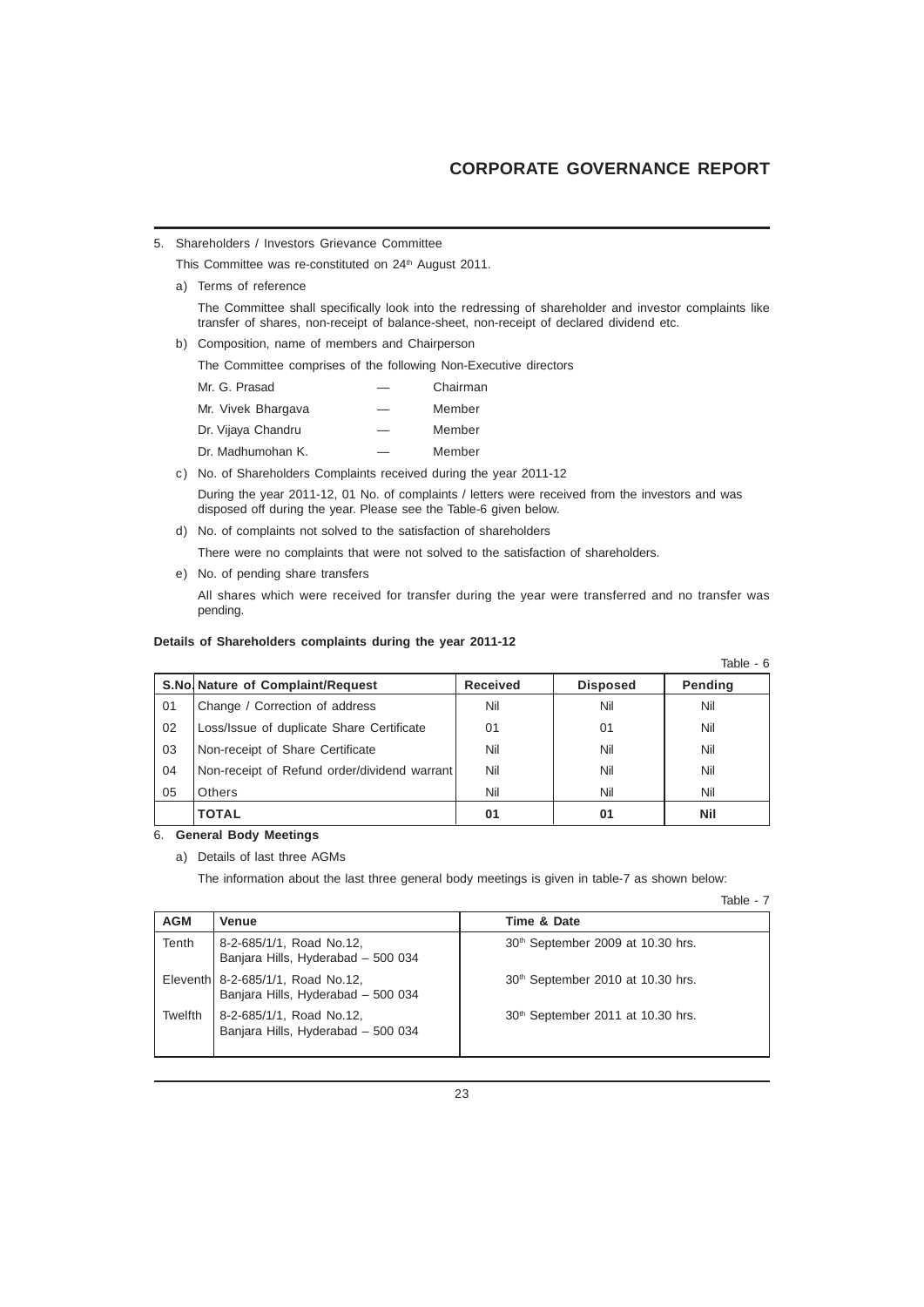# **CORPORATE GOVERNANCE REPORT**

# **7. Disclosures**

a) During the year 2011-12 the Company has entered into related party transactions worth Rs.191,365,946 (both receivables and payables) with MosChip Semiconductor Technology, USA the Wholly Owned Subsidiary of the Company. All these transactions were at arm's length and do not have potential conflict with the interest of the Company at large.

# 8. **Means of Communication**

- l Quarterly and Half-yearly results will normally be published in Financial Express in English and Prajashakti Regional Language Daily (Telugu).
- l Apart from the financial results, all official press releases of the Company and presentation made to the institutional investors and analysts if any, are being made available on the Company's website www.moschip.com.
- Management's Discussion and Analysis forms part of the Annual Report.

# 9. **General Shareholder Information**

| • AGM – Date. Time and Venue | $29th$ September 2012, 10.30 am at<br>Registered Office of the Company at |
|------------------------------|---------------------------------------------------------------------------|
|                              | Plot No. 83 & 84, 2nd Floor, Punnaiah Plaza.                              |
|                              | Road No. 2, Banjara Hills, Hyderabad – 500 034                            |

**Financial Calendar : in the State of Taylor State Calendar : in the State of Taylor State Calendar : in the St** 

The following is the tentative financial calendar of the Company, which is subject to change:

| Un-Audited Financial Results for the FY 2012-13                            |  |                                                          |  |  |
|----------------------------------------------------------------------------|--|----------------------------------------------------------|--|--|
| <b>First Quarter Results</b>                                               |  | 12 <sup>th</sup> August 2012                             |  |  |
| Second Quarter & Half-yearly Results                                       |  | Between 1 <sup>st</sup> & 15 <sup>th</sup> November 2012 |  |  |
| <b>Third Quarter Results</b>                                               |  | Between 1 <sup>st</sup> & 15 <sup>th</sup> February 2013 |  |  |
| Fourth Quarter & Annual Results<br>(Audited in lieu of un-audited results) |  | Between 20 <sup>th</sup> & 30 <sup>th</sup> May 2013     |  |  |

|           | Date of Book Closure       | ٠ | 23rd September 2012 to 29th September 2012<br>(both days inclusive)                  |
|-----------|----------------------------|---|--------------------------------------------------------------------------------------|
| $\bullet$ | Dividend Payment Date      | ÷ | Not Applicable                                                                       |
|           | Listing on Stock Exchanges | ٠ | Bombay Stock Exchange Limited<br>P J Towers, Dalal Street, Fort<br>Mumbai - 400 001. |
|           | Stock Code                 |   |                                                                                      |

Bombay Stock Exchange Limited : 532407 / MOSCHIP SEMI

Market Price data : High / Low during each month in the Financial Year 2011-12 and Performance in comparison to broad- based indices such as BSE Sensex, Crisil Index etc. The information on market price of MosChip stock and its comparison with BSE Sensex is shown in *Table-8*.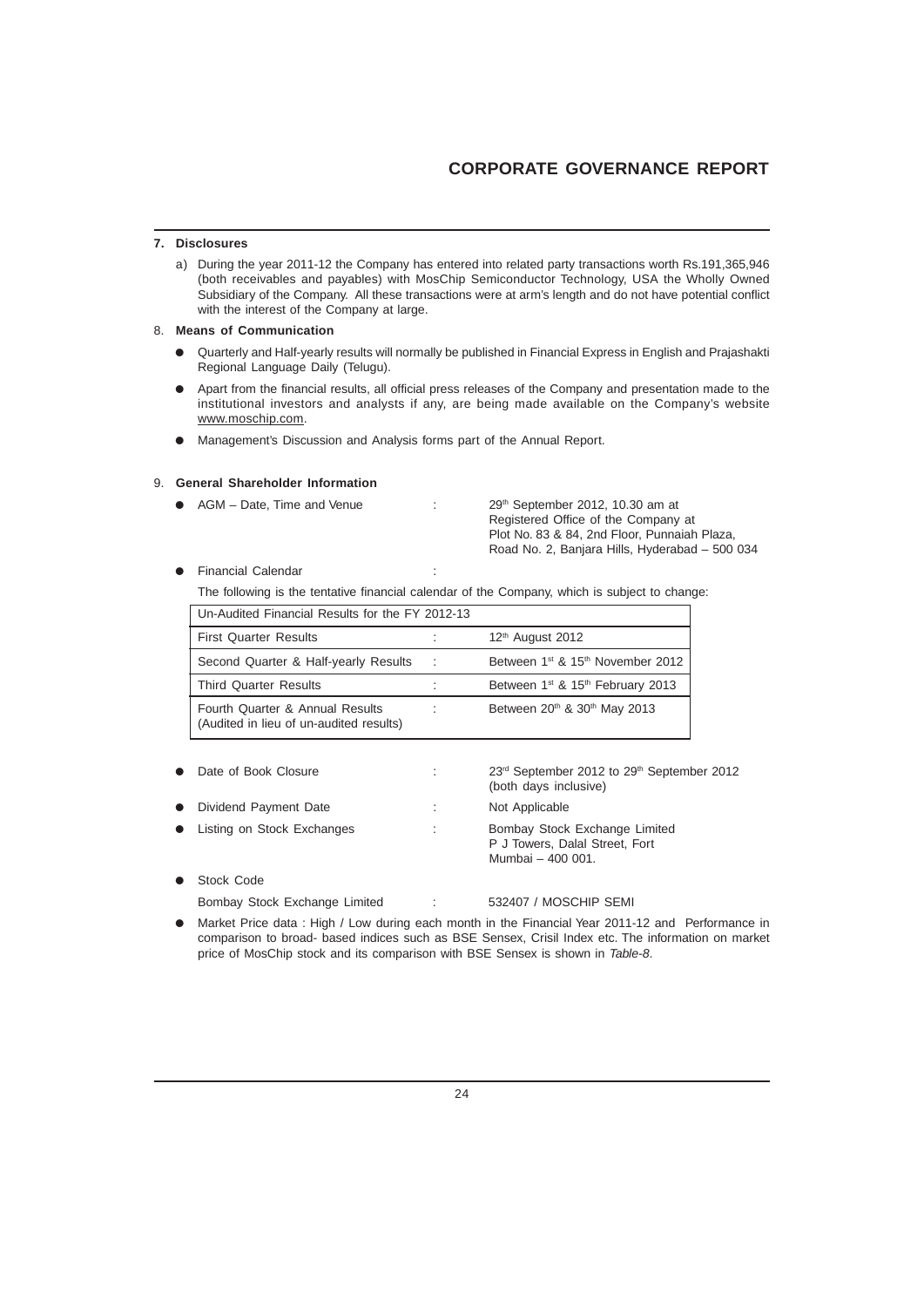#### **MosChip Share price on BSE and in comparison with BSE Sensex**

| Month & Year  |      | <b>MosChip</b> |           | <b>Sensex</b> |  |  |
|---------------|------|----------------|-----------|---------------|--|--|
|               | High | Low            | High      | Low           |  |  |
| Apr 11        | 6.40 | 4.56           | 19,811.14 | 18,976.19     |  |  |
| May 11        | 5.69 | 4.02           | 19,253.87 | 17,786.13     |  |  |
| <b>Jun 11</b> | 5.40 | 4.47           | 18,873.39 | 17,314.38     |  |  |
| <b>Jul 11</b> | 6.79 | 4.50           | 19,131.70 | 18,131.86     |  |  |
| Aug 11        | 6.04 | 3.85           | 18,440.07 | 15,765.53     |  |  |
| Sep 11        | 5.65 | 4.52           | 17,211.80 | 15,801.01     |  |  |
| Oct 11        | 5.25 | 4.21           | 17,908.13 | 15,745.43     |  |  |
| <b>Nov 11</b> | 5.15 | 3.45           | 17.702.26 | 15,478.69     |  |  |
| Dec 11        | 4.20 | 2.73           | 17.003.71 | 15,135.86     |  |  |
| Jan 12        | 3.92 | 2.82           | 18,258.97 | 15,358.02     |  |  |
| Feb 12        | 4.19 | 3.26           | 18,523.78 | 17,061.55     |  |  |
| <b>Mar 12</b> | 3.90 | 2.94           | 18,040.69 | 16,920.61     |  |  |

**e** Registrar and Transfer Agents : Karvy Computershare Pvt. Ltd.

Plot No. 17-24, Vithal Rao Nagar Madhapur, Hyderabad – 500 081. AP, India. Tel: +91-40-44655208 Email: einward.ris@karvy.com

#### **•** Share Transfer System

The applications for transfers, transmission etc., are received by the Company at Registered Office address at Hyderabad or at Karvy Computershare Pvt. Ltd., Registrar and Transfer Agents, Hyderabad. As the Company's shares are currently traded in dematerialized form the transfers are processed and approved in the electronic form by NSDL / CDSL through their depository participants.

Shares sent for physical transfer are generally registered and returned within a week from the date of receipt; provided the documents are clear in all respects. The authorised persons for share transfers will meet at regular interval to clear the transfer cases as early as possible.

Karvy Computershare Pvt. Ltd. is the Common Share Transfer Agent for both Physical and Demat mode.

# $\bullet$  Distribution of Shareholding

The Distribution of shareholding of the Company as on 31 March 2012 is shown in Table-9. Distribution of Shareholding as on 31 March 2012:

|                 |                    |                |                 |                             |                 |                   |                 | Table - 9         |
|-----------------|--------------------|----------------|-----------------|-----------------------------|-----------------|-------------------|-----------------|-------------------|
| SI.<br>Category |                    | No. of members |                 | <b>Equity Shares Amount</b> |                 | % of equity       |                 |                   |
| No.             | From               | To             | <b>Physical</b> | <b>Electronic</b>           | <b>Physical</b> | <b>Electronic</b> | <b>Physical</b> | <b>Electronic</b> |
|                 |                    | 5000           | 76              | 19916                       | 130680          | 45887320          | 0.03            | 9.97              |
| 2               | 5001               | 10000          | 02              | 4090                        | 18000           | 35866290          | 0.00            | 7.79              |
| 3               | 10001              | 20000          | 00              | 2043                        | 000             | 32917180          | 0.00            | 7.15              |
| 4               | 20001              | 30000          | 03              | 698                         | 8.000           | 18285780          | 0.02            | 3.97              |
| 5               | 30001              | 40000          | 00              | 320                         | 000             | 11750300          | 0.00            | 2.55              |
| 6               | 40001              | 50000          | 03              | 362                         | 150000          | 17525770          | 0.03            | 3.81              |
| 7               | 50001              | 100000         | 01              | 440                         | 75900           | 33393340          | 0.02            | 7.25              |
| 8               | 100001             | Above          | 20              | 392                         | 48935110        | 215339500         | 10.63           | 46.78             |
|                 | Total              |                | 105             | 28261                       | 49389690        | 410965480         | 10.73           | 89.27             |
|                 | <b>Grand Total</b> |                |                 | 28366                       |                 | 460355170         |                 | 100.00%           |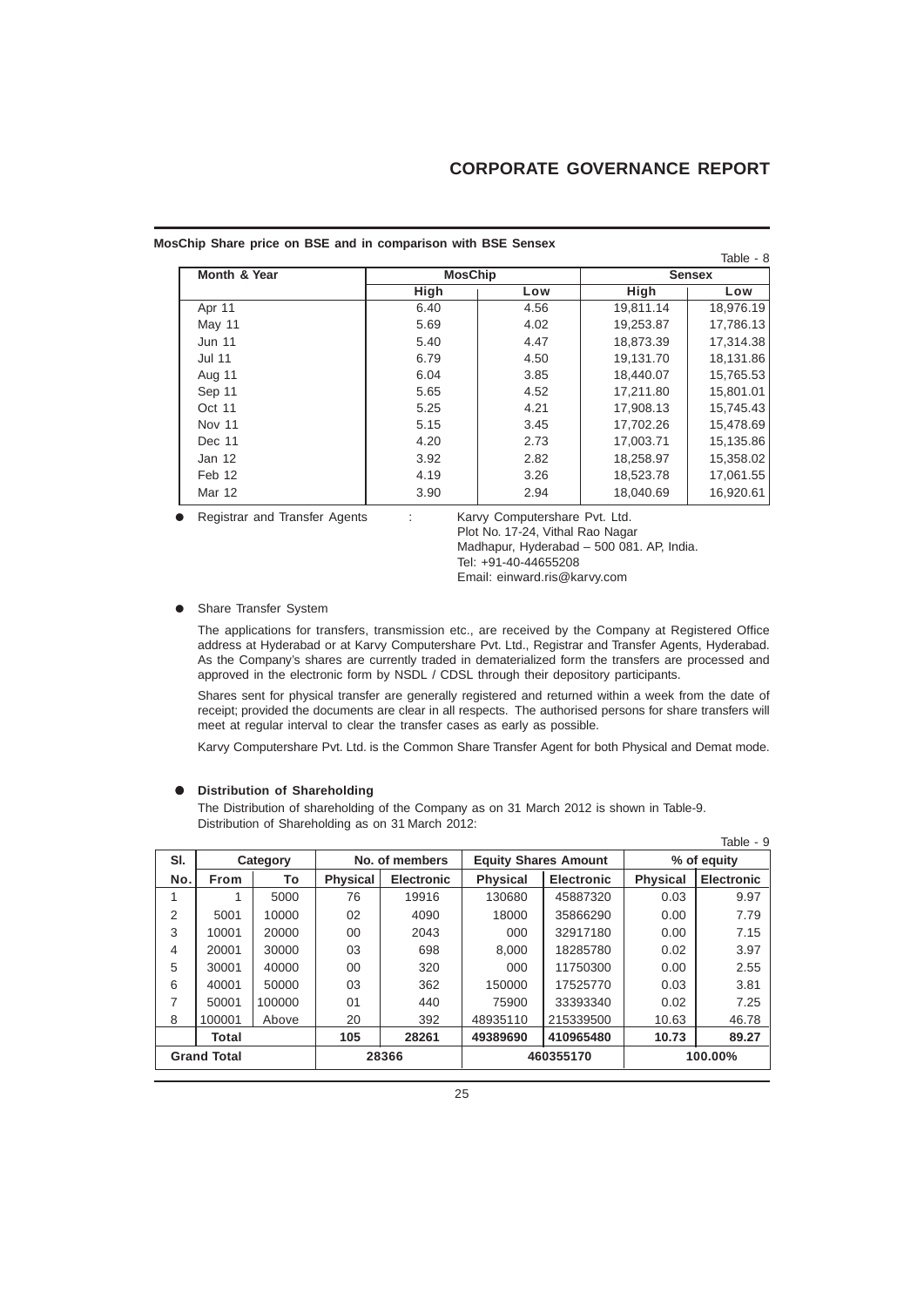# **CORPORATE GOVERNANCE REPORT**

Dematerialization of shares and liquidity

As per SEBI guidelines on investors' protection, the Company's shares are to be traded only in dematerialized mode. Accordingly, the Company has entered into agreements with National Securities Depository Limited (NSDL) and Central Depository Services (India) Limited (CDSL) to establish electronic connectivity and facilitate scrip-less trading. As at the end of 31 March 2012, **89.27%** of the outstanding equity shares of the company are in electronic form.

The Company's shares are being traded in the Bombay Stock Exchange Limited (BSE) under ISIN-INE935B01017

Plant locations

The Company doesn't have manufacturing facilities. The Company has the Design Centre at Hyderabad, the particulars of which are given in Table -10:

Table - 10

| Design House     | Location                                                                                                 |
|------------------|----------------------------------------------------------------------------------------------------------|
| <b>Hvderabad</b> | Plot No. 83 & 84, 2nd Floor, Punnaiah Plaza, Road No. 2<br>Banjara Hills, Hyderabad - 500 034, AP, India |

Address for Correspondence and contact persons for investors queries

Investors' correspondence may be addressed to the Compliance Officer at the registered office of the Company at Plot No. 83 & 84, 2nd Floor, Punnaiah Plaza, Road No.2, Banjara Hills, Hyderabad – 500 034, Tel: +91-40-6622 9292 Fax: +91-6622 9393, Email : investorrelations@moschip.com

Besides, investors are also requested to make any correspondence with the Share Transfer Agents, whose particulars are furnished as under:

Karvy Computershare Pvt. Ltd. Plot No. 17-24, Vithal Rao Nagar, Madhapur, Hyderabad - 500 081, A.P., India

Contact Person: Mr. R. Chandra Sekher – Sr. Manager (Registrar in Securities) Tel: +91-40-4465 5208 Email: einward.ris@karvy.com

For and on behalf of the Board of Directors

25 August 2012

**K. Ramachandra Reddy**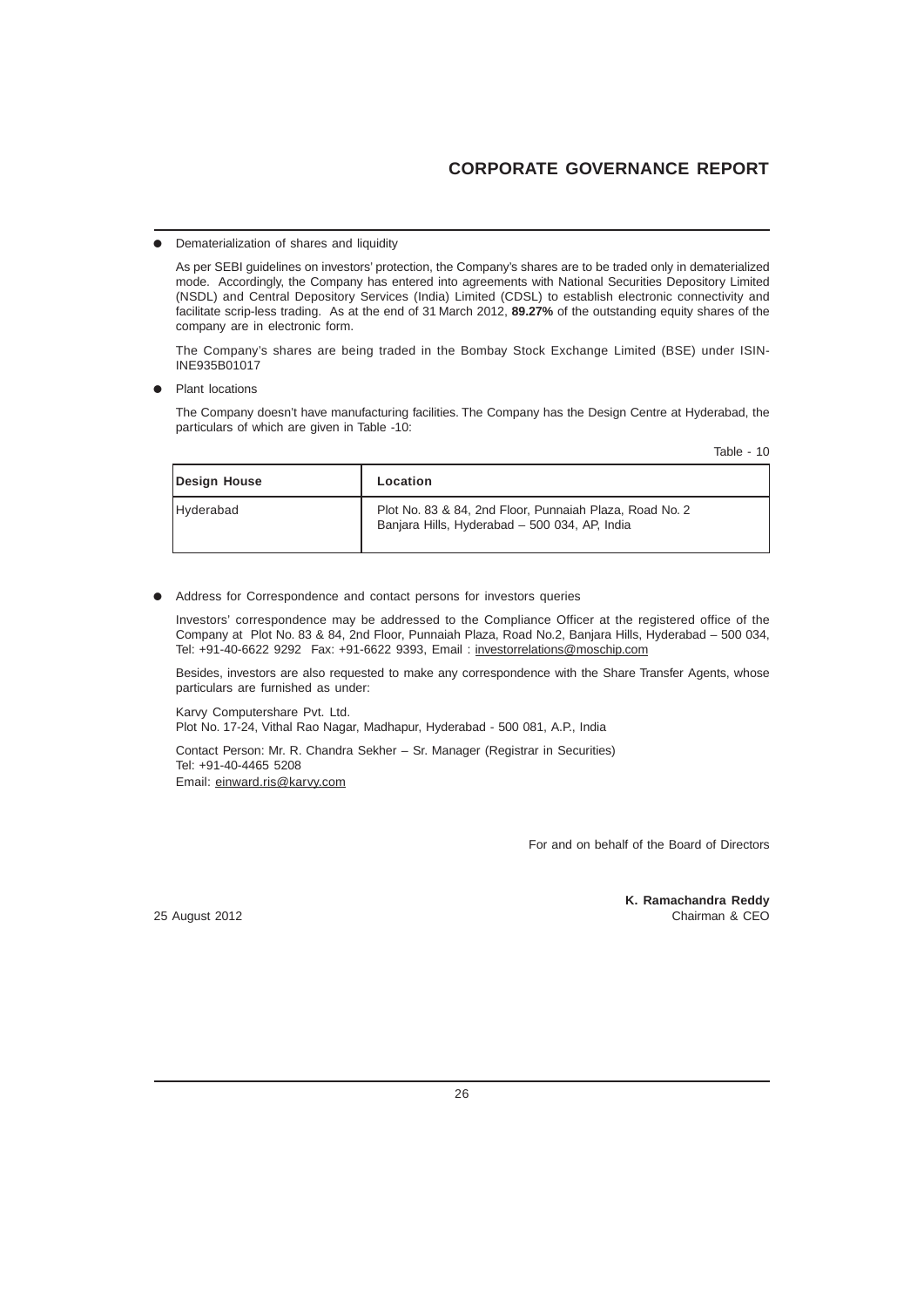# **AUDITORS' REPORT ON THE CONSOLIDATED FINANCIAL STATEMENTS**

The Board of Directors MOSCHIP SEMICONDUCTOR TECHNOLOGY LIMITED Hyderabad

We have audited the attached Consolidated Balance Sheet of MosChip Semiconductor Technology Limited and its wholly owned subsidiaries MosChip Semiconductor Technology, USA and MosChip Semiconductor Technology Pte. Ltd., Singapore as at 31 March 2012 and the Profit and Loss Account as well as the Cash Flow statement for the year ended on that date.

These financial statements are the responsibility of the company's management. Our responsibility is to express an opinion on these financial statements based on our audit. We have conducted our audit in accordance with auditing standards generally accepted in India. Those standards require that we plan and perform the audit to obtain reasonable assurance about whether the financial statements are free of material misstatements. An audit includes examining, on a test basis, evidence supporting the amounts and disclosures in the financial statements. An audit also includes assessing the accounting principles used and significant estimates made by management as well as evaluating the overall financial statement presentation. We believe that our audit provides a reasonable basis for our opinion.

1. The financial statements of the company's wholly owned subsidiary MosChip Semiconductor Technology Limited, USA have been audited by other auditors whose report has been furnished to us, and our opinion, in so far as it relates to the amounts included in respect of the subsidiary, is based solely on the report of other auditors. For its newly formed subsidiary MosChip Semiconductor Technology Pte Ltd., Singapore, figures have been taken as per unaudited financial statements.

Subject to the above, we report that the Consolidated financial statements have been prepared by the Company in accordance with the requirements of Accounting Standard (AS) 21 on Consolidated Financial Statements, issued by the Institute of Chartered Accountants of India. On the basis of the information and explanations given to us and on the consideration of the audited financial statements of MosChip Semiconductor Technology Limited and its wholly owned subsidiaries, we are of the opinion that:

- a. the Consolidated Balance Sheet gives a true and fair view of the consolidated state of affairs of MosChip semiconductor Technology Limited and its wholly owned subsidiaries MosChip Semiconductor Technology, USA and MosChip Semiconductor Technology Pte Ltd., Singapore as at 31 March 2012;
- b. the Consolidated Profit & Loss Account for the year ended 31 March 2012 gives a true and fair view of the Consolidated results of operations of the company and
- c. the Consolidated Cash Flow Statement shows a true and fair view of the Consolidated Cash Flows for the year ended on 31 March 2012.

For **Gokhale & Co.** Chartered Accountants

Chandrashekhar Gokhale Partner

Membership No 23839 21 May 2012 Firm Regn. No 000942S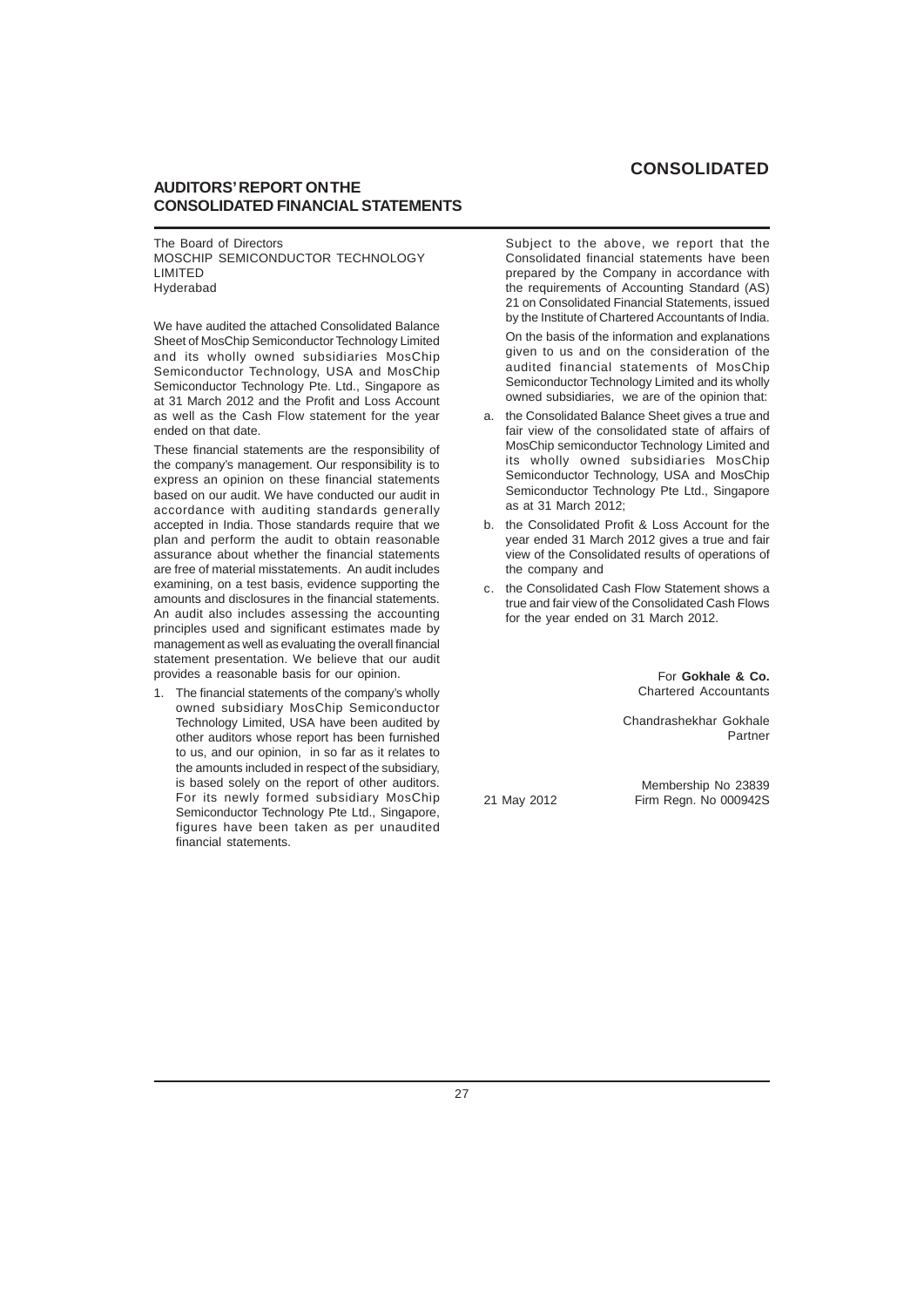# **CONSOLIDATED BALANCE SHEET AS AT 31 MARCH 2012**

Membership No 23839 Place: Hyderabad Date : 21 May 2012

| <b>PARTICULARS</b>                                                                                                                                                                   | Note<br>No.                | Rs.                                                             | As at<br>31 March 2012<br>Rs. | Rs.                                                           | As at<br>31 March 2011<br>Rs.                |
|--------------------------------------------------------------------------------------------------------------------------------------------------------------------------------------|----------------------------|-----------------------------------------------------------------|-------------------------------|---------------------------------------------------------------|----------------------------------------------|
| I. EQUITY AND LIABILITIES                                                                                                                                                            |                            |                                                                 |                               |                                                               |                                              |
| 1. Shareholders' funds<br>a. Share Capital<br>b. Reserves and Surplus<br>c. Money received against<br>share warrants                                                                 | 1<br>$\mathfrak{p}$<br>3   | 460,355,170<br>(360, 319, 203)                                  |                               | 460,355,170<br>(311, 939, 915)<br>781,250                     |                                              |
| 2. Share application money<br>pending allotment<br>3. Non- current liabilities                                                                                                       |                            |                                                                 | 100,035,967                   |                                                               | 149,196,505                                  |
| a. Long-term borrowings<br>b. Deferred Tax liabilities (Net)                                                                                                                         | 4                          |                                                                 |                               | 59,487,500                                                    |                                              |
| c. Other Long term liabilities<br>d. Long-term Provisions                                                                                                                            | 5                          | 5,859,921                                                       | 5,859,921                     | 6,106,361                                                     | 65,593,861                                   |
| <b>4. Current Liabilities</b><br>a. Short term borrowings<br>b. Trade payables<br>c. Other current liabilities                                                                       | 6<br>$\overline{7}$        | 27,238,925<br>5,302,224<br>127,225                              |                               | 109,062,625<br>90,553,942<br>127,225                          |                                              |
| d. Short term provisions<br><b>TOTAL</b><br><b>II ASSETS</b>                                                                                                                         | 8                          | 5,723,663                                                       | 38,392,037<br>144,287,925     | 3,118,806                                                     | 202,862,598<br>417,652,964                   |
| 1. Non-current assets<br>a. Fixed assets<br>i. Tangible assets<br>ii. Intangible assets<br>iii. Capital work-in-progress<br>iv. Intangible assets under<br>development               | 9                          | 27,335,541<br>3,352,428                                         |                               | 54,752,558<br>235,817,338<br>16,687,720                       |                                              |
| b. Non-current investments<br>c. Deferred tax assets (net)<br>d. Long-term loans and advances<br>e. Other non-current assets                                                         | 10                         | 6,481,316                                                       |                               | 6,554,347                                                     |                                              |
| 2. Current assets<br>a. Current investments<br>b. Inventories<br>c. Trade receivables<br>d. Cash and Cash equivalents<br>e. Short-term loans and advances<br>f. Other current assets | 11<br>12<br>13<br>14<br>15 | 152,507<br>37,217,852<br>42,204,900<br>16,877,769<br>10,665,612 | 37,169,285                    | 133,655<br>78,429,213<br>4,961,626<br>8,049,574<br>12,266,933 | 313,811,963                                  |
| <b>TOTAL</b><br>Significant accounting policies                                                                                                                                      |                            |                                                                 | 107,118,640<br>144,287,925    |                                                               | 103,841,001<br>417,652,964                   |
| and notes to accounts                                                                                                                                                                | 22                         |                                                                 |                               |                                                               |                                              |
| Per and subject to our report of even date<br>For Gokhale & Co.,<br><b>Chartered Accountants</b>                                                                                     |                            |                                                                 |                               |                                                               | For and on behalf of the Board of Directors  |
| Chandrashekhar Gokhale<br>Partner                                                                                                                                                    |                            | K. Ramachandra Reddy<br>Chairman & CEO                          |                               |                                                               | C. Dayakar Reddy<br><b>Managing Director</b> |

28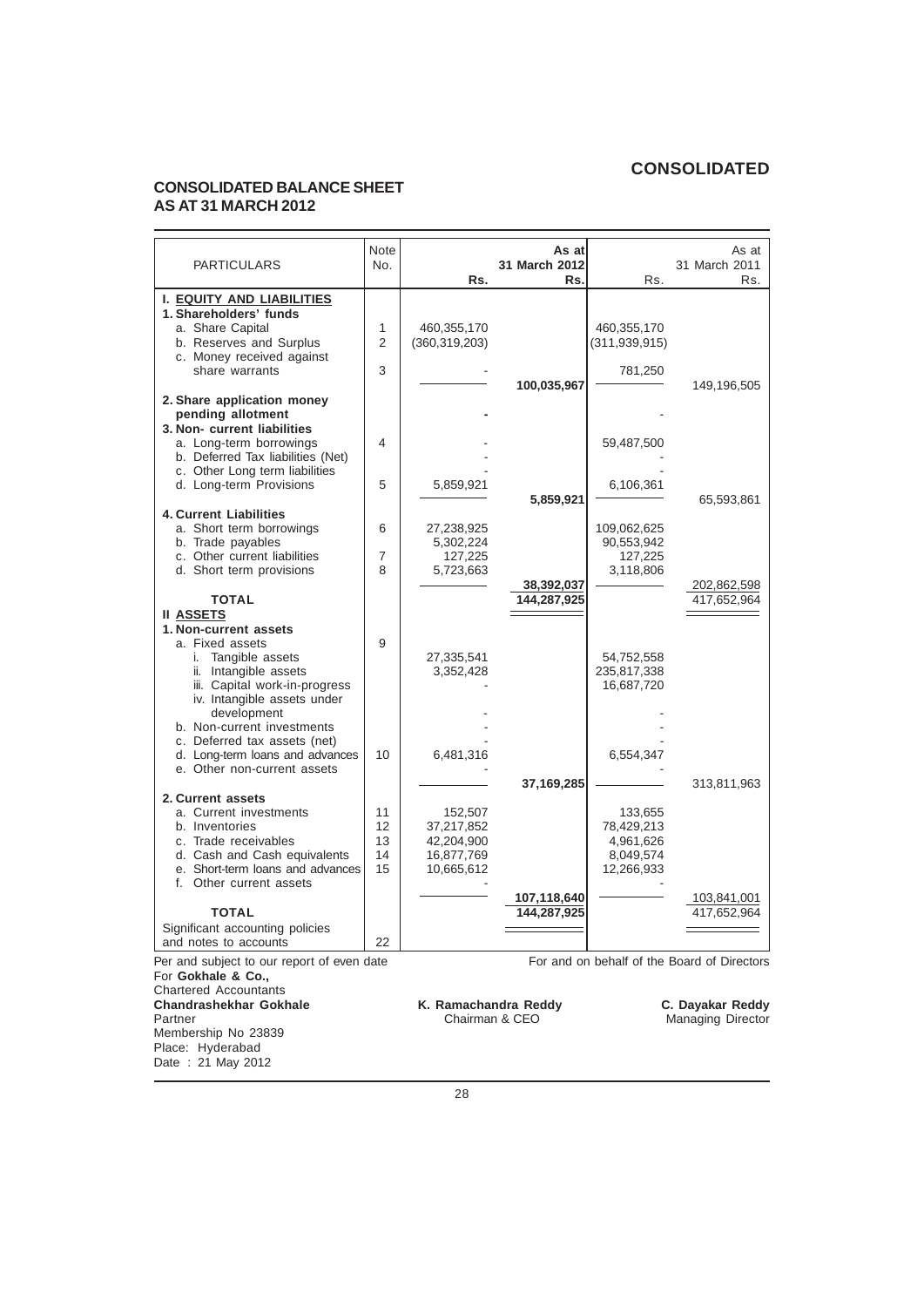# **CONSOLIDATED PROFIT AND LOSS STATEMENT FOR THE YEAR ENDED 31 MARCH 2012**

| <b>PARTICULARS</b>                                                                                                                                     | Note<br>No. | Rs.                      | For the<br>year ended<br>31 March 2012<br>Rs. | Rs.                       | For the<br>year ended<br>31 March 2011<br>Rs. |
|--------------------------------------------------------------------------------------------------------------------------------------------------------|-------------|--------------------------|-----------------------------------------------|---------------------------|-----------------------------------------------|
| I.<br>Revenue from operations<br>ΙΙ.<br>Other Income<br>Ш.<br>Total Revenue (I+II)                                                                     | 16<br>17    | 153,946,613<br>247,304   | 154,193,917                                   | 269,825,118<br>1,018,895  | 270,844,013                                   |
| IV.<br><b>Expenses</b><br>Cost of Materials Consumed<br>Purchases of Stock in Trade<br>Changes in inventories of fini-<br>shed goods, work in progress | 18          | 97,537,185               |                                               | 134,974,345               |                                               |
| and Stock-in-trade<br>Employee benefits expense<br><b>Finance Costs</b>                                                                                | 19<br>20    | 88,019,201<br>17,473,969 |                                               | 101,514,406<br>22,924,451 |                                               |
| Depreciation and<br>amortization expense<br>Other expense<br><b>Total Expense</b>                                                                      | 21          | 19,073,652<br>33,933,809 | 256,037,816                                   | 48,614,422<br>58,102,588  | 366,130,213                                   |
| V.<br>Profit/(Loss) before exceptional<br>and extraordinary items<br>and tax (III-IV)                                                                  |             |                          | (101,843,899)                                 |                           | (95,286,200)                                  |
| VI. Exceptional Items<br>VII. Profit/(Loss) before extra-<br>ordinary items and tax (V-VI)                                                             |             |                          | (74, 263, 934)<br>(27, 579, 965)              |                           | 442,222<br>(95, 728, 422)                     |
| VIII. Extraordinary items<br>IX. Profit/(Loss) before tax (VII-VIII)<br>Х.<br>Tax expense:<br>1. Current tax                                           |             |                          | 303,647,300<br>(331, 227, 265)                |                           | 65,783<br>(95, 794, 205)                      |
| 2. Deferred tax                                                                                                                                        |             |                          |                                               |                           |                                               |
| XI. Profit/(Loss) for the period from<br>continuing operations (IX - X)<br>XII. Profit/(Loss) for the period                                           |             |                          | (331,227,265)                                 |                           | (95,794,205)                                  |
| from discontinuing operations<br>XIII. Tax expense of discontinuing                                                                                    |             |                          | 205,440,000                                   |                           |                                               |
| operations<br>XIV. Profit/(Loss) from discontinuing                                                                                                    |             |                          | 4,280,727                                     |                           |                                               |
| operations (after tax) (XII-XIII)<br>XV. Profit/(Loss) for the<br>period (XI+XIV)                                                                      |             |                          | 201,159,273<br>(130,067,992)                  |                           | (95, 794, 205)                                |
| XVI. Earnings per equity share:<br>1. Basic                                                                                                            |             |                          | (2.83)                                        |                           | (2.08)                                        |
| 2. Diluted<br>Significant accounting policies<br>and notes to accounts                                                                                 | 22          |                          | (2.83)                                        |                           | (2.08)                                        |
| Per and subject to our report of even date<br>For Gokhale & Co.,                                                                                       |             |                          |                                               |                           | For and on behalf of the Board of Directors   |
| <b>Chartered Accountants</b><br><b>Chandrashekhar Gokhale</b><br>Partner<br>Membership No 23839                                                        |             | K. Ramachandra Reddy     | Chairman & CEO                                |                           | C. Dayakar Reddy<br><b>Managing Director</b>  |
| Place: Hyderabad<br>Date: 21 May 2012                                                                                                                  |             |                          |                                               |                           |                                               |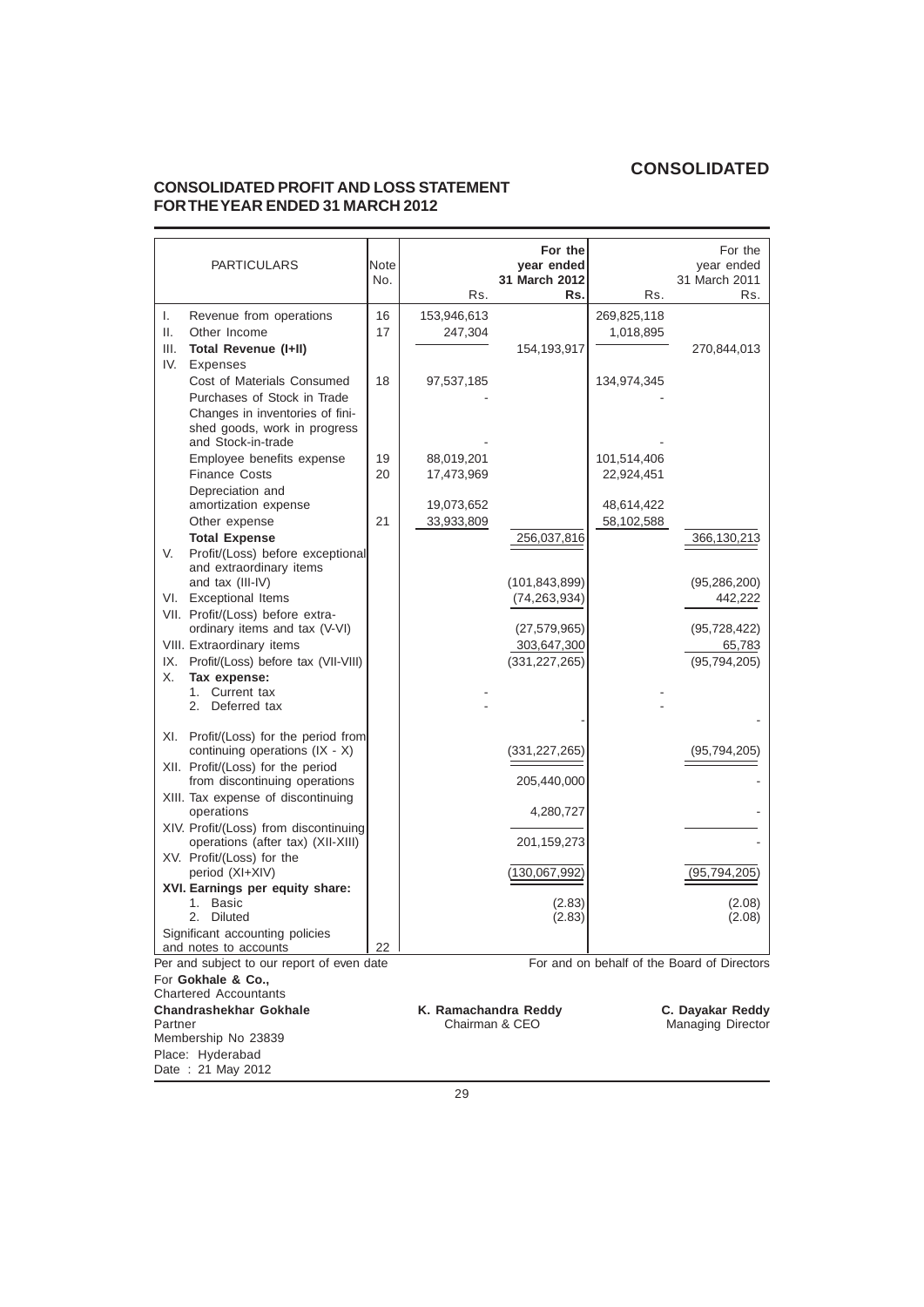# **NOTES FORMING PART OF CONSOLIDATED BALANCE SHEET**

| <b>NOTES</b>                                                                                                      | As At<br>31 March 2012<br>Rs. | As At<br>31 March 2011<br>Rs. |
|-------------------------------------------------------------------------------------------------------------------|-------------------------------|-------------------------------|
| NOTE - 1                                                                                                          |                               |                               |
| <b>SHARE CAPITAL</b>                                                                                              |                               |                               |
| <b>Authorised Share Capital</b>                                                                                   |                               |                               |
| 55,000,000 (Previous Year 55,000,000) equity shares<br>of Rs.10/- each                                            | 550,000,000                   | 550,000,000                   |
| <b>Issued share capital</b>                                                                                       |                               |                               |
| 47,750,589 ( Previous Year 47,750,589) equity shares<br>of Rs.10/- each                                           | 477,505,890                   | 477,505,890                   |
| Subscribed and fully paid share capital                                                                           |                               |                               |
| 46,035,517 (Previous Year 46,035,517) equity shares<br>of Rs.10/- each                                            | 460,355,170                   | 460,355,170                   |
| Shareholders having more than 5% of the shares<br>with the number of shares & Percentage                          |                               |                               |
| Name of the<br>2011-12<br>2010-11<br>No. of Shares<br>%<br>No. of Shares<br><b>Shareholder</b><br>℅               |                               |                               |
| 1.K Ramachandra 3,050,037 6.63%<br>3,050,037<br>6.63%<br>Reddy                                                    |                               |                               |
| <b>Total</b>                                                                                                      | 460,355,170                   | 460,355,170                   |
| NOTE - 2                                                                                                          |                               |                               |
| <b>RESERVES AND SURPLUS:</b>                                                                                      |                               |                               |
| Capital Reserves:                                                                                                 |                               |                               |
| State Govt Subsidy                                                                                                | 1,250,000                     | 1,250,000                     |
| Foreign Currency Translation Reserve                                                                              | 16,416,266                    | 3,338,774                     |
| Capital Reserve                                                                                                   | 67,829,962                    |                               |
|                                                                                                                   | 85,496,228                    | 4,588,774                     |
| <b>Forfeited Share Warrants:</b>                                                                                  |                               |                               |
| Opening Balance                                                                                                   | 4,650,000                     | 4,650,000                     |
| <b>Additions</b>                                                                                                  | 781,250                       |                               |
|                                                                                                                   | 5,431,250                     | 4,650,000                     |
| <b>Securities Premium Reserves</b>                                                                                |                               |                               |
| Opening Balance                                                                                                   | 666,633,920                   | 666,633,920                   |
| <b>Additions</b>                                                                                                  | 666,633,920                   | 666,633,920                   |
| Surplus, showing allocations and appropriations such as<br>dividend. Bonus Shares and transfer to / from reserves |                               |                               |
| Opening Balance                                                                                                   | (987, 812, 609)               | (892,018,404)                 |
| Add: Current Year Surplus                                                                                         | (130,067,992)                 | (95, 794, 205)                |
|                                                                                                                   | (1, 117, 880, 601)            | (987, 812, 609)               |
| Total                                                                                                             | (360, 319, 203)               | (311, 939, 915)               |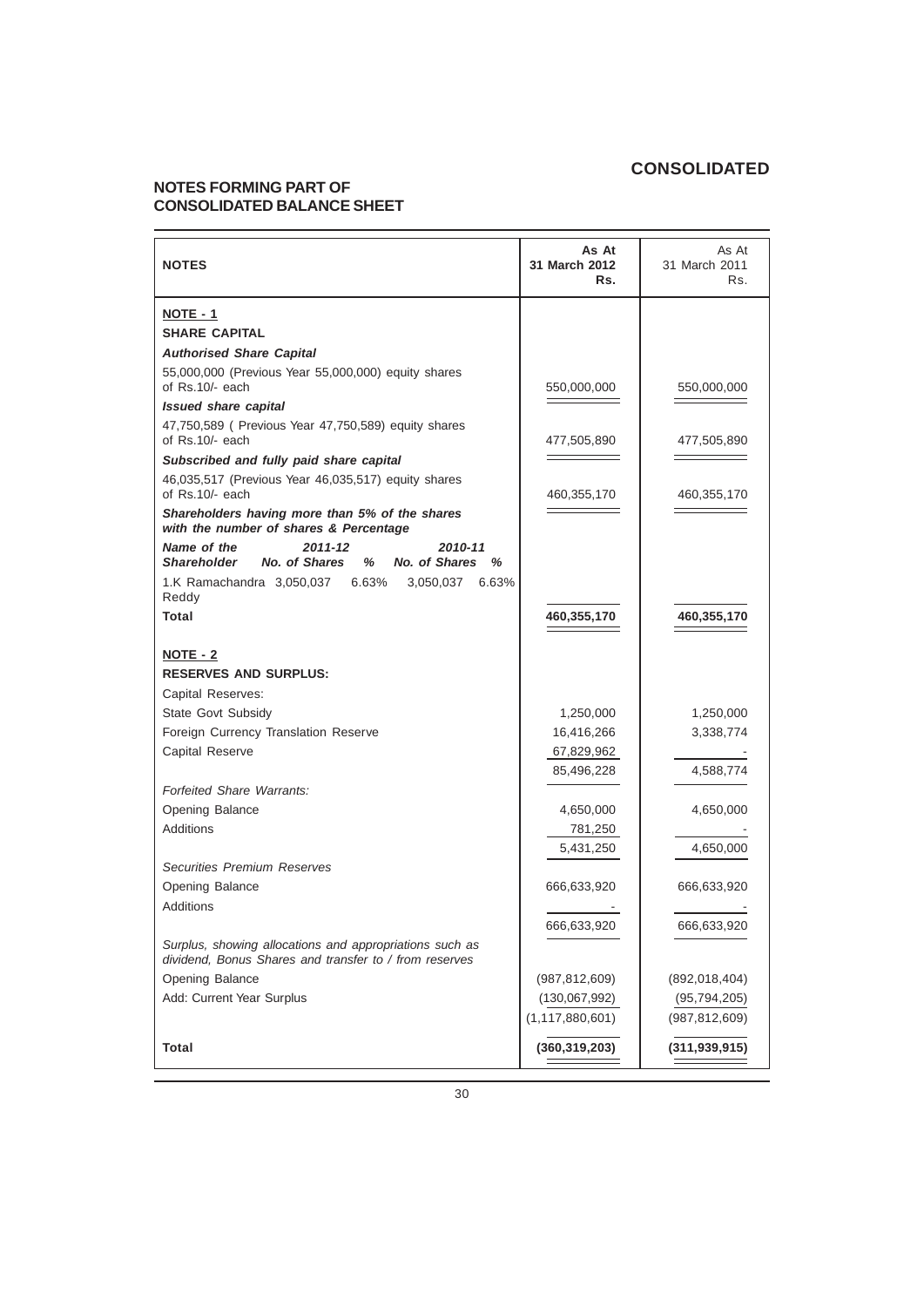# **NOTES FORMING PART OF CONSOLIDATED BALANCE SHEET**

| <b>NOTES</b>                                                                                                                                                                                                                                                                                                                                                                                                                            | As At<br>31 March 2012<br>Rs. | As At<br>31 March 2011<br>Rs. |
|-----------------------------------------------------------------------------------------------------------------------------------------------------------------------------------------------------------------------------------------------------------------------------------------------------------------------------------------------------------------------------------------------------------------------------------------|-------------------------------|-------------------------------|
| NOTE - 3<br><b>MONEY RECEIVED AGAINST SHARE WARRANTS</b><br><b>Total</b>                                                                                                                                                                                                                                                                                                                                                                |                               | 781,250<br>781,250            |
| NOTE - 4<br><b>LONG TERM BORROWINGS:</b><br><b>Unsecured Loans:</b>                                                                                                                                                                                                                                                                                                                                                                     |                               |                               |
| Loan from Directors<br>Loan from Others                                                                                                                                                                                                                                                                                                                                                                                                 |                               | 16,000,000<br>43,487,500      |
| <b>Total</b><br>NOTE - 5                                                                                                                                                                                                                                                                                                                                                                                                                |                               | 59,487,500                    |
| <b>LONG TERM PROVISIONS</b><br>Leave Encashment                                                                                                                                                                                                                                                                                                                                                                                         | 1,943,674                     | 1,759,779                     |
| Gratuity<br><b>Total</b>                                                                                                                                                                                                                                                                                                                                                                                                                | 3,916,247<br>5,859,921        | 4,346,582<br>6,106,361        |
| NOTE - 6<br><b>SHORT TERM BORROWINGS</b>                                                                                                                                                                                                                                                                                                                                                                                                |                               |                               |
| Loan from Bank (Packing Credit)<br>(Export Packing Credit facility obtained from UCO Bank is<br>secured by hypothecation by way of first charge on stocks<br>of finished goods, raw mterials, work in progress, stores<br>and spares and book debts, and second charge in respect<br>of other movable assets, and guaranteed by Chairman and<br>Managing Director) Terms of repayment is 180 days from<br>the date of availment of loan | 27,238,925                    | 109,062,625                   |
| Loans and Advances - Others<br>Total                                                                                                                                                                                                                                                                                                                                                                                                    | 27,238,925                    | 109,062,625                   |
| NOTE - 7<br><b>OTHER CURRENT LIABILITIES</b>                                                                                                                                                                                                                                                                                                                                                                                            |                               |                               |
| Application money received for allotment of securities and<br>due for refund<br>Total                                                                                                                                                                                                                                                                                                                                                   | 127,225<br>127,225            | 127,225<br>127,225            |
| NOTE - 8<br><b>SHORT TERM PROVISIONS</b>                                                                                                                                                                                                                                                                                                                                                                                                |                               |                               |
| Provision for Expenses<br>Provision for Taxation                                                                                                                                                                                                                                                                                                                                                                                        | 1,484,708<br>4,238,955        | 3,118,806                     |
| Total                                                                                                                                                                                                                                                                                                                                                                                                                                   | 5,723,663                     | 3,118,806                     |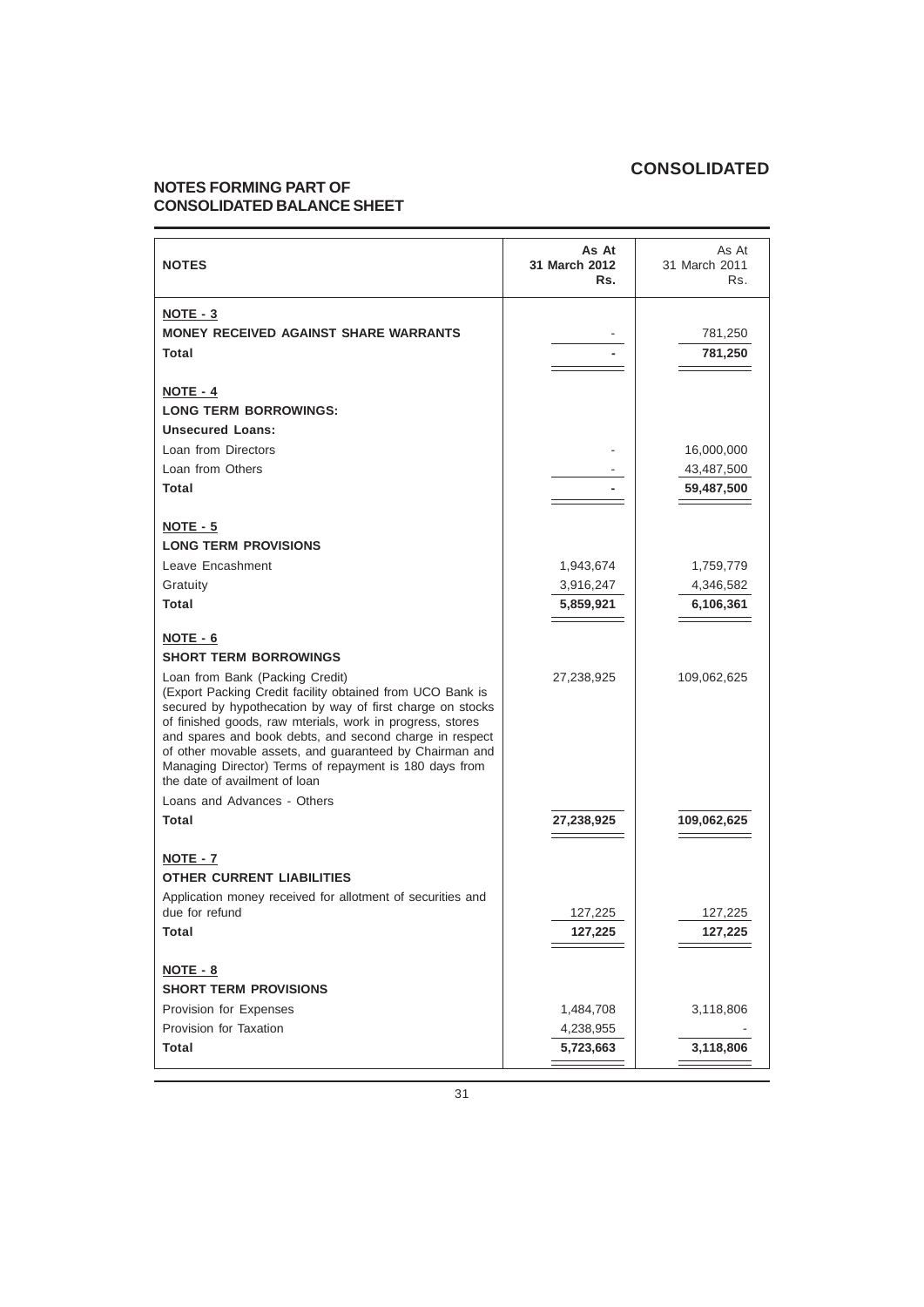|             | FIXED ASSETS-C<br>NOTE-9                                                                                                                                          |                                           | <b>ONSOLIDATED</b>                     |                                    |                                  |                                     |                                                                                                                                      |                     |                                 |                                     |                              | (Amount in Rupees)                 |                                     |
|-------------|-------------------------------------------------------------------------------------------------------------------------------------------------------------------|-------------------------------------------|----------------------------------------|------------------------------------|----------------------------------|-------------------------------------|--------------------------------------------------------------------------------------------------------------------------------------|---------------------|---------------------------------|-------------------------------------|------------------------------|------------------------------------|-------------------------------------|
|             |                                                                                                                                                                   |                                           |                                        | <b>GROSS BLOCK</b>                 |                                  |                                     |                                                                                                                                      |                     | DEPRECIATION                    |                                     |                              |                                    | <b>NET BLOCK</b>                    |
| S. No.      | Description                                                                                                                                                       | <b>Balance</b><br>as at<br>04.11<br>$\Xi$ | <b>Additions</b><br>during<br>the year | Adjustments<br>during<br>the year* | Deletions<br>the year#<br>during | <b>Balance</b><br>31.03.12<br>as at | Balance<br>as at<br>01.04.11                                                                                                         | For the<br>the Year | Deletions<br>during<br>the year | during<br>the year**<br>Adjustments | 31.03.12<br>Balance<br>as at | <b>Balance</b><br>31.03.12<br>asat | <b>Balance</b><br>as at<br>31.03.11 |
|             | <b>Tangible Assets</b>                                                                                                                                            |                                           |                                        |                                    |                                  |                                     |                                                                                                                                      |                     |                                 |                                     |                              |                                    |                                     |
|             | Computers                                                                                                                                                         | 30,455,516                                | 196,465                                | $\circ$                            | 643,727                          | 30,008,254                          | 24,336,443                                                                                                                           | 3,089,458           | 643,727                         | $\circ$                             | 26,782,174                   | 3,226,080                          | 6,119,073                           |
| $\sim$      | nstallation<br>Electrical                                                                                                                                         | 2,300,462                                 | 103,320                                | $\circ$                            | 273,274                          | 2,130,508                           | 826,772                                                                                                                              | 96,819              | 113,256                         | $\circ$                             | 810,335                      | 1,320,173                          | 1,473,690                           |
| 3           | Machinery<br>Plant and                                                                                                                                            | 27,999,383                                | $\circ$                                | $\circ$                            | 4,831,616                        | 23,167,767                          | 23,291,887                                                                                                                           | 269,321             | 1,716,948                       | $\circ$                             | 21,844,260                   | 1,323,507                          | 4,707,496                           |
| 4           | Furniture and<br>Fittings                                                                                                                                         | 8,765,101                                 | 72,593                                 | 43,961                             | 2,805,255                        | 6,076,400                           | 4,535,157                                                                                                                            | 368,733             | 1,742,696                       | 39,564                              | 3,200,758                    | 2,875,642                          | 4,229,944                           |
| 5           | Equipment<br>Office                                                                                                                                               | 8,074,669                                 | 383,262                                | 356,092                            | 3,378,033                        | 5,435,990                           | 3,984,311                                                                                                                            | 376,593             | 2,317,825                       | 121,645                             | 2,164,724                    | 3,271,266                          | 4,090,358                           |
| P           | Vehicles                                                                                                                                                          | 84,257                                    | $\circ$                                | $\circ$                            | $\circ$                          | 84,257                              | 68,309                                                                                                                               | 3,574               | $\circ$                         | $\circ$                             | 71,883                       | 12,374                             | 15,948                              |
|             | Lab Equipment                                                                                                                                                     | 16,264,297                                | 228,469                                | $\circ$                            | $\circ$                          | 16,492,766                          | 3,670,242                                                                                                                            | 777,413             | $\circ$                         | $\circ$                             | 4,447,655                    | 12,045,111                         | 12,594,055                          |
| $\infty$    | Improvements<br>Leasehold                                                                                                                                         | 3,938,681                                 | 3,286,421                              | $\circ$                            | 3,938,681                        | 3,286,421                           | 3,938,682                                                                                                                            | 25,030              | 3,938,681                       | $\circ$                             | 25,031                       | 3,261,390                          | $\circ$                             |
| $\circ$     | Mask Tools                                                                                                                                                        | 163,086,012                               | $\circ$                                |                                    | 18,630,464 112,145,496           | 69,570,980                          | 143,293,016                                                                                                                          | 13,097,484          | 97,952,531                      | 11,133,014                          | 69,570,980                   | 0                                  | 19,792,996                          |
|             | <b>TOTAL</b>                                                                                                                                                      | 260,968,378                               | 4,270,530                              | 19,030,517                         | 128,016,082                      | 156,253,343                         | 207,944,819                                                                                                                          | 18,104,424          | 108,425,664                     | 11,294,222                          | 128,917,802                  | 27,335,541                         | 53,023,560                          |
|             | Intangible Assets                                                                                                                                                 |                                           |                                        |                                    |                                  |                                     |                                                                                                                                      |                     |                                 |                                     |                              |                                    |                                     |
|             | Software                                                                                                                                                          | 67,910,634                                | 2,590,499                              | 1,125,377                          | $\circ$                          | 71,626,510                          | 66,181,636                                                                                                                           | 969,228             | $\circ$                         | 1,123,219                           | 68,274,082                   | 3,352,428                          | 1,728,998                           |
|             | TOTAL                                                                                                                                                             | 67,910,634                                | 2,590,499                              | 1,125,377                          | $\circ$                          | 71,626,510                          | 66,181,636                                                                                                                           | 969,228             | $\circ$                         | 1,123,219                           | 68,274,082                   | 3,352,428                          | 1,728,998                           |
|             | <b>GRAND TOTAL</b>                                                                                                                                                | 328,879,012                               | 6,861,029                              | 20,155,894                         | 128,016,082                      | 227,879,853                         | 274,126,455                                                                                                                          | 19,073,652          | 108,425,664                     | 12,417,441                          | 197,191,884                  | 30,687,969                         | 54,752,558                          |
|             | Previous Year                                                                                                                                                     | 311,602,504                               | 19,941,833                             | (1,404,984)                        | 1,260,341                        | 328,879,012                         | 228,087,456                                                                                                                          | 48,614,422          | (1, 847, 761)                   | 727,663                             | 274,126,454                  | 54,752,558                         |                                     |
| <b>Note</b> | Adjustments for the year                                                                                                                                          |                                           |                                        |                                    |                                  |                                     | includes Rs.20,155,894/- considered in Foreign Currency Translation Reserve due to Translation of non-integral foreign subsidiaries. |                     |                                 |                                     |                              |                                    |                                     |
|             | ** Adjustments for the year includes Rs.108,425,664/- considered in Foreign Currency Translation Reserve due to Translation of non-integral foreign subsidiaries. |                                           |                                        |                                    |                                  |                                     |                                                                                                                                      |                     |                                 |                                     |                              |                                    |                                     |

32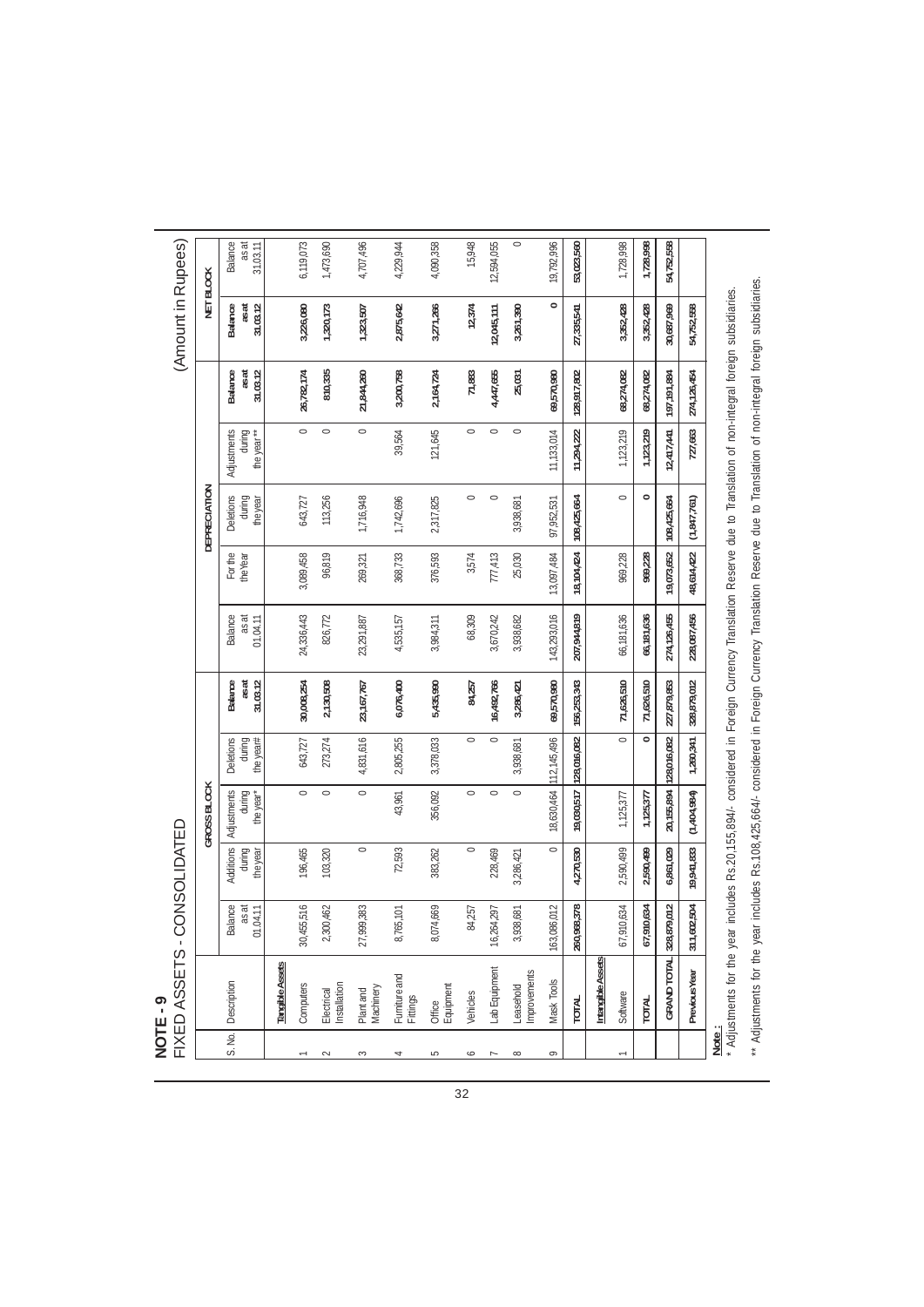# **NOTES FORMING PART OF CONSOLIDATED BALANCE SHEET**

| <b>NOTES</b>                                                                    | As At<br>31 March 2012<br>Rs. | As At<br>31 March 2011<br>Rs. |
|---------------------------------------------------------------------------------|-------------------------------|-------------------------------|
| <b>NOTE - 10</b>                                                                |                               |                               |
| <b>LONG TERM LOANS &amp; ADVANCES -</b><br>(Unsecured, Considered Good)         |                               |                               |
| <b>Deposits</b>                                                                 |                               |                               |
| <b>Deposit - Government Authorities</b>                                         |                               |                               |
| Deposits - Electricity                                                          | 626,957                       | 586,457                       |
| Deposits - Telephone                                                            | 157,714                       | 159,514                       |
| Deposits - Others                                                               |                               |                               |
| Deposits - Others                                                               | 660,445                       | 2,563,377                     |
| Deposits - Rent                                                                 | 2,241,200                     | 450,000                       |
| <b>Other Loans &amp; Advances</b>                                               |                               |                               |
| Moschip Employees Trust                                                         | 2,795,000                     | 2,795,000                     |
| <b>Total</b>                                                                    | 6,481,316                     | 6,554,347                     |
| <b>NOTE - 11</b>                                                                |                               |                               |
| <b>CURRENT INVESTMENTS</b>                                                      |                               |                               |
| Investments                                                                     |                               |                               |
| SVB Securities Liquid Fund                                                      | 152,507                       | 133,655                       |
| <b>Total</b>                                                                    | 152,507                       | 133,655                       |
| <b>NOTE - 12</b><br><b>INVENTORIES</b><br><b>Finished Goods</b><br><b>Total</b> | 37,217,852<br>37,217,852      | 78,429,213<br>78,429,213      |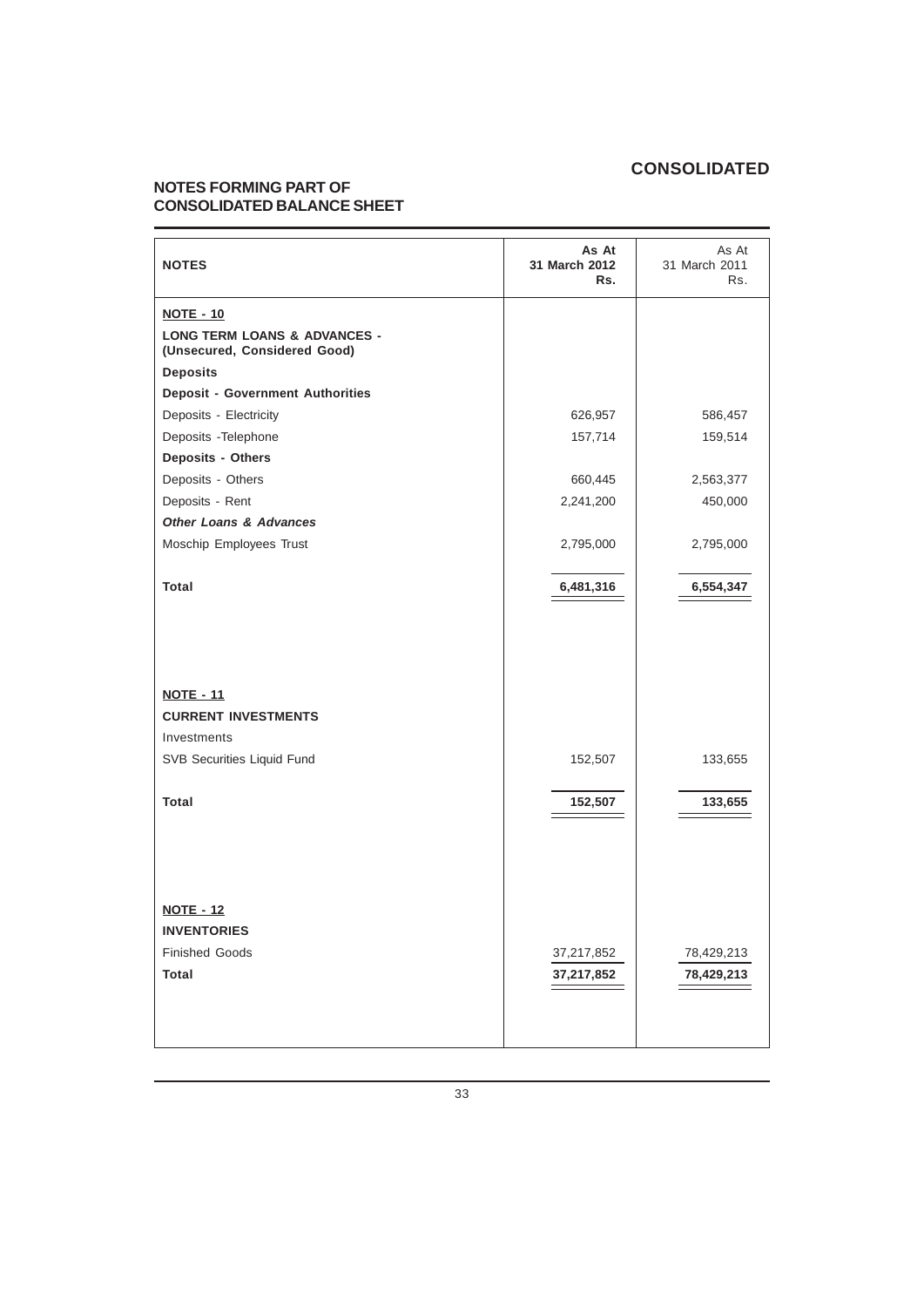# **NOTES FORMING PART OF CONSOLIDATED BALANCE SHEET**

| <b>NOTES</b>                                                                            | As At<br>31 March 2012<br>Rs. | As At<br>31 March 2011<br>Rs. |
|-----------------------------------------------------------------------------------------|-------------------------------|-------------------------------|
| <b>NOTE - 13</b>                                                                        |                               |                               |
| <b>TRADE RECEIVABLES</b>                                                                |                               |                               |
| (Unsecured, Considered Good)                                                            |                               |                               |
| Outstanding for a period exceeding six months                                           |                               |                               |
| Others                                                                                  | 42,204,900                    | 4,961,626                     |
| Total                                                                                   | 42,204,900                    | 4,961,626                     |
|                                                                                         |                               |                               |
| <b>NOTE-14</b>                                                                          |                               |                               |
| <b>CASH AND CASH EQUIVALENTS</b>                                                        |                               |                               |
| Cash on hand                                                                            | 6,131                         | 24,280                        |
| <b>Balance with Scheduled Banks</b>                                                     |                               |                               |
| - In Current accounts                                                                   | 2,727,790                     | 3,900,711                     |
| - In fixed deposit accounts                                                             | 585,301                       | 585,301                       |
| (Rs.585,301/- (Previous Year Rs.585,301/-)<br>pledged towards margin on Bank Guarantee) |                               |                               |
| Balance with Non-Scheduled Banks in Current Accounts                                    | 13,558,547                    | 3,539,282                     |
| <b>Total</b>                                                                            | 16,877,769                    | 8,049,574                     |
|                                                                                         |                               |                               |
|                                                                                         |                               |                               |
| <b>NOTE - 15</b><br><b>SHORT TERM LOANS &amp; ADVANCES</b>                              |                               |                               |
| Other Loans & Advances -<br>(Unsecured, Considered Good)                                |                               |                               |
| <b>Prepaid Expenses</b>                                                                 | 4,594,040                     | 7,756,490                     |
| Service Tax Input Credit                                                                | 3,877,307                     | 3,866,016                     |
| Interest Accrued but not due                                                            | 180,558                       | 142,364                       |
| Prepaid Income Tax-TDS                                                                  | 1,563,301                     | 105,515                       |
| Loans & Advances to Employees                                                           | 2,503                         | 162,500                       |
| Other Advances                                                                          | 447,904                       | 234,048                       |
|                                                                                         |                               |                               |
| <b>Total</b>                                                                            | 10,665,612                    | 12,266,933                    |
|                                                                                         |                               |                               |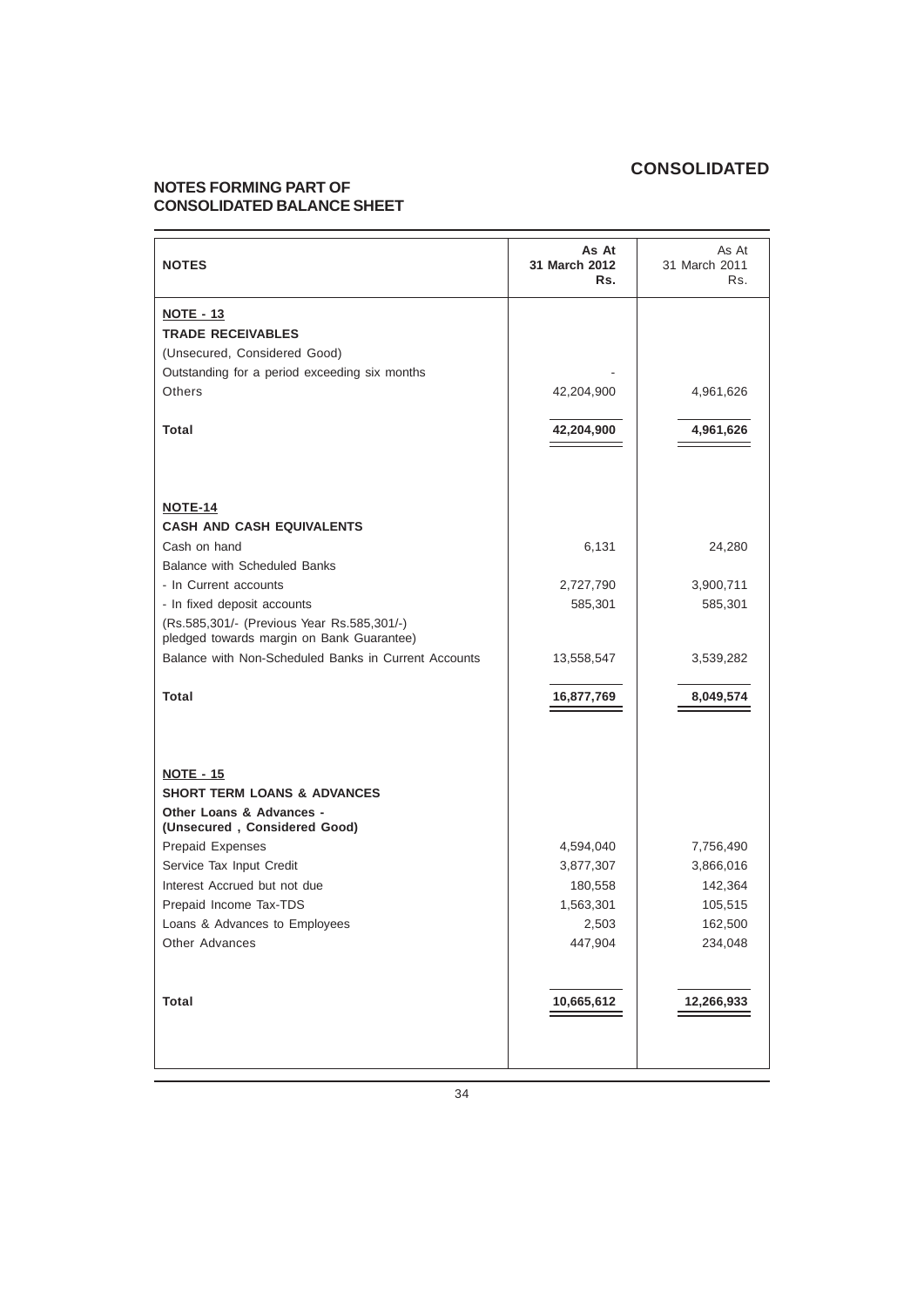# **NOTES FORMING PART OF CONSOLIDATED PROFIT AND LOSS STATEMENT**

| <b>NOTES</b>                                                                                                                                                                                                        | For the year ended<br>31 March 2012<br>Rs.                      | For the year ended<br>31 March 2011<br>Rs.                       |
|---------------------------------------------------------------------------------------------------------------------------------------------------------------------------------------------------------------------|-----------------------------------------------------------------|------------------------------------------------------------------|
| <b>NOTE - 16</b><br><b>REVENUE FROM OPERATIONS</b><br>Semiconductor Sales<br>Software Services<br>Total                                                                                                             | 129,893,807<br>24,052,805<br>153,946,613                        | 249,359,122<br>20,465,997<br>269,825,118                         |
| <b>NOTE - 17</b><br><b>OTHER INCOME</b><br>Interest Earned (Gross)<br>(Tax Deducted at Source Rs.6,155 (previous year Rs.7,684)<br>Profit on Sale of Investment<br>Miscellaneous Income<br><b>Total</b>             | 94,090<br>153,215<br>247,304                                    | 73,667<br>945,227<br>1,018,895                                   |
| <b>NOTE - 18</b><br><b>COST OF MATERIAL CONSUMED</b><br>Materials, Finished and Processed stocks<br>Import Clearance Charges<br><b>Total</b>                                                                        | 96,554,260<br>982,925<br>97,537,185                             | 132,814,610<br>2,159,735<br>134,974,345                          |
| <b>NOTE - 19</b><br><b>EMPLOYEE BENEFIT EXPENSES</b><br>Salaries and Other Allowances to Employees<br>Contribution to PF, ESI & Gratuity<br>Directors Remuneration<br><b>Staff Welfare Expenses</b><br><b>Total</b> | 75,177,530<br>1,705,389<br>7,200,000<br>3,936,282<br>88,019,201 | 85,962,581<br>3,455,763<br>7,830,000<br>4,266,063<br>101,514,406 |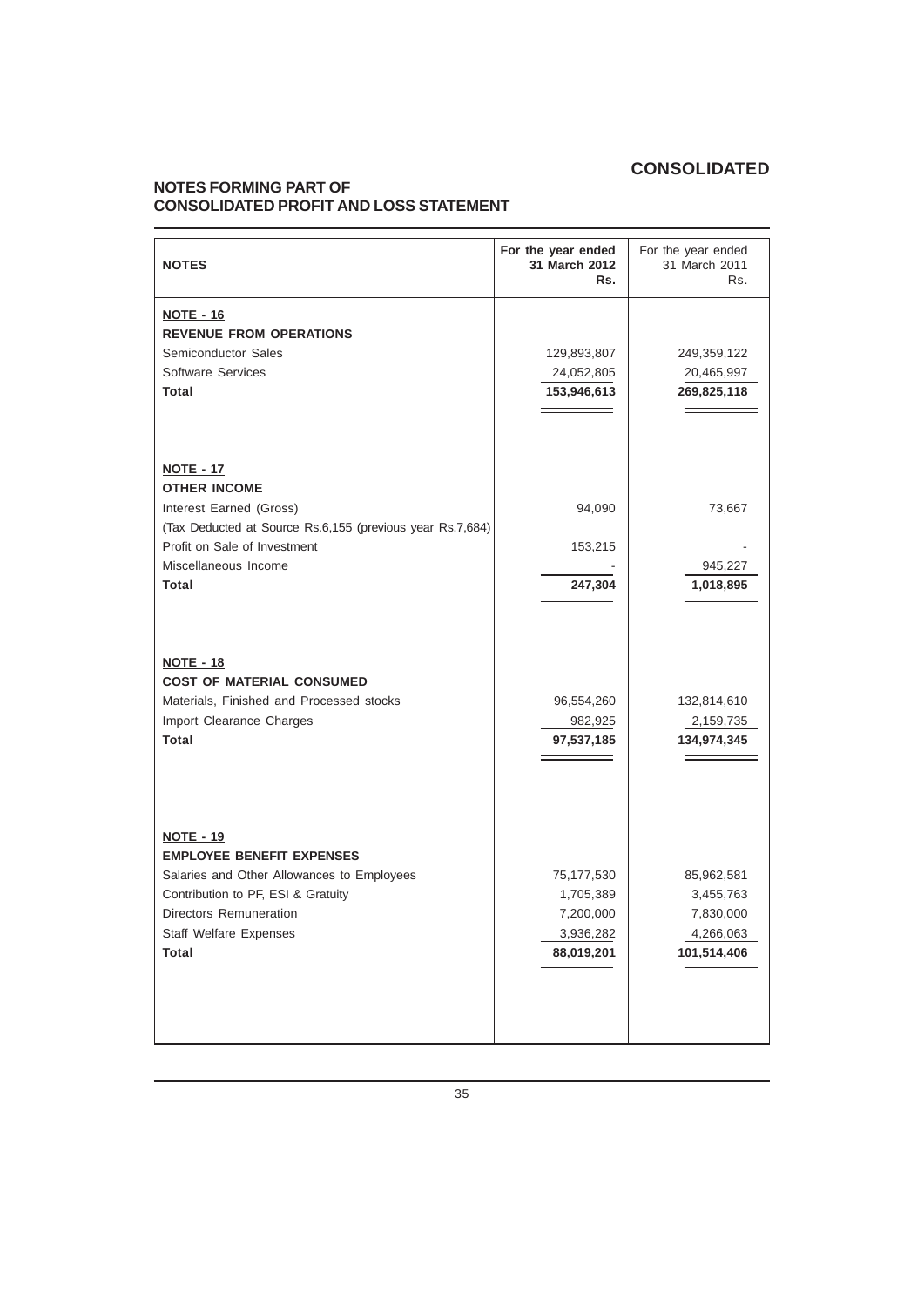# **NOTES FORMING PART OF CONSOLIDATED PROFIT AND LOSS STATEMENT**

| <b>NOTES</b>                                | For the year ended<br>31 March 2012<br>Rs. | For the year ended<br>31 March 2011<br>Rs. |
|---------------------------------------------|--------------------------------------------|--------------------------------------------|
| <b>NOTE - 20</b>                            |                                            |                                            |
| <b>FINANCE COST</b>                         |                                            |                                            |
| Interest on Packing Credit                  | 15,457,850                                 | 11,407,397                                 |
| Interest on Ioan from Directors             | 709,850                                    | 1,713,972                                  |
| Interest on ICDs                            | 416,258                                    | 9,016,622                                  |
| Loan Processing Charges                     |                                            | 350,685                                    |
| <b>Bank Charges</b>                         | 890,011                                    | 435,776                                    |
| <b>Total</b>                                | 17,473,969                                 | 22,924,451                                 |
|                                             |                                            |                                            |
| <b>NOTE - 21</b>                            |                                            |                                            |
| <b>OTHER EXPENSES</b>                       |                                            |                                            |
| Rent                                        | 7,857,815                                  | 14,952,449                                 |
| <b>Electricity Charges</b>                  | 2,002,310                                  | 2,162,297                                  |
| Consumables                                 | 1,278,744                                  | 1,271,796                                  |
| Research and Development Expenses           | 1,617,886                                  | 1,637,517                                  |
| Software Charges                            | 3,377,556                                  | 3,413,035                                  |
| <b>Communication Expenses</b>               | 452,804                                    | 529,603                                    |
| Computer Maintenance                        | 314,763                                    | 252,057                                    |
| Directors Sitting Fee                       | 134,000                                    | 63,000                                     |
| Export freight and insurance charges        | 549,956                                    | 1,900,939                                  |
| Printing and Stationery                     | 90,586                                     | 47,078                                     |
| Postage, Telegrams and Telephones           | 946,586                                    | 1,104,111                                  |
| Fees, Rates and Taxes                       | 265,998                                    | 739,938                                    |
| Vehicle Maintenance                         | 60,789                                     | 38,015                                     |
| Repairs and Maintenance                     | 351,050                                    | 1,084,167                                  |
| Travelling and Conveyance                   | 3,802,608                                  | 5,346,622                                  |
| <b>Marketing Expenses</b>                   | 1,071,179                                  | 1,847,721                                  |
| <b>Advertisement Expenses</b>               | 2,081,653                                  | 5,005,164                                  |
| Payment to Auditors                         | 882,760                                    | 797,792                                    |
| Insurance                                   | 4,709,945                                  | 4,936,746                                  |
| Professional charges                        | 1,928,491                                  | 2,864,226                                  |
| <b>Recruitment Expenses</b>                 | 554,481                                    | 257,643                                    |
| <b>General Expenses</b>                     | 5,390,189                                  | 5,802,263                                  |
| <b>Bad Debts Written Off</b>                | 161,845                                    | 121,795                                    |
| Realised Loss/(Gain) on Forex Fluctuation   | 1,321,891                                  | 474,909                                    |
| Unrealised Loss/(Gain) on Forex Fluctuation | (7,272,076)                                | 1,451,709                                  |
| <b>Total</b>                                | 33,933,809                                 | 58,102,588                                 |
|                                             |                                            |                                            |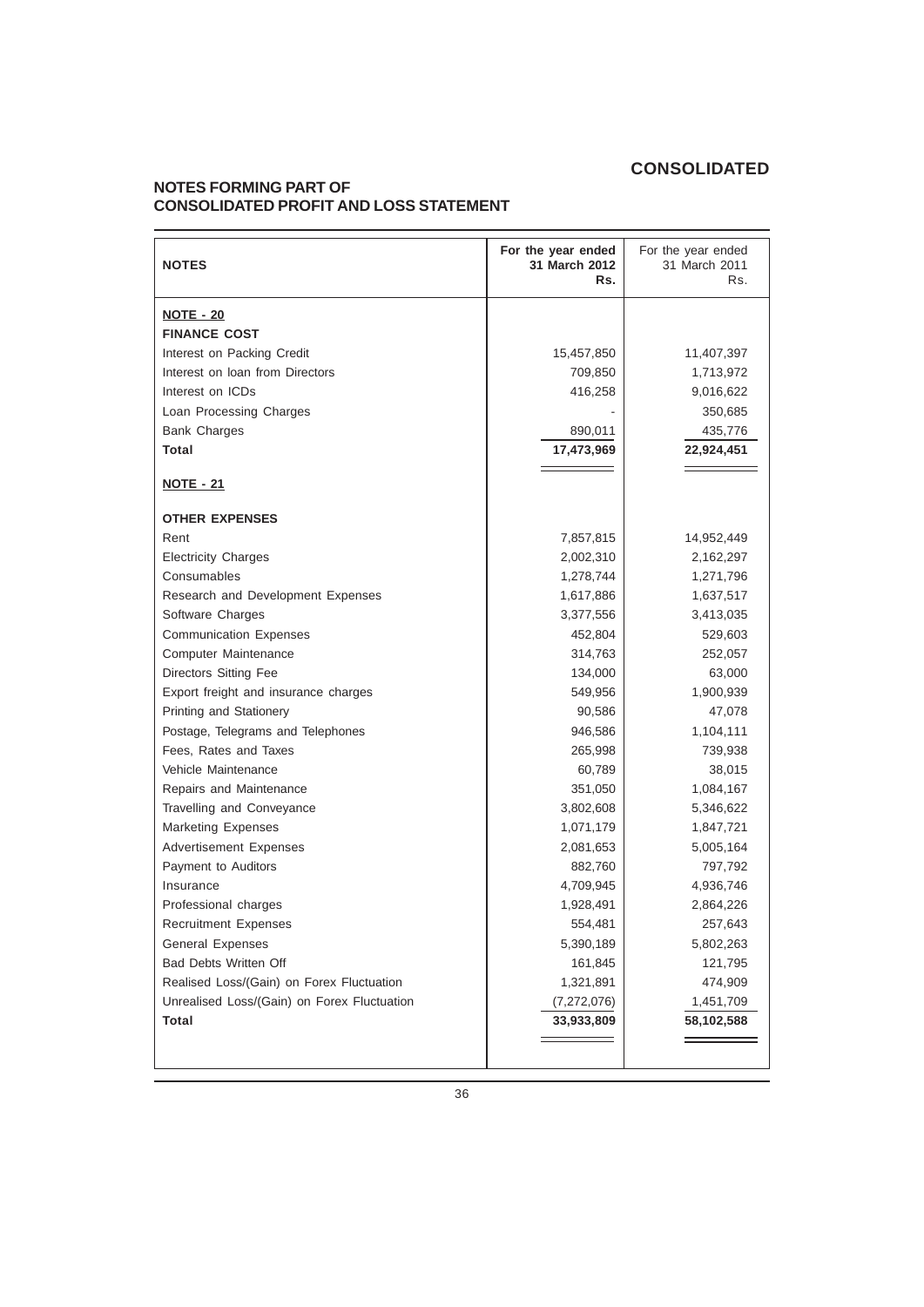## **NOTES TO CONSOLIDATED FINANCIAL STATEMENTS FOR THE YEAR ENDED 31 MARCH 2012**

### **22 Significant accounting policies and notes on accounts**

### **Company overview**

MosChip Semiconductor Technology Limited ("MosChip" or "the Company") and its subsidiary (hereinafter collectively referred to as "the Group") is a a fabless semiconductor company engaged in the business of development and manufacture of application specific integrated circuits (ASICs) and System on Chip (SOC) technologies. The Company specializes in the areas of computer peripherals, data communications and consumer electronics. The Company also provides software services to its clients across the globe.

MosChip has its headquarters in Hyderabad with office in United States of America.

#### **22.1 Significant Accounting Policies**

### **22.1.1 Basis for Preparation of Financial Statements**

The Consolidated financial statements present the accounts of the Company and its wholly owned subsidiary MosChip Semiconductor Technology, USA. The Consolidation is based on the audited financial statements of MosChip Semiconductor Technology Limited, MosChip Semiconductor Technology PTE Ltd, Singapore (Wholly Owned Subsidiary) and MosChip Semiconductor Technology, USA (Wholly Owned Subsidiary) for the year ended 31 March 2012.

The Consolidated financial statements have been prepared to comply in all material respects with the mandatory Accounting Standards issued by the Institute of Chartered Accountants of India (ICAI) and the relevant provisions of the Companies Act, 1956. The financial statements have been prepared under the historical cost convention on an accrual basis. Consistency in adoption of accounting policies among group companies is ensured to the extent practicable.

#### **22.1.2 Principles of Consolidation**

The financial statements of the Parent and its subsidiary have been Consolidated on a line-by-line basis by adding together the book value of like item of assets, liabilities, income and expenses, after eliminating intra group balance and unrealised profit / losses on intra group transaction, and are presented to the extent possible, in the same manner as the Parent's independent financial statements.

The excess of cost to the Parent of its investment over its equity in the subsidiary at the respective dates on which the investment in such Subsidiary was made is recognized as Goodwill in Consolidated Financial Statements.

### **22.1.3 Use of Estimates**

The presentation of financial statements in conformity with generally accepted accounting principles requires management to make estimates and assumptions that affect the amounts reported in the financial statements and accompanying notes. Examples of such estimates include future obligations under employee retirement benefit plans and the useful life of fixed assets. Although these estimates are based on management's best knowledge of current events and actions the Company may undertake in future, actual results ultimately may differ from the estimates.

### **22.1.4 Foreign Currency Translation**

Indian Rupee is the functional currency of MosChip Semiconductor Technology Limited and US Dollar is the functional currency of MosChip Semiconductor Technology, USA. Wholly owned subsidiary is classified as nonintegral operation according to Accounting Standard 11. Therefore, in respect of Wholly owned subsidiary all the assets and liabilities both Monetary and Non – Monetary are translated using exchange rate prevailing at the Balance Sheet date and revenue, cost and expenses are translated using average exchange rate prevailing during the reporting period. The resultant translation exchange gain / loss have been disclosed as "Foreign Currency Translation Reserve" under Reserves & Surplus.

#### **22.1.5 Revenue Recognition**

Revenue from product sales is recognised on dispatch of material

Revenue from Software sales is recognized based on software developed and billed as per the terms of specific contracts. Provision for doubtful debts are recorded in the period in which such losses become probable based on the current estimates.

Interest income is recognized on accrual basis.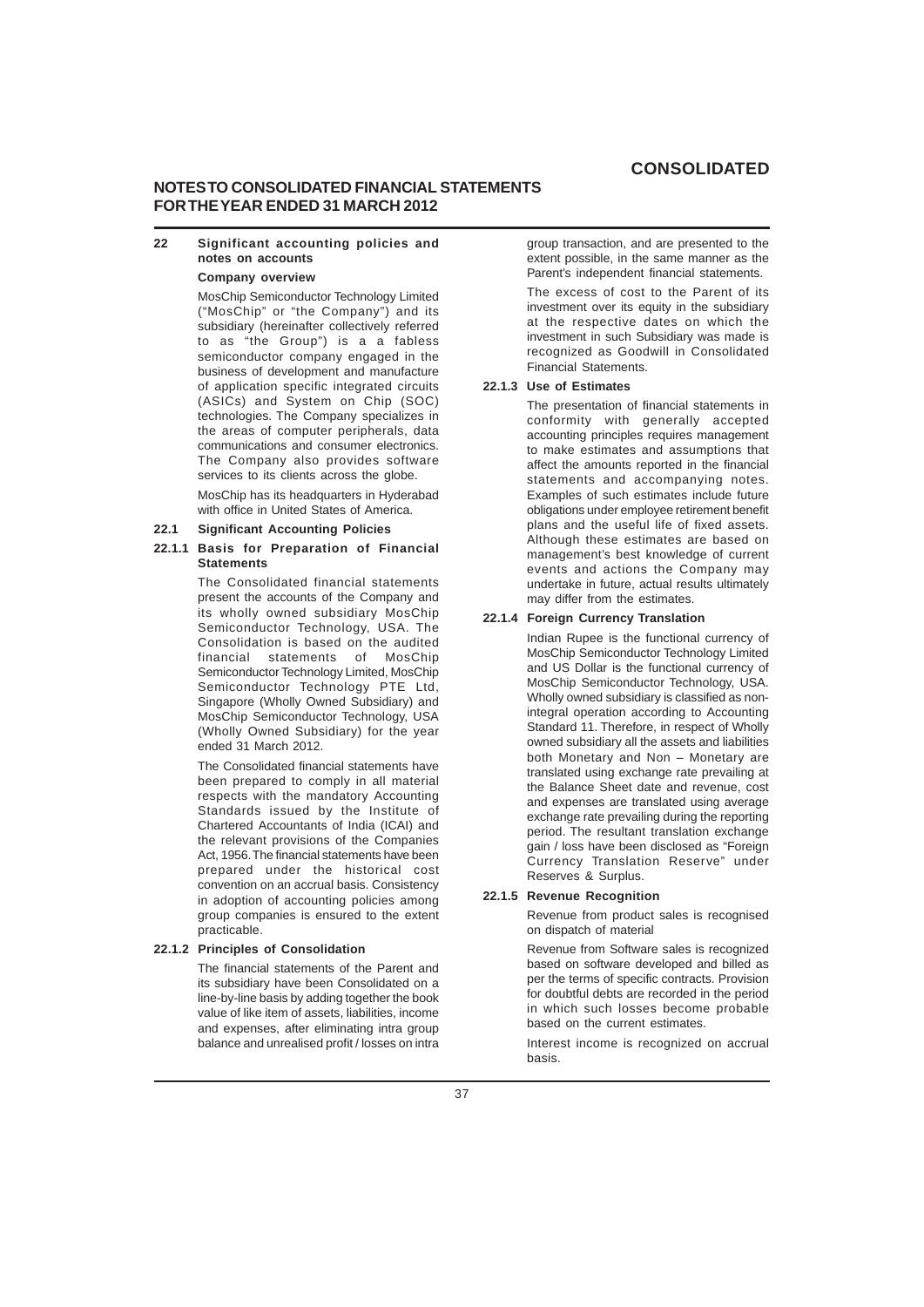## **NOTES TO CONSOLIDATED FINANCIAL STATEMENTS**

#### **22.1.6 Fixed Assets and Capital Work-in-Progress**

Fixed Assets are stated at cost of acquisition inclusive of inland freight, duties and taxes and incidental expenditure incurred during installation wherever applicable.

Leasehold improvements represent expenses incurred towards civil works, interior furnishings, etc. on the leased premises.

Capital work-in-progress comprises outstanding advances paid to acquire fixed assets, and the cost of fixed assets that are not yet ready for their intended use at the balance sheet date.

Fixed Assets sold or retired from active use are eliminated from accounts by removing the related cost and accumulated depreciation. On elimination or removal any gain or loss is included in the results of operations.

#### **22.1.7 Depreciation**

Depreciation on Fixed Assets other than Improvement to Leasehold Premises, Mask Tool Charges (Part of Plant & Machinery) and Computer Software is provided under Straight Line method at the rates specified in Schedule XIV of the Companies Act, 1956. except as stated in Note 22.2.9.

Depreciation on additions and deletions to assets during the year is charged to revenue pro rata to the period of their use.

Leasehold Improvements are amortized over the estimated useful life or unexpired period of lease (whichever is lower) on a straight line basis.

Mask Tools are depreciated over a period of 2 years based on estimated useful life.

Computer Software is depreciated over a period of 5 years based on the technical evaluation about their useful economic life. These rates are higher than those prescribed in Schedule XIV of the Companies Act, 1956.

Assets costing less than Rs.5,000 individually have been fully depreciated in the year of purchase.

Depreciation on fixed assets of the subsidiary company is computed using the straight-line method and is charged to income over the estimated useful life of two, three, five and seven years.

### **22.1.8 Foreign Exchange Transactions**

Initial Recognition: Foreign currency transactions are recorded in the reporting currency, by applying to the foreign currency amount the exchange rate between the reporting currency and the foreign currency approximately at the date of the transaction.

Conversion: Foreign currency monetary items are reported using the closing rate. Non-monetary items, which are carried in terms of historical cost denominated in a foreign currency, are reported using the exchange rate at the date of the transaction.

Exchange Differences: Exchange differences arising on the settlement or conversion of monetary items, are recognised as income or as expenses in the period in which they arise except those arising on liabilities pertaining to fixed assets acquired from outside India, which are adjusted with the cost of the fixed assets.

Foreign Operations: The financial statements of an integral foreign operation are translated as if the transactions of the foreign operation have been those of the Company itself. Exchange differences arising on a monetary item forming part of net investment in a nonintegral foreign operation is accumulated in foreign currency translation reserve until disposal of the net investments.

### **22.1.9 Investments**

Investments are classified into current investments and long-term investments. Current Investments are carried at the lower of cost and fair value, and provision is made to recognize any decline in the carrying value. Long-term investments are carried at cost, and provision is made to recognize any decline, other than temporary, in the value of such investment.

#### **22.1.10 Retirement benefits**

Provident Fund: The Company contributes to the employees' provident fund (a defined contribution benefit) maintained under the Employees Provident Fund scheme by the Central Government.

Gratuity: The Company Contributes to LIC Group Gratuity Fund. Liabilities with regard to the Gratuity Plan are determined by actuarial valuation as on the balance sheet date.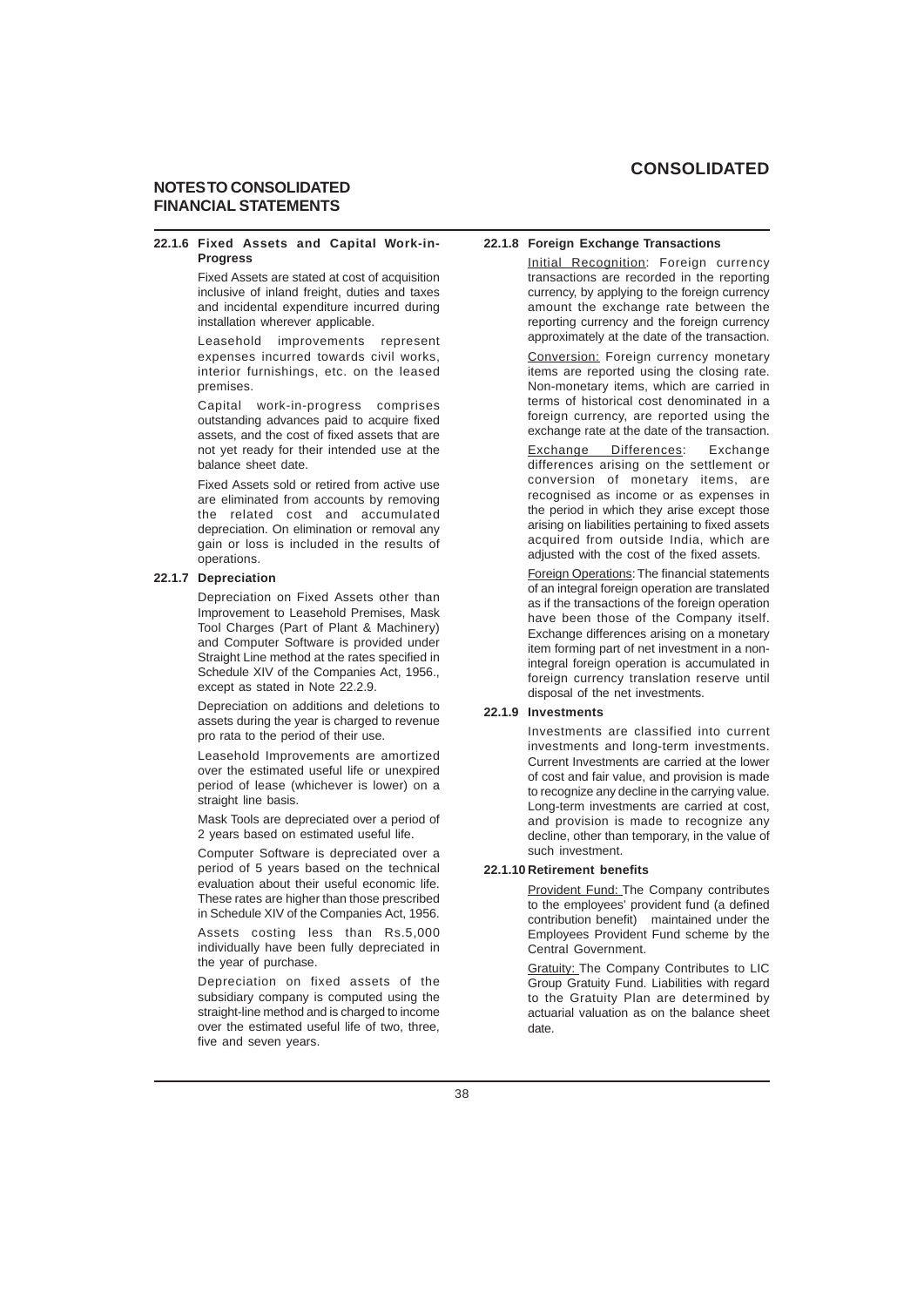### **NOTES TO CONSOLIDATED FINANCIAL STATEMENTS**

Leave Encashment: Liabilities with regard to the Leave Encashment are determined by actuarial valuation as on the balance sheet date.

#### **22.1.11 Earnings per share**

The Company reports basic and diluted earnings per share in accordance with Accounting Standard 20 "Earnings Per Share". Basic earnings per share is computed by dividing the net profit or loss for the period by the weighted average number of Equity shares outstanding during the period. Diluted earnings per share is computed by dividing the net profit or loss for the period by the weighted average number of Equity shares outstanding during the period as adjusted for the effects of all dilutive potential equity shares, except where the results are anti-dilutive.

(Amount in Rupees)

#### .**22.2 Notes on Accounts**

#### **22.2.1 Contingent Liabilities:**

| <b>Particulars</b>                                                                                                                                      | As at 31 March |           |
|---------------------------------------------------------------------------------------------------------------------------------------------------------|----------------|-----------|
|                                                                                                                                                         | 2012           | 2011      |
| Estimated amount of<br>unexecuted capital<br>contracts not provided                                                                                     | Nil            | Nil       |
| <b>Outstanding Bank</b><br>Guarantee<br>given by bankers                                                                                                | 585,301        | 585.301   |
| <b>Outstanding Bank</b><br>Guarantee on account<br>of Bond executed<br>by the Company to<br>Government of India<br>towards exemption of<br>customs duty | 5,500,000      | 8.025,000 |
|                                                                                                                                                         |                |           |

#### **22.2.2 Forfeited Share Warrants**

In FY 2009-10 the company allotted 250,000 convertible warrants at a price of Rs.12.50 each and received 25% as upfront payment of Rs.781,250. Due to non payment of the balance amount within the stipulated time, the aforesaid 250,000 warrants stood lapsed and upfront payment received against these warrants was forfeited and credited to Capital Reserve Account.

#### **22.2.3 Exceptional Items**

During the year under review, the company has sold some assets which were 100% written off and retired from active use and as no further benefit was expected. The Gross block value and the Accumulated Depreciation of the assets are Rs. 136,820,304 and Rs. 121,615,375 respectively. Similarly during the year under review, the company has identified obsolete stocks of Rs10,865,554.

The amounts being material in nature has been disclosed under "Exceptional Item" for the year.

### **22.2.4 Extraordinary Items**

The extraordinary items consist of Impairment loss on Goodwill of Rs.303,647,300 pertaining to the investment made by Moschip India in its 100% wholly owned Subsidiary of MosChip USA. This impairment loss was due to changes in underlying business conditions of MosChip USA.

### **22.2.5 Discontinuing Operations**

Revenue from Discontinued Operations consist of 1) Rs.45,070,000 revenue towards sale of MosChip India's I/O division IPRs 2) Rs.160,370,000 revenue towards sale of the I/O division IPRs and Assets held by its 100% Subsidiary in USA.

#### **22.2.6 Earnings per Share**

The Company reports basic and diluted earnings per equity share in accordance with AS-20, "Earnings Per Share".

Basic earnings per equity share has been computed by dividing net loss after tax by the weighted average number of equity shares outstanding during the applicable periods. Diluted earnings per equity share has been computed using the weighted average number of equity shares and dilutive potential equity shares outstanding during the applicable periods. The reconciliation between basic and diluted earnings per equity share is as follows: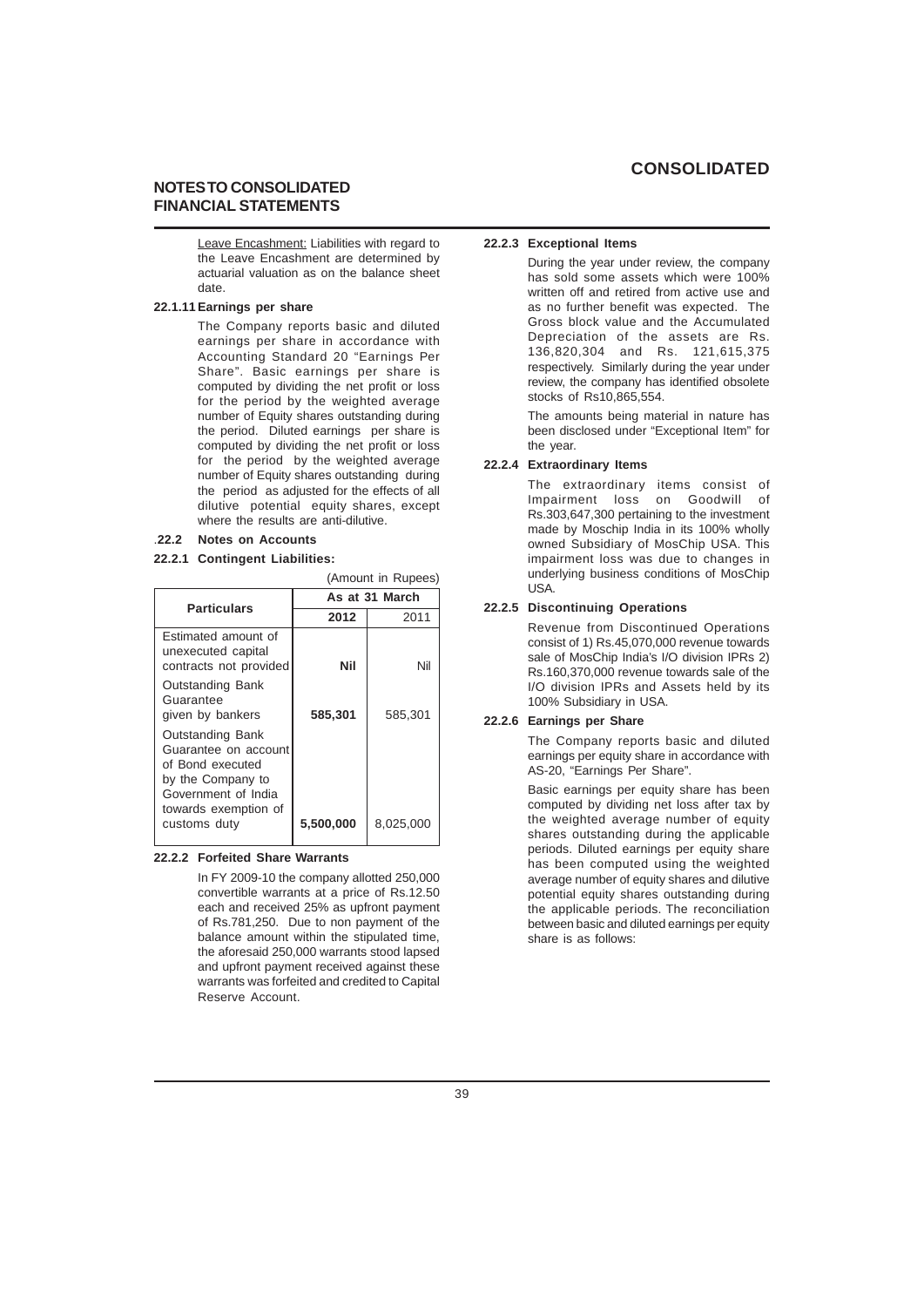## **NOTES TO CONSOLIDATED FINANCIAL STATEMENTS**

| (Amount in Rupees except share numbers)                                                                    |                 |                |
|------------------------------------------------------------------------------------------------------------|-----------------|----------------|
|                                                                                                            | Year ended      | Year ended     |
|                                                                                                            | 31 March 2012   | 31 March 2011  |
| <b>BASIC EARNINGS/(LOSS) PER SHARE</b>                                                                     |                 |                |
| Net Profit/(Loss) for the period before exceptional, extraordinary and<br><b>Discontinuing Operations</b>  | (106, 124, 626) | (95, 379, 363) |
| Net Profit/(Loss) for the period after exceptional, extraordinary and                                      |                 |                |
| <b>Discontinuing Operations</b>                                                                            | (130,067,992)   | (95, 794, 205) |
| Weighted average number of equity shares                                                                   | 46,035,517      | 46,035,517     |
| EPS before extraordinary and prior period item                                                             | (0.60)          | (2.08)         |
| EPS after extraordinary and prior period item                                                              | (2.83)          | (2.08)         |
| DILUTED EARNINGS/(LOSS) PER SHARE                                                                          |                 |                |
| Net Profit/(Loss) for the period before exceptional, extraordinary and<br><b>Discontinuing Operations</b>  | (106, 124, 626) | (95, 379, 363) |
| Net Profit/(Loss) for the period before exceptional, extraordinary and<br><b>Discontinuing Operations</b>  | (130,067,992)   | (95, 794, 205) |
| Adjustments                                                                                                | Nil             | Nil            |
| Diluted Net Profit/(Loss) for the period before exceptional, extraordinary<br>and Discontinuing Operations | (106, 124, 626) | (95, 379, 363) |
| Diluted Net Profit/(Loss) for the period after exceptional, extraordinary<br>and Discontinuing Operations  | (130,067,992)   | (95, 794, 205) |
| Weighted average number of equity shares                                                                   | 46,035,517      | 46,035,517     |
| Diluted Potential weighted average number of equity shares                                                 | Nil             | Nil            |
| Weighted average number of diluted equity shares                                                           | 46,035,517      | 46,035,517     |
| EPS before extraordinary and prior period item                                                             | (0.60)          | (2.08)         |
| EPS after extraordinary and prior period item                                                              | (2.83)          | (2.08)         |
|                                                                                                            |                 |                |

### **22.2.7 Segment Reporting**

The Company recognizes ASIC design as its only primary segment since its operations during the year consists of ASIC design and sale/license of related intellectual property developed by it. Accordingly revenues from sale/license of software (designs/intellectual property) comprise the primary basis of segmental information set out in these Financial Statements. Secondary segmental reporting is performed on the basis of the geographical location of customers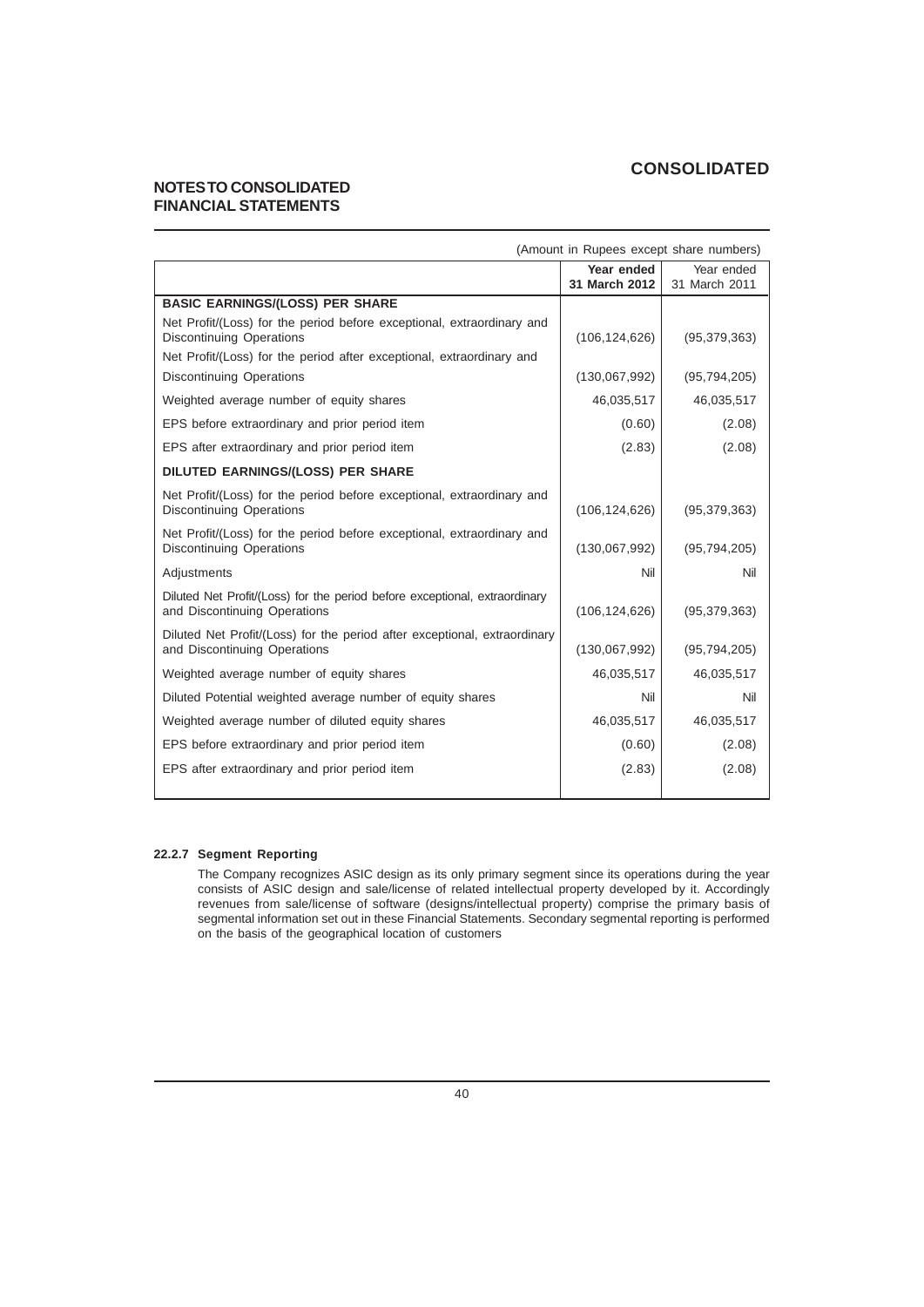## **NOTES TO CONSOLIDATED FINANCIAL STATEMENTS**

## **a) Business Segment Information:**

| <b>Particulars</b>                                                        | Year ended 31 March 2012 |                |
|---------------------------------------------------------------------------|--------------------------|----------------|
|                                                                           | <b>Software</b>          | <b>ASICs</b>   |
|                                                                           | Rs.                      | Rs.            |
| Revenue                                                                   |                          |                |
| Sales to external customers                                               | 20,307,437               | 133,639,176    |
| Segment Profit / (loss)                                                   | (434, 419, 086)          | 332,327,883    |
| Other Income                                                              | 246,651                  | 653            |
| Profit / (loss) before Tax                                                | (434, 172, 435)          | 332,328,536    |
| Tax                                                                       | 0                        |                |
| Exceptional Item                                                          | 2,970,924                | (77, 234, 858) |
| Profit/(loss) after Tax before Extraordinary and Discontinuing operations | (437, 143, 359)          | 409,563,394    |
| Extraordinary Items and Profit / (Loss) on Discontinuing Operations       | 45,070,000               | 147,558,027    |
| Net profit/(loss)                                                         | (392,073,359)            | 262,005,367    |
| <b>Other Segment Information</b>                                          |                          |                |
| Depreciation                                                              | 5,643,319                | 13,430,333     |
| Non-cash expenses other than depreciation                                 | 0                        | $\Omega$       |
| <b>Particulars of Segment Assets and Liabilities</b>                      |                          |                |
| <b>Segment Assets</b>                                                     | 44,079,504               | 83,178,145     |
| Investments                                                               | 0                        | 152,507        |
| Cash and Bank Deposits                                                    | 3,319,222                | 13,558,547     |
| Other Assets                                                              |                          | $\Omega$       |
| <b>Total Assets</b>                                                       | 47,398,726               | 96,889,199     |
| <b>Segment Liabilities</b>                                                | 8,692,767                | 8,320,266      |
| Secured Loans                                                             | 27,238,925               |                |
| <b>Unsecured Loans</b>                                                    | $\Omega$                 | $\Omega$       |
| <b>Total Liabilities</b>                                                  | 35,931,692               | 8,320,266      |

## **b) Geographic Segment Information:**

|                                         | Year ended<br>31 March 2012 |
|-----------------------------------------|-----------------------------|
| Revenue                                 |                             |
| Hong Kong                               | 10,338,031                  |
| Taiwan                                  | 77,817,752                  |
| Japan                                   | 24,349,302                  |
| Europe                                  | 12,620,540                  |
| Rest of World                           | 4,768,183                   |
| Carrying amount of segment fixed assets |                             |
| India                                   | 100,848,802                 |
| North America                           | 127,031,049                 |
| <b>Additions to fixed assets</b>        |                             |
| India                                   | 74,202                      |
| North America                           | 6,786,827                   |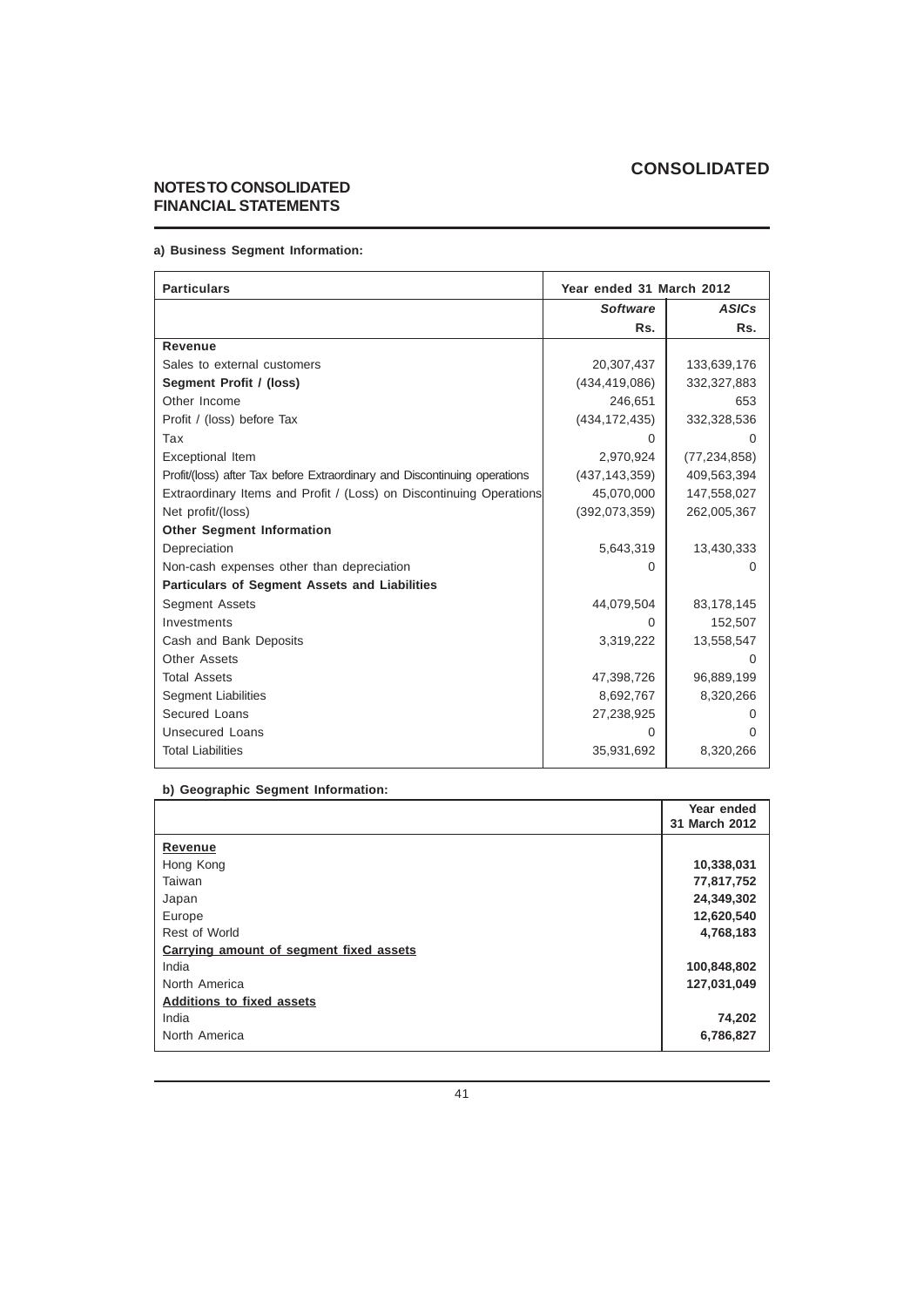## **NOTES TO CONSOLIDATED FINANCIAL STATEMENTS**

### **22.2.8 Accounting for taxes on income**

During the period under review, the Company carried its operations in India through its 100% Export Oriented Unit, registered with the Software Technology Parks of India (STPI), Hyderabad. Pursuant to the scheme of Amalgamation, the Company continues to carry on the business of erstwhile Verasity Technologies and treats it as an overseas branch office. The operations of the STPI Unit and overseas branch have resulted in a net loss for the year ended 31 March 2012. Hence, no provision has been made in the books of account for the tax liability for the year as well as for the deferred taxes as per the Accounting Standard – 22 on Accounting for Taxes on Income, issued by the Institute of Chartered Accountants of India.

#### **22.2.9 Employee Stock Option Plans**

As per the Employee Stock Option Scheme and Employee Stock Purchase Guidelines, 1999 issued by the Securities and Exchange Board of India, the excess of the market price of the underlying equity shares as of the date of the grant of the options over the exercise price of the options is to be recognized and amortized on a straight-line basis over the vesting period.

The Company has established nine schemes i.e,Employee Stock Option Plan, MosChip Stock Option Plan 2001, MosChip Stock Option Plan 2002, MosChip Stock Option Plan 2004, MosChip Stock Option Plan 2005 (MI), MosChip Stock Option Plan 2005 (WOS), MosChip Stock Option Plan 2008, MosChip Stock Option Plan 2008(ALR) and MosChip Stock Option Plan 2008(Director) with 600,000 equity shares, 300,000 equity shares, 700,000 equity shares, 1,000,000 equity shares, 500,000 equity shares, 500,000 equity shares, 3,000,000 equity shares, 1,000,000 equity shares and 1,000,000 equity shares respectively. Of these the Employee Stock Options Plan was established when the Company was unlisted and consequently, the Employee Stock Option Scheme and Employee Stock Purchase Guidelines, 1999 are not applicable to the options granted under this Plan.

Stock Options Outstanding under the Employee Stock Option Plan

|                                                  | Year ended<br>31 March 2012 | Year ended<br>31 March 2011 |
|--------------------------------------------------|-----------------------------|-----------------------------|
| Options outstanding at the beginning of the year | 61,800                      | 156,800                     |
| Granted during the year                          |                             |                             |
| Forfeited during the year                        | 14,400                      | 95,000                      |
| Exercised during the year                        |                             |                             |
| Outstanding at the end of the year               | 47,400                      | 61,800                      |

Stock Options Outstanding under the MosChip Stock Option Plan 2001

| Year ended                    | Year ended |
|-------------------------------|------------|
| 31 March 2012   31 March 2011 |            |
| 68.625                        | 110,000    |
|                               |            |
| 0                             | 41,375     |
|                               |            |
| 68.625                        | 68.625     |
|                               |            |

Stock Options Outstanding under the MosChip Stock Option Plan 2002

| <b>Particulars</b>                               | Year ended    | Year ended    |
|--------------------------------------------------|---------------|---------------|
|                                                  | 31 March 2012 | 31 March 2011 |
| Options outstanding at the beginning of the year | 176,000       | 316,000       |
| Granted during the year                          |               |               |
| Forfeited during the year                        | 56,000        | 140.000       |
| Exercised during the year                        |               |               |
| Outstanding at the end of the year               | 120,000       | 176,000       |
|                                                  |               |               |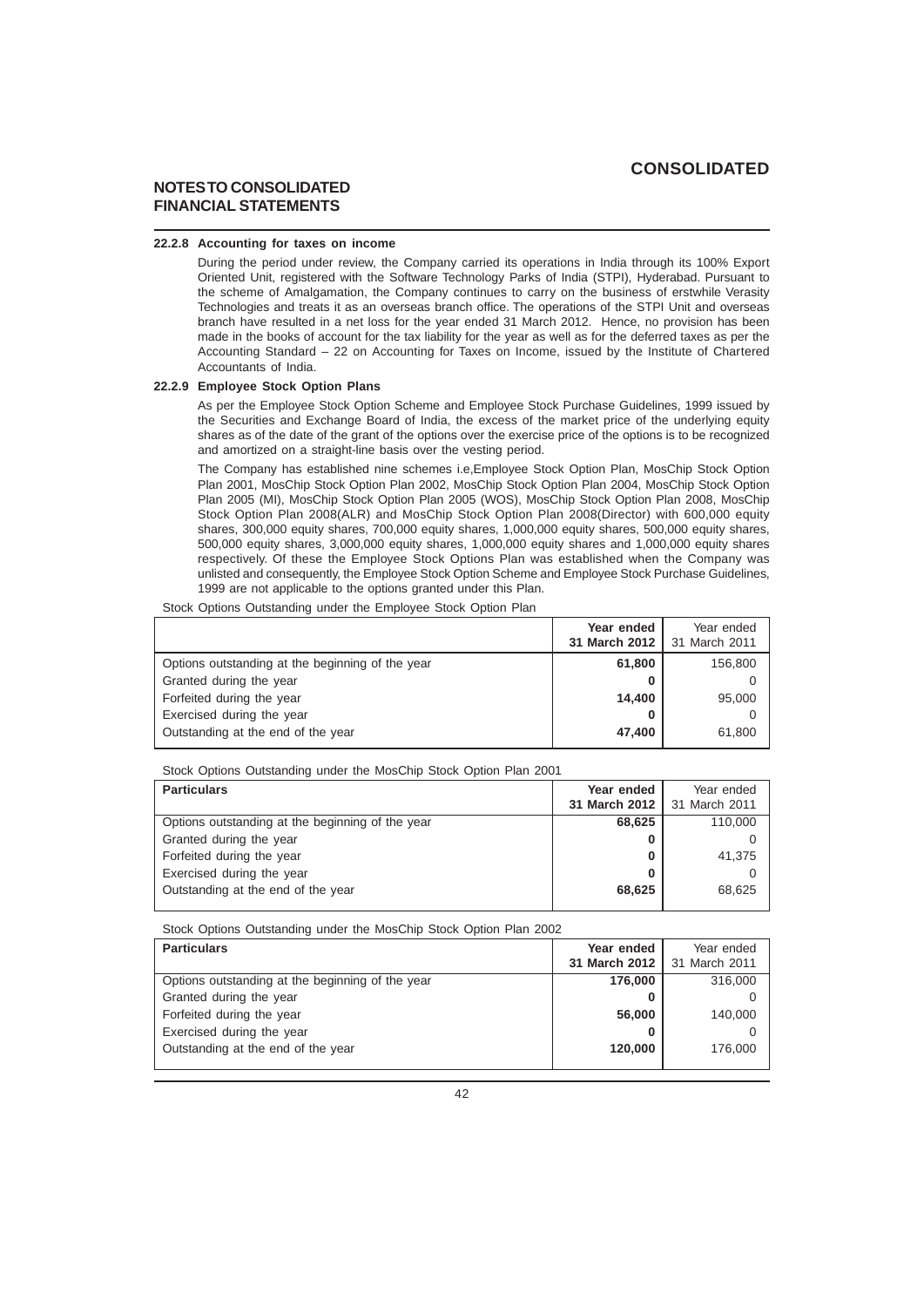## **NOTES TO CONSOLIDATED FINANCIAL STATEMENTS**

| Stock Options Outstanding under the MosChip Stock Option Plan 2004 |                             |                             |
|--------------------------------------------------------------------|-----------------------------|-----------------------------|
| <b>Particulars</b>                                                 | Year ended<br>31 March 2012 | Year ended<br>31 March 2011 |
| Options outstanding at the beginning of the year                   | 110,000                     | 298,000                     |
| Granted during the year                                            | 0                           | 0                           |
| Forfeited during the year                                          | 0                           | 188,000                     |
| Exercised during the year                                          | 0                           | 0                           |
| Outstanding at the end of the year                                 | 110,000                     | 110,000                     |

Stock Options Outstanding under the MosChip Stock Option Plan 2005-MI

| <b>Particulars</b>                               | Year ended<br>31 March 2012 | Year ended<br>31 March 2011 |
|--------------------------------------------------|-----------------------------|-----------------------------|
| Options outstanding at the beginning of the year | 50,000                      | 112,000                     |
| Granted during the year                          | O                           |                             |
| Forfeited during the year                        | 12.000                      | 62,000                      |
| Exercised during the year                        | O                           |                             |
| Outstanding at the end of the year               | 38,000                      | 50,000                      |

Stock Options Outstanding under the MosChip Stock Option Plan 2005-WOS

| <b>Particulars</b>                               | Year ended    | Year ended    |
|--------------------------------------------------|---------------|---------------|
|                                                  | 31 March 2012 | 31 March 2011 |
| Options outstanding at the beginning of the year | O             | 400,000       |
| Granted during the year                          | 200,000       |               |
| Forfeited during the year                        |               | 400,000       |
| Exercised during the year                        |               |               |
| Outstanding at the end of the year               | 200,000       |               |

Stock Options Outstanding under the MosChip Stock Option Plan 2008

| <b>Particulars</b>                               | Year ended<br>31 March 2012 | Year ended<br>31 March 2011 |
|--------------------------------------------------|-----------------------------|-----------------------------|
| Options outstanding at the beginning of the year | 539,700                     | 868,068                     |
| Granted during the year                          | o                           |                             |
| Forfeited during the year                        | 179,878                     | 328,368                     |
| Exercised during the year                        | o                           |                             |
| Outstanding at the end of the year               | 359,822                     | 539.700                     |

Stock Options Outstanding under the MosChip Stock Option Plan 2008(ALR)

| <b>Particulars</b>                               | Year ended<br>31 March 2012 | Year ended<br>31 March 2011 |
|--------------------------------------------------|-----------------------------|-----------------------------|
| Options outstanding at the beginning of the year | 345.924                     | 404,799                     |
| Granted during the year                          |                             | 150,000                     |
| Forfeited during the year                        | 34.250                      | 208,875                     |
| Exercised during the year                        | 0                           |                             |
| Outstanding at the end of the year               | 311,674                     | 345,924                     |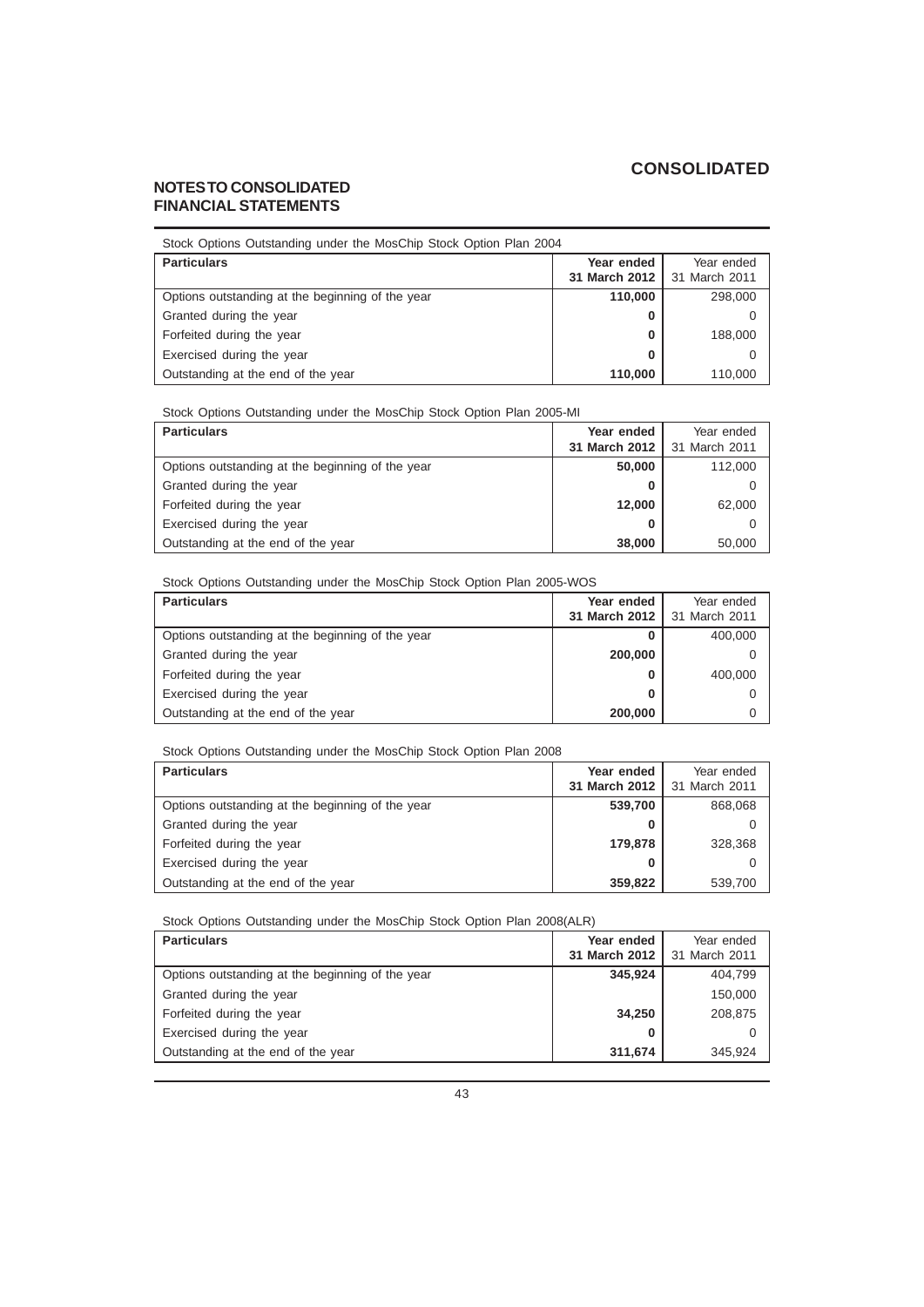(Amounts in Rupees)

## **NOTES TO CONSOLIDATED FINANCIAL STATEMENTS**

| Stock Options Outstanding under the MosChip Stock Option Plan 2008 (Director) |                             |                             |
|-------------------------------------------------------------------------------|-----------------------------|-----------------------------|
| <b>Particulars</b>                                                            | Year ended<br>31 March 2012 | Year ended<br>31 March 2011 |
| Options outstanding at the beginning of the year                              | 300,000                     | 300,000                     |
| Granted during the year                                                       | 500,000                     |                             |
| Forfeited during the year                                                     | 100,000                     |                             |
| Exercised during the year                                                     | o                           |                             |
| Outstanding at the end of the year                                            | 700,000                     | 300,000                     |

### **22.2.10 Gratuity Plan**

The Company has a defined benefit gratuity plan. Every employee who has completed five years or more of service gets a gratuity on departure at 15 days salary (last drawn salary) for each completed year of service. The scheme is funded with an insurance company in the form of a qualifying insurance policy. The following tables summarise the components of net benefit expense recognised in the profit and loss account and the funded status and amounts recognised in the balance sheet for the respective plans:

|                                                                                     | Year ended<br>31 March 2012 |
|-------------------------------------------------------------------------------------|-----------------------------|
| Gratuity cost for the period                                                        |                             |
| <b>Current Service Cost</b>                                                         | 482,991                     |
| Interest cost on defined benefit obligation                                         | 442,877                     |
| Expected Return on Plan Assets                                                      | (94, 222)                   |
| Net Actuarial losses/(gain) recognised in year                                      | (2,997)                     |
| <b>Net Gratuity cost</b>                                                            | 8,28,649                    |
| <b>Balance Sheet</b>                                                                |                             |
| Reconciliation of present value of the obligation and the fair value of plan assets |                             |
| Fair Value of Plan Assets at the end of the year                                    | 1,007,060                   |
| Present Value of the funded obligation at the end of the year                       | 1,520,523                   |
| Asset/(Liability) recognized in the balance sheet                                   | (3,916,247)                 |
| Change in the present value of defined benefit obligation are as follows:           |                             |
| Present value of obligations at the beginning of year                               | 5,353,642                   |
| <b>Current Service Cost</b>                                                         | 482,991                     |
| Interest cost                                                                       | 442,877                     |
| Actuarial (gain)/loss                                                               | (13, 365)                   |
| Benefits paid                                                                       | (829, 375)                  |
| Present value of obligations as at the end of year                                  | 5,436,770                   |
| Change in the fair value of plan assets are as follows:                             |                             |
| Fair Value of Plan Assets at beginning of year                                      | 1,007,060                   |
| Expected return on plan assets                                                      | 94,222                      |
| Actuarial gain/(loss)                                                               | (10, 368)                   |
| Contributions                                                                       | 1,258,984                   |
| Benefits paid                                                                       | (829, 375)                  |
| Fair Value of Plan Assets at end of year                                            | 1,520,523                   |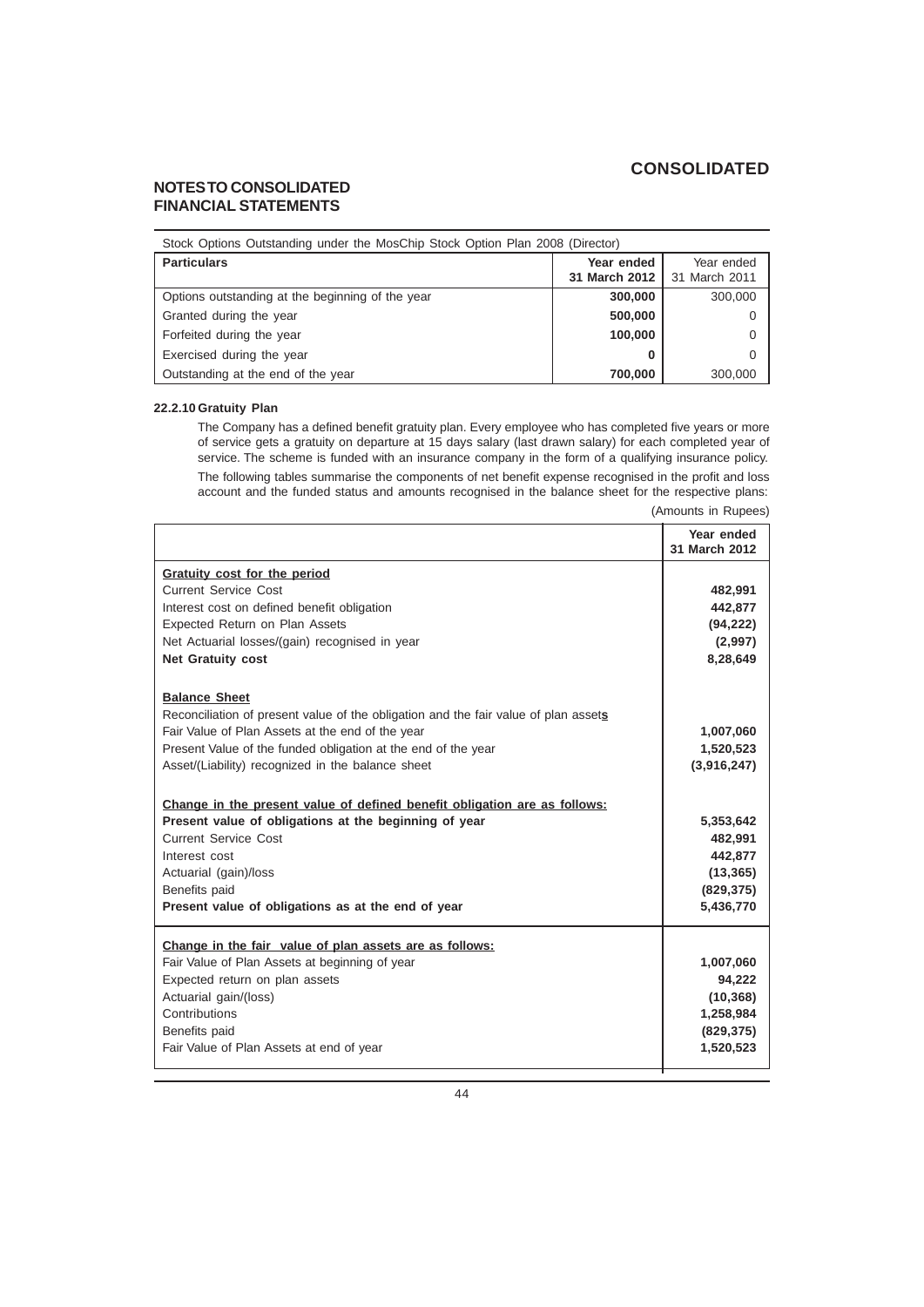## **NOTES TO CONSOLIDATED FINANCIAL STATEMENTS**

The principal assumptions used in determining gratuity and other post employment benefit obligations for the company's plan are as follows:

| Discount Rate                     |                          | 8.65% |
|-----------------------------------|--------------------------|-------|
| Expected rate of return on assets | $\overline{\phantom{a}}$ | 7.50% |

The fund is administered by Life Insurance Corporation of India ("LIC"). The overall expected rate of return on assets is determined based on the market prices prevailing on that date, applicable to the period over which the obligation is to be settled.

The estimates of future salary increases, considered in actuarial valuation, take account of inflation, seniority, promotion and other relevant factors, such as supply and demand in the employment market.

Above figures have been adopted as per actuarial valuation done by Thanawala Consultancy Services.

The defined benefit obligation of compensated absence (leave encashment) in respect of the employees of the company as at 31 March 2012 is Rs. 1,377,651.

### **22.2.11 Differences in accounting policies and estimates**

Depreciation on certain fixed assets of subsidiary is provided at rates which are different from the rates used by the parent Company. The estimates of useful life on which different rates are followed are as follows:

| <b>Asset Description</b> | <b>Estimated useful life</b> |
|--------------------------|------------------------------|
| Equipment                | 5 Yrs                        |
| Furniture & Fixtures     | 7 Yrs                        |
| <b>Computer Software</b> | 3 Yrs                        |

Had the Subsidiary followed the deprecation rates in line with that of parent company, depreciation for the year ended 31 March 2012 would have been higher by Rs.1,042,990/- and loss for the period would have been higher by Rs.1,042,990/-.

### **22.2.12 Regrouping/ Reclassification**

The figures for previous year have been regrouped / reclassified wherever necessary.

Per and subject to our report of even date For and on behalf of the Board of Directors

# For **Gokhale & Co.,**

Chartered Accountants

# **Chandrashekhar Gokhale K. Ramachandra Reddy C. Dayakar Reddy**<br>Partner **C. Dayakar Reddy** Chairman & CEO **Managing Director** Membership No 23839

Managing Director

Place: Hyderabad Date : 21 May 2012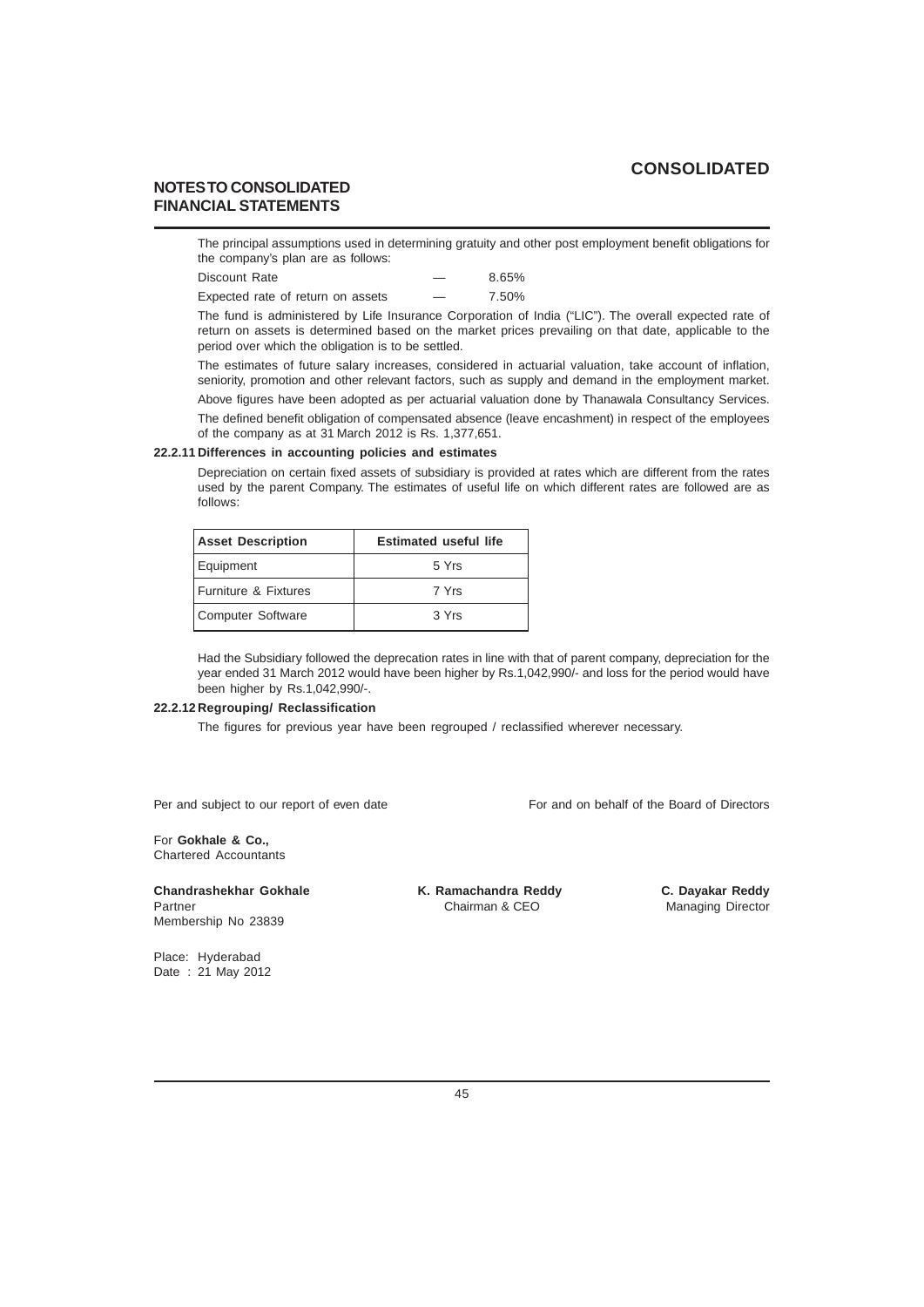# **CONSOLIDATED CASH FLOW STATEMENT FOR THE YEAR ENDED 31 MARCH 2012**

|                                                                                       | Rs.             | 31 March 2012 31 March 2011<br>Rs. |
|---------------------------------------------------------------------------------------|-----------------|------------------------------------|
| A. Cash Flow from Operating Activities                                                |                 |                                    |
| Net Profit Before Tax, Exceptional, Prior Period and Extraordinary Item (101,843,899) |                 | (95, 776, 767)                     |
| <b>Adjustments for:</b>                                                               |                 |                                    |
| Depreciation                                                                          | 19,073,652      | 48,614,422                         |
| GDR issue expenses written off                                                        | 0               | 0                                  |
| Interest Income                                                                       | 94,090          | (73, 667)                          |
| Loss on fixed assets sold / discarded                                                 | 0               | 110,601                            |
| Profit on sale of Investments                                                         | (153, 215)      | $\Omega$                           |
| <b>Provision for Retirement Benefits</b>                                              | (246, 440)      | 1,907,310                          |
| Exchange differences on translation of foreign currency cash                          | 7,513           | 4,753                              |
| Operating Profit before changes in working capital                                    | (83,068,299)    | (45, 213, 348)                     |
| Increase/(Decrease) in Secured/Unsecured loans                                        | (59, 487, 500)  | (2,871,604)                        |
| (Increase)/Decrease in Sundry Debtors                                                 | (37, 243, 274)  | 34,935,938                         |
| (Increase)/Decrease in Inventories                                                    | 41,211,361      | (27, 239, 778)                     |
| (Increase)/Decrease in Loans and Advances                                             | 1,636,159       | 454,666                            |
| (Increase)/Decrease in Bank Guarantee Deposits with Bankers                           | $\Omega$        | 303,884                            |
| Increase/(Decrease) in Current Liabilities                                            | (164, 470, 561) | 43,161,834                         |
| Cash from operations before Tax, Exceptional,                                         |                 |                                    |
| <b>Extra Ordinary and Prior Period items</b>                                          | (301, 422, 114) | 3,531,592                          |
| Income-taxes paid                                                                     | 0               | 7,684                              |
| Cash from operations before Exceptional,                                              |                 |                                    |
| <b>Extra Ordinary and Prior Period items</b>                                          | (301, 422, 114) | 3,523,908                          |
| Exceptional Item                                                                      | 0               | 397,404                            |
| Extra ordinary and prior period item                                                  | $\overline{0}$  | 17,438                             |
| Income from discontinuing operations                                                  | (205, 440, 000) | 0                                  |
| Net Cash from Operating Activities [A]                                                | (95, 982, 114)  | 3,903,874                          |
| B. Cash flow from Investing Activities:                                               |                 |                                    |
| Purchase of Fixed Assets                                                              | (6,861,029)     | (244, 353)                         |
| Sale proceeds of Fixed Assets                                                         | 1,408,820       | 108,707                            |
| Interest received on Fixed Deposits                                                   | 55,896          | 107,647                            |
| Purchase of Current Investments                                                       | (39,800,000)    | 0                                  |
| Sale of Current Investments                                                           | 39,953,215      | $\overline{0}$                     |
| Foreign currency translation adjustment for non-integral operation                    | 109,927,266     | (1, 139, 361)                      |
| Net Cash used for Investing Activities [B]                                            | 104,684,167     | (1, 167, 359)                      |
| C. Cash flow from Financing Activities:                                               |                 |                                    |
| Proceeds from Issue of Share Capital                                                  | 0               | (83, 363)                          |
| Securities Premium                                                                    | $\overline{0}$  | 0                                  |
| Convertible Warrants                                                                  | 0               | ∩                                  |
| Net Cash from Financing Activities [C]                                                | $\bf{0}$        | (83, 363)                          |
|                                                                                       |                 |                                    |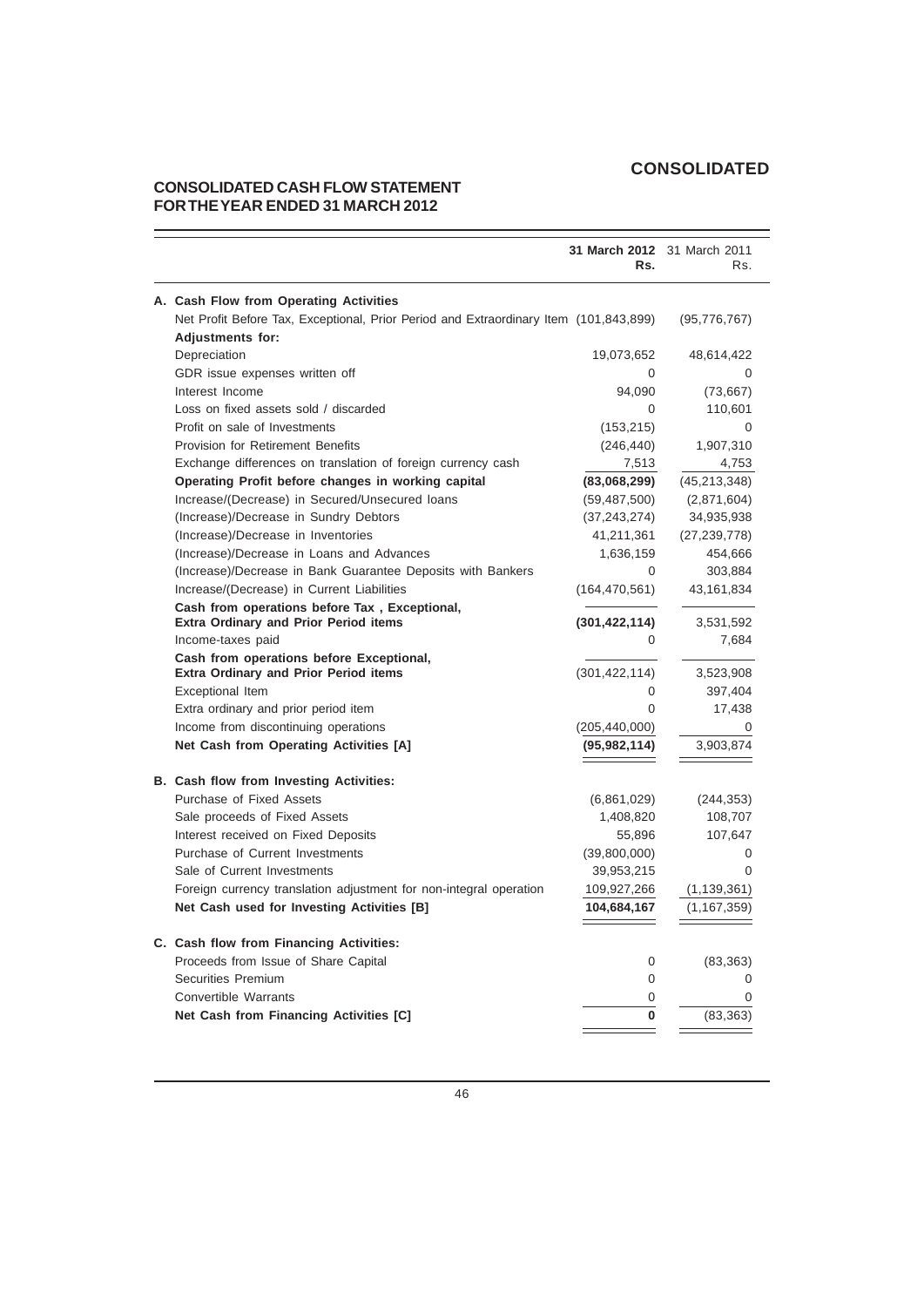# **CONSOLIDATED CASH FLOW STATEMENT FOR THE YEAR ENDED 31 MARCH 2012**

|                                                                       | 31 March 2012 31 March 2011<br>Rs. | Rs.       |
|-----------------------------------------------------------------------|------------------------------------|-----------|
| D. Exchange differences on translation of foreign currency cash       | (7, 513)                           | (4,753)   |
| Net Increase/(Decrease) in cash & cash equivalents [A+B+C+D]          | 8,694,540                          | 2,648,399 |
| Cash and Cash equivalents at the beginning of the year                | 7,597,928                          | 4,949,529 |
| Cash and Cash equivalents at the end of the year                      | 16,292,468                         | 7,597,928 |
| <b>Supplementary Information</b>                                      |                                    |           |
| Cash and Cash Equivalents as per Balance Sheet                        | 16.877.769                         | 8,183,229 |
| Less: Fixed Deposits towards Bank Guarantee considered as investments | 585.301                            | 585,301   |
|                                                                       | 16,292,468                         | 7,597,928 |

Per and subject to our report of even date For and on behalf of the Board of Directors

For **Gokhale & Co.,** Chartered Accountants

**Chandrashekhar Gokhale K. Ramachandra Reddy C. Dayakar Reddy** Membership No 23839

Managing Director

Place: Hyderabad Date : 21 May 2012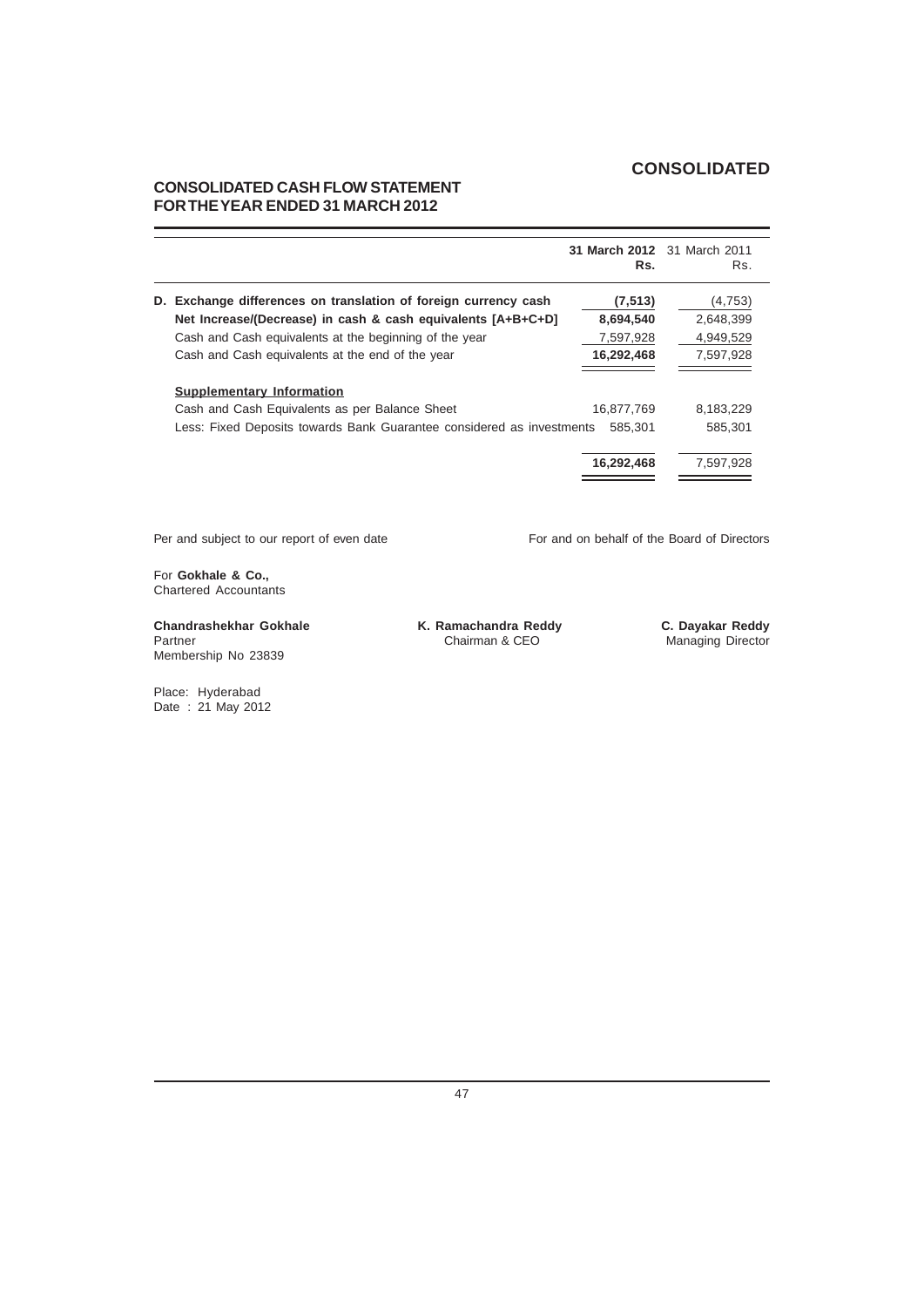### **AUDITORS' REPORT**

#### The Members

MosChip Semiconductor Technology Limited Hyderabad

We have audited the attached Balance Sheet of MosChip Semiconductor Technology Limited, Hyderabad as at March 31, 2012 and the Profit and Loss Account and the Cash Flow Statement for the year ended on that date annexed thereto. These financial statements are the responsibility of the company's management. Our responsibility is to express an opinion on these financial statements based on our audit.

We conducted our audit in accordance with auditing standards generally accepted in India. Those standards require that we plan and perform the audit to obtain reasonable assurance about whether the financial statements are free of material misstatement. An audit includes examining, on a test basis, evidence supporting the amounts and disclosures in the financial statements. An audit also includes assessing the accounting principles used and significant estimates made by management as well as evaluating the overall financial statement presentation. We believe that our audit provides a reasonable basis for our opinion.

- 1. As required by the Companies (Auditors' Report) Order, 2003 issued by the Central Government of India in terms of subsection (4A) of Section 227 of the Companies Act, 1956, we enclose in the annexure a statement on the matters specified in paragraphs 4 and 5 of the said order.
- 2. Further to our comments in the annexure referred to in paragraph 1 we report that:
	- a) We have obtained all the information and explanations, which to the best of our knowledge and belief were necessary for the purposes of our audit.
	- b) In our opinion, proper books of account as required by law have been kept by the company so far as appears from our examination of those books.
	- c) The Balance Sheet, Profit and Loss Account and Cash Flow Statement dealt with by this report are in agreement with books of account.
- d) In our opinion, the Balance Sheet, Profit & Loss Account and Cash Flow Statement dealt with by this report comply with the accounting standards referred to in subsection (3C) of Section 211 of the
- e) On the basis of written representation received from the Directors, as on March 31, 2012 and taken on record by the Board of Directors, we report that, none of the directors is disqualified as on March 31, 2012 from being appointed as director in terms of clause (g) of sub-section (1) of Section 274 of the Companies Act, 1956.

Companies Act, 1956.

- In our opinion and to the best of our information and according to the explanations given to us, the said accounts give the information required by the Companies Act, 1956, in the manner so required, and give a true and fair view in conformity with the accounting principles generally accepted in India:
	- i) In the case of the Balance Sheet, of the state of affairs of the company as at March 31, 2012
	- ii) In the case of the Profit & Loss Account, of the Loss of the company for the year ended on March 31, 2012; and
	- iii) In the case of the Cash Flow Statement of the Cash Flows for the year ended on March 31, 2012

For **Gokhale & Co.** Chartered Accountants

**Chandrashekhar Gokhale** Partner

Membership No 23839 21 May 2012 Firm Regn. No 000942S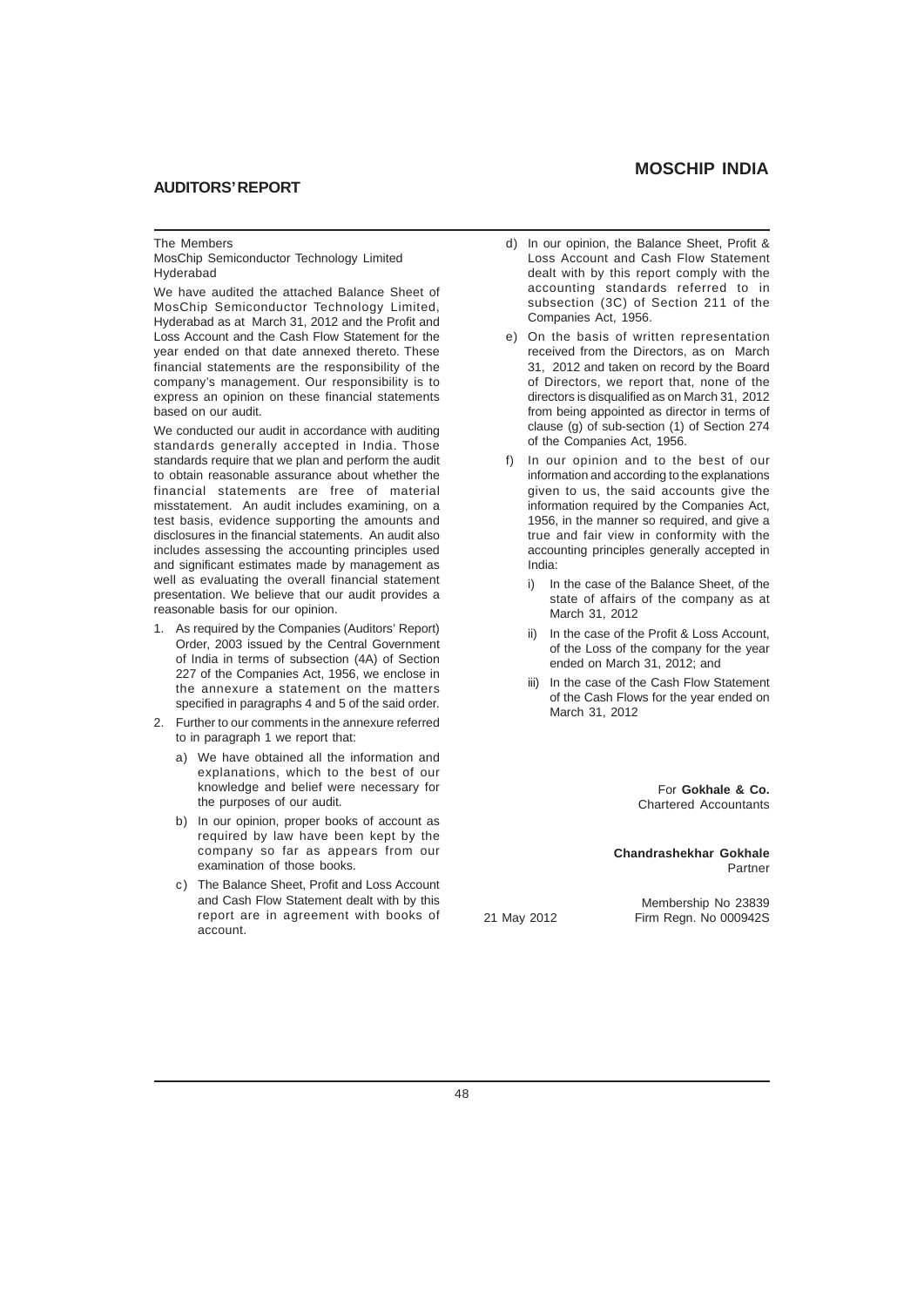### **AUDITORS' REPORT**

### **ANNEXURE**

As required by the Companies (Auditor's Report) Order, 2003 issued by the Central Government of India in terms of subsection (4A) of Section 227 of the Companies Act, 1956 (1 of 1956) and on the basis of such checks, as we considered appropriate, we further report that:

- (i) The company is maintaining proper records showing full particulars, including quantitative details and situation of fixed assets. The fixed assets have been physically verified by the management according to the phased programme designed to cover all assets on rotation basis. In respect of assets verified according to this programme, which is reasonable, no material discrepancies were noticed. The company has not disposed off substantial part of its fixed assets during the year.
- (ii) The company is not holding any inventory in its premises and all the purchases made, which are imported from abroad, are directly dispatched from the customs ware house to the customers abroad. The company had no year end inventory on hand. Proper records relating to inventory have been maintained by the company.
- (iii) (a) The company has not taken any loans or advances from parties listed in the register maintained under section 301 of The Companies Act.
	- (b) The company had taken unsecured loan from one of its directors in an earlier year. The entire outstanding balance of Rs 1.60 crores has been repaid during the year.
- (iv) In our opinion, and according to the information and explanations given to us, the company has adequate internal control systems commensurate with the size of the company and the nature of its business, for the purchase of inventory and fixed assets and for the sale of goods and services.
- (v) Transactions that need to be entered into a register in pursuance of Section 301 of the Act have been entered. In our opinion and based on information and explanations given to us transactions of the value of Rs 5 lakhs or more have been made at prices which are reasonable having regard to the nature of transactions. However, no comparative market prices are available because of the nature of products and services.
- (vi) The company has not accepted deposits from the public covered by the provisions of section 58 A of the Companies Act.
- (vii) The company has an internal audit system commensurate with its size and nature of its business.
- (viii) The company is not required to maintain any cost records under clause (d) of sub-section (1) of Section 209 of the Act.
- (ix) The company is regular in depositing the Provident Fund and ESI dues with the appropriate authorities. According to the explanations and information given to us there were no undisputed statutory dues including Investor Education and Protection Fund, ESI, Income-tax, Sales-tax, Wealth Tax, Service Tax, Custom Duty, Excise Duty etc outstanding for a period of more than six months from the date they became payable.
- (x) The company's accumulated losses at the end of the financial year were more than fifty percent of its net worth. The company has not incurred cash losses in the financial year under audit. However, the company had incurred cash losses in the immediately preceding financial year.
- (xi) The company has not defaulted in repayment of dues to its Bank. There were no dues payable to any financial institution/s during the year.
- (xii) The company has not granted any loans and advances on the basis of security by way of pledge of shares, debentures and other securities.
- (xiii) The company has not given any guarantee for loans taken by others from bank or financial institutions.
- (xiv) No part of the funds raised on short-term basis have been used for long-term investments.
- (xv) During the year the company has not made any preferential allotment of shares to parties and companies covered in the Register maintained under section 301 of the Companies Act.
- (xvi) On the basis of information and explanations given to us no fraud on or by the company has been noticed or reported during the year.

The other clauses of the order are not applicable to the company for the year under audit.

> For **Gokhale & Co.** Chartered Accountants

**Chandrashekhar Gokhale** Partner Membership No 23839 21 May 2012 Firm Regn. No 000942S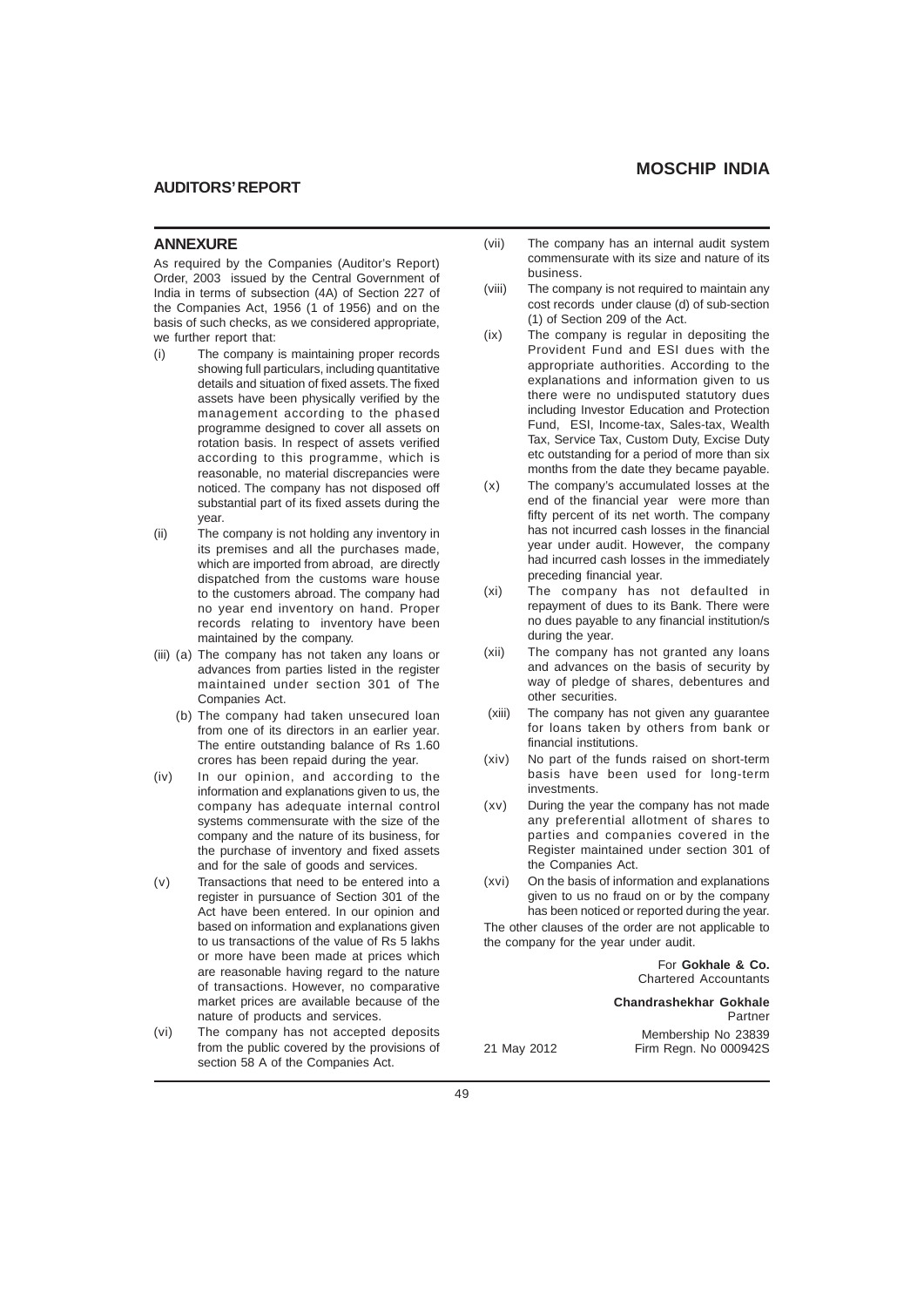## **BALANCE SHEET AS AT 31 MARCH 2012**

| <b>PARTICULARS</b>                                                                                                                                              | Note<br>No.    | Rs.                                           | As at<br>31 March 2012<br>Rs. | Rs.                                              | As at<br>31 March 2011<br>Rs. |
|-----------------------------------------------------------------------------------------------------------------------------------------------------------------|----------------|-----------------------------------------------|-------------------------------|--------------------------------------------------|-------------------------------|
| <b>I. EQUITY AND LIABILITIES</b><br>1. Shareholders' funds<br>a. Share Capital<br>b. Reserves and Surplus<br>c. Money received against<br>share warrants        | 1<br>2<br>3    | 460,355,170<br>(349, 596, 963)                |                               | 460,355,170<br>(70, 450, 826)<br>781,250         |                               |
| 2. Share application money<br>pending allotment<br>3. Non-current liabilities<br>a. Long-term borrowings                                                        | 4              |                                               | 110,758,207                   | 26,000,000                                       | 390,685,595                   |
| b. Deferred Tax liabilities (Net)<br>c. Other Long term liabilities<br>d. Long-term Provisions<br><b>4. Current Liabilities</b>                                 | 5              | 5,293,898                                     | 5,293,898                     | 5,489,477                                        | 31,489,477                    |
| a. Short term borrowings<br>b. Trade payables<br>c. Other current liabilities<br>d. Short term provisions                                                       | 6<br>7<br>8    | 74,757,550<br>2,438,840<br>127,225<br>832,804 | 78,156,419                    | 130,624,986<br>1,249,810<br>127,225<br>2,270,456 | 134,272,476                   |
| <b>TOTAL</b><br><b>II ASSETS</b><br>1. Non-current assets<br>a. Fixed assets<br>i. Tangible assets                                                              | 9              | 27,138,437                                    | 194,208,524                   | 32,326,047                                       | 556,447,548                   |
| ii. Intangible assets<br>iii. Capital work-in-progress<br>iv. Intangible assets under<br>development<br>b. Non-current investments                              | 10             | 3,352,426<br>73,240,156                       |                               | 1,574,611<br>375,579,087                         |                               |
| c. Deferred tax assets (net)<br>d. Long-term loans and advances<br>e. Other non-current assets<br>2. Current assets                                             | 11             | 5,830,971                                     | 109,561,990                   | 4,001,951                                        | 413,481,695                   |
| a. Current investments<br>b. Inventories<br>c. Trade receivables<br>d. Cash and Cash equivalents<br>e. Short-term loans and advances<br>f. Other current assets | 12<br>13<br>14 | 74,465,562<br>2,010,892<br>8,170,080          | 84,646,534                    | 116,521,813<br>4,699,606<br>21,744,434           | 142,965,853                   |
| <b>TOTAL</b><br>Significant accounting policies<br>and notes to accounts                                                                                        | 21             |                                               | 194,208,524                   |                                                  | 556,447,548                   |

Per and subject to our report of even date For and on behalf of the Board of Directors For **Gokhale & Co.,** Chartered Accountants

Membership No 23839 Place: Hyderabad Date : 21 May 2012

**Chandrashekhar Gokhale K. Ramachandra Reddy C. Dayakar Reddy Partner C. Dayakar Reddy Partner C. Dayakar Reddy Partner C. Dayakar Reddy Partner C. Dayakar Reddy Chairman & CEO Managing Director** K. Ramachandra Reddy<br>Chairman & CEO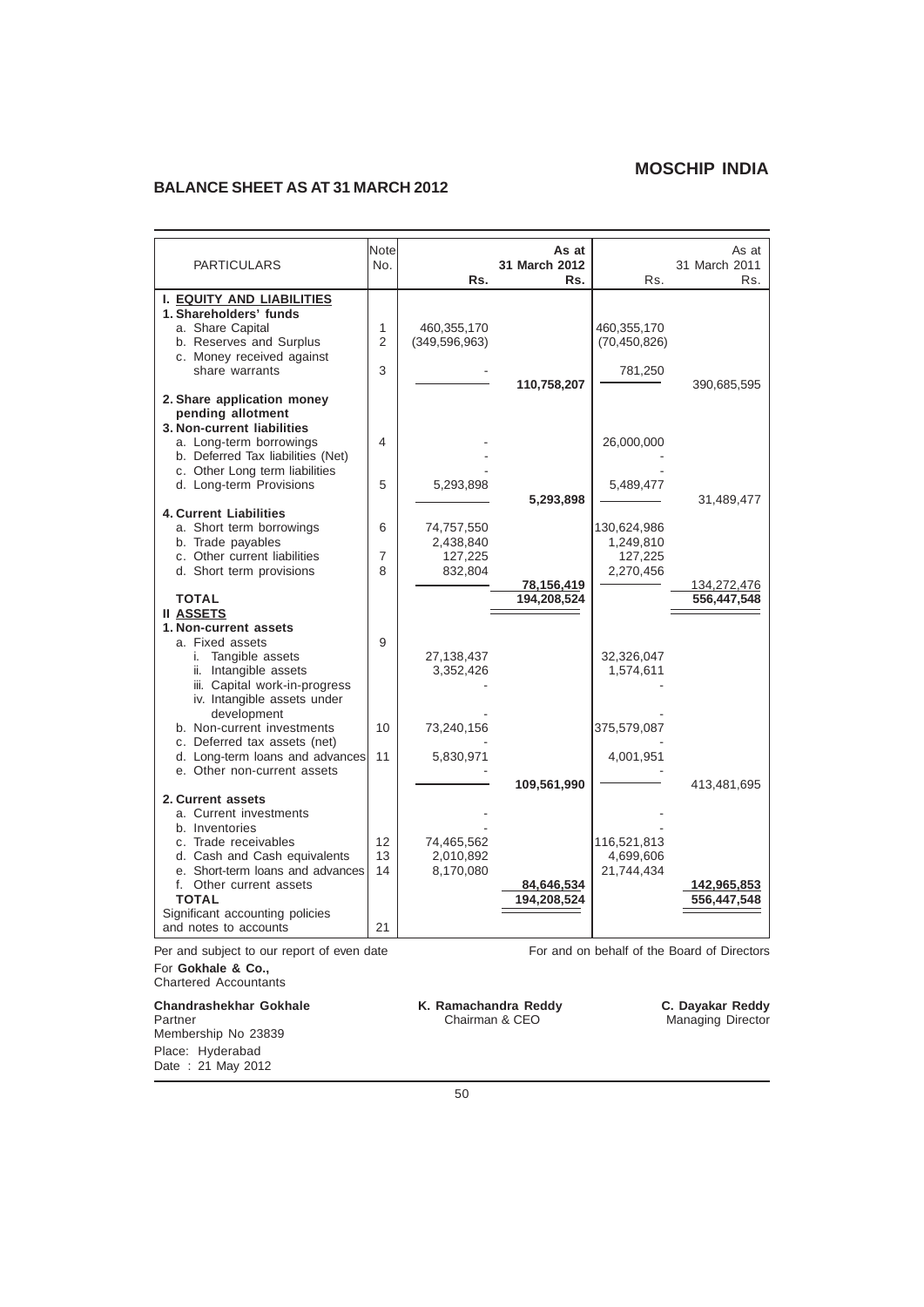## **PROFIT AND LOSS STATEMENT FOR THE YEAR ENDED 31 MARCH 2012**

|         | <b>PARTICULARS</b>                                                  | Note<br>No. | Rs.                  | For the<br>year ended<br>31 March 2012<br>Rs. | Rs.         | For the<br>year ended<br>31 March 2011<br>Rs. |
|---------|---------------------------------------------------------------------|-------------|----------------------|-----------------------------------------------|-------------|-----------------------------------------------|
| I.      | Revenue from operations                                             | 15          | 132,453,409          |                                               | 247,884,468 |                                               |
| ΙΙ.     | Other Income                                                        | 16          | 246,651              |                                               | 548,354     |                                               |
| III.    | Total Revenue (I + II)                                              |             |                      | 132,700,060                                   |             | 248,432,822                                   |
| IV.     | Expenses                                                            |             |                      |                                               |             |                                               |
|         | Cost of Materials Consumed<br>Purchases of Stock in Trade           | 17          | 43,345,637           |                                               | 121,596,051 |                                               |
|         | Changes in inventories of fini-                                     |             |                      |                                               |             |                                               |
|         | shed goods, work in progress                                        |             |                      |                                               |             |                                               |
|         | and Stock-in-trade                                                  |             |                      |                                               |             |                                               |
|         | Employee benefits expense                                           | 18          | 66,786,722           |                                               | 71,198,304  |                                               |
|         | <b>Finance Costs</b>                                                | 19          | 15,414,754           |                                               | 18,821,801  |                                               |
|         | Depreciation and<br>amortization expense                            |             | 5,643,319            |                                               | 8,301,188   |                                               |
|         | Other expense                                                       | 20          | 19,888,792           |                                               | 35,441,151  |                                               |
|         | <b>Total Expense</b>                                                |             |                      | 151,079,224                                   |             | 255,358,494                                   |
| V.      | Profit/(Loss) before exceptional                                    |             |                      |                                               |             |                                               |
|         | and extraordinary items<br>and tax (III-IV)                         |             |                      | (18, 379, 163)                                |             | (6,925,672)                                   |
| VI      | <b>Exceptional Items</b>                                            |             | 2,970,924            |                                               | 200,012     |                                               |
|         | VII. Profit/ (Loss) before extra-                                   |             |                      |                                               |             |                                               |
|         | ordinary items and tax (V-VI)                                       |             |                      | (21, 350, 087)                                |             | (7, 125, 684)                                 |
|         | VIII. Extraordinary items                                           |             | 303,647,300.         |                                               |             |                                               |
|         | IX. Profit/(Loss) before tax (VII-VIII)                             |             |                      | (324, 997, 387)                               |             | (7, 125, 684)                                 |
| Х.      | Tax expense:<br>1. Current tax                                      |             |                      |                                               |             |                                               |
|         | 2. Deferred tax                                                     |             |                      |                                               |             |                                               |
|         | XI. Profit/(Loss) for the period from                               |             |                      |                                               |             |                                               |
|         | continuing operations $(IX - X)$                                    |             |                      | (324, 997, 387)                               |             | (7, 125, 684)                                 |
|         | XII. Profit/(Loss) for the period                                   |             |                      |                                               |             |                                               |
|         | from discontinuing operations<br>XIII. Tax expense of discontinuing |             |                      | 45,070,000                                    |             |                                               |
|         | operations                                                          |             |                      |                                               |             |                                               |
|         | XIV. Profit/(Loss) from discontinuing                               |             |                      |                                               |             |                                               |
|         | operations (after tax) (XII-XIII)                                   |             |                      | 45,070,000                                    |             |                                               |
|         | XV. Profit/(Loss) for the period<br>$(XI + XIV)$                    |             |                      | (279, 927, 387)                               |             | (7, 125, 684)                                 |
|         | XVI. Earnings per equity share:                                     |             |                      |                                               |             |                                               |
|         | Equity Share of face value                                          |             |                      |                                               |             |                                               |
|         | Rs.10/- each                                                        |             |                      |                                               |             |                                               |
|         | 1.<br><b>Basic</b><br>2. Diluted                                    |             |                      | (6.08)                                        |             | (1.66)                                        |
|         | Significant accounting policies                                     |             |                      | (6.08)                                        |             | (1.66)                                        |
|         | and notes to accounts                                               | 21          |                      |                                               |             |                                               |
|         | Per and subject to our report of even date                          |             |                      |                                               |             | For and on behalf of the Board of Directors   |
|         | For Gokhale & Co.,                                                  |             |                      |                                               |             |                                               |
|         | <b>Chartered Accountants</b><br><b>Chandrashekhar Gokhale</b>       |             | K. Ramachandra Reddy |                                               |             | C. Dayakar Reddy                              |
| Partner |                                                                     |             |                      | Chairman & CEO                                |             | <b>Managing Director</b>                      |
|         | Membership No 23839                                                 |             |                      |                                               |             |                                               |
|         | Place: Hyderabad                                                    |             |                      |                                               |             |                                               |
|         | Date: 21 May 2012                                                   |             |                      |                                               |             |                                               |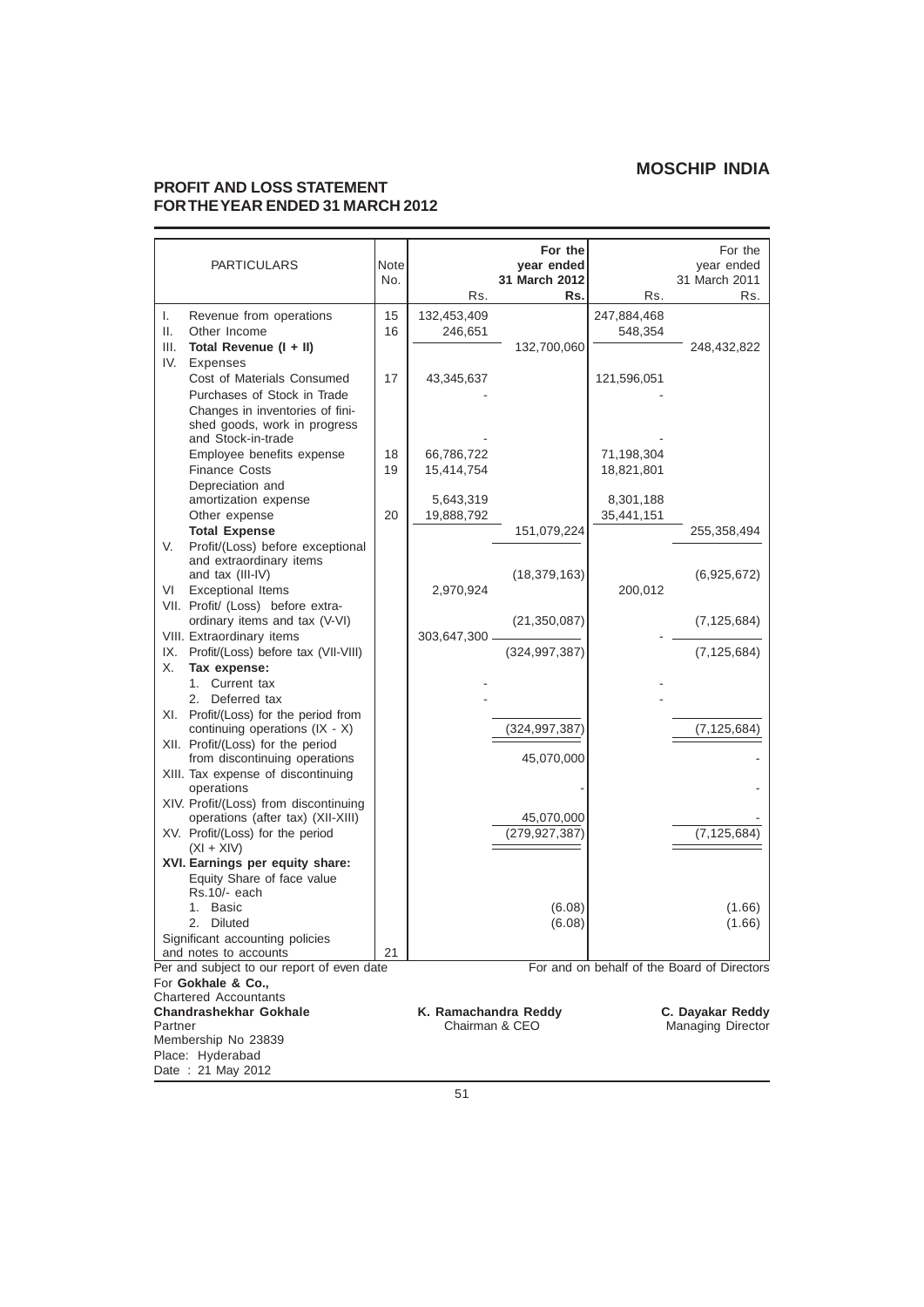## **NOTES FORMING PART OF BALANCE SHEET**

| <b>NOTES</b>                                                                                            | As At<br>31 March 2012<br>Rs. | As At<br>31 March 2011<br>Rs. |
|---------------------------------------------------------------------------------------------------------|-------------------------------|-------------------------------|
| NOTE - 1                                                                                                |                               |                               |
| <b>SHARE CAPITAL:</b>                                                                                   |                               |                               |
| <b>Authorised Share Capital</b>                                                                         |                               |                               |
| 55,000,000 (Previous Year 55,000,000) equity shares                                                     |                               |                               |
| of Rs.10/- each                                                                                         | 550,000,000                   | 550,000,000                   |
| <b>Issued share capital</b>                                                                             |                               |                               |
| 47,750,589 ( Previous Year 47,750,589) equity shares<br>of Rs.10/- each                                 | 477,505,890                   | 477,505,890                   |
| Subscribed and fully paid share capital                                                                 |                               |                               |
| 46,035,517 (Previous Year 46,035,517) equity shares<br>of Rs.10/- each                                  | 460,355,170                   | 460,355,170                   |
| Shareholders having more than 5% of the shares<br>with the number of shares & Percentage                |                               |                               |
| Name of the<br>$2011 - 12$<br>2010-11<br>No. of Shares<br>%<br>No. of Shares<br><b>Shareholder</b><br>% |                               |                               |
| 1.K Ramachandra 3,050,037 6.63%<br>3,050,037 6.63%<br>Reddy                                             |                               |                               |
| <b>Total</b>                                                                                            | 460,355,170                   | 460,355,170                   |
| NOTE - 2                                                                                                |                               |                               |
| <b>RESERVES AND SURPLUS:</b>                                                                            |                               |                               |
| <b>Capital Reserves</b>                                                                                 |                               |                               |
| State Govt Subsidy                                                                                      | 1,250,000                     | 1,250,000                     |
| Forfeited Share Warrants:                                                                               |                               |                               |
| Opening Balance                                                                                         | 4,650,000                     | 4,650,000                     |
| <b>Additions</b>                                                                                        | 781,250                       |                               |
| <b>Securities Premium Reserves</b>                                                                      | 5,431,250                     | 4,650,000                     |
| Opening Balance                                                                                         | 666,633,920                   | 666,633,920                   |
| <b>Additions</b>                                                                                        |                               |                               |
|                                                                                                         | 666,633,920                   | 666,633,920                   |
| Surplus, showing allocations and appropriations such as                                                 |                               |                               |
| dividend, Bonus Shares and transfer to / from reserves                                                  |                               |                               |
| Opening Balance<br>Add: Current Year Surplus                                                            | (742, 984, 746)               | (735, 859, 062)               |
|                                                                                                         | (279, 927, 387)               | (7, 125, 684)                 |
|                                                                                                         | (1,022,912,133)               | (742, 984, 746)               |
| <b>Total</b>                                                                                            | (349, 596, 963)               | (70,450,826                   |
| $NOTE - 3$                                                                                              |                               |                               |
| <b>MONEY RECEIVED AGAINST SHARE WARRANTS</b>                                                            |                               | 781,250                       |
| <b>Total</b>                                                                                            |                               | 781,250                       |
|                                                                                                         |                               |                               |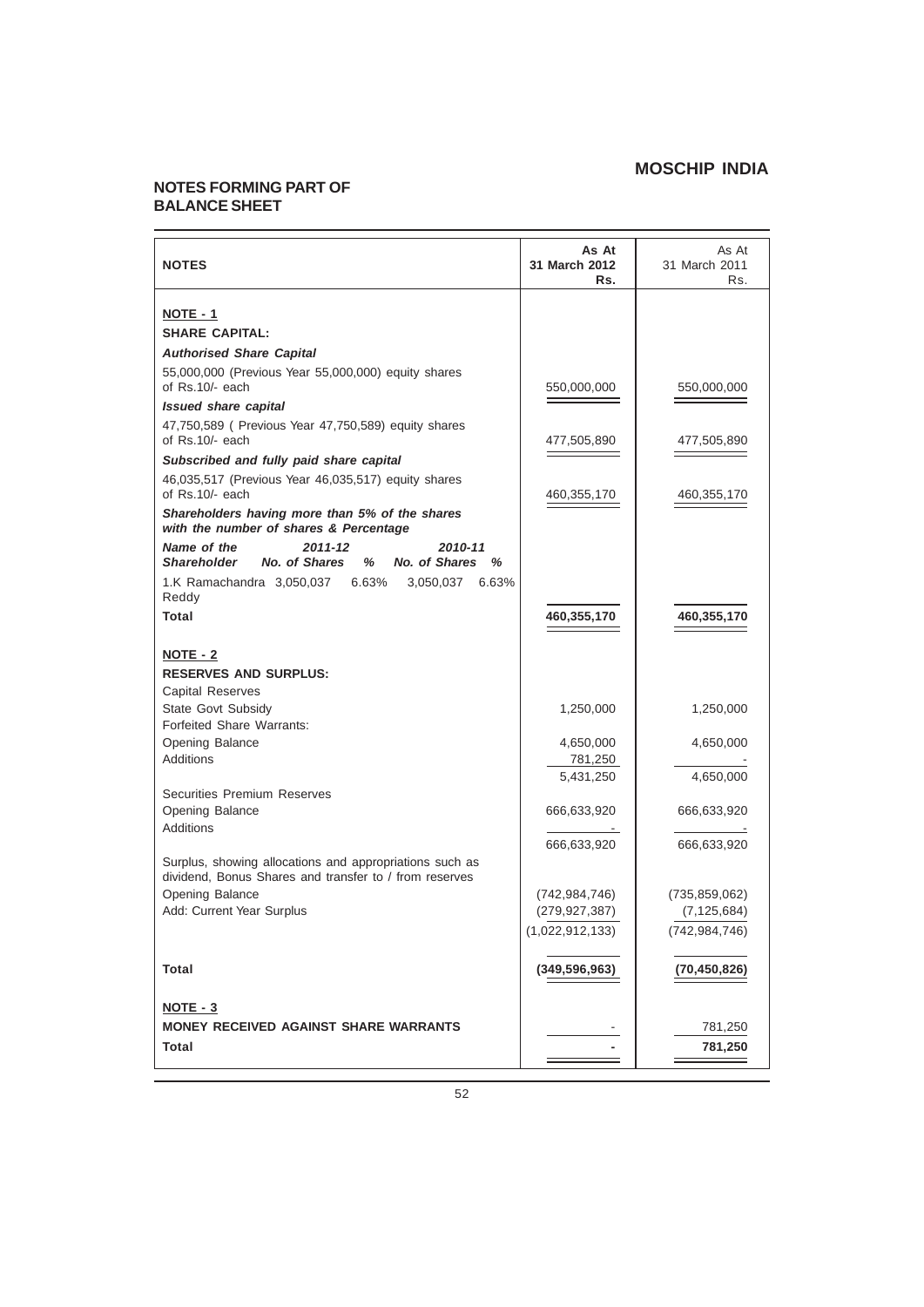| <b>NOTES</b>                                                                                                                                                                                                                                                                                                                                                                                          | As At<br>31 March 2012<br>Rs. | As At<br>31 March 2011<br>Rs. |
|-------------------------------------------------------------------------------------------------------------------------------------------------------------------------------------------------------------------------------------------------------------------------------------------------------------------------------------------------------------------------------------------------------|-------------------------------|-------------------------------|
|                                                                                                                                                                                                                                                                                                                                                                                                       |                               |                               |
| NOTE - 4<br><b>LONG TERM BORROWINGS:</b>                                                                                                                                                                                                                                                                                                                                                              |                               |                               |
| <b>Unsecured Loans:</b>                                                                                                                                                                                                                                                                                                                                                                               |                               |                               |
| Loan from Directors                                                                                                                                                                                                                                                                                                                                                                                   |                               | 16,000,000                    |
| Loan from Others                                                                                                                                                                                                                                                                                                                                                                                      |                               | 10,000,000                    |
|                                                                                                                                                                                                                                                                                                                                                                                                       |                               |                               |
| <b>Total</b>                                                                                                                                                                                                                                                                                                                                                                                          |                               | 26,000,000                    |
| NOTE - 5                                                                                                                                                                                                                                                                                                                                                                                              |                               |                               |
| <b>LONG TERM PROVISIONS:</b>                                                                                                                                                                                                                                                                                                                                                                          |                               |                               |
| Leave Encashment                                                                                                                                                                                                                                                                                                                                                                                      | 1,377,651                     | 1,142,895                     |
| Gratuity                                                                                                                                                                                                                                                                                                                                                                                              | 3,916,247                     | 4,346,582                     |
| <b>Total</b>                                                                                                                                                                                                                                                                                                                                                                                          | 5,293,898                     | 5,489,477                     |
| NOTE - 6                                                                                                                                                                                                                                                                                                                                                                                              |                               |                               |
| <b>SHORT TERM BORROWINGS:</b>                                                                                                                                                                                                                                                                                                                                                                         |                               |                               |
| Loan from Bank (Packing Credit)                                                                                                                                                                                                                                                                                                                                                                       | 27,238,925                    | 109,062,625                   |
| (Export Packing Credit facility obtained from UCO Bank<br>is secured by hypothecation by way of first charge on<br>stocks of finished goods, raw materials, work in progress,<br>stores and spares and book debts, and second charge<br>in respect of other movable assets, and guaranteed by<br>Chairman and Managing Director) Terms of repayment is<br>180 days from the date of availment of loan |                               |                               |
| Loans and Advances from Related Parties - Unsecured                                                                                                                                                                                                                                                                                                                                                   |                               |                               |
| Moschip Semiconductor Technology, USA                                                                                                                                                                                                                                                                                                                                                                 | 47,518,625                    | 21,562,361                    |
| Loans and Advances - Others                                                                                                                                                                                                                                                                                                                                                                           |                               |                               |
| <b>Total</b>                                                                                                                                                                                                                                                                                                                                                                                          | 74,757,550                    | 130,624,986                   |
| NOTE - 7                                                                                                                                                                                                                                                                                                                                                                                              |                               |                               |
| <b>OTHER CURRENT LIABILITIES:</b>                                                                                                                                                                                                                                                                                                                                                                     |                               |                               |
| Application money received for allotment of securities                                                                                                                                                                                                                                                                                                                                                |                               |                               |
| and due for refund                                                                                                                                                                                                                                                                                                                                                                                    | 127,225                       | 127,225                       |
| <b>Total</b>                                                                                                                                                                                                                                                                                                                                                                                          | 127,225                       | 127,225                       |
| NOTE - 8                                                                                                                                                                                                                                                                                                                                                                                              |                               |                               |
| <b>SHORT TERM PROVISIONS:</b>                                                                                                                                                                                                                                                                                                                                                                         |                               |                               |
| Provision for Expenses                                                                                                                                                                                                                                                                                                                                                                                | 832,804                       | 2,270,456                     |
| Total                                                                                                                                                                                                                                                                                                                                                                                                 | 832,804                       | 2,270,456                     |
|                                                                                                                                                                                                                                                                                                                                                                                                       |                               |                               |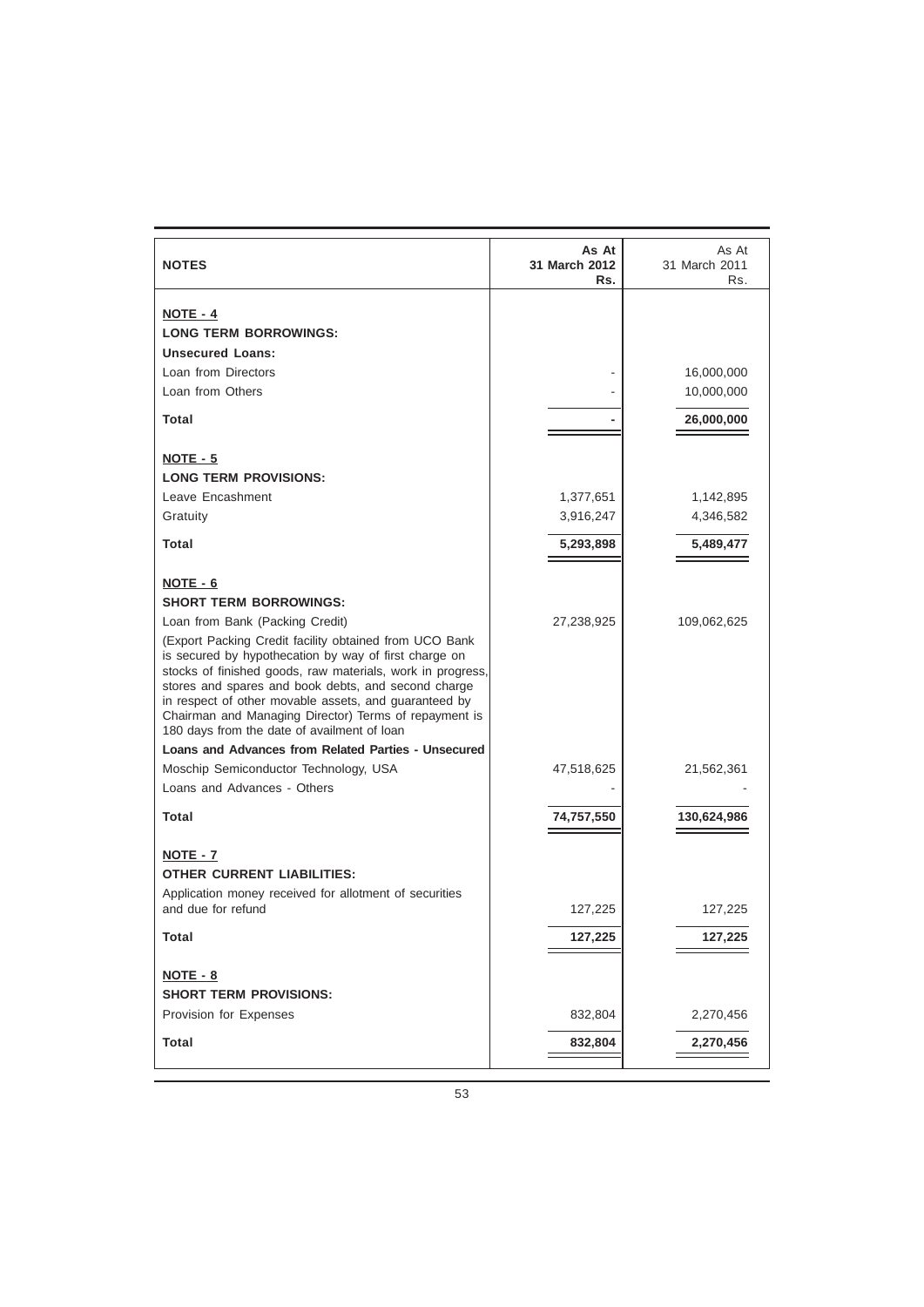# **SCHEDULES FORMING PART OF BALANCE SHEET**

|          | FIXED ASSETS<br>NOTE-9    |                                     |                                 |                                 |                              |                                     |                 |                                 |                              | (Amount in Rupees)                  |                                     |
|----------|---------------------------|-------------------------------------|---------------------------------|---------------------------------|------------------------------|-------------------------------------|-----------------|---------------------------------|------------------------------|-------------------------------------|-------------------------------------|
|          |                           |                                     |                                 | <b>GROSS BLOCK</b>              |                              |                                     |                 | DEPRECIATION                    |                              | <b>VET BLOCK</b>                    |                                     |
|          | S. No.   Description      | <b>Balance</b><br>as at<br>01.04.11 | Additions<br>during the<br>year | Deletions<br>during<br>the year | Balance<br>31.03.12<br>as at | <b>Balance</b><br>as at<br>01.04.11 | For the<br>Year | during the<br>Deletions<br>year | Balance<br>as at<br>31.03.12 | <b>Balance</b><br>31.03.12<br>as at | <b>Balance</b><br>as at<br>31.03.11 |
|          | <b>Tangible Assets</b>    |                                     |                                 |                                 |                              |                                     |                 |                                 |                              |                                     |                                     |
|          | Computers                 | 1,455,516<br>≈                      | 196,465                         | 643,727                         | 30,008,254                   | 24,336,443                          | 3,089,458       | 643,727                         | 26,782,174                   | 3,226,080                           | 6,119,073                           |
| $\sim$   | nstallation<br>Electrical | ,300,462<br>$\sim$                  | 103,320                         | 273,274                         | 2,130,508                    | 826,772                             | 96,819          | 113,256                         | 810,335                      | 1,320,173                           | 1,473,690                           |
| S        | Machinery<br>Plant and    | ,999,383<br>57                      | $\circ$                         | 4,831,616                       | 23,167,767                   | 23,291,887                          | 269,321         | 1,716,948                       | 21,844,260                   | 1,323,507                           | 4,707,496                           |
| 4        | Furniture and<br>Fittings | 453,181                             | 72,593                          | 2,805,255                       | 5,720,519                    | 4,254,429                           | 368,733         | 1,742,696                       | 2,880,466                    | 2,840,053                           | 4,198,752                           |
| S        | Office<br>Equipment       | 701,513                             | 309,060                         | 266,400                         | 4,744,173                    | 1,484,479                           | 200,287         | 50,341                          | 1,634,425                    | 3,109,748                           | 3,217,034                           |
| ∘        | Vehicles                  | 84,257                              | $\circ$                         | $\circ$                         | 84,257                       | 68,309                              | 3,574           | $\circ$                         | 71,883                       | 12,374                              | 15,948                              |
| T        | Lab Equipment             | ,264,297<br>$\approx$               | 228,469                         | $\circ$                         | 16,492,766                   | 3,670,242                           | 777,413         | $\circ$                         | 4,447,655                    | 12,045,111                          | 12,594,055                          |
| $\infty$ | Improvements<br>Leasehold | ,938,681                            | 3,286,421                       | 3,938,681                       | 3,286,421                    | 3,938,682                           | 25,030          | 3,938,681                       | 25,031                       | 3,261,390                           | $\circ$                             |
|          | TOTAL                     | ,197,290<br>ž                       | 4,196,328                       | 12,758,953                      | 85,634,665                   | 61,871,243                          | 4,830,634       | 8,205,649                       | 58,496,228                   | 27,138,437                          | 32,326,048                          |
|          | <b>Intangible Assets</b>  |                                     |                                 |                                 |                              |                                     |                 |                                 |                              |                                     |                                     |
| τ        | Software                  | 1,925,482<br>င္တ                    | 2,590,499                       | $\circ$                         | 62,515,981                   | 58,350,871                          | 812,684         | $\circ$                         | 59,163,555                   | 3,352,426                           | 1,574,611                           |
|          | <b>TOTAL</b>              | 925,482<br>င္တ                      | 2,590,499                       | $\circ$                         | 62,515,981                   | 58,350,871                          | 812,684         | $\circ$                         | 59,163,555                   | 3,352,426                           | 1,574,611                           |
|          | <b>GRAND TOTAL</b>        | 122,772<br>154                      | 6,786,827                       | 12,758,953                      | 148,150,646                  | 120,222,114                         | 5,643,319       | 8,205,649                       | 17,659,784                   | 30,490,862                          | 33,900,659                          |
|          | Previous Year             | 472,629<br>154                      | 282,139                         | 631,996                         | 54,122,772                   | 112,309,456                         | 8,301,188       | 388,531                         | 120,222,114                  | 33,900,659                          | $\bullet$                           |
|          |                           |                                     |                                 |                                 |                              |                                     |                 |                                 |                              |                                     |                                     |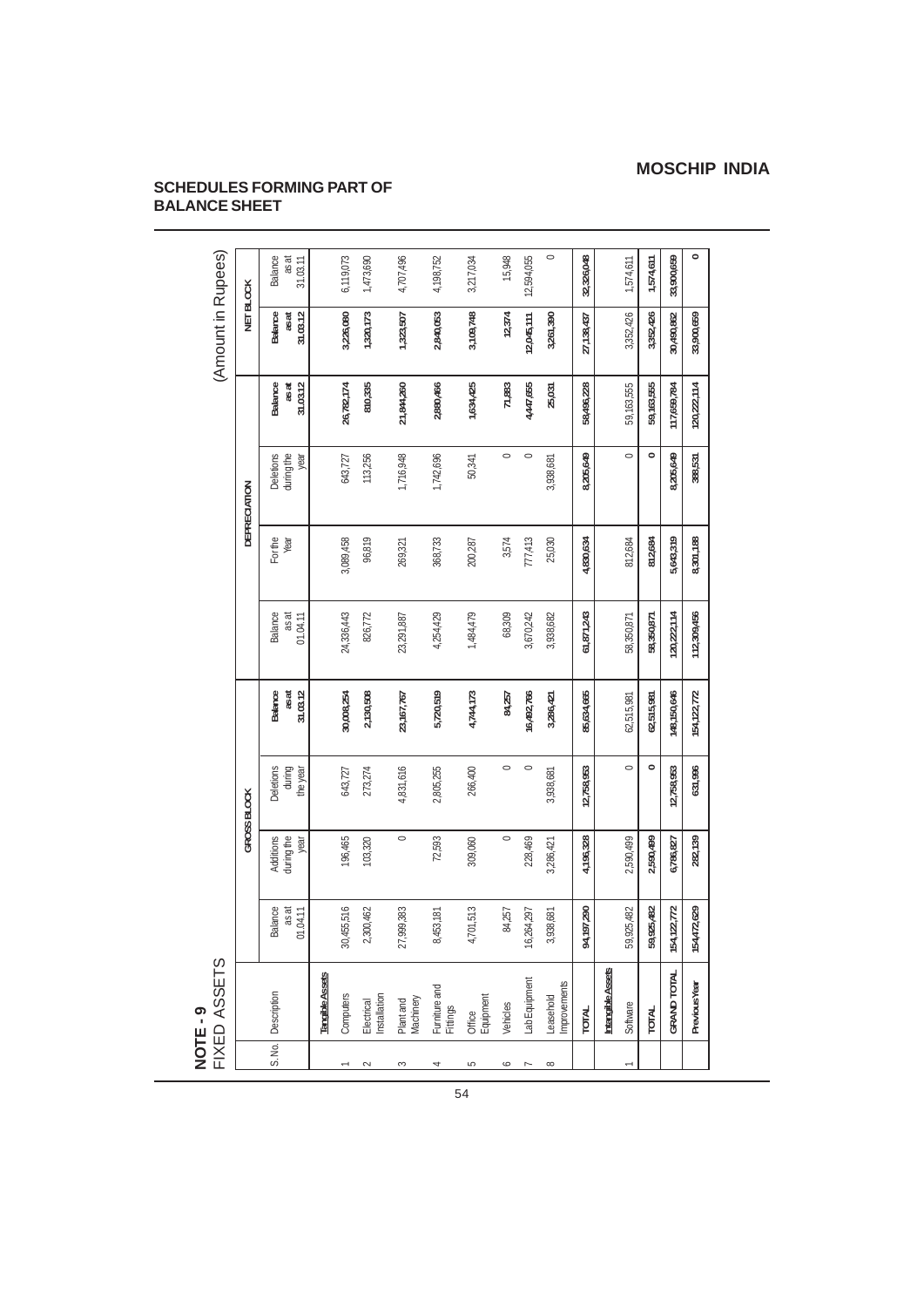## **SCHEDULES FORMING PART OF BALANCE SHEET**

| <b>NOTES</b>                                                                                                               | As At<br>31 March 2012<br>Rs. | As At<br>31 March 2011<br>Rs. |
|----------------------------------------------------------------------------------------------------------------------------|-------------------------------|-------------------------------|
| <b>NOTE - 10</b>                                                                                                           |                               |                               |
| <b>NON CURRENT INVESTMENTS:</b>                                                                                            |                               |                               |
| Investments                                                                                                                |                               |                               |
| Unquoted                                                                                                                   |                               |                               |
| a) Wholly-owned Subsidiary:                                                                                                |                               |                               |
| 19,192,404 (Previous Year 19,192,404) shares of<br>MosChip Semiconductor Technology USA<br>(a company incorporated in USA) |                               |                               |
| At Cost                                                                                                                    | 375,579,087                   | 375,579,087                   |
| Less: Diminution in Value                                                                                                  | 303,647,300                   |                               |
|                                                                                                                            | 71,931,787                    | 375,579,087                   |
| Unquoted                                                                                                                   |                               |                               |
| b) Wholly-owned Subsidiary:                                                                                                |                               |                               |
| 1 Share of MosChip Semiconductor Technology Pte Ltd.<br>(1 Singapore Dollar)                                               | 39                            |                               |
| (a company incorporated in Singapore)                                                                                      |                               |                               |
| Amount pending for Allotment                                                                                               | 1,308,330                     |                               |
| Total                                                                                                                      | 73,240,156                    | 375,579,087                   |
|                                                                                                                            |                               |                               |
| <b>NOTE - 11</b>                                                                                                           |                               |                               |
| <b>LONG TERM LOANS &amp; ADVANCES -</b><br>(Unsecured, Considered Good):                                                   |                               |                               |
| <b>Deposits</b>                                                                                                            |                               |                               |
| <b>Deposit - Government Authorities</b>                                                                                    |                               |                               |
| Deposits - Electricity                                                                                                     | 626,957                       | 586,457                       |
| Deposits - Telephone                                                                                                       | 157,714                       | 159,514                       |
| <b>Deposits - Others</b>                                                                                                   |                               |                               |
| Deposits - Others                                                                                                          | 10,100                        | 10,980                        |
| Deposits - Rent<br><b>Other Loans &amp; Advances</b>                                                                       | 2,241,200                     | 450,000                       |
| MosChip Employees Trust                                                                                                    | 2,795,000                     | 2,795,000                     |
|                                                                                                                            |                               |                               |
| <b>Total</b>                                                                                                               | 5,830,971                     | 4,001,951                     |
|                                                                                                                            |                               |                               |
| <u>NOTE - 12</u>                                                                                                           |                               |                               |
| <b>TRADE RECEIVABLES:</b>                                                                                                  |                               |                               |
| (Unsecured, Considered Good)                                                                                               |                               |                               |
| Outstanding for a period exceeding six months                                                                              | 64,084,356                    | 9,234,186                     |
| Others                                                                                                                     | 10,381,206                    | 107,287,627                   |
| <b>Total</b>                                                                                                               | 74,465,562                    | 116,521,813                   |
|                                                                                                                            |                               |                               |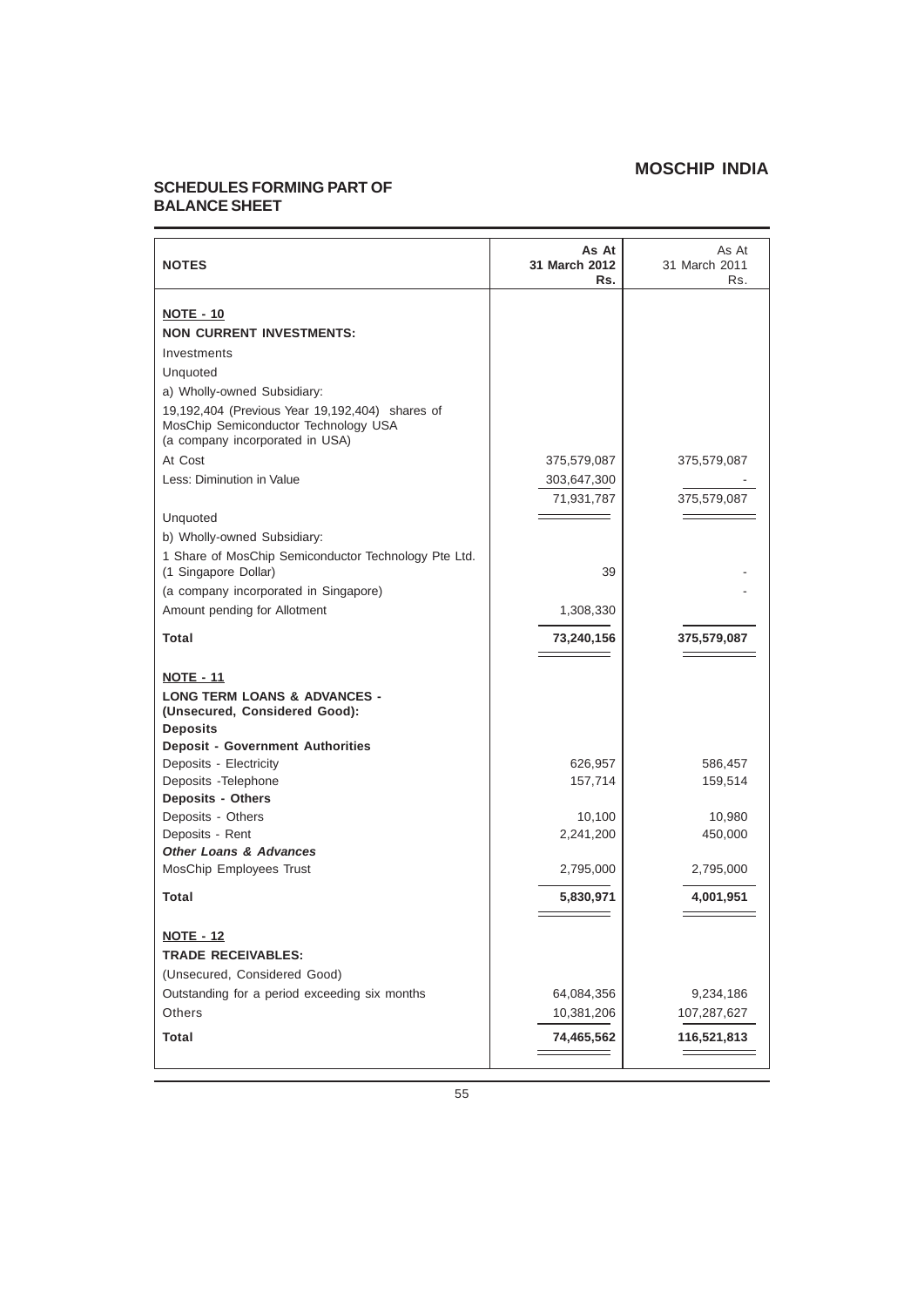## **SCHEDULES FORMING PART OF BALANCE SHEET**

| <b>NOTES</b>                                                                                                            | As At<br>31 March 2012<br>Rs. | As At<br>31 March 2011<br>Rs. |
|-------------------------------------------------------------------------------------------------------------------------|-------------------------------|-------------------------------|
| <b>NOTE - 13</b><br><b>CASH AND CASH EQUIVALENTS:</b>                                                                   |                               |                               |
| Cash on hand                                                                                                            | 6,131                         | 24,280                        |
| Balance with Scheduled Banks                                                                                            |                               |                               |
| - In Current accounts                                                                                                   | 1,419,460                     | 3,900,711                     |
| - In fixed deposit accounts                                                                                             | 585,301                       | 585,301                       |
| (Rs.585,301/- (Previous Year Rs.585,301/-)<br>pledged towards margin on Bank Guarantee)                                 |                               |                               |
| Bank of America, USA                                                                                                    |                               | 189,314                       |
| (Maximum amount outstanding during the period<br>Rs.190,418/- (previous year Rs.318,093/-)                              |                               |                               |
| <b>Total</b>                                                                                                            | 2,010,892                     | 4,699,606                     |
| <b>NOTE - 14</b><br><b>SHORT TERM LOANS &amp; ADVANCES:</b><br>Other Loans & Advances -<br>(Unsecured, Considered Good) |                               |                               |
| Prepaid Expenses                                                                                                        | 2,052,040                     | 4,834,246                     |
| Service Tax Input Credit                                                                                                | 3,877,307                     | 3,866,016                     |
| Interest Accrued but not due                                                                                            | 180,558                       | 142,364                       |
| Prepaid Income Tax - TDS                                                                                                | 1,609,808                     | 105,515                       |
| Loans & Advances to Employees                                                                                           | 2,503                         | 162,500                       |
| <b>Other Advances</b>                                                                                                   | 447,865                       | 234,048                       |
|                                                                                                                         | 8,170,080                     | 9,344,688                     |
| <b>Advance to Suppliers</b>                                                                                             |                               | 12,399,746                    |
| <b>Total</b>                                                                                                            | 8,170,080                     | 21,744,434                    |
|                                                                                                                         |                               |                               |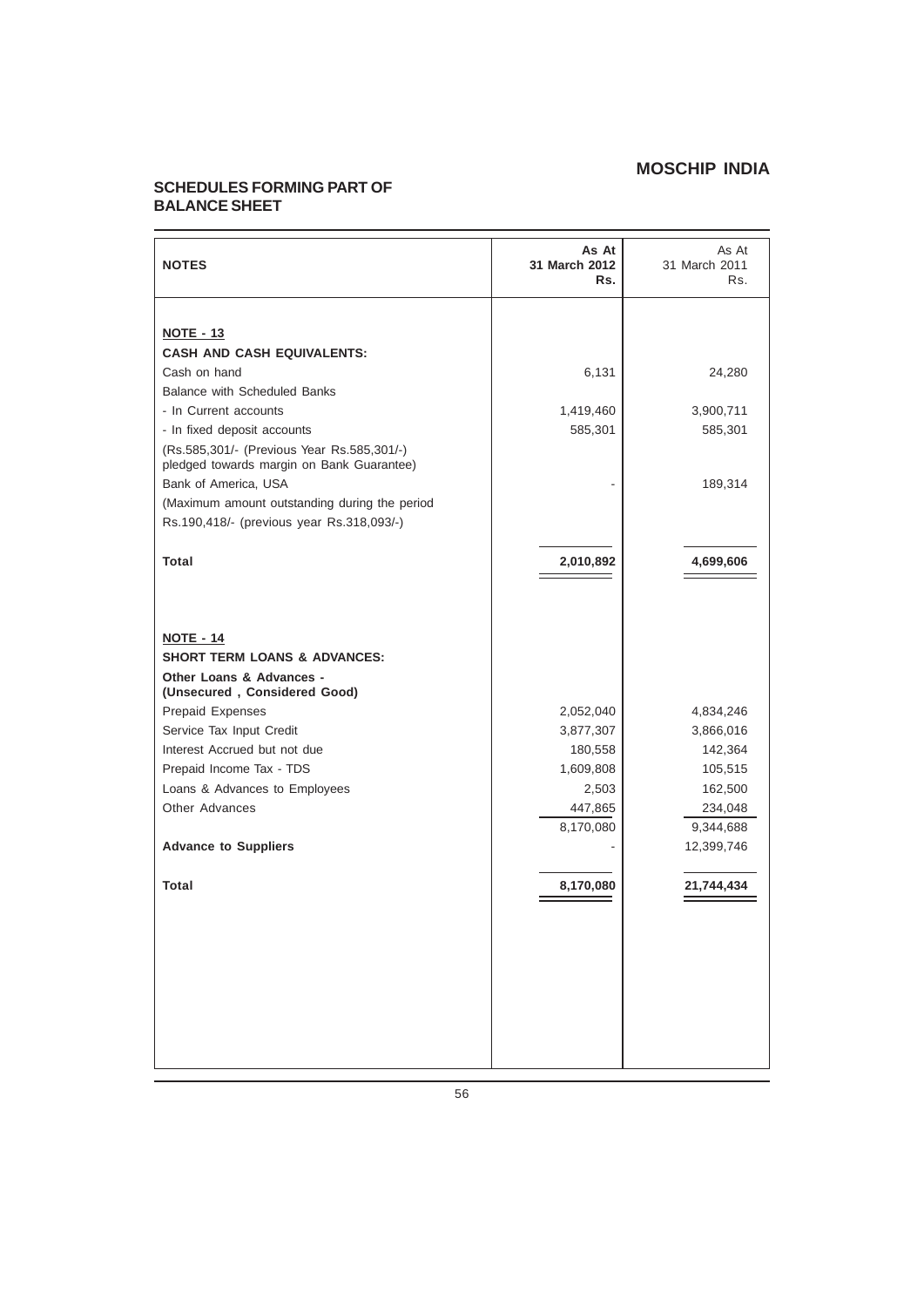# **SCHEDULES FORMING PART OF PROFIT AND LOSS STATEMENT**

| <b>NOTES</b>                                              | For the year ended<br>31 March 2012<br>Rs. | For the year ended<br>31 March 2011<br>Rs. |
|-----------------------------------------------------------|--------------------------------------------|--------------------------------------------|
| <b>NOTE - 15</b>                                          |                                            |                                            |
| <b>REVENUE FROM OPERATIONS:</b>                           |                                            |                                            |
| Semiconductor Sales                                       | 56,026,526                                 | 158,038,486                                |
| Software Services                                         | 76,426,883                                 | 87,618,302                                 |
| <b>Other Services</b>                                     |                                            | 2,227,680                                  |
|                                                           |                                            |                                            |
| Total                                                     | 132,453,409                                | 247,884,468                                |
|                                                           |                                            |                                            |
|                                                           |                                            |                                            |
| <b>NOTE - 16</b>                                          |                                            |                                            |
| <b>OTHER INCOME:</b>                                      |                                            |                                            |
| Interest Earned (Gross)                                   | 93,437                                     | 548,354                                    |
| (Tax Deducted at Source Rs.6,155 (previous year Rs.7,684) |                                            |                                            |
| Profit on Sale of Investment                              | 153,215                                    |                                            |
|                                                           |                                            |                                            |
| Total                                                     | 246,651                                    | 548,354                                    |
|                                                           |                                            |                                            |
|                                                           |                                            |                                            |
| <b>NOTE - 17</b>                                          |                                            |                                            |
| <b>COST OF MATERIAL CONSUMED:</b>                         |                                            |                                            |
| Materials, Finished and Processed stocks                  | 42,976,205                                 | 120,225,304                                |
| Import Clearance Charges                                  | 369,432                                    | 1,370,747                                  |
|                                                           |                                            |                                            |
| Total                                                     | 43,345,637                                 | 121,596,051                                |
|                                                           |                                            |                                            |
|                                                           |                                            |                                            |
|                                                           |                                            |                                            |
| <b>NOTE - 18</b>                                          |                                            |                                            |
| <b>EMPLOYEE BENEFITS EXPENSES:</b>                        |                                            |                                            |
|                                                           |                                            |                                            |
| Salaries and Other Allowances to Employees                | 54,348,355                                 | 56,235,346                                 |
| Contribution to PF, ESI & Gratuity                        | 1,705,389                                  | 3,455,763                                  |
| Directors Remuneration                                    | 7,200,000                                  | 7,830,000                                  |
| Staff Welfare Expenses                                    | 3,532,978                                  | 3,677,195                                  |
| <b>Total</b>                                              | 66,786,722                                 | 71,198,304                                 |
|                                                           |                                            |                                            |
|                                                           |                                            |                                            |
|                                                           |                                            |                                            |
|                                                           |                                            |                                            |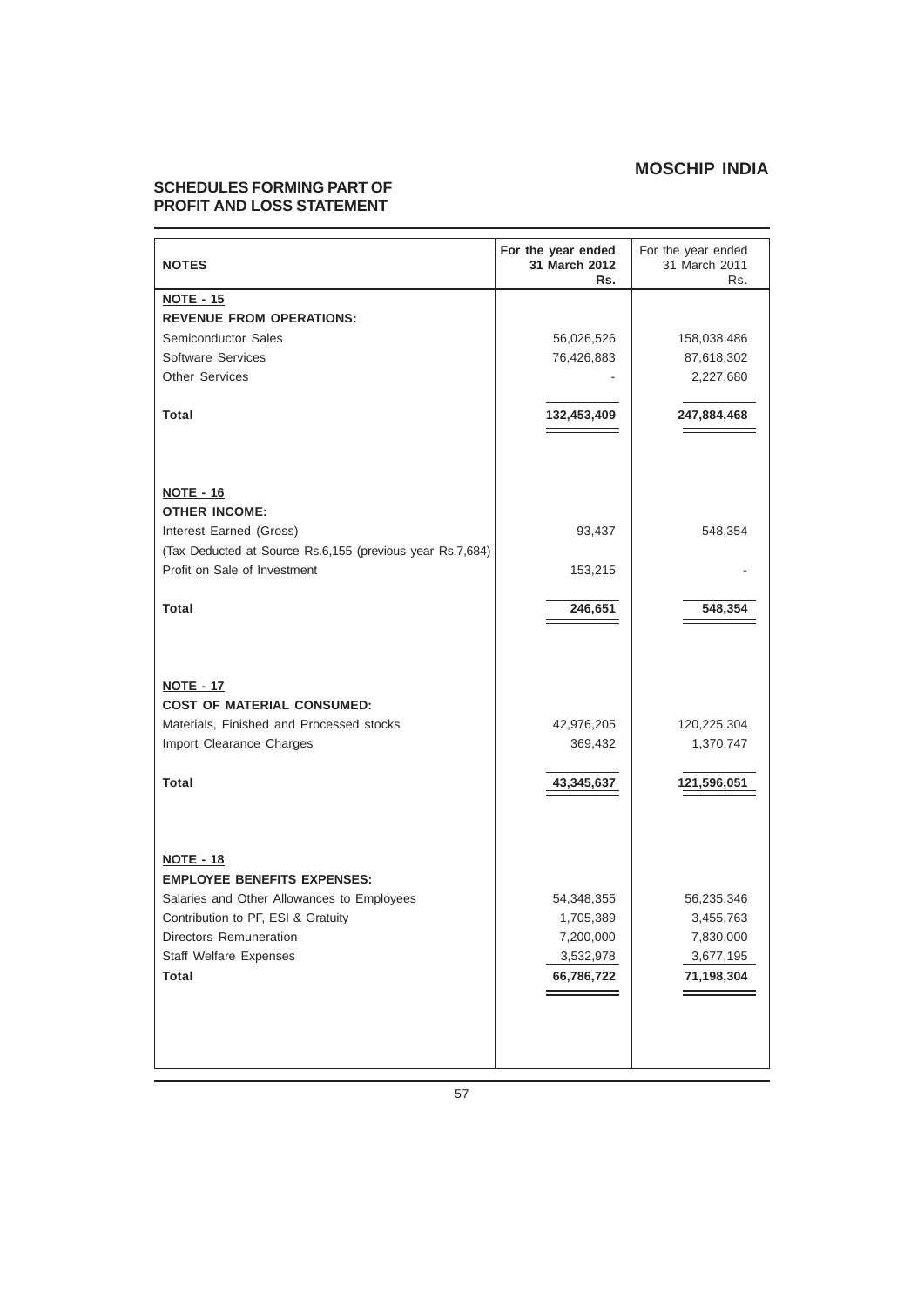## **SCHEDULES FORMING PART OF PROFIT AND LOSS STATEMENT**

| <b>NOTES</b>                                | For the year ended<br>31 March 2012<br>Rs. | For the year ended<br>31 March 2011<br>Rs. |
|---------------------------------------------|--------------------------------------------|--------------------------------------------|
|                                             |                                            |                                            |
| <b>NOTE - 19</b>                            |                                            |                                            |
| <b>FINANCE COST:</b>                        |                                            |                                            |
| Interest on Packing Credit                  | 13,935,275                                 | 14,721,369                                 |
| Interest on loan from Directors             | 709,850                                    | 1,713,972                                  |
| Interest on ICDs                            | 416,258                                    | 1,600,000                                  |
| Loan Processing Charges                     |                                            | 350,685                                    |
| <b>Bank Charges</b>                         | 353,371                                    | 435,776                                    |
| Total                                       | 15,414,754                                 | 18,821,801                                 |
|                                             |                                            |                                            |
| <b>NOTE - 20</b>                            |                                            |                                            |
| <b>OTHER EXPENSES:</b>                      |                                            |                                            |
| Rent                                        | 5,775,900                                  | 10,809,327                                 |
| <b>Electricity Charges</b>                  | 1,848,862                                  | 1,865,266                                  |
| Consumables                                 | 1,278,744                                  | 1,271,796                                  |
| Software Charges                            | 3,377,556                                  | 3,413,035                                  |
| <b>Communication Expenses</b>               | 452,804                                    | 529,603                                    |
| Computer Maintenance                        | 314,763                                    | 252,057                                    |
| <b>Directors Sitting Fee</b>                | 134,000                                    | 63,000                                     |
| Export freight and insurance charges        | 549,956                                    | 1,900,939                                  |
| Printing and Stationery                     | 37,780                                     | 41,207                                     |
| Postage, Telegrams and Telephones           | 540,985                                    | 511,004                                    |
| Fees, Rates and Taxes                       | 193,229                                    | 191,001                                    |
| Vehicle Maintenance                         | 60,789                                     | 38,015                                     |
| Repairs and Maintenance                     | 351,050                                    | 1,084,167                                  |
| Travelling and Conveyance                   | 2,630,581                                  | 3,309,139                                  |
| <b>Advertisement Expenses</b>               | 202,004                                    | 123,760                                    |
| Payment to Auditors                         | 240,506                                    | 267,500                                    |
| Insurance                                   | 2,483,779                                  | 2,337,299                                  |
| Professional charges                        | 1,602,142                                  | 2,587,760                                  |
| <b>Recruitment Expenses</b>                 | 554,481                                    | 257,643                                    |
| <b>General Expenses</b>                     | 3,209,066                                  | 2,661,017                                  |
| Realised Loss/(Gain) on Forex Fluctuation   | 1,321,891                                  | 474,909                                    |
| Unrealised Loss/(Gain) on Forex Fluctuation | (7, 272, 076)                              | 1,451,709                                  |
| <b>Total</b>                                | 19,888,792                                 | 35,441,151                                 |
|                                             |                                            |                                            |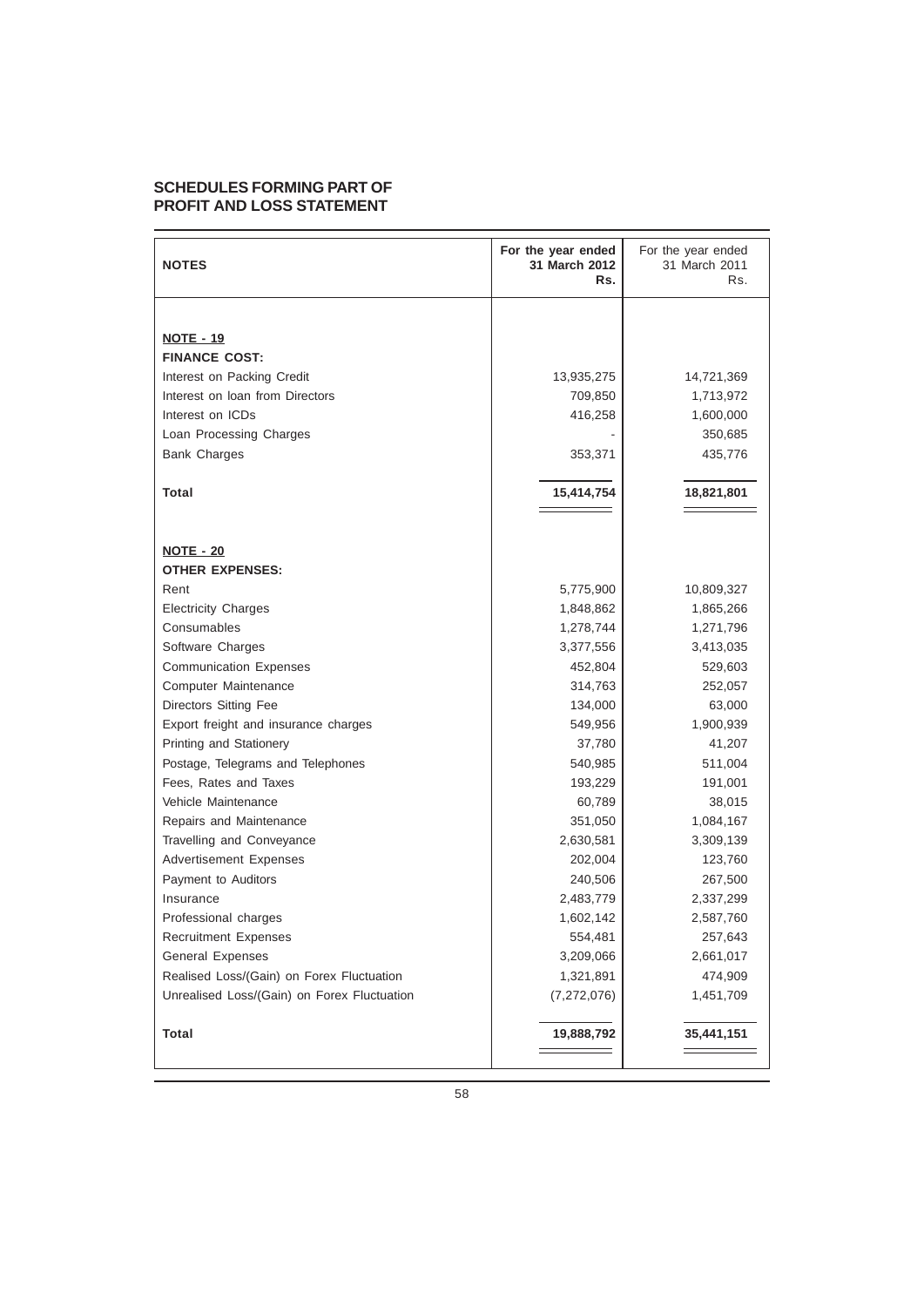**Notes to the Financial Statements for the year ended 31 March 2012**

### **21. Significant accounting policies and notes on accounts**

### **Company overview**

MosChip Semiconductor Technology Limited ("MosChip" or "the Company") is a fabless semiconductor company engaged in the business of developing application specific integrated circuits (ASICs) and System on Chip (SOC) technologies. The Company also sale application specific integrated circuits (ASICs). The Company specializes in the areas of computer peripherals, data communications and consumer electronics. The development/design process is carried out at its design centre located in Hyderabad. The Company also provides Software Services to its clients across the globe. MosChip has its headquarters in Hyderabad, India

### **21.1 Significant Accounting Policies**

### **21.1.1 Basis for Preparation of Financial Statements**

The financial statements have been prepared to comply in all material respects with the mandatory Accounting Standards issued by the Institute of Chartered Accountants of India (ICAI) and the relevant provisions of the Companies Act, 1956. The financial statements have been prepared under the historical cost convention on an accrual basis. The accounting policies have been consistently applied by the Company and are consistent with those used during the previous year.

#### **21.1.2 Use of Estimates**

The presentation of financial statements in conformity with generally accepted accounting principles requires management to make estimates and assumptions that affect the amounts reported in the financial statements and accompanying notes. Examples of such estimates include future obligations under employee retirement benefit plans and the useful life of fixed assets. Although these estimates are based on management's best knowledge of current events and actions the Company may undertake in future, actual results ultimately may differ from the estimates.

#### **21.1.3 Revenue Recognition**

Revenue from software sales / Services are recognized and billed as per the terms of specific contracts.

Revenue from royalty is recognized on accrual basis based on the terms of the agreement, provided collection is probable.

Interest income is recognized on accrual basis.

Revenue from product sales is recognized on dispatch of material.

Provision for doubtful debts are recorded in the period in which such losses become probable based on the current estimates.

#### **21.1.4 Fixed Assets and Capital Work-in-Progress**

Fixed Assets are stated at cost of acquisition inclusive of inland freight, duties and taxes and incidental expenditure incurred during installation wherever applicable.

Leasehold improvements represent expenses incurred towards civil works, interior furnishings, etc. on the leased premises.

Capital work-in-progress comprises outstanding advances paid to acquire fixed assets, and the cost of fixed assets that are not yet ready for their intended use at the balance sheet date.

Fixed Assets sold or retired from active use are eliminated from accounts by removing the related cost and accumulated depreciation. On elimination or removal any gain or loss is included in the results of operations.

#### **21.1.5 Depreciation**

Depreciation on Fixed Assets other than Improvement to Leasehold Premises and Computer Software is provided under Straight Line method at the rates specified in Schedule XIV of the Companies Act, 1956.

Depreciation on additions and deletions to assets during the year is charged to revenue pro rata to the period of their use.

Leasehold Improvements are amortized over the estimated useful life or unexpired period of lease (whichever is lower) on a straight line basis.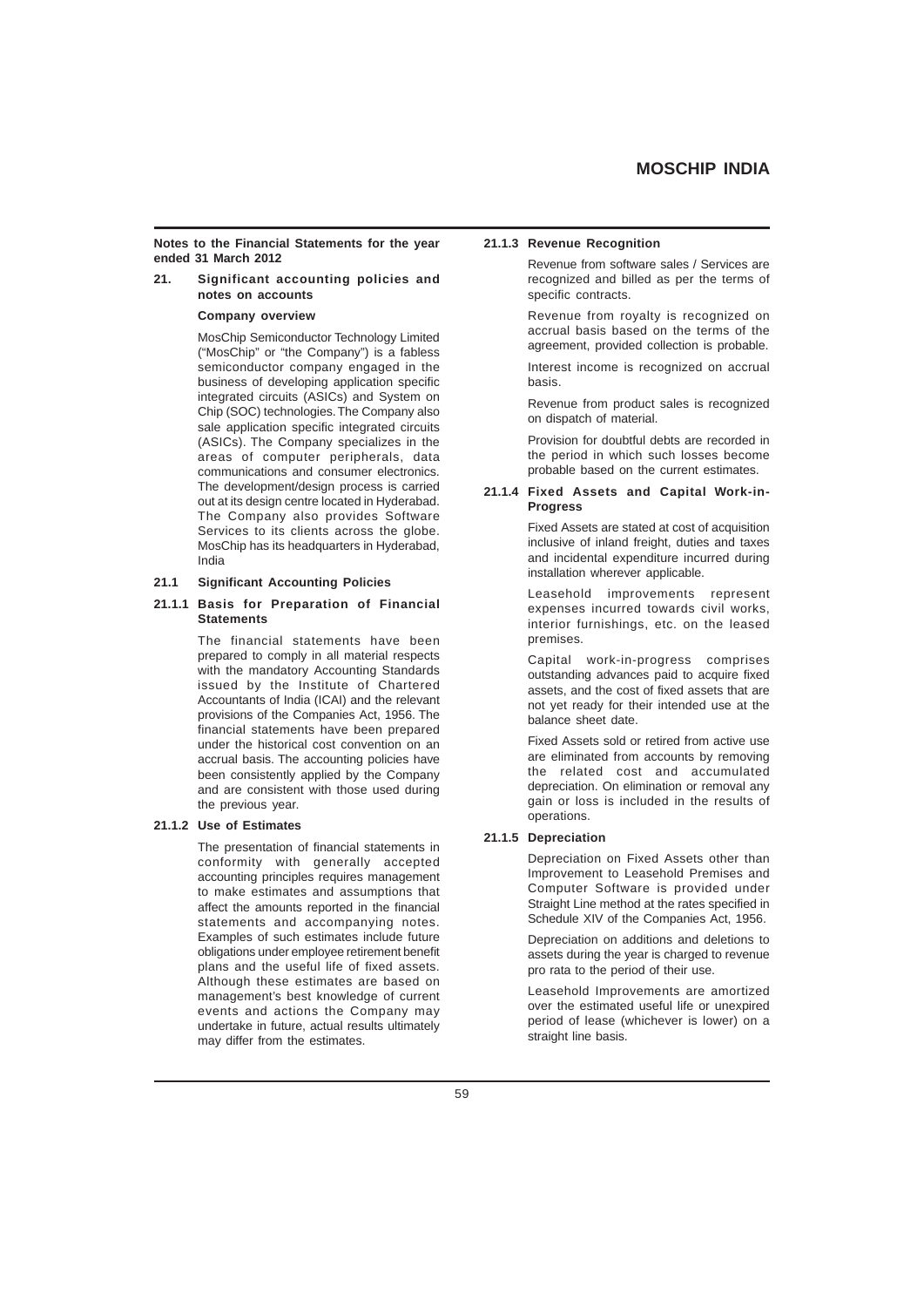### **SIGNIFICANT ACCOUNTING POLICIES AND NOTES ON ACCOUNTS**

Computer Software is depreciated over a period of 5 years based on the technical evaluation about their useful economic life. These rates are higher than those prescribed in Schedule XIV of the Companies Act, 1956.

Assets costing less than Rs.5,000/ individually have been fully depreciated in the year of purchase.

#### **21.1.6 Impairment of Fixed Assets**

Consideration is given at each balance sheet date to determine whether there is any indication of impairment of the carrying amount of the Company's fixed assets. If any indication exists, an asset's recoverable amount is estimated. An impairment loss is recognized whenever the carrying amount of an asset exceeds recoverable amount.

#### **21.1.7 Foreign Exchange Transactions**

Initial Recognition: Foreign currency transactions are recorded in the reporting currency, by applying to the foreign currency amount the exchange rate between the reporting currency and the foreign currency approximately at the date of the transaction.

Conversion: Foreign currency monetary items are reported using the closing rate. Non-monetary items, which are carried in terms of historical cost denominated in a foreign currency, are reported using the exchange rate at the date of the transaction.

Exchange Differences: Exchange differences arising on the settlement or conversion of monetary items, are recognised as income or as expenses in the period in which they arise except those arising on liabilities pertaining to fixed assets acquired from outside India, which are adjusted with the cost of the fixed assets.

Foreign Operations: The financial statements of an integral foreign operation are translated as if the transactions of the foreign operation have been those of the Company itself. Exchange differences arising on a monetary item forming part of net investment in a nonintegral foreign operation is accumulated in foreign currency translation reserve until disposal of the net investments.

#### **21.1.8 Investments**

Investments are classified into current investments and long-term investments.

Current Investments are carried at the lower of cost and fair value, and provision is made to recognize any decline in the carrying value. Long-term investments are carried at cost, and provision is made to recognize any decline, other than temporary, in the value of such investment.

### **21.1.9 Retirement benefits**

Provident Fund: The Company contributes to the employees' provident fund (a defined contribution benefit) maintained under the Employees Provident Fund scheme by the Central Government.

Gratuity: The Company Contributes to LIC Group Gratuity Fund. Liabilities with regard to the Gratuity Plan are determined by actuarial valuation as on the balance sheet date.

Leave Encashment: Liabilities with regard to the Leave Encashment are determined by actuarial valuation as on the balance sheet date.

### **21.1.10 Earnings per share**

The Company reports basic and diluted earnings per share in accordance with Accounting Standard 20 "Earnings per Share". Basic earnings per share is computed by dividing the net profit or loss for the period by the weighted average number of Equity shares outstanding during the period. Diluted earnings per share is computed by dividing the net profit or loss for the period by the weighted average number of Equity shares outstanding during the period as adjusted for the effects of all dilutive potential equity shares, except where the results are anti-dilutive.

#### **21.1.11 Provisions**

A provision is recognised when the Company has a present obligation as a result of past event and it is probable that an outflow of resources will be required to settle the obligation, in respect of which a reliable estimate can be made. Provisions except those disclosed elsewhere in the financial statements, are not discounted to their present value and are determined based on best estimate required to settle the obligation at the each Balance Sheet date. These are reviewed at each Balance Sheet date and adiusted to reflect the current best estimates.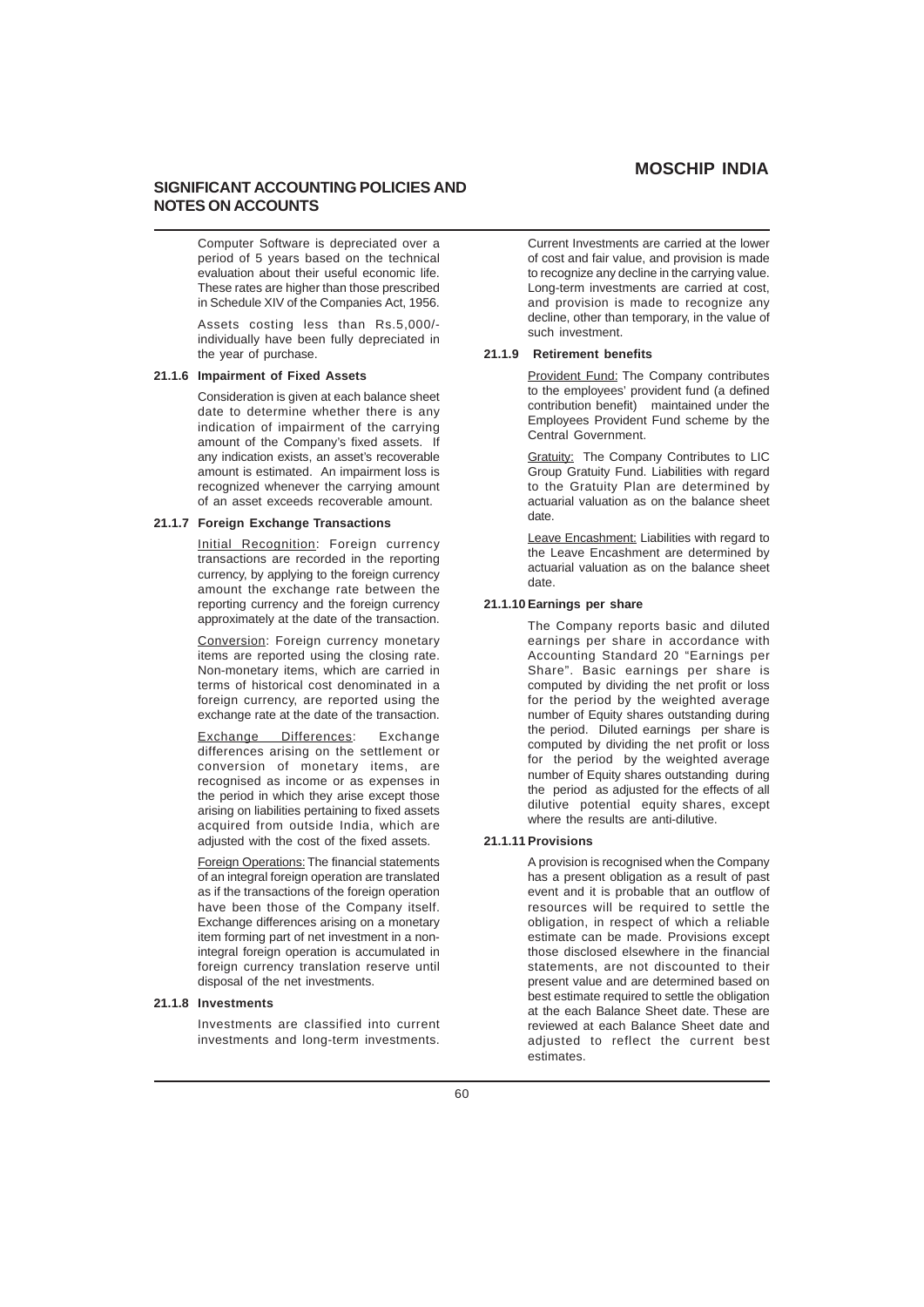## **SIGNIFICANT ACCOUNTING POLICIES AND NOTES ON ACCOUNTS**

#### **21.2 Notes on Accounts**

### **21.2.1 Contingent Liabilities:**

|                                                                                                                                                         | (Amount in Rupees) |           |  |
|---------------------------------------------------------------------------------------------------------------------------------------------------------|--------------------|-----------|--|
|                                                                                                                                                         | As at 31 March     |           |  |
| <b>Particulars</b>                                                                                                                                      | 2012               | 2011      |  |
| Estimated amount of<br>unexecuted capital<br>contracts not provided                                                                                     | Nil                | Nil       |  |
| <b>Outstanding Bank</b><br>Guarantee given by<br>bankers                                                                                                | 585,301            | 585,301   |  |
| <b>Outstanding Bank</b><br>Guarantee on account<br>of Bond executed by<br>the Company to<br>Government of India<br>towards exemption<br>of customs duty | 5,500,000          | 8,025,000 |  |

#### **21.2.2 Forfeited Share Warrants**

In FY 2009-10 the company allotted 250,000 convertible warrants at a price of Rs.12.50 each and received 25% as upfront payment of Rs. 781,250. Due to non payment of the balance amount within the stipulated time, the aforesaid 250,000 warrants stood lapsed and upfront payment received against these warrants was forfeited and credited to Capital Reserve Account.

### **21.2.3 Accounting for taxes on income**

During the period under review, the Company carried its operations in India through its 100% Export Oriented Unit, registered with the Software Technology Parks of India (STPI), Hyderabad. The operations of the STPI Unit and overseas branch have resulted in a net loss for the year ended 31 March 2012. Hence, no provision has been made in the books of account for the tax liability for the year as well as for the deferred taxes as per the Accounting Standard – 22 on Accounting for Taxes on Income, issued by the Institute of Chartered Accountants of India.

#### **21.2.4 Employee Stock Option Plans**

As per the Employee Stock Option Scheme and Employee Stock Purchase Guidelines, 1999 issued by the Securities and Exchange Board of India, the excess of the market price of the underlying equity shares as of the date of the grant of the options over the exercise price of the options is to be recognized and amortized on a straight-line basis over the vesting period.

The Company has established nine schemes i.c, Employee Stock Option Plan, MosChip Stock Option Plan 2001, MosChip Stock Option Plan 2002, MosChip Stock Option Plan 2004, MosChip Stock Option Plan 2005 (MI), MosChip Stock Option Plan 2005 (WOS), MosChip Stock Option Plan 2008, MosChip Stock Option Plan 2008(ALR) and MosChip Stock Option Plan 2008(Director) with 600,000 equity shares, 300,000 equity shares, 700,000 equity shares, 1,000,000 equity shares, 500,000 equity shares, 500,000 equity shares, 3,000,000 equity shares, 1,000,000 equity shares and 1,000,000 equity shares respectively. Of these the Employee Stock Options Plan was established when the Company was unlisted and consequently, the Employee Stock Option Scheme and Employee Stock Purchase Guidelines, 1999 are not applicable to the options granted under this Plan.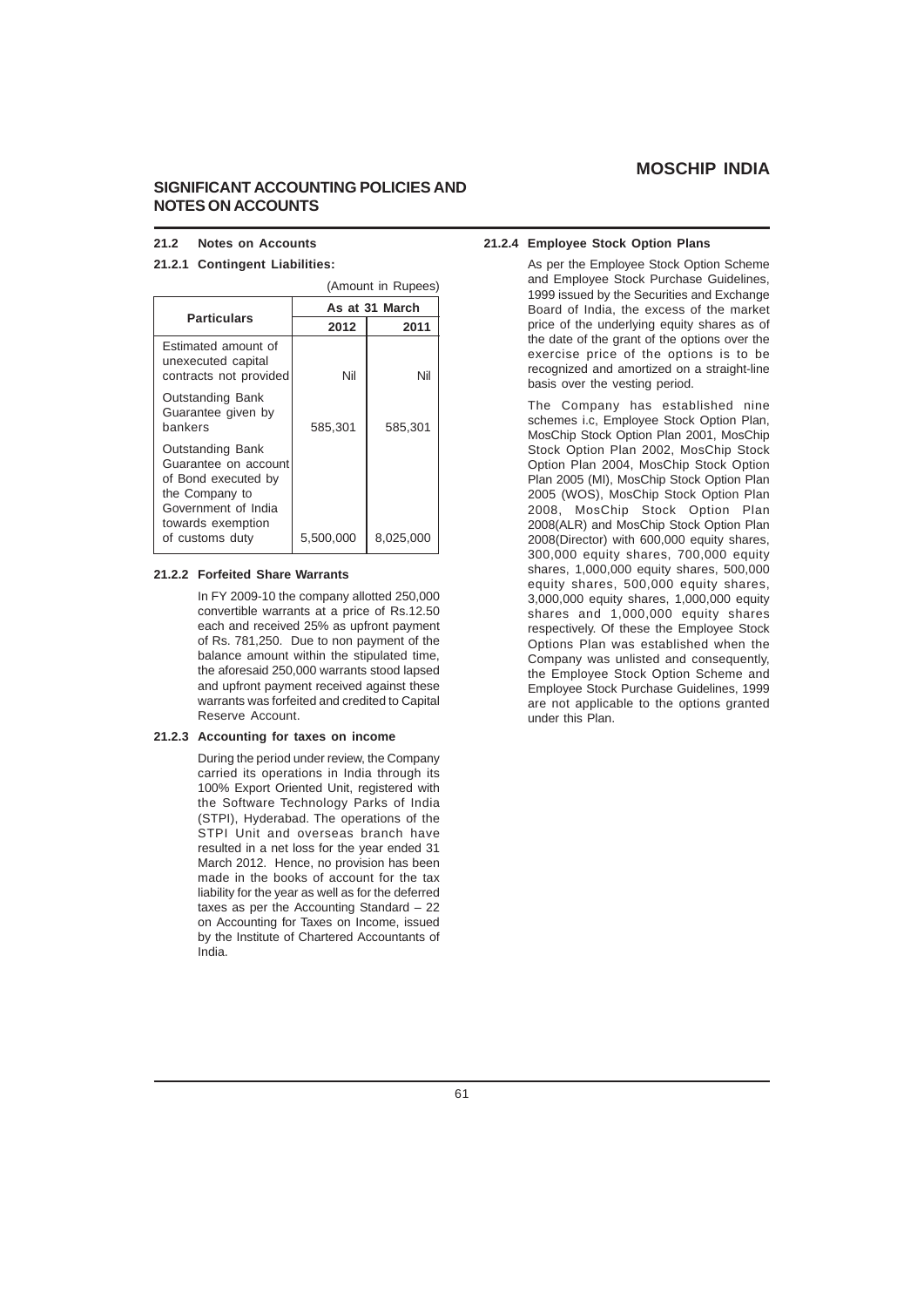## **SIGNIFICANT ACCOUNTING POLICIES AND NOTES ON ACCOUNTS**

| Stock Options Outstanding under the Employee Stock Option Plan |                             |                             |
|----------------------------------------------------------------|-----------------------------|-----------------------------|
| <b>Particulars</b>                                             | Year ended<br>31 March 2012 | Year ended<br>31 March 2011 |
| Options outstanding at the beginning of the year               | 61,800                      | 156,800                     |
| Granted during the year                                        | O                           |                             |
| Forfeited during the year                                      | 14,400                      | 95,000                      |
| Exercised during the year                                      | o                           |                             |
| Outstanding at the end of the year                             | 47,400                      | 61,800                      |

Stock Options Outstanding under the MosChip Stock Option Plan 2001

| <b>Particulars</b>                               | Year ended    | Year ended    |
|--------------------------------------------------|---------------|---------------|
|                                                  | 31 March 2012 | 31 March 2011 |
| Options outstanding at the beginning of the year | 68,625        | 110,000       |
| Granted during the year                          |               |               |
| Forfeited during the year                        | O             | 41.375        |
| Exercised during the year                        |               |               |
| Outstanding at the end of the year               | 68.625        | 68.625        |

Stock Options Outstanding under the MosChip Stock Option Plan 2002

| <b>Particulars</b>                               | Year ended    | Year ended    |
|--------------------------------------------------|---------------|---------------|
|                                                  | 31 March 2012 | 31 March 2011 |
| Options outstanding at the beginning of the year | 176,000       | 316,000       |
| Granted during the year                          |               |               |
| Forfeited during the year                        | 56,000        | 140,000       |
| Exercised during the year                        |               |               |
| Outstanding at the end of the year               | 120,000       | 176,000       |
|                                                  |               |               |

Stock Options Outstanding under the MosChip Stock Option Plan 2004

| <b>Particulars</b>                               | Year ended<br>31 March 2012 | Year ended<br>31 March 2011 |
|--------------------------------------------------|-----------------------------|-----------------------------|
| Options outstanding at the beginning of the year | 110,000                     | 298,000                     |
| Granted during the year                          |                             |                             |
| Forfeited during the year                        | 0                           | 188,000                     |
| Exercised during the year                        |                             |                             |
| Outstanding at the end of the year               | 110.000                     | 110.000                     |

Stock Options Outstanding under the MosChip Stock Option Plan 2005-MI

| <b>Particulars</b>                               | Year ended    | Year ended    |
|--------------------------------------------------|---------------|---------------|
|                                                  | 31 March 2012 | 31 March 2011 |
| Options outstanding at the beginning of the year | 50,000        | 112,000       |
| Granted during the year                          | 0             |               |
| Forfeited during the year                        | 12,000        | 62,000        |
| Exercised during the year                        | 0             |               |
| Outstanding at the end of the year               | 38,000        | 50,000        |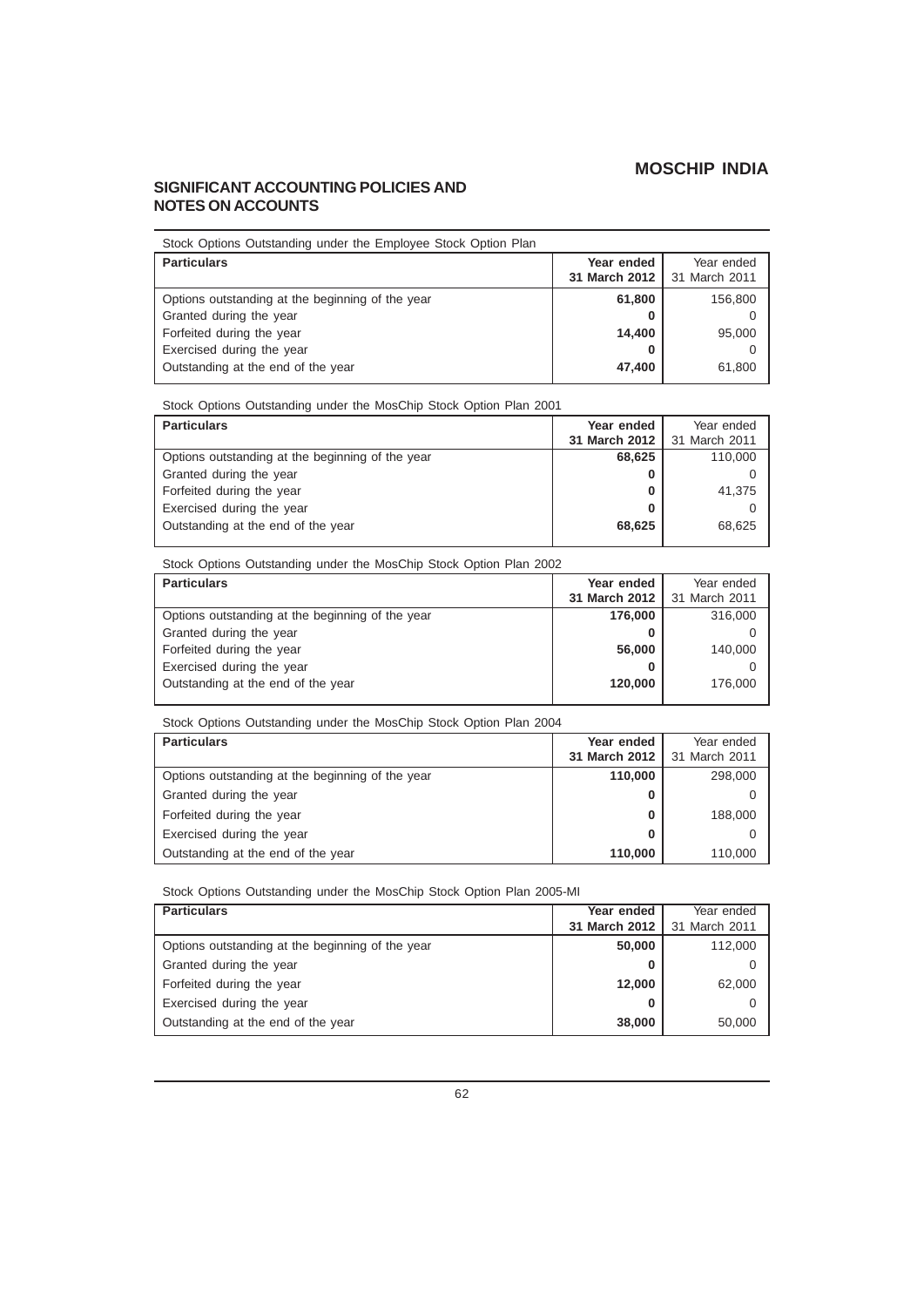# **SIGNIFICANT ACCOUNTING POLICIES AND NOTES ON ACCOUNTS**

| Stock Options Outstanding under the MosChip Stock Option Plan 2005-WOS |               |               |  |
|------------------------------------------------------------------------|---------------|---------------|--|
| <b>Particulars</b>                                                     | Year ended    | Year ended    |  |
|                                                                        | 31 March 2012 | 31 March 2011 |  |
| Options outstanding at the beginning of the year                       | 0             | 400,000       |  |
| Granted during the year                                                | 200,000       | 0             |  |
| Forfeited during the year                                              | 0             | 400,000       |  |
| Exercised during the year                                              | 0             | 0             |  |
| Outstanding at the end of the year                                     | 200,000       | 0             |  |

Stock Options Outstanding under the MosChip Stock Option Plan 2008

| <b>Particulars</b>                               | Year ended<br>31 March 2012 | Year ended<br>31 March 2011 |
|--------------------------------------------------|-----------------------------|-----------------------------|
| Options outstanding at the beginning of the year | 539,700                     | 868,068                     |
| Granted during the year                          | o                           |                             |
| Forfeited during the year                        | 179,878                     | 328,368                     |
| Exercised during the year                        | 0                           |                             |
| Outstanding at the end of the year               | 359,822                     | 539,700                     |

Stock Options Outstanding under the MosChip Stock Option Plan 2008(ALR)

| <b>Particulars</b>                               | Year ended<br>31 March 2012 | Year ended<br>31 March 2011 |
|--------------------------------------------------|-----------------------------|-----------------------------|
| Options outstanding at the beginning of the year | 345,924                     | 404,799                     |
|                                                  |                             |                             |
| Granted during the year                          |                             | 150,000                     |
| Forfeited during the year                        | 34,250                      | 208,875                     |
| Exercised during the year                        | 0                           |                             |
| Outstanding at the end of the year               | 311,674                     | 345.924                     |

Stock Options Outstanding under the MosChip Stock Option Plan 2008 (Director)

| <b>Particulars</b>                               | Year ended    | Year ended    |
|--------------------------------------------------|---------------|---------------|
|                                                  | 31 March 2012 | 31 March 2011 |
| Options outstanding at the beginning of the year | 300,000       | 300,000       |
| Granted during the year                          | 500,000       |               |
| Forfeited during the year                        | 100.000       |               |
| Exercised during the year                        | 0             |               |
| Outstanding at the end of the year               | 700,000       | 300,000       |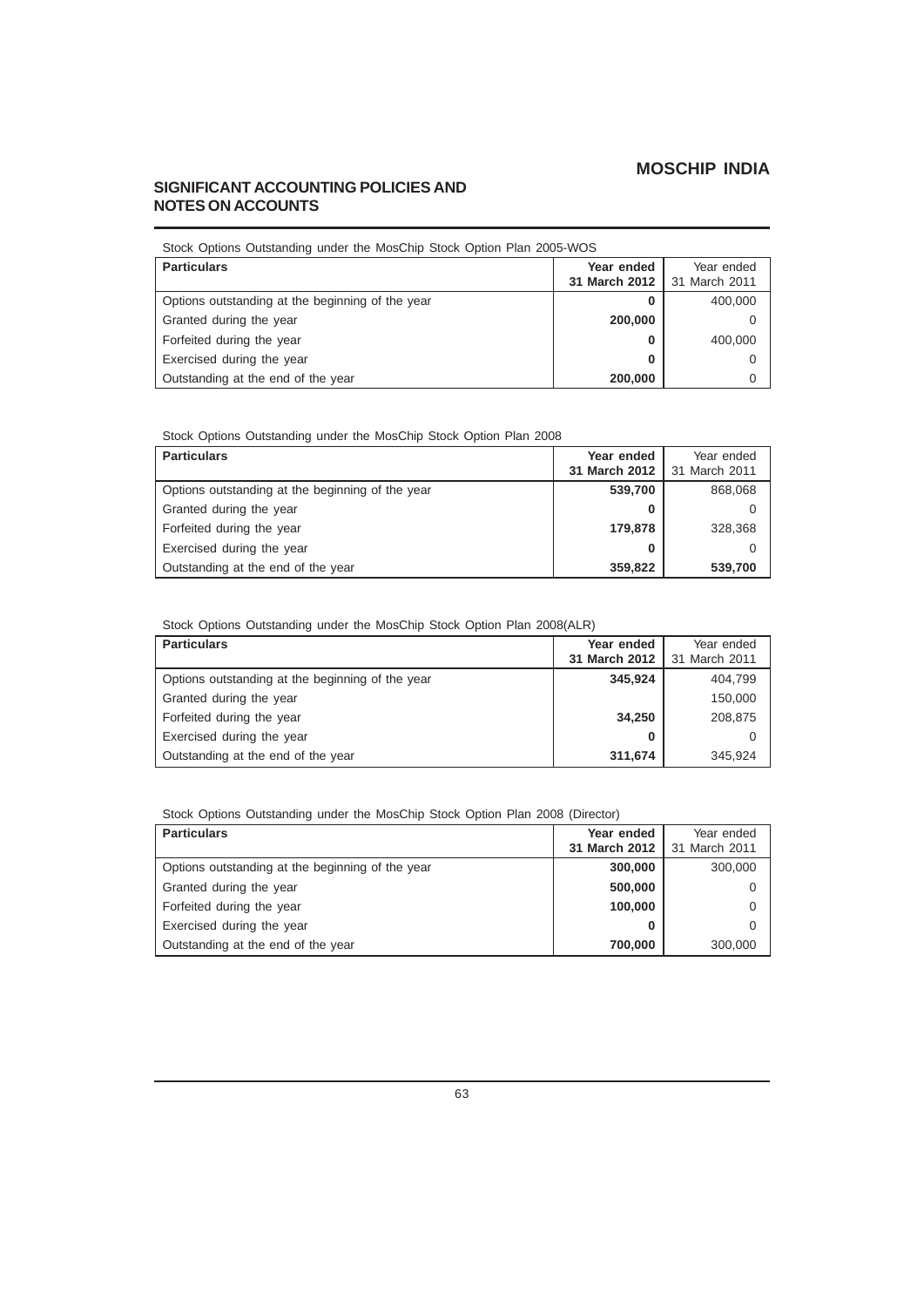## **SIGNIFICANT ACCOUNTING POLICIES AND NOTES ON ACCOUNTS**

### **21.2.5 Earnings per Share**

The Company reports basic and diluted earnings per equity share in accordance with AS-20, "Earnings per Share".

Basic earning per equity share has been computed by dividing net loss after tax by the weighted average number of equity shares outstanding during the applicable periods. Diluted earnings per equity share has been computed using the weighted average number of equity shares and dilutive potential equity shares outstanding during the applicable periods. The reconciliation between basic and diluted earnings per equity share is as follows:

|                                                                                                                               | Year ended<br>31 March 2012 | Year ended<br>31 March 2011 |
|-------------------------------------------------------------------------------------------------------------------------------|-----------------------------|-----------------------------|
| <b>BASIC EARNINGS/(LOSS) PER SHARE</b>                                                                                        |                             |                             |
| Net Profit/(Loss) for the period before exceptional, extraordinary,                                                           |                             |                             |
| prior period item and discontinuing operations                                                                                | (18, 379, 163)              | (6,978,383)                 |
| Net Profit/(Loss) for the period after exceptional, extraordinary,<br>prior period item and discontinuing operations          | (279, 927, 387)             | (7, 125, 684)               |
| Weighted average number of equity shares                                                                                      | 46,035,517                  | 46,035,517                  |
| EPS before extraordinary and prior period item                                                                                | (0.46)                      | (0.15)                      |
| EPS after extraordinary and prior period item                                                                                 | (6.08)                      | (0.15)                      |
| DILUTED EARNINGS/(LOSS) PER SHARE                                                                                             |                             |                             |
| Net Profit/(Loss) for the period before exceptional, extraordinary,<br>prior period item and discontinuing operations         | (18, 379, 163)              | (6,978,383)                 |
| Net Profit/(Loss) for the period after exceptional, extraordinary,<br>prior period item and discontinuing operations          | (279, 927, 387)             | (7, 125, 684)               |
| Adjustments                                                                                                                   | <b>Nil</b>                  | Nil                         |
| Diluted Net Profit/(Loss) for the period before exceptional,<br>extraordinary, prior period item and discontinuing operations | (18, 379, 163)              | (6,978,383)                 |
| Diluted Net Profit/(Loss) for the period after exceptional,<br>extraordinary, prior period item and discontinuing operations  | (279, 927, 387)             | (7, 125, 684)               |
| Weighted average number of equity shares                                                                                      | 46,035,517                  | 46,035,517                  |
| Diluted Potential weighted average number of equity shares                                                                    | Nil                         | Nil                         |
| Weighted average number of diluted equity shares                                                                              | 46,035,517                  | 46,035,517                  |
| EPS before extraordinary and prior period item                                                                                | (0.46)                      | (0.15)                      |
| EPS after extraordinary and prior period item                                                                                 | (6.08)                      | (0.15)                      |
|                                                                                                                               |                             |                             |

### (Amount in Rupees except share data)

### **21.2.6 Directors' Remuneration:**

#### (Amounts in Rupees)

|                                                                                                                                                                     |                       | Year ended | Year ended<br>31 March 2012   31 March 2011 |
|---------------------------------------------------------------------------------------------------------------------------------------------------------------------|-----------------------|------------|---------------------------------------------|
|                                                                                                                                                                     | Salary and allowances | 7,200,000  | 7,830,000                                   |
| No Provision for Commission to Whole Time Directors has been made in the books, as there is no<br>profit in accordance with Section 198 of the Companies Act, 1956. |                       |            |                                             |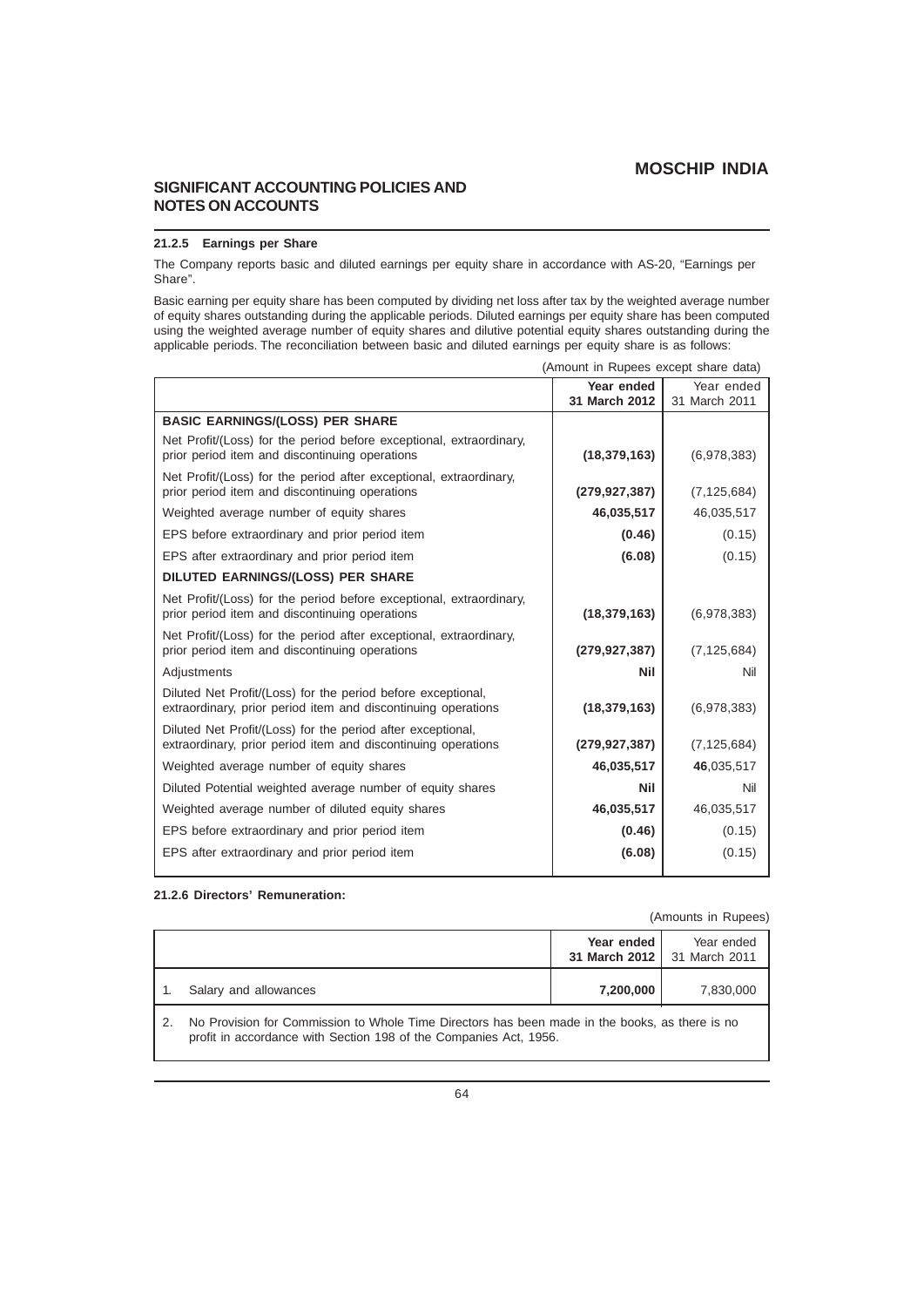# **SIGNIFICANT ACCOUNTING POLICIES AND NOTES ON ACCOUNTS**

## **21.2.7 Related Party disclosures**

# **A. List of Related Parties**

| Description of Relationship   Name of Related Parties |                                                         | Designation              |
|-------------------------------------------------------|---------------------------------------------------------|--------------------------|
| <b>Subsidiaries</b>                                   | MosChip Semiconductor Technology, USA                   |                          |
|                                                       | Moschip Semiconductor Technology PTE Ltd.,<br>Singapore |                          |
| Key Management Personnel K. Ramachandra Reddy         |                                                         | Chairman & CEO           |
|                                                       | C. Dayakar Reddy                                        | <b>Managing Director</b> |

**B. Transactions and balances due to / from related parties**:

| (Amounts in Rupees)                    |                                                |                                |
|----------------------------------------|------------------------------------------------|--------------------------------|
| <b>Nature of Transaction</b>           | <b>Transactions</b><br>during the year $\vert$ | Balance as on<br>31 March 2012 |
| <b>Transactions with Subsidiary</b>    |                                                |                                |
| Reimbursement of expenses / Payable    | 346,796                                        | Nil                            |
| Reimbursement of expenses / Receivable | Nil                                            | Nil                            |
| Advance for sales/ Payable             | 74,854,282                                     | 47,518,625                     |
| Loans/ Receivable                      | Nil                                            | Nil                            |
| Sales / Receivable                     | 116,164,868                                    | 64,086,717                     |
| Transactions with whole time directors |                                                |                                |
| Remuneration to Chairman & CEO         | 3,600,000                                      | <b>Nil</b>                     |
| Remuneration to Managing Director      | 3,600,000                                      | Nil                            |
| Loan from Directors/Payables           | 16,000,000                                     | Nil                            |
| Interest Payable on Directors Loan     | 709,850                                        | Nil                            |

### **21.2.8 Additional information as required under Part II of Schedule VI of the Companies Act, 1956:**

|           | (Amounts in Rupees)                    |                                    |                                    |
|-----------|----------------------------------------|------------------------------------|------------------------------------|
|           | <b>Particulars</b>                     | Year ended<br>31 March 2012<br>Rs. | Year ended<br>31 March 2011<br>Rs. |
| A.        | C I F Value of Imports :               |                                    |                                    |
|           | Capital Goods                          | 138,119                            | 67,458                             |
|           | Material purchase                      | 42,976,205                         | 124,934,965                        |
| <b>B.</b> | <b>Expenditure in Foreign currency</b> |                                    |                                    |
|           | Software Charges                       | 3,201,628                          | 3,108,679                          |
|           | <b>Traveling Expenses</b>              | 841,019                            | 1,728,570                          |
|           | <b>Professional Charges</b>            | 330,042                            | 85,793                             |
|           | Consumables                            | 178,326                            | 433,742                            |
|           | <b>Other Expenses</b>                  | 213,006                            | 183,202                            |
| C.        | Earnings in Foreign Exchange           |                                    |                                    |
|           | Sales Revenue                          | 177,523,409                        | 247,884,468                        |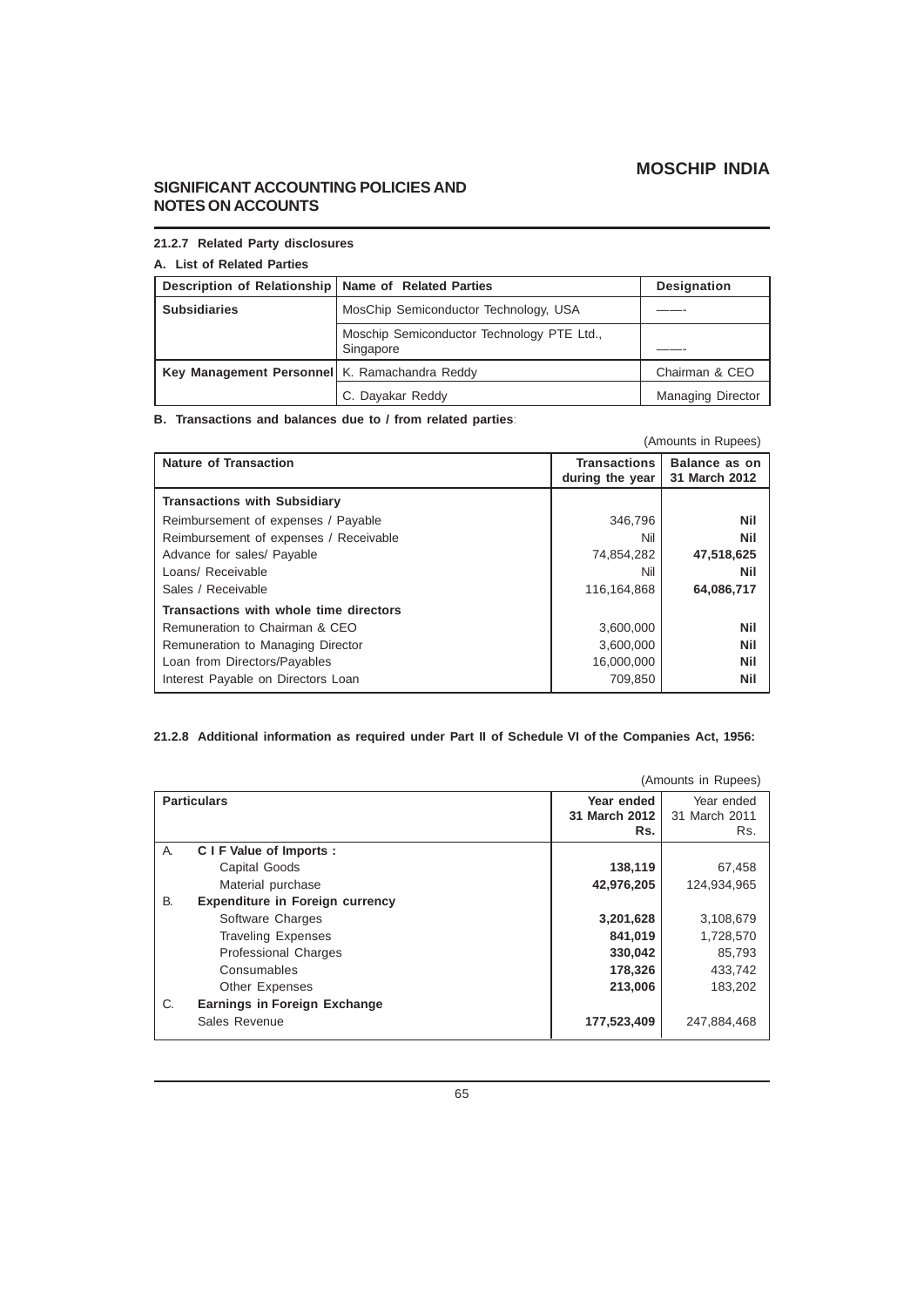## **SIGNIFICANT ACCOUNTING POLICIES AND NOTES ON ACCOUNTS**

### **21.2.9 Segment Reporting**

The Company recognizes ASIC design as its only primary segment since its operations during the year consists of ASIC design and sale/license of related intellectual property developed by it. Accordingly revenues from sale/ license of software (designs/intellectual property) comprise the primary basis of segmental information set out in these Financial Statements. Secondary segmental reporting is performed on the basis of the geographical location of customers

| a) Business Segment Information:                                     |                             | (Amounts in Rupees)         |
|----------------------------------------------------------------------|-----------------------------|-----------------------------|
| <b>Particulars</b>                                                   | Year ended<br>31 March 2012 | Year ended<br>31 March 2011 |
|                                                                      | Rs.                         | Rs.                         |
| Revenue                                                              |                             |                             |
| Sales to external customers                                          | 132,453,409                 | 247,884,468                 |
| Segment Profit / (loss)                                              | (18,625,815)                | (7,526,737)                 |
| Other Income                                                         | 246,651                     | 548,354                     |
| Profit / (loss) before Tax                                           | (18, 379, 163)              | (6,978,383)                 |
| Fringe Benefit Tax                                                   |                             | O                           |
| <b>Exceptional Item</b>                                              | 2,970,924                   | 129,863                     |
| Profit / (loss) after Tax before Extraordinary and Prior Period Item | (21, 350, 087)              | (7, 108, 246)               |
| Extraordinary and Prior Period Item                                  | 258,577,300                 | 17,438                      |
| Net profit/(loss)                                                    | (279, 927, 387)             | (7, 125, 684)               |
| <b>Other Segment Information</b>                                     |                             |                             |
| Depreciation                                                         | 5,643,319                   | 8,301,188                   |
| Non-cash expenses other than depreciation                            | 0                           | 200,012                     |
| <b>Particulars of Segment Assets and Liabilities</b>                 |                             |                             |
| Segment Assets                                                       | 118,957,516                 | 176,026,492                 |
| Investments                                                          | 73,240,117                  | 375,579,087                 |
| Cash and Bank Deposits                                               | 2,010,892                   | 4,699,606                   |
| <b>Other Assets</b>                                                  | U                           | 142,364                     |
| <b>Total Assets</b>                                                  | 194,208,525                 | 556,447,549                 |
| <b>Segment Liabilities</b>                                           | 83,450,317                  | 30,572,104                  |
| <b>Total Liabilities</b>                                             | 83,450,317                  | 30,572,104                  |
|                                                                      |                             |                             |

#### **b) Geographic Segment Information:**

| (Amounts in Rupees)                     |             |             |
|-----------------------------------------|-------------|-------------|
| Revenue                                 |             |             |
| North America                           | 116,164,868 | 247,884,468 |
| Taiwan                                  | 45,070,000  | Nil         |
| Others                                  | 16,288,541  | Nil         |
| Carrying amount of segment fixed assets |             |             |
| India                                   | 127,031,050 | 133,003,176 |
| North America                           | 21,119,596  | 21,119,596  |
| <b>Additions to fixed assets</b>        |             |             |
| India                                   | 6,786,827   | 282,139     |
| North America                           | Nil         | Nil         |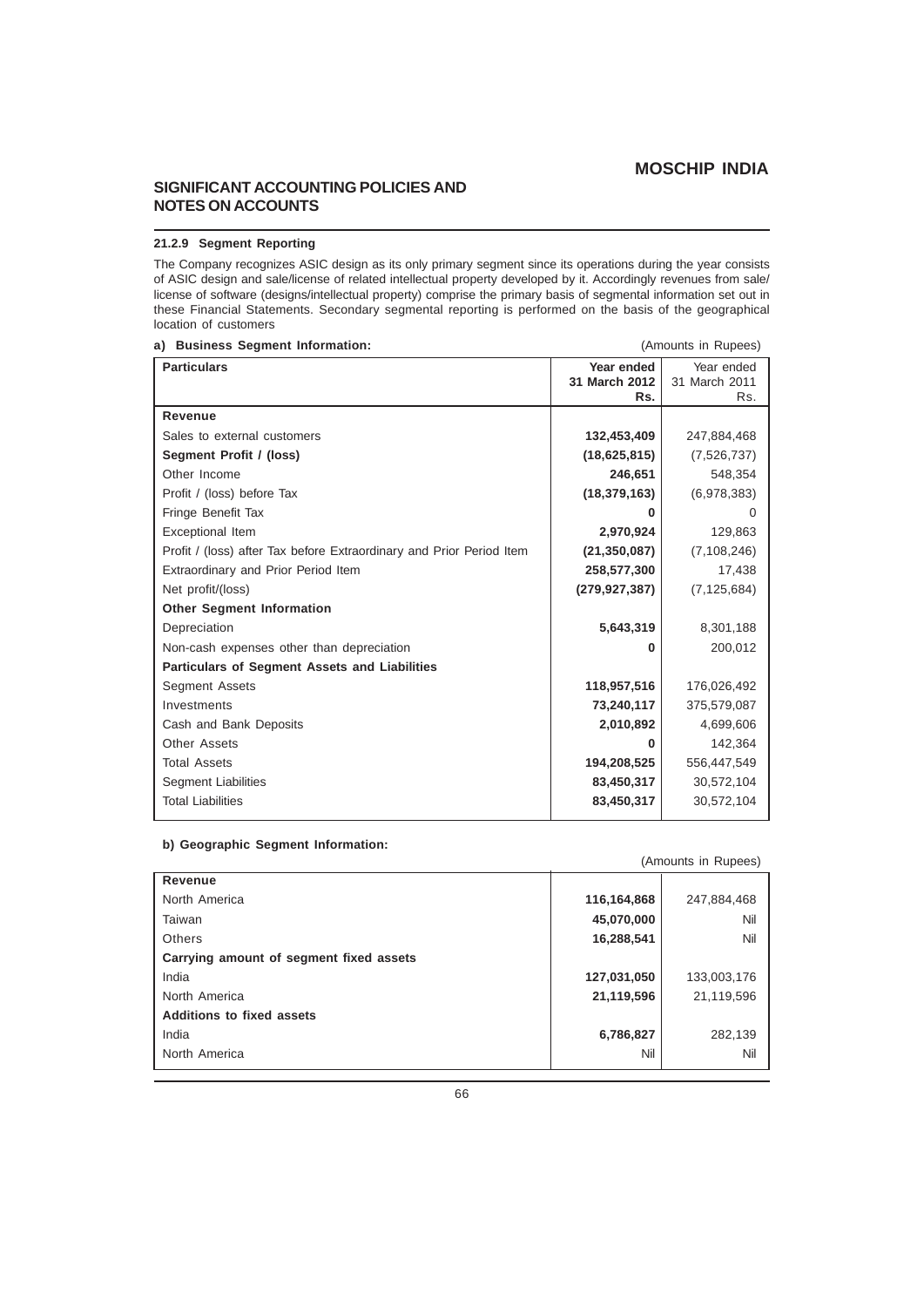# **SIGNIFICANT ACCOUNTING POLICIES AND NOTES ON ACCOUNTS**

### **21.2.10 Amounts paid/payable to Auditors:**

| (Amounts in Rupees)                                                 |         |         |
|---------------------------------------------------------------------|---------|---------|
| Year ended<br>Year ended<br>31 March 2012  <br>31 March 2011<br>Rs. |         |         |
| For Statutory Audit                                                 | 125,000 | 125,000 |
| For Tax Audit                                                       | 50,000  | 40,000  |
| For Certification                                                   | 65,506  | 102,500 |
| <b>Total</b>                                                        | 240,506 | 267,500 |

## **21.2.11 Gratuity Plan**

The Company has a defined benefit gratuity plan. Every employee who has completed five years or more of service gets a gratuity on departure at 15 days salary (last drawn salary) for each completed year of service. The scheme is funded with an insurance company in the form of a qualifying insurance policy.

The following table summarizes the components of net benefit expense recognised in the profit and loss account and the funded status and amounts recognised in the balance sheet for the respective plans:

| (Amounts in Rupees) |  |  |  |
|---------------------|--|--|--|
|---------------------|--|--|--|

|                                                                                                                                    | Year ended         |
|------------------------------------------------------------------------------------------------------------------------------------|--------------------|
|                                                                                                                                    | 31 March 2012      |
|                                                                                                                                    | Rs.                |
| Gratuity cost for the period                                                                                                       |                    |
| <b>Current Service Cost</b>                                                                                                        | 482,991            |
| Interest cost on defined benefit obligation                                                                                        | 442,877            |
| Expected Return on Plan Assets                                                                                                     | (94, 222)          |
| Net Actuarial losses/(gain) recognised in year                                                                                     | (2,997)            |
| <b>Net Gratuity cost</b>                                                                                                           | 8,28,649           |
|                                                                                                                                    |                    |
| <b>Balance Sheet</b>                                                                                                               |                    |
| Reconciliation of present value of the obligation and the fair value of plan assets                                                |                    |
| Fair Value of Plan Assets at the end of the year                                                                                   | 1,007,060          |
| Present Value of the funded obligation at the end of the year                                                                      | 1,520,523          |
| Asset/(Liability) recognized in the balance sheet                                                                                  | (3,916,247)        |
| Change in the present value of defined benefit obligation are as follows:<br>Present value of obligations at the beginning of year | 5,353,642          |
| <b>Current Service Cost</b>                                                                                                        |                    |
| Interest cost                                                                                                                      | 482,991<br>442,877 |
|                                                                                                                                    | (13, 365)          |
| Actuarial (gain)/loss<br>Benefits paid                                                                                             | (829, 375)         |
| Present value of obligations as at the end of year                                                                                 |                    |
|                                                                                                                                    | 5,436,770          |
| Change in the fair value of plan assets are as follows:                                                                            |                    |
| Fair Value of Plan Assets at beginning of year                                                                                     | 1,007,060          |
| Expected return on plan assets                                                                                                     | 94,222             |
| Actuarial gain/(loss)                                                                                                              | (10, 368)          |
| Contributions                                                                                                                      | 1,258,984          |
| Benefits paid                                                                                                                      | (829, 375)         |
| Fair Value of Plan Assets at end of year                                                                                           | 1,520,523          |
|                                                                                                                                    |                    |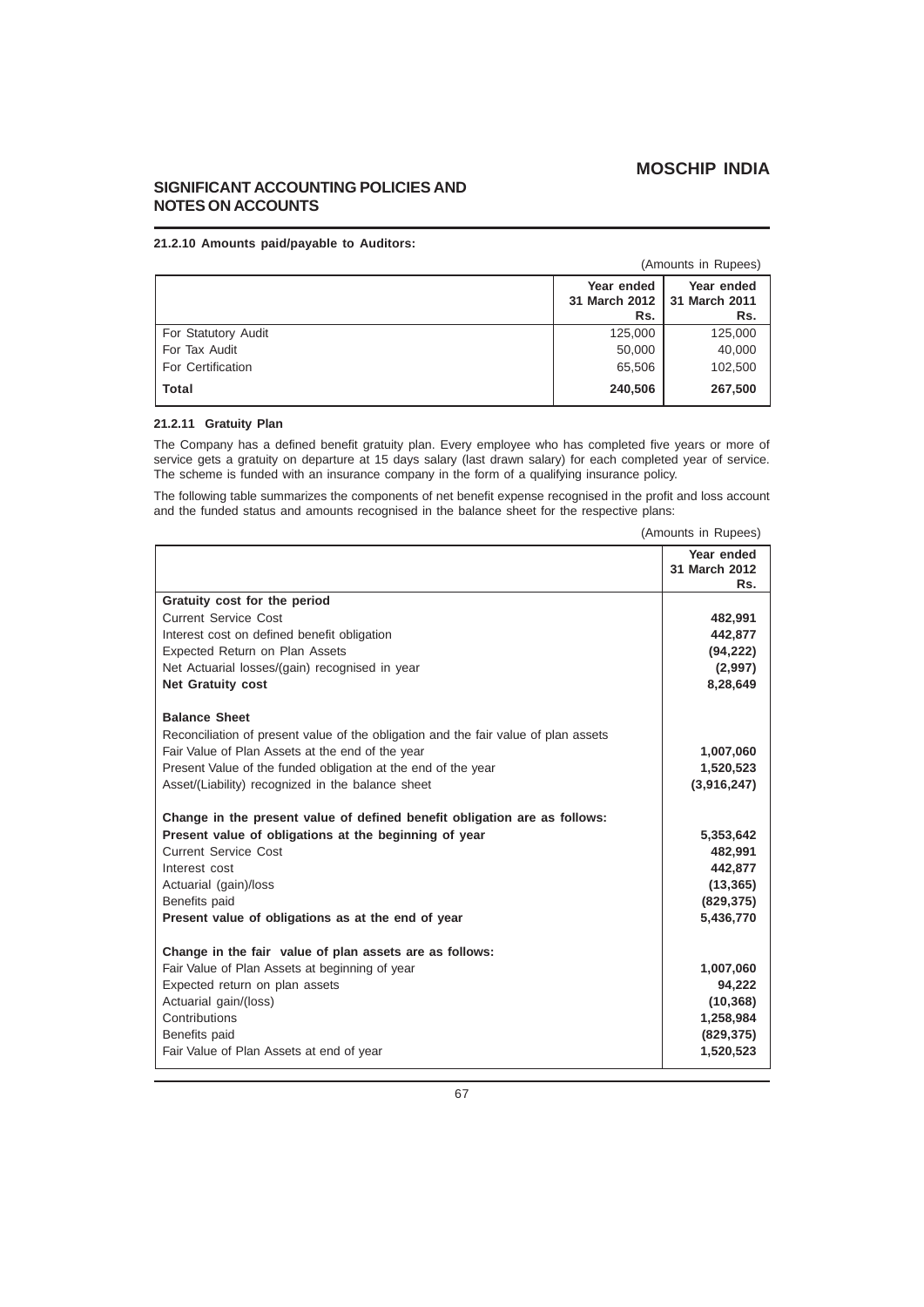## **SIGNIFICANT ACCOUNTING POLICIES AND NOTES ON ACCOUNTS**

The principal assumptions used in determining gratuity and other post employment benefit obligations for the company's plan are as follows:

Discount Rate - 8.65%

Expected rate of return on assets – 7.50%

The fund is administered by Life Insurance Corporation of India ("LIC"). The overall expected rate of return on assets is determined based on the market prices prevailing on that date, applicable to the period over which the obligation is to be settled.

The estimates of future salary increases, considered in actuarial valuation, take account of inflation, seniority, promotion and other relevant factors, such as supply and demand in the employment market.

Above figures have been adopted as per actuarial valuation done by Thanawala Consultancy Services.

The defined benefit obligation of compensated absence (leave encashment) in respect of the employees of the company as at 31<sup>st</sup> March 2012 is Rs.1,377,651.

#### **21.2.12 Extraordinary Items**

The extraordinary Item consists of diminution in value of Rs. 303,647,300 in the carrying cost of investment in MosChip USA which is 100% subsidiary of MosChip India This diminution loss was due to changes in underlying business conditions of MosChip USA. The charge on account of diminution has been determined on the basis of the MosChip USA's Net Worth as on 31<sup>st</sup> March 2012.

### **21.2.13 Discontinuing Operations**

Revenue on discontinuing operation consist of Rs.45,070,000 towards sale of MosChip India's I/O division Intellectual Property Rights.

### **21.2.14 Investments**

During the year MosChip Semiconductor Technology Limited has incorporated a 100% wholly owned Subsidiary in Singapore named MosChip Semiconductor Technology PTE Limited with an initial investment of Rs.39 (One Singapore Dollar) and further Invested an amount of Rs. 13,08,330 (SGD 32,500) for which allotment is pending at the end of the financial year 31st March 2012.

Company has eroded the value of investment in wholly owned subsidiary MosChip Semiconductor Technology,USA in view of significant accumulated losses incurred by the Subsidiary & in the absence of certainty of recovery of such Losses in visible time, the Company has written off its investment to the extent of Rs.303,647,300.

#### **21.2.15 Dues to Micro and Small Enterprises (SME):**

In terms of Section 22 of the Micro, Small and Medium Enterprises Development Act 2006, (SME Act) the outstanding payable to Micro and Small enterprises, as defined under the SME Act, are required to be disclosed in the prescribed format. However, such Enterprises are required to be registered under the SME Act.

There are no dues to any small scale industrial undertakings and micro, small & medium enterprises which are outstanding for more than 30 days or 45 days respectively at the Balance Sheet date. This information has been determined to the extent such parties have been identified on the basis of information available with the company.

#### **21.2.16 Regrouping/ Reclassification**

The figures for previous year have been regrouped / reclassified wherever necessary.

Per and subject to our report of even date For and on behalf of the Board of Directors

For **Gokhale & Co.,** Chartered Accountants

#### **Chandrashekhar Gokhale K. Ramachandra Reddy C. Dayakar Reddy**

Membership No 23839 Place: Hyderabad Date : 21 May 2012

Partner **Chairman & CEO** Managing Director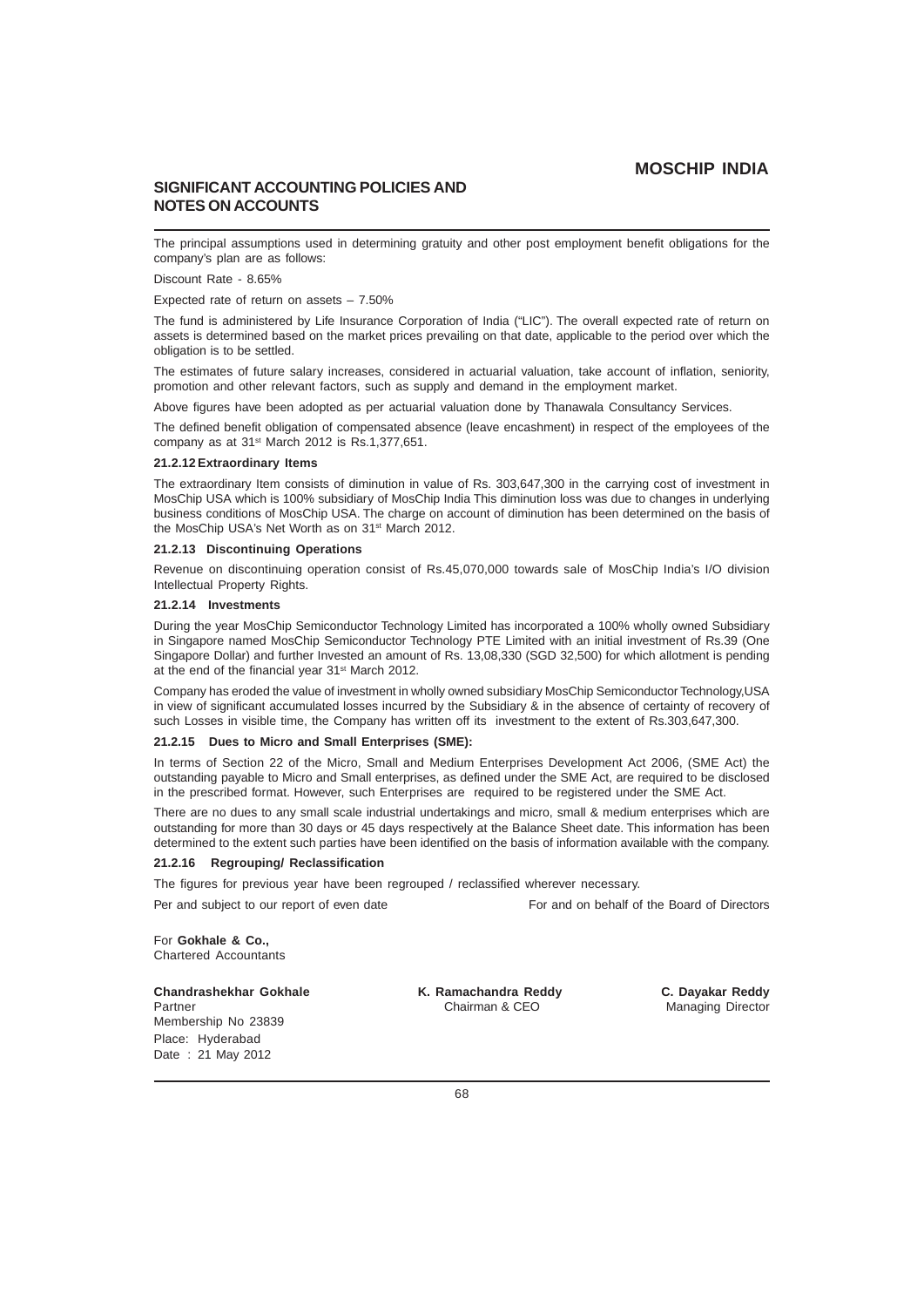# **STATEMENT PURSUANT TO SECTION 212 OF THE COMPANIES ACT, 1956 RELATING TO SUBSIDIARY COMPANY**

| 1 |                                                                                                                                                                | Name of subsidiary                                                                           |          | MosChip Semiconductor<br>Technology, USA | MosChip Semiconductor<br>Technology PTE Ltd.<br>Singapore |
|---|----------------------------------------------------------------------------------------------------------------------------------------------------------------|----------------------------------------------------------------------------------------------|----------|------------------------------------------|-----------------------------------------------------------|
| 2 |                                                                                                                                                                | Financial year ended                                                                         |          | Year ended<br>31 March 2012              | Year ended<br>31 March 2012                               |
| 3 |                                                                                                                                                                | Holding Company's Interest                                                                   | ÷        | 100%                                     | 100%                                                      |
| 4 | Shares held by the holding<br>company in the subsidiary's<br>19,192,404 shares<br>common stock                                                                 |                                                                                              | 1 share  |                                          |                                                           |
| 5 | The net aggregate of profits (losses)<br>For the current financial year of the<br>Subsidiary so far as it concerns the<br>Members of the holding company       |                                                                                              |          |                                          |                                                           |
|   |                                                                                                                                                                | a. dealt with or provided for in the :<br>Accounts of the holding company                    |          | Nil                                      | Nil                                                       |
|   |                                                                                                                                                                | b. not dealt with or provided for<br>in the Accounts of the<br>holding company               |          | US \$ 3,211,124                          | Nil                                                       |
| 6 | The net aggregate of profits or<br>losses for the previous financial<br>years of the Subsidiary so far<br>as it concerns the Members of<br>the holding company |                                                                                              |          |                                          |                                                           |
|   |                                                                                                                                                                | a. dealt with or provided for in the :<br>Accounts of the holding company                    |          | <b>NA</b>                                | <b>NA</b>                                                 |
|   | b.                                                                                                                                                             | not dealt with or provided for<br>in the Accounts of the<br>holding company as on 31.03.2012 | $\sim$ 1 | US \$ (1,629,134)                        | Nil                                                       |

Per and subject to our report of even date For and on behalf of the Board of Directors

For **Gokhale & Co.,** Chartered Accountants

**Chandrashekhar Gokhale K. Ramachandra Reddy C. Dayakar Reddy** Partner **Chairman & CEO** Managing Director Membership No 23839

Place: Hyderabad Date : 21 May 2012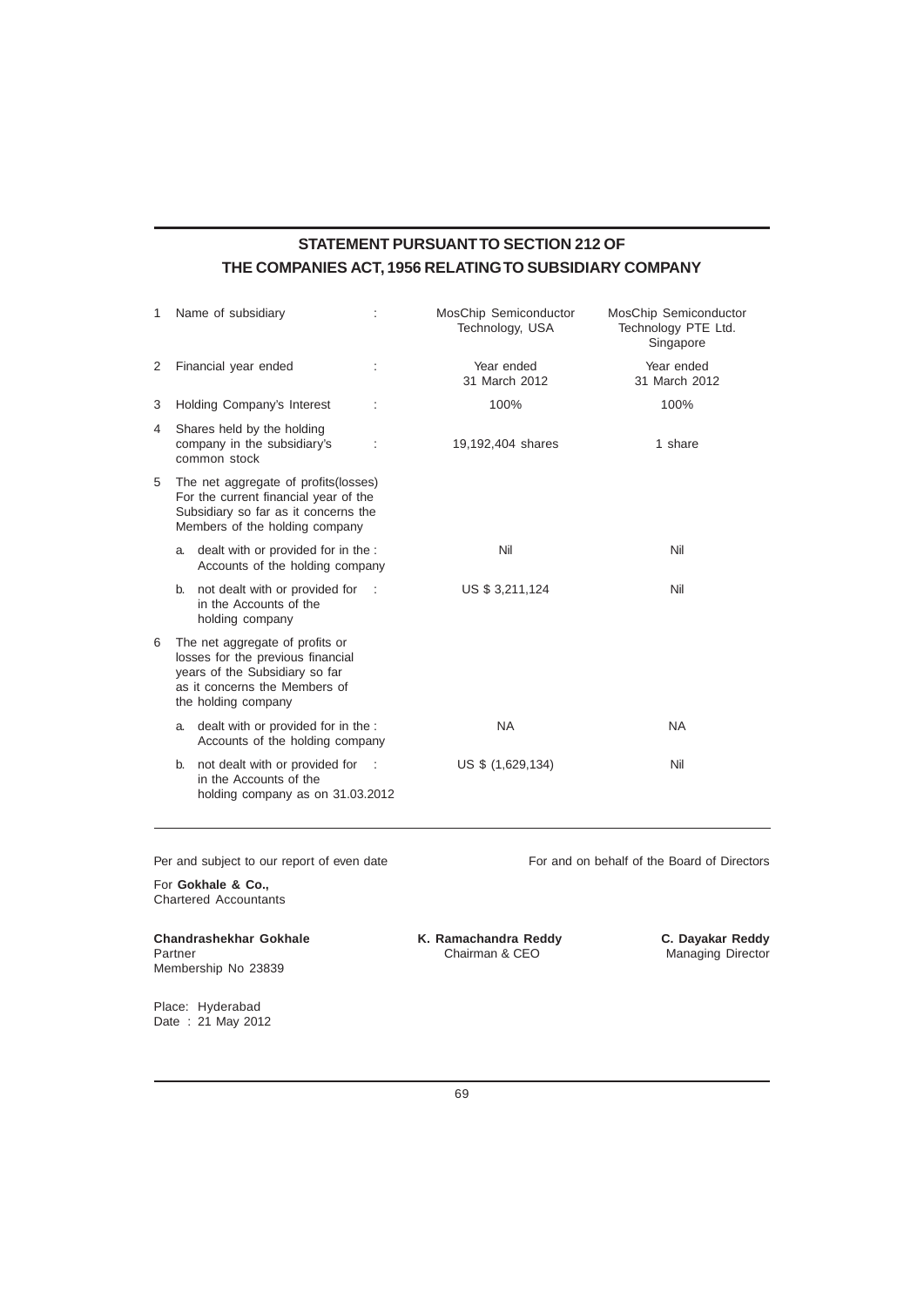# **CASH FLOW STATEMENT FOR THE YEAR ENDED 31 MARCH 2012**

|                                                                                               | 31 March 2012 31 March 2011<br>Rs. | Rs.            |
|-----------------------------------------------------------------------------------------------|------------------------------------|----------------|
| A. Cash Flow from Operating Activities                                                        |                                    |                |
| Net Profit Before Tax, Exceptional, Prior Period and                                          |                                    |                |
| Extraordinary Item                                                                            | (18, 379, 163)                     | (6,925,672)    |
| Depreciation                                                                                  | 5,643,319                          | 8,301,188      |
| GDR issue expenses written off                                                                | 0                                  | 0              |
| Interest Income                                                                               | 93,437                             | (548, 354)     |
| Loss on fixed assets sold / discarded                                                         | 0                                  | 0              |
| Profit on sale of Investments                                                                 | (153, 215)                         | 0              |
| <b>Provision for Retirement Benefits</b>                                                      | (195, 579)                         | 2,017,590      |
| Exchange differences on translation of foreign currency cash                                  | 7,513                              | 4,753          |
| Operating Profit before changes in working capital                                            | (12,983,689)                       | 2,849,505      |
| Increase/(Decrease) in Secured/Unsecured loans                                                | (26,000,000)                       | (2,609,104)    |
| (Increase)/Decrease in Sundry Debtors                                                         | 42,056,251                         | (71, 870, 598) |
| (Increase)/Decrease in Investment                                                             | (1,308,369)                        | 0              |
| (Increase)/Decrease in Loans and Advances                                                     | 11,745,334                         | 60,356,748     |
| (Increase)/Decrease in Bank Guarantee Deposits with Bankers                                   | 0                                  | 322,132        |
| Increase/(Decrease) in Current Liabilities                                                    | (56, 116, 058)                     | 12,489,386     |
| Cash from operations before Tax, Exceptional,<br><b>Extra Ordinary and Prior Period items</b> | (42,606,531)                       | 1,538,070      |
| Income-taxes paid                                                                             | 0                                  | 7,684          |
| Cash from operations before Exceptional,<br><b>Extra Ordinary and Prior Period items</b>      | (42,606,531)                       | 1,530,386      |
| Exceptional Item                                                                              | 0                                  | 0              |
| Extra ordinary and prior period item                                                          | 0                                  | 0              |
| Income from discontinuing operations                                                          | (45,070,000)                       | 0              |
| Net Cash from Operating Activities [A]                                                        | 2,463,469                          | 1,530,386      |
| B. Cash flow from Investing Activities:                                                       |                                    |                |
| Purchase of Fixed Assets                                                                      | (6,786,827)                        | (282, 139)     |
| Sale proceeds of Fixed Assets                                                                 | 1,395,506                          | 43,453         |
| Interest received on Fixed Deposits                                                           | 93,437                             | 582,334        |
| Purchase of Current Investments                                                               | (39,800,000)                       | 0              |
| Sale of Current Investments                                                                   | 39,953,215                         | 0              |
| Net Cash used for Investing Activities [B]                                                    | (5, 144, 670)                      | 343,648        |
| C. Cash flow from Financing Activities:                                                       |                                    |                |
| Proceeds from Issue of Share Capital                                                          | 0                                  | (83, 363)      |
| <b>Securities Premium</b>                                                                     | 0                                  | 0              |
| <b>Convertible Warrants</b>                                                                   | 0                                  | 0              |
| Net Cash from Financing Activities [C]                                                        | 0                                  | (83, 363)      |
|                                                                                               |                                    |                |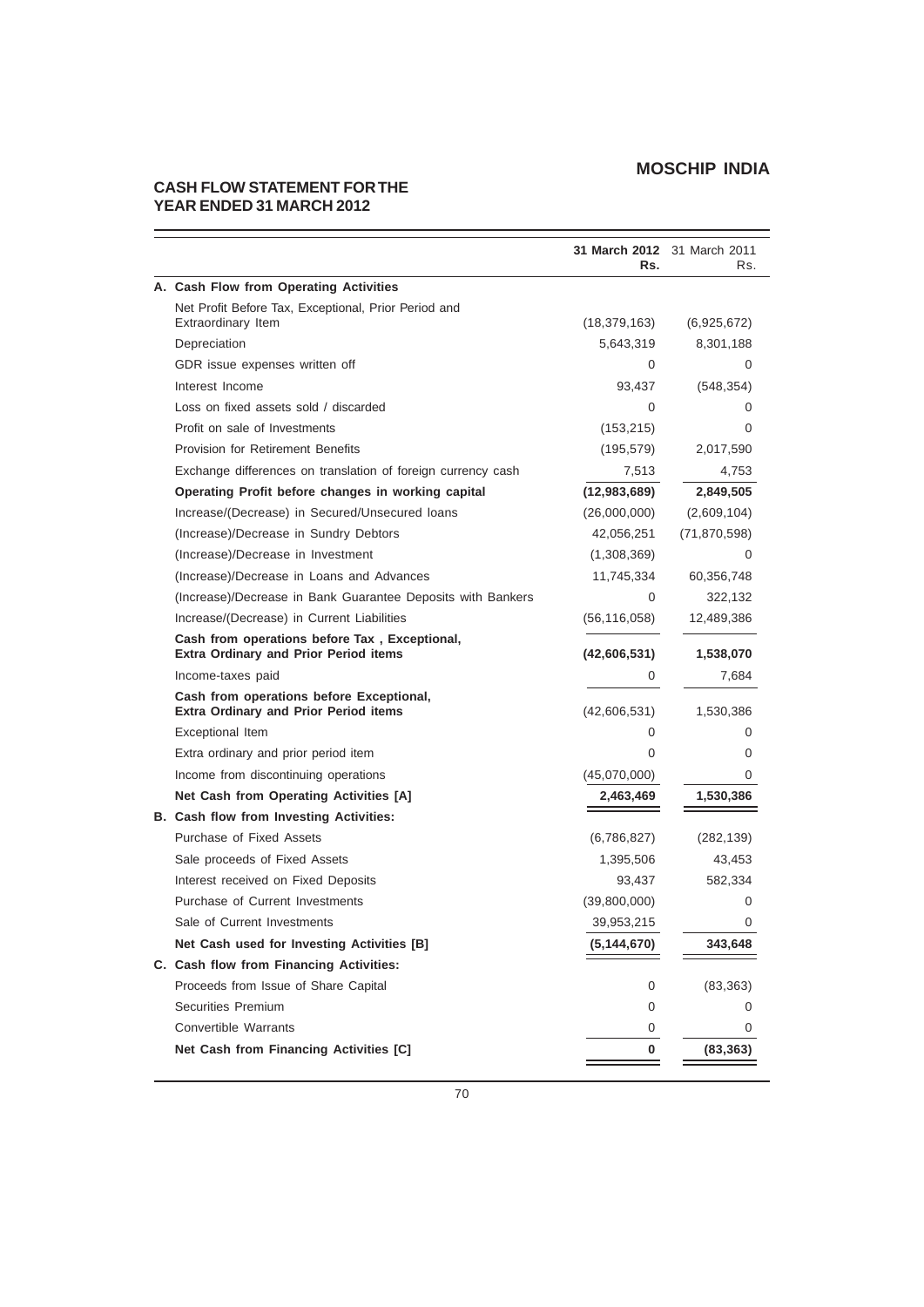# **CASH FLOW STATEMENT FOR THE YEAR ENDED 31 MARCH 2012**

|                                                                          | 31 March 2012 31 March 2011<br>Rs. | Rs.       |
|--------------------------------------------------------------------------|------------------------------------|-----------|
| Exchange differences on translation of<br>D.<br>foreign currency cash    | (7, 513)                           | (4, 753)  |
| Net Increase/(Decrease) in cash &<br>cash equivalents [A+B+C+D]          | (2,688,714)                        | 1,785,918 |
| Cash and Cash equivalents at the beginning of the year                   | 4,114,305                          | 2,328,387 |
| Cash and Cash equivalents at the end of the year                         | 1,425,591                          | 4,114,305 |
| <b>Supplementary Information</b>                                         |                                    |           |
| Cash and Cash Equivalents as per Balance Sheet                           | 2,010,892                          | 4,699,606 |
| Less: Fixed Deposits towards Bank Guarantee<br>considered as investments | 585,301                            | 585,301   |
|                                                                          | 1,425,591                          | 4,114,305 |

Per and subject to our report of even date For and on behalf of the Board of Directors

For **Gokhale & Co.,** Chartered Accountants

**Chandrashekhar Gokhale K. Ramachandra Reddy C. Dayakar Reddy**<br>Partner **C. Dayakar Reddy Chairman & CEO** Managing Director Membership No 23839

Managing Director

Place: Hyderabad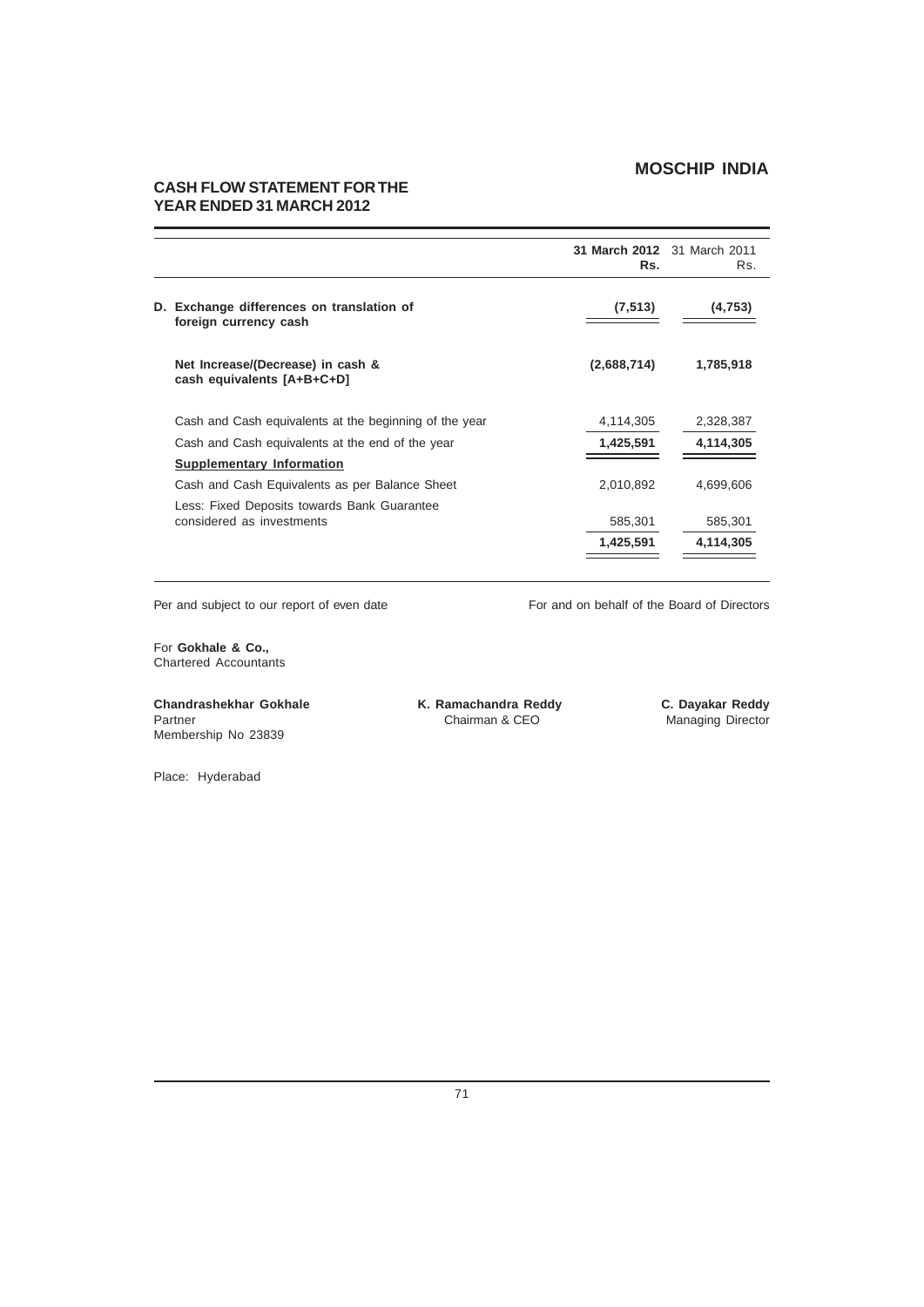#### To,

The Shareholders of MosChip Semiconductor Technology, USA.

Your Directors present this report for the Financial Year 2011-12.

### **Financial Results**

(USD in Millions)

| <b>Particulars</b>                                      | 2011-12 | 2010-11 |
|---------------------------------------------------------|---------|---------|
| Semiconductor Sales & Service Revenue                   | 1.593   | 5.489   |
| Operating Profit/(Loss) before Depreciation             | (1.825) | (0.804) |
| Less: Depreciation                                      | 0.298   | 0.884   |
| Operating Profit/(Loss)                                 | (1.527) | (1.688) |
| Add: Other Income & Income from Discontinued Operations | 5.438   |         |
| Net Profit/(Loss) Before Tax                            | 3.295   | (1.688) |
| Tax                                                     | 0.084   | 0.001   |
| Net Profit/(Loss) After Tax                             | 3.211   | (1.689) |
|                                                         |         |         |

Your Company achieved total revenues of USD 1.593 million and earned revenues from Discontinued Operations USD 5.439 for the financial year ended 31 March 2012.

### **Outlook**

MosChip had very matured I/O product line and had been recording about \$5M in revenues annually without much growth. The division was sold to ASIX Electronics Corporation, a listed company in Taiwan, at a consolidated amount of \$7M and the inventory at cost. MosChip's SOC (System On a Chip) line is fairly new and has promise to increase revenues much more than the I/O line but need investment. This money could be spent on the SOC line and focus on this product line to increase the revenues. With the increase in Design Services opportunities world wide, MosChip decided to add another division to branch into Semiconductor Design Services. With The I/ O line sold to ASIX, MosChip can concentrate on the SOC products and the Design Services

#### **Acknowledgements**

Your Directors appreciate the support extended by the bankers, vendors, clients and employees.

For and on behalf of the Board of Directors

**K. Ramachandra Reddy** 22 August 2012 CEO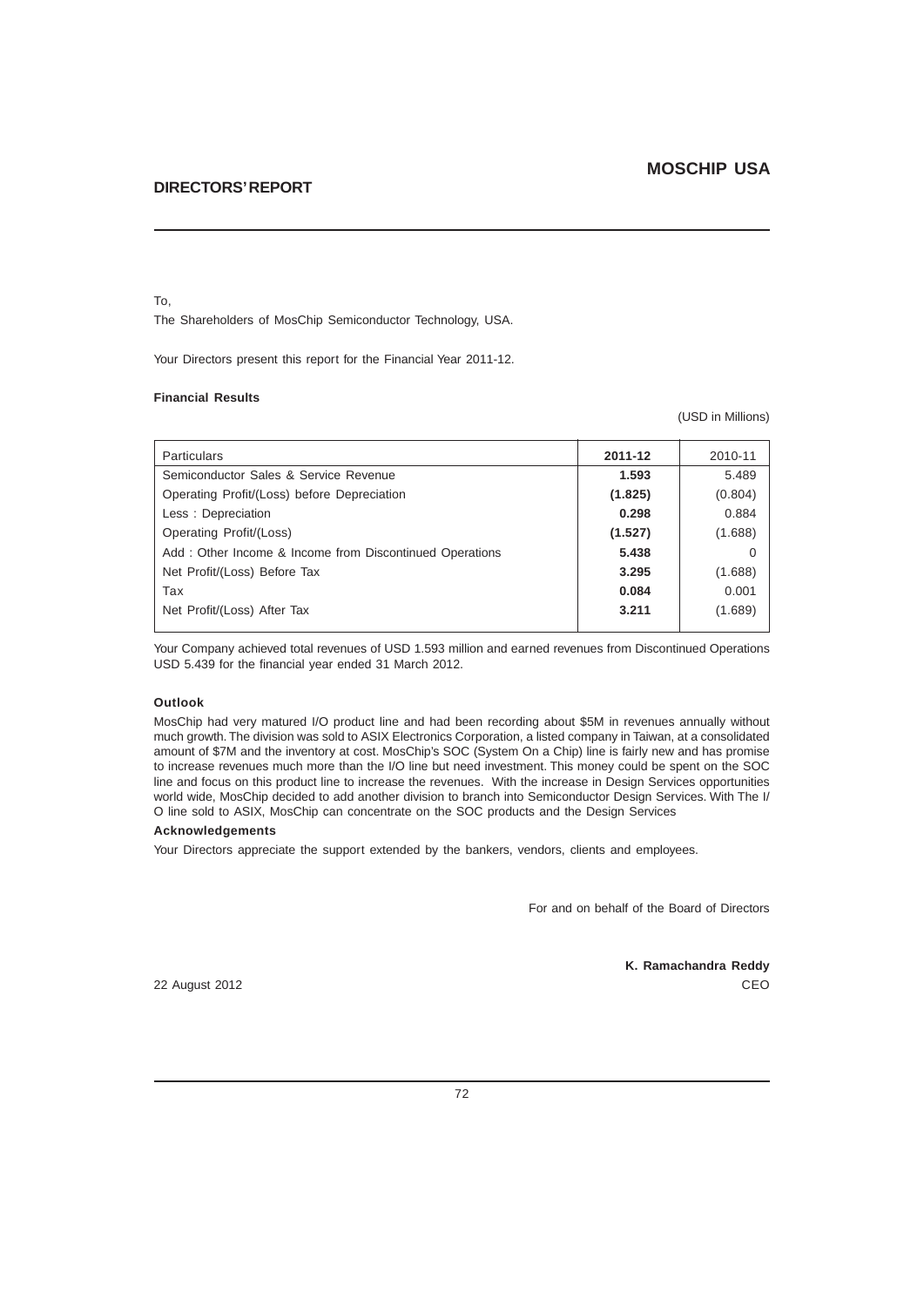

## Independent Auditor's Report

To the Stockholders of MosChip Semiconductor Technology, USA

I have audited the accompanying balance sheet of MosChip Semiconductor Technology, USA (a California corporation) as of March 31, 2012 and the related statements of net income, accumulated deficit, and cash flows for the year then ended. These financial statements are the responsibility of the Company's management. My responsibility is to express an opinion on these financial statements based on my audit.

I conducted the audit in accordance with auditing standards generally accepted in the United States of America. Those standards require that I plan and perform the audit to obtain reasonable assurance about whether the financial statements are free of material misstatement. An audit includes examining, on a test basis, evidence supporting the amounts and disclosures in the financial statements. An audit also includes assessing the accounting principles used and significant estimates made by management, as well as evaluating the overall financial statement presentation. I believe that my audit provides a reasonable basis for my opinion.

In my opinion, the financial statements referred to above present fairly, in all material respects, the financial position of MosChip Semiconductor Technology, USA as of March 31, 2012 and the results of its operations and its cash flows for the year then ended in conformity with accounting principles generally accepted in the United States of America.

Forney Accountancy Bryce Forney, CPA (CA License #76310) Pleasant Hill, California

May 7, 2012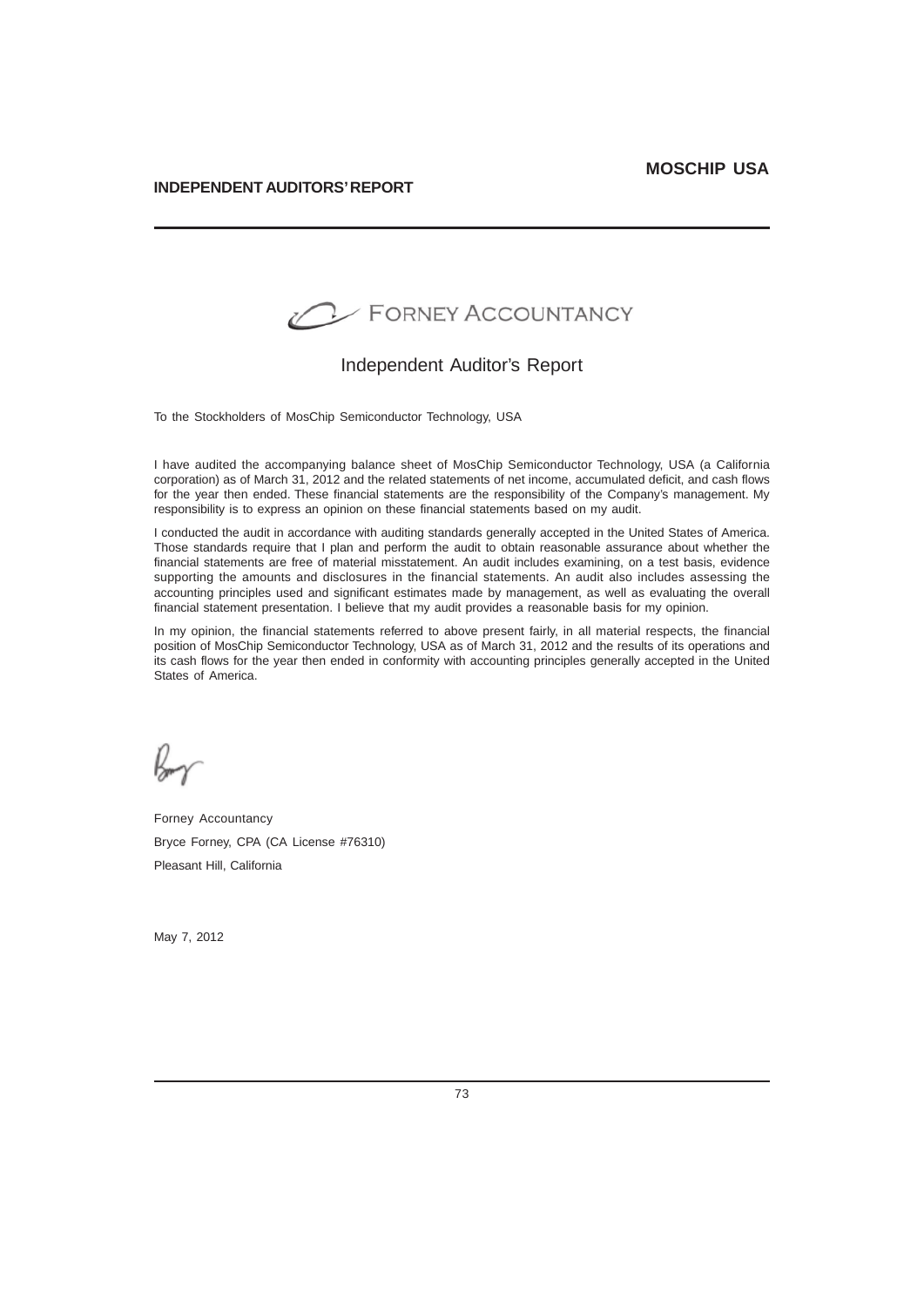## **BALANCE SHEET**

| (Amount in US \$)                        |                        |
|------------------------------------------|------------------------|
|                                          | As at<br>31 March 2012 |
| <b>Assets</b>                            |                        |
| <b>Current assets</b>                    |                        |
| Cash                                     | 279,691                |
| Accounts receivable                      | 25,090                 |
| Discontinued operations receivable       | 600,000                |
| Inventory                                | 944,318                |
| Prepaid expenses                         | 50,000                 |
| Total current assets                     | 1,899,099              |
| Deposits                                 | 2,792                  |
| Property and equipment                   |                        |
| Furniture & Fixtures                     | 7,000                  |
| Equipment                                | 13,608                 |
|                                          | 20,608                 |
| Accumulated depreciation                 | (16, 731)              |
|                                          | 3,877                  |
| Total assets                             | 1,905,768              |
| <b>Liabilities</b>                       |                        |
| <b>Current liabilities</b>               |                        |
| Accounts payable                         | 54,972                 |
| Related party payable                    | 327,535                |
| <b>Accrued liabilities</b>               | 25,164                 |
| State income tax payable                 | 83,231                 |
| <b>Total current liabilities</b>         | 490,902                |
| Stockholders' equity                     |                        |
| Common Stock, no par value,              |                        |
| 20,212,813 shares authorized             |                        |
| 19,192,404 shares issued and outstanding | 1,724,000              |
| Additional paid-in capital               | 1,320,000              |
| Accumulated deficit                      | (1,629,134)            |
| Total stockholders' equity               | 1,414,866              |
|                                          | 1,905,768              |
|                                          |                        |
|                                          |                        |
|                                          |                        |
|                                          |                        |
|                                          |                        |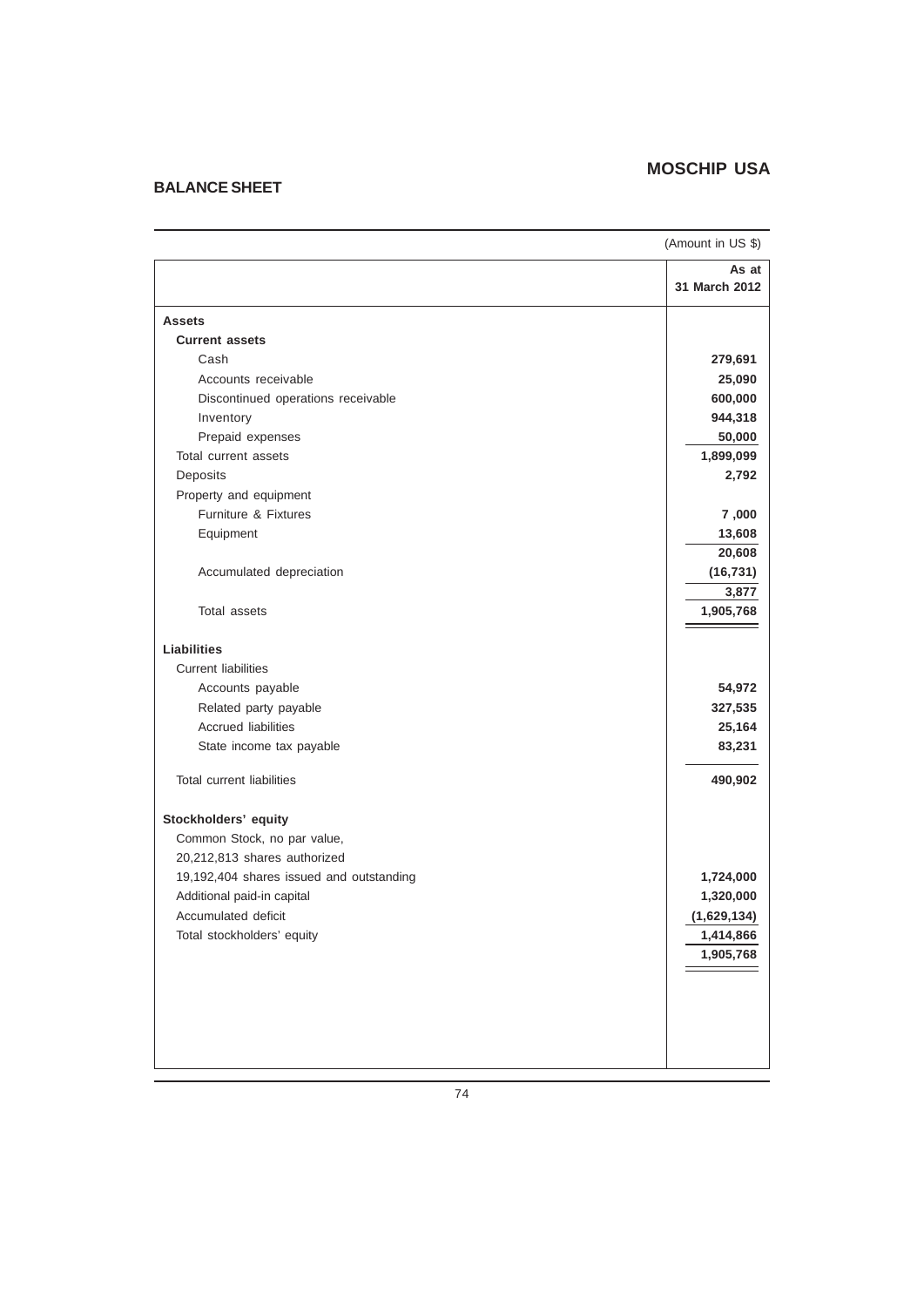## **STATEMENT OF NET INCOME AND ACCUMULATED DEFICIT**

|                                      | (Amount in US \$)                   |
|--------------------------------------|-------------------------------------|
|                                      | For the year ended<br>31 March 2012 |
| Revenue                              |                                     |
| <b>Product Sales</b>                 | 1,519,321                           |
| Design service revenue               | 73,960                              |
| Cost of goods sold                   | (889, 549)                          |
| Shipping and handling                | (13, 367)                           |
| Gross profit                         | 690,365                             |
| <b>Expenses</b>                      |                                     |
| Selling, general, and administrative | 744,534                             |
| Support                              | 1,107,483                           |
| Royalties                            | 34,342                              |
| Depreciation                         | 297,748                             |
| Interest                             | 33,750                              |
| <b>Total operating expenses</b>      | 2,217,857                           |
| Operating loss                       | (1,527,492)                         |
| Other income/expense                 |                                     |
| Income from discontinued operations  | 5,438,741                           |
| Obsolete materials write down        | (229, 114)                          |
| Loss on disposition of assets        | (374, 500)                          |
| Gain on sale of assets               | (12, 494)                           |
| Interest income                      | 14                                  |
| Income before income taxes           | 3,295,155                           |
| Current income tax                   | (84, 031)                           |
| Net income                           | 3,211,124                           |
| Accumulated deficit, beginning       | (4,840,258)                         |
| Accumulated deficit, ending          | (1,629,134)                         |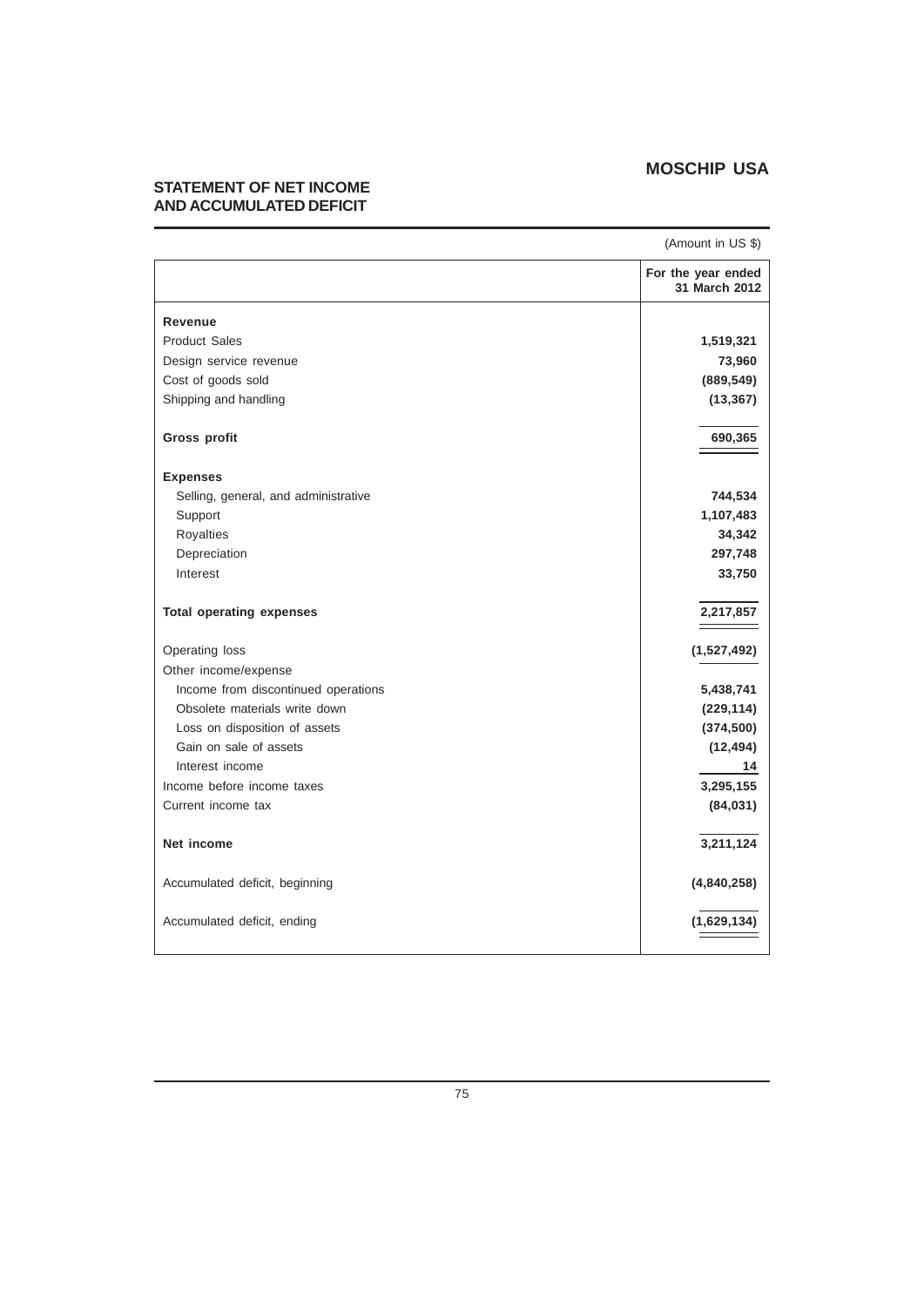# **STATEMENT OF CASH FLOWS**

|                                                                                                                                                  | (Amount in US \$)                   |
|--------------------------------------------------------------------------------------------------------------------------------------------------|-------------------------------------|
|                                                                                                                                                  | For the year ended<br>31 March 2012 |
| Cash flows from operating activities<br>Net income/(loss)<br>Adjustments to reconcile net income to net<br>cash provided by operating activities | 3,210,825                           |
| Depreciation                                                                                                                                     | 297,748                             |
| Loss on asset disposal                                                                                                                           |                                     |
| (Increase) decrease in:                                                                                                                          |                                     |
| Accounts receivable                                                                                                                              | 339,769                             |
| Discontinued operations receivable                                                                                                               | (600, 000)                          |
| Inventory                                                                                                                                        | 1,297,474                           |
| Prepaid expenses                                                                                                                                 | 15,580                              |
| Deposit                                                                                                                                          | 44,488                              |
| Increase (decrease) in:                                                                                                                          |                                     |
| Accounts payable                                                                                                                                 | (2, 196, 107)                       |
| Sales tax payable                                                                                                                                | 83,231                              |
| Unearned revenue                                                                                                                                 | (318, 528)                          |
| Distributor interest payable                                                                                                                     | (22, 500)                           |
| <b>Accrued liabilities</b>                                                                                                                       | (7,652)                             |
| Sublessee security deposit                                                                                                                       | (4,224)                             |
| Net cash provided by (used by) operating activities                                                                                              | 2,140,104                           |
| Cash flows from investing activities                                                                                                             |                                     |
| Dispositions (purchases) of property and equipment                                                                                               | 540,827                             |
| Net cash provided by (used by) investing activities                                                                                              | 540,827                             |
| Cash flows from financing activities                                                                                                             |                                     |
| Increase (decrease) in:                                                                                                                          |                                     |
| Related party payable                                                                                                                            |                                     |
| Related party note payable (current)                                                                                                             |                                     |
| Related party note payable (long-term)                                                                                                           | (1,739,418)                         |
| Distributor note payable                                                                                                                         | (750,000)                           |
| Net cash provided by (used by) financing activities                                                                                              | (2,489,418)                         |
| Net increase/(decrease) in cash                                                                                                                  | 191,513                             |
| Cash, beginning                                                                                                                                  | 88,178                              |
| Cash, ending                                                                                                                                     | 279,691                             |
| Supplemental disclosures of cash flow information                                                                                                |                                     |
| Interest paid                                                                                                                                    | 33,750                              |
| Income taxes paid                                                                                                                                | 800                                 |
|                                                                                                                                                  |                                     |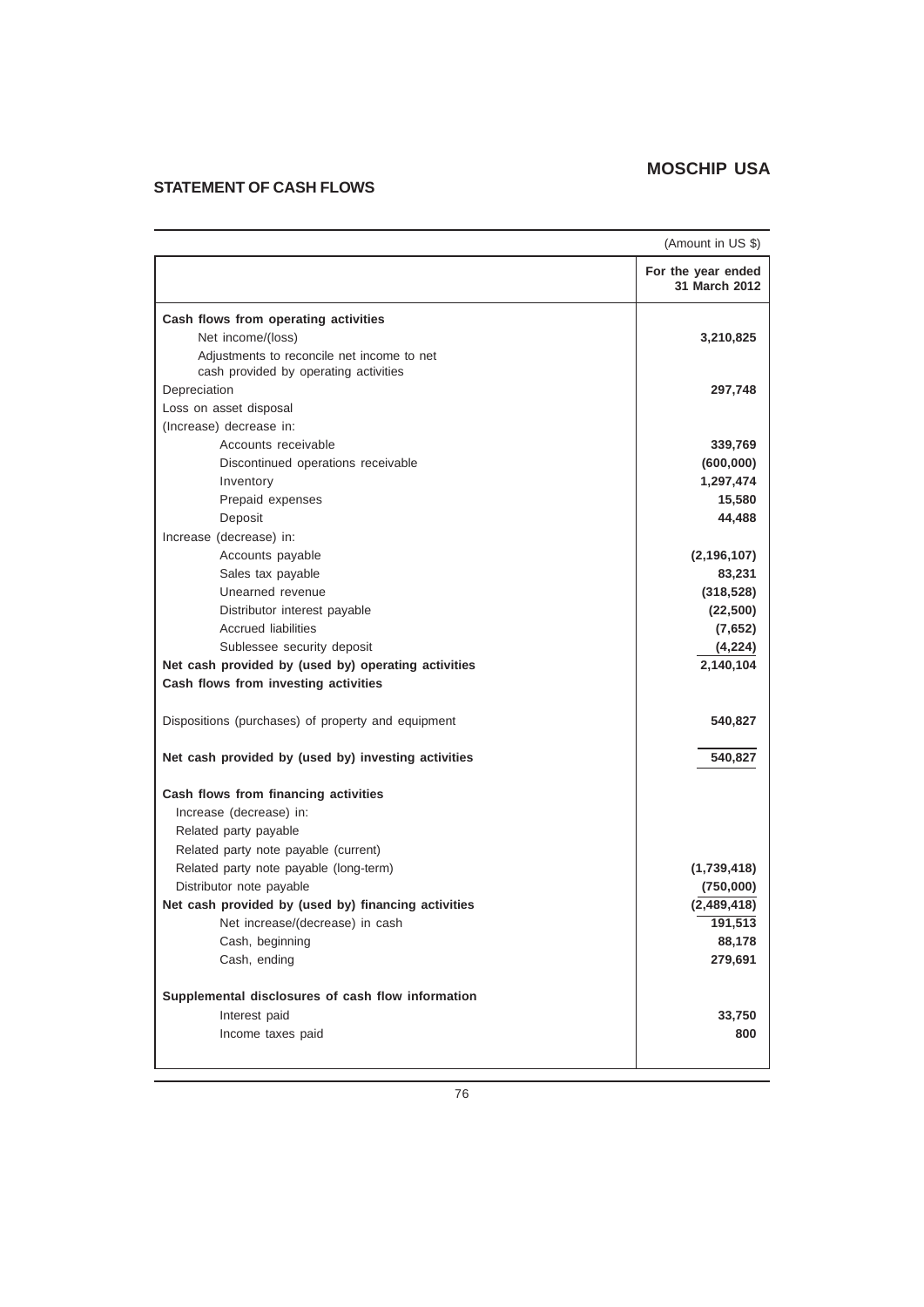## **NOTES TO FINANCIAL STATEMENTS**

#### **Summary of significant accounting policies:**

- Nature of operations MosChip Semiconductor Technology, USA (the Corporation), a California corporation, is a manufacturer of connectivity chips and embedded microprocessors primarily sold within Hong Kong and Taiwan.
- Use of estimates The preparation of financial statements in conformity with generally accepted accounting principles requires management to make estimates and assumptions that affect certain reported amounts and disclosures. Actual results could differ from those estimates.
- l Concentrations of cash The Corporation at times during operations has cash deposits in excess of \$250,000. The Federal Deposit Insurance Corporation (FDIC) insures only the first \$250,000 of funds at member banks.
- l Accounts receivable The Corporation considers accounts receivable to be fully collectible; accordingly, no allowance for doubtful accounts is required. If amounts become uncollectible, they will be charged to operations when that determination is made.
- Inventories Inventories are stated at the lower of cost or market value. Cost is determined by the first-in, first-out method and market represents the lower of replacement cost or estimated net realizable value. Inventory consists of finished goods.
- Property and equipment/Depreciation Property and equipment are recorded at cost. Depreciation is calculated using the straight-line method over estimated useful lives of two, three, five, and seven years. When items of property or equipment are sold or retired, the related cost and accumulated depreciation is removed from the accounts and any gain or loss is included in the results of operations.
- l Income taxes Income taxes are provided for the tax effects of transactions reported in the financial statements and consist of current and deferred taxes. Deferred income tax assets and liabilities are computed for differences between the financial statement and tax bases of assets and liabilities that will result in taxable or deductible amounts in the future, based on enacted tax laws and rates applicable to the periods in which the differences are expected to affect taxable income. Valuation allowances are established when necessary to reduce deferred tax assets to the amount expected to be realized.

The provision for income taxes is the tax payable or refundable for the period plus or minus the change during the period in deferred tax assets and liabilities.

- Subsequent events Subsequent events were considered through May 7, 2012 which is the date the financial statements were available to be issued.
- A. Operating lease The Corporation leased its Santa Clara facilities under an operating lease agreement with an unrelated party for \$4,700 per month. The Corporation subleased a portion of its Santa Clara facilities to an unrelated party for \$1,200 per quarter. The Corporation leased its Hong Kong facilities under an operating lease with an unrelated party for \$2,500 per month.

The Corporation leases a Santa Clara apartment for temporary use by visiting parent company employees for \$1,994 per month. The Corporation leases its Milpitas facilities under an operating lease agreement with an unrelated party for \$2,292 per month. The Corporation subleases a portion of its Milpitas facilities to an unrelated party for \$1,146 per month. Rent expense, net of sublease proceeds, for the year totaled \$60,248.

- B. Related party payable The Corporation carried an amount payable to MosChip Semiconductor Technology Limited, India; the sole shareholder of the Corporation. The payable represents amounts due for products and royalty fees provided by MosChip Semiconductor Technology Limited, India less reimbursable costs paid on behalf of MosChip Semiconductor Technology Limited, India. The amount due does not bear interest and is payable on demand. The balance of the amount payable at year end is \$327,535.
- C. Related party transactions The Corporation conducts business with MosChip Semiconductor Technology Limited, India, the sole shareholder of the Corporation. The Corporation contracts with its parent company for engineering, management, and product, and pays royalties to its parent company for the exclusive license of ASIC software from MosChip Semiconductor Technology Limited, India, as part of its production process on terms equivalent with those of other .<br>vendors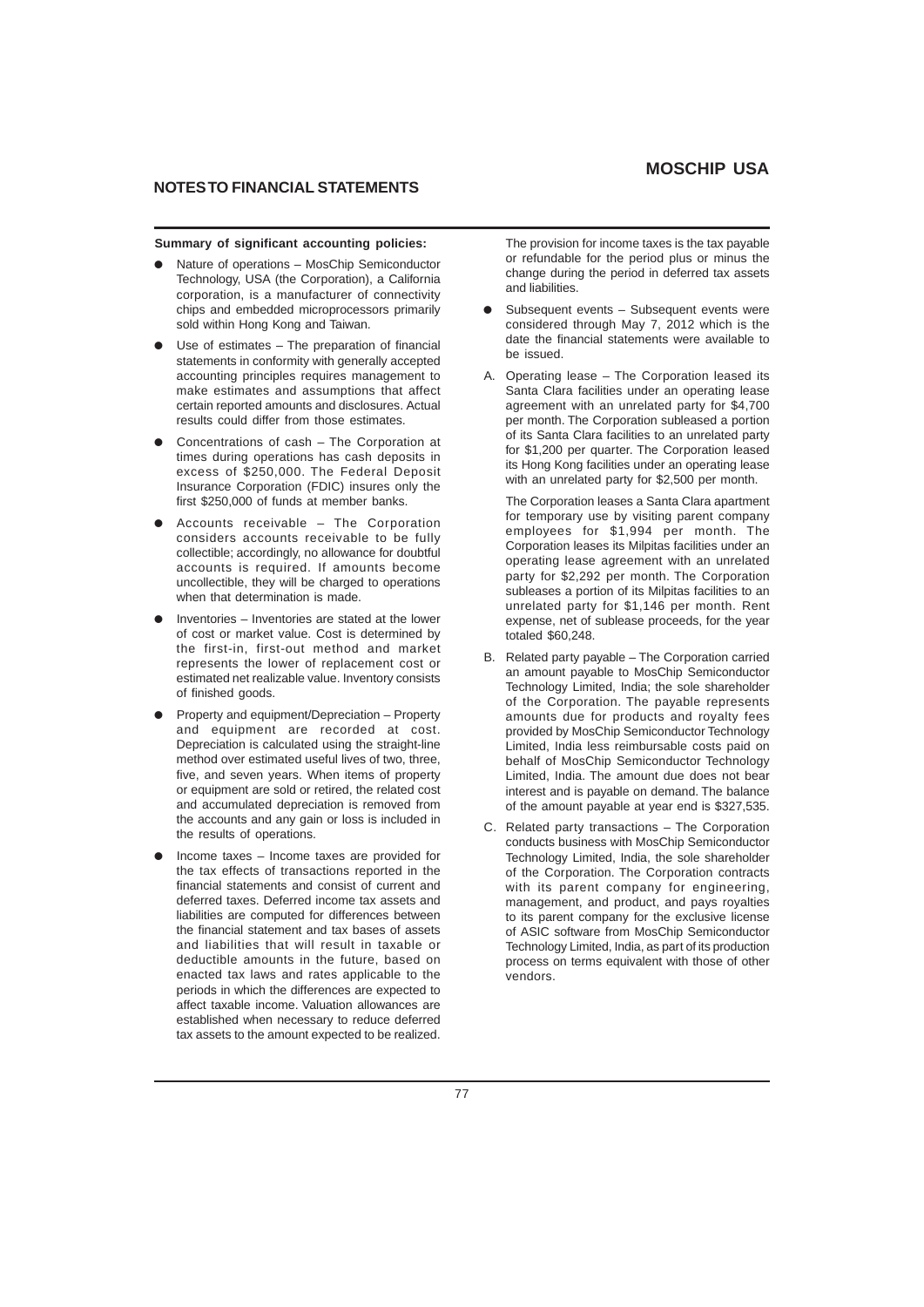### **NOTES TO FINANCIAL STATEMENTS**

| Transactions are as follows:                  |               |           |
|-----------------------------------------------|---------------|-----------|
| Expenses due to related<br>party transactions | S.            | 1.125.055 |
| Inventory purchases from<br>related party     | $\mathcal{S}$ | 1.260.504 |
| Related party payable                         | S.            | 327,555   |

D. Income taxes – The total deferred tax asset due to taxable temporary differences is as follows.

This calculation was last performed as of March 31, 2009. However, management believes that any change to deferred tax from the results of operations subsequent to that date, will change the valuation allowance by the same amount. Consequently, the deferred tax amounts remain as follows:

| Federal deferred tax asset     | S  | 713,453    |
|--------------------------------|----|------------|
| State deferred tax asset       | S  | 170,876    |
| Federal deferred tax liability | \$ |            |
| State deferred tax liability   | \$ |            |
| Valuation allowance            | S  | (884, 329) |
| Net deferred tax asset         | \$ |            |

G. Going concern – These financial statements are presented on the basis that the Corporation is a going concern. Going concern contemplates the realization of assets and the satisfaction of liabilities in the normal course of business over a reasonable length of time. The accompanying financial statements show that operations have resulted in an accumulated deficit. The Corporation anticipates increase in the revenues as it grows its comprehensive design services line of business. This is expected to increase revenue in the periods subsequent to these financial statements.

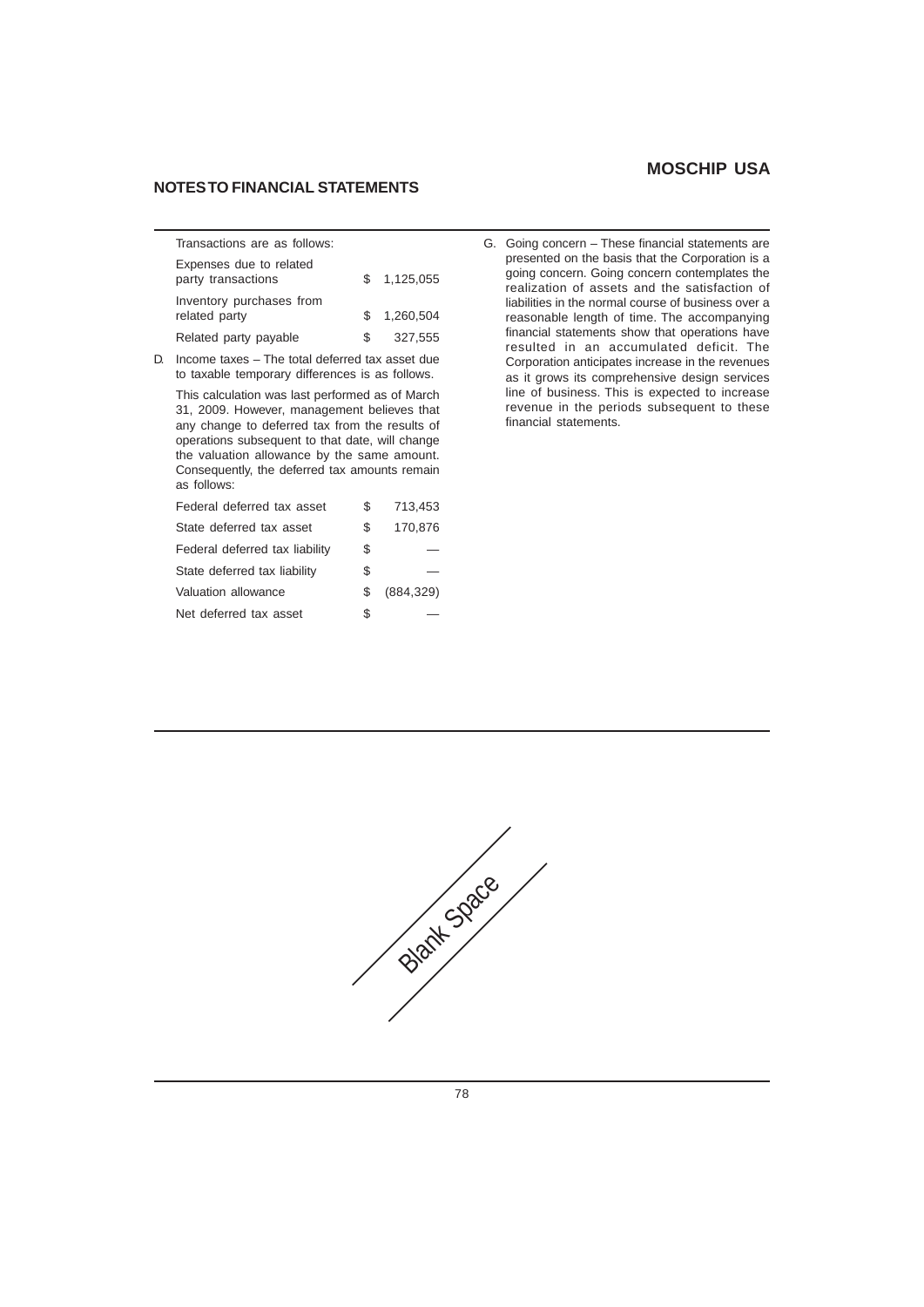| <b>MOSCHIP SEMICONDUCTOR TECHNOLOGY LIMITED</b> |  |
|-------------------------------------------------|--|
|-------------------------------------------------|--|

Regd. Office: 83 & 84, 2nd Floor, Punnaiah Plaza, Road No. 2, Banjara Hills, Hyderabad - 500 034

### **ATTENDANCE SLIP**

(To be handed over at the entrance of the meeting hall)

I hereby record my presence at the **Thirteenth Annual General Meeting** of the Company held at the Regd. Office of the Company at 83 & 84, 2nd Floor, Punnaiah Plaza, Road No. 2, Banjara Hills, Hyderabad - 500 034 on Saturday, the 29 September 2012 at 10:30 hrs.

NAME OF THE SHAREHOLDER (IN BLOCK LETTERS) \_\_\_\_\_\_\_\_\_\_\_\_\_\_\_\_\_\_\_\_\_\_\_\_\_\_\_\_\_\_\_\_\_\_\_\_\_\_\_\_\_\_ NAME OF THE PROXY (IN BLOCK LETTERS) FOLIO NO. \_\_\_\_\_\_\_\_\_\_\_\_\_\_\_ DP.Id. No. \_\_\_\_\_\_\_\_\_\_\_ Client Id. No. \_\_\_\_\_\_\_\_\_ No. of Shares held \_\_\_ SIGNATURE OF SHAREHOLDER SIGNATURE OF PROXY (1)\_\_\_\_\_\_\_\_\_\_\_\_\_\_\_\_\_\_\_\_\_\_\_\_\_\_ PROXY (2) \_\_\_\_\_\_\_\_\_\_\_\_\_\_\_\_\_\_\_\_\_\_\_\_\_\_\_ *Note: Please complete the attendance slip and hand it over at the entrance of the meeting hall. Joint Shareholders desiring to attend the meeting may obtain additional Attendance Slips on request provided the Company receives such request before 22 September 2012. No duplicate Attendance Slip will be issued at the Meeting Hall. You are requested to bring your copy of the Annual Report to the Meeting. Kindly note that gifts will not be distributed at Annual General Meeting.*  $\frac{1}{2}$ **MOSCHIP SEMICONDUCTOR TECHNOLOGY LIMITED** Regd. Office: 83 & 84, 2nd Floor, Punnaiah Plaza, Road No. 2, Banjara Hills, Hyderabad - 500 034 **PROXY FORM** FOLIO NO. \_\_\_\_\_\_\_\_\_\_\_\_\_\_\_\_\_ DP.Id No. \_\_\_\_\_\_\_\_\_\_ Client Id. No. \_\_\_\_\_\_\_ No. of Shares Held \_\_\_\_\_\_\_\_\_ I/We **example all the example of the example of the example of the example of the example of the example of the example of the example of the example of the example of the example of the example of the example of the examp** being a member/member of MOSCHIP SEMICONDUCTOR TECHNOLOGY LIMITED hereby appoint Let us a resident of \_\_\_\_\_\_\_\_\_\_\_\_\_\_\_\_\_\_\_\_\_\_\_\_\_\_\_(signature of proxy) \_\_\_\_\_\_\_\_\_\_\_ failing him/her \_\_\_\_\_\_\_\_\_\_\_\_\_\_\_\_\_resident of \_\_\_\_\_\_\_\_\_\_\_\_\_\_\_\_\_\_\_\_\_\_\_\_\_(signature of proxy) \_ as my/our Proxy to attend and vote for me / us on my / our behalf at the **Thirteenth Annual General Meeting** of the Company to be held at the Regd. Office of the Company at 83 & 84, 2nd Floor, Punnaiah Plaza, Road No. 2, Banjara Hills, Hyderabad - 500 034 on Saturday, the 29 September 2012 at 10:30 hrs. **Affiv** Revenue Dated September, 2012 Stamp Notes: of Re.1 and a) The form should be signed across the stamp as per signatures registered with the company. sign across b) The proxy form duly completed must be deposited at the Registered Office of the Company not less than 48 hrs before the time fixed for holding the aforesaid meeting. c) The proxy need not be a member of the Company. d) Un-filled proxy form is liable to be rejected.Kindly ensure all blanks of the form is filled-in before its submission. I 79

 $\lambda$